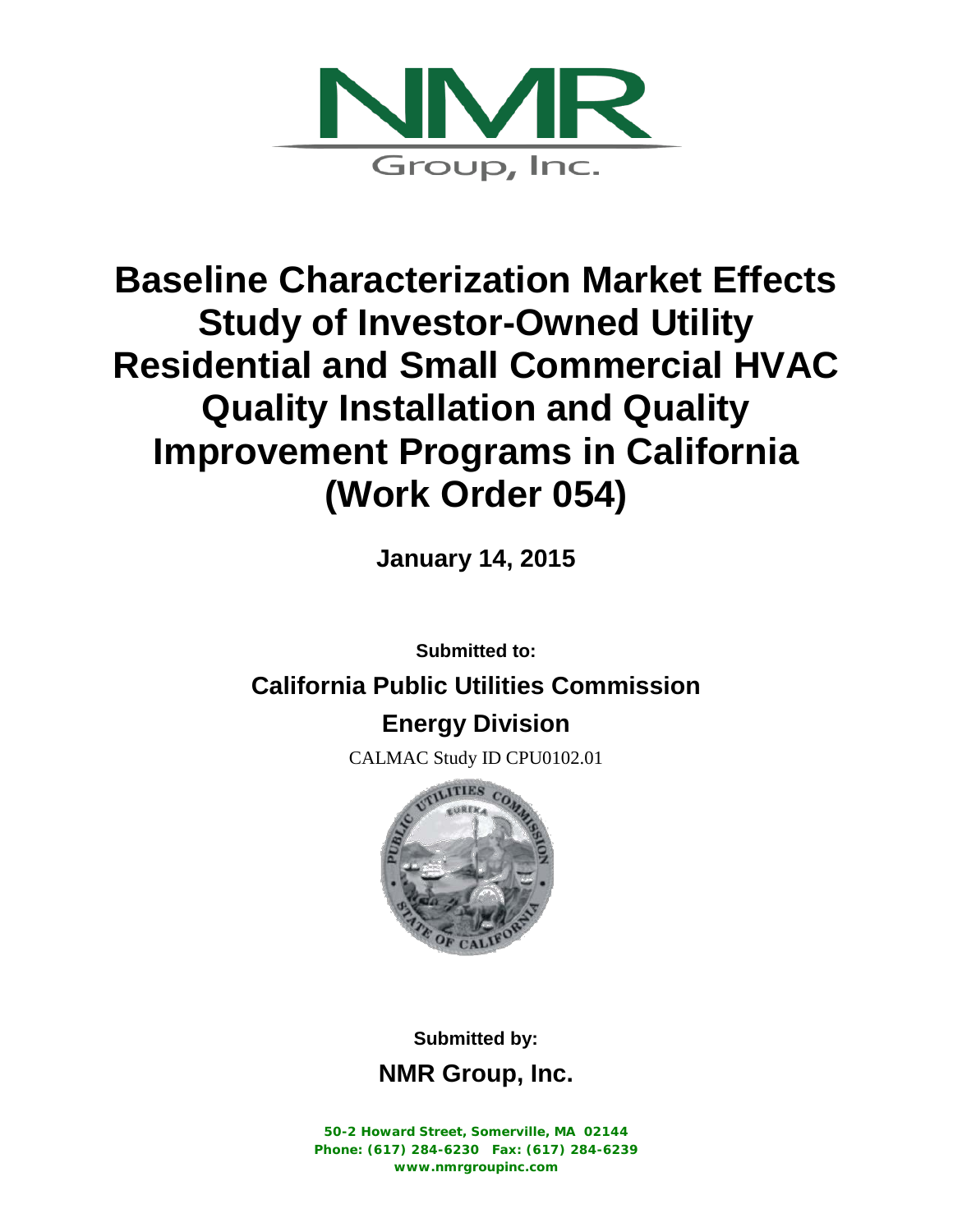### **Contents**

| $\mathbf 1$      |       |                                                                      |  |
|------------------|-------|----------------------------------------------------------------------|--|
| 1.1              |       |                                                                      |  |
| 1.2              |       |                                                                      |  |
| 1.3              |       |                                                                      |  |
| $\boldsymbol{2}$ |       |                                                                      |  |
| 2.1              |       |                                                                      |  |
| 2.2              |       | HVAC SATURATION IN THE CALIFORNIA RESIDENTIAL MARKET BY UNIT TYPE    |  |
| 2.3              |       | HIGH EFFICIENCY HVAC MARKET SHARE IN THE CALIFORNIA COMMERCIAL       |  |
| 2.4              |       | HVAC MARKET SHARE (SALES) IN CALIFORNIA BY UNIT EFFICIENCY LEVEL AND |  |
|                  | 2.4.1 | Residential versus Non-residential HVAC Market Share by Unit Type 20 |  |
|                  | 2.4.2 |                                                                      |  |
| 3                |       |                                                                      |  |
| 3.1              |       |                                                                      |  |
| 3.2              |       |                                                                      |  |
| 3.3              |       |                                                                      |  |
|                  | 3.3.1 |                                                                      |  |
|                  | 3.3.2 |                                                                      |  |
|                  | 3.3.3 |                                                                      |  |
|                  |       |                                                                      |  |
|                  | 3.4.1 |                                                                      |  |
|                  | 3.4.2 |                                                                      |  |
| 3.5              |       |                                                                      |  |
|                  | 3.5.1 |                                                                      |  |
|                  | 3.5.2 |                                                                      |  |
| 3.6              |       |                                                                      |  |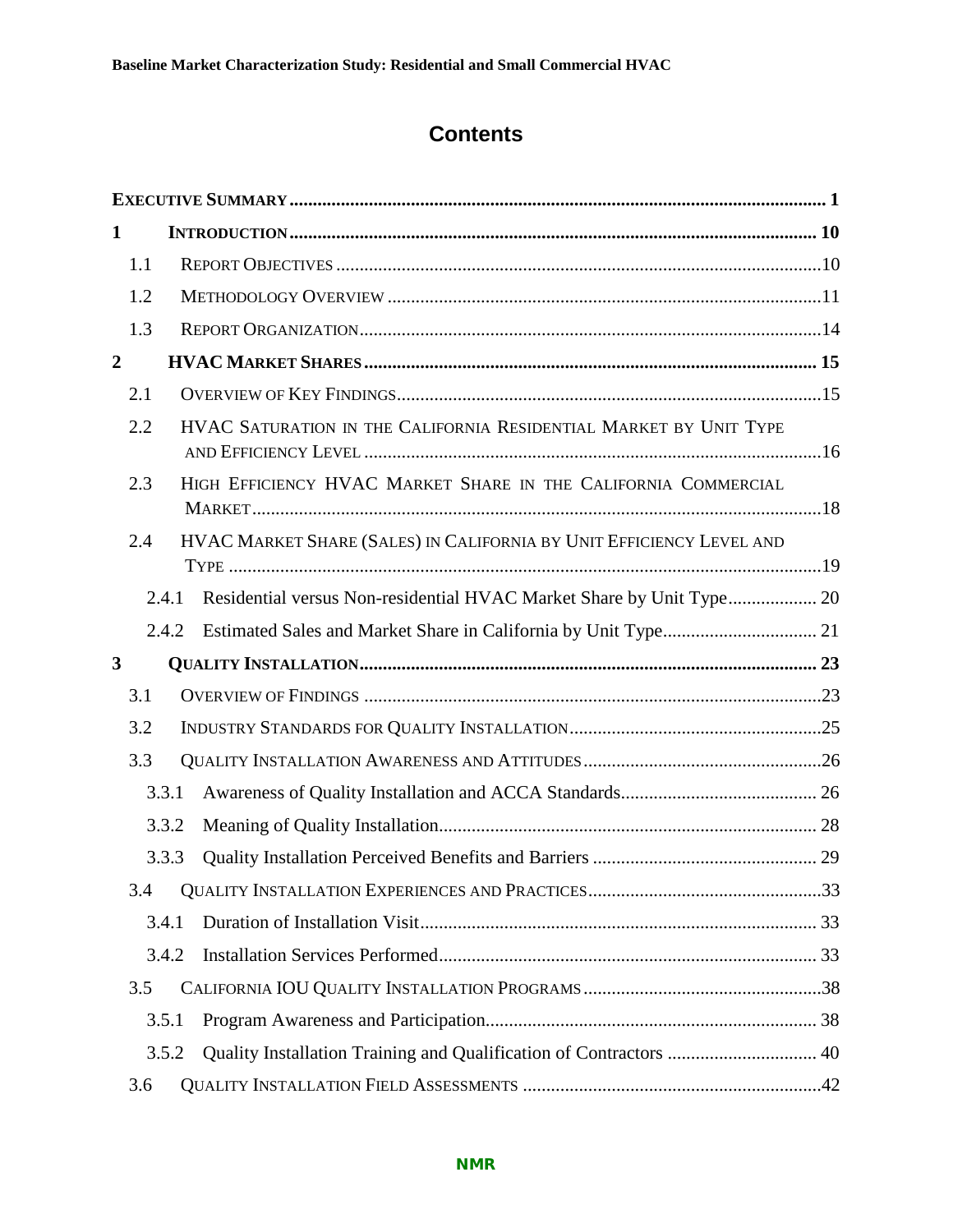#### **Baseline Market Characterization Study: Residential and Small Commercial HVAC**

|                         | 3.6.1 |                                                                         |    |
|-------------------------|-------|-------------------------------------------------------------------------|----|
|                         | 3.6.2 |                                                                         |    |
|                         | 3.6.3 |                                                                         |    |
|                         | 3.6.4 |                                                                         |    |
|                         | 3.6.5 |                                                                         |    |
|                         | 3.6.6 |                                                                         |    |
| $\overline{\mathbf{4}}$ |       |                                                                         |    |
|                         | 4.1   |                                                                         |    |
|                         | 4.2   |                                                                         |    |
|                         | 4.3   |                                                                         |    |
|                         | 4.3.1 | Awareness of Quality Maintenance and ACCA/ASHRAE Standards 51           |    |
|                         | 4.3.2 |                                                                         |    |
|                         | 4.3.3 |                                                                         |    |
|                         | 4.4   |                                                                         |    |
|                         | 4.4.1 |                                                                         |    |
|                         | 4.4.2 |                                                                         |    |
|                         | 4.4.3 |                                                                         |    |
|                         | 4.5   |                                                                         |    |
|                         | 4.5.1 |                                                                         |    |
|                         | 4.5.2 |                                                                         |    |
|                         | 4.6   |                                                                         |    |
|                         |       | 4.6.1 Overview of Findings                                              | 73 |
|                         | 4.6.2 |                                                                         |    |
|                         | 4.6.3 |                                                                         |    |
|                         | 4.6.4 |                                                                         |    |
|                         | 4.6.5 | Refrigerant Charge – Issues Identified in Literature that Apply to Both |    |
|                         | 4.6.6 | Field Observations from the California HVAC Contractor & Technician     |    |
| 5                       |       |                                                                         |    |
|                         | 5.1   |                                                                         |    |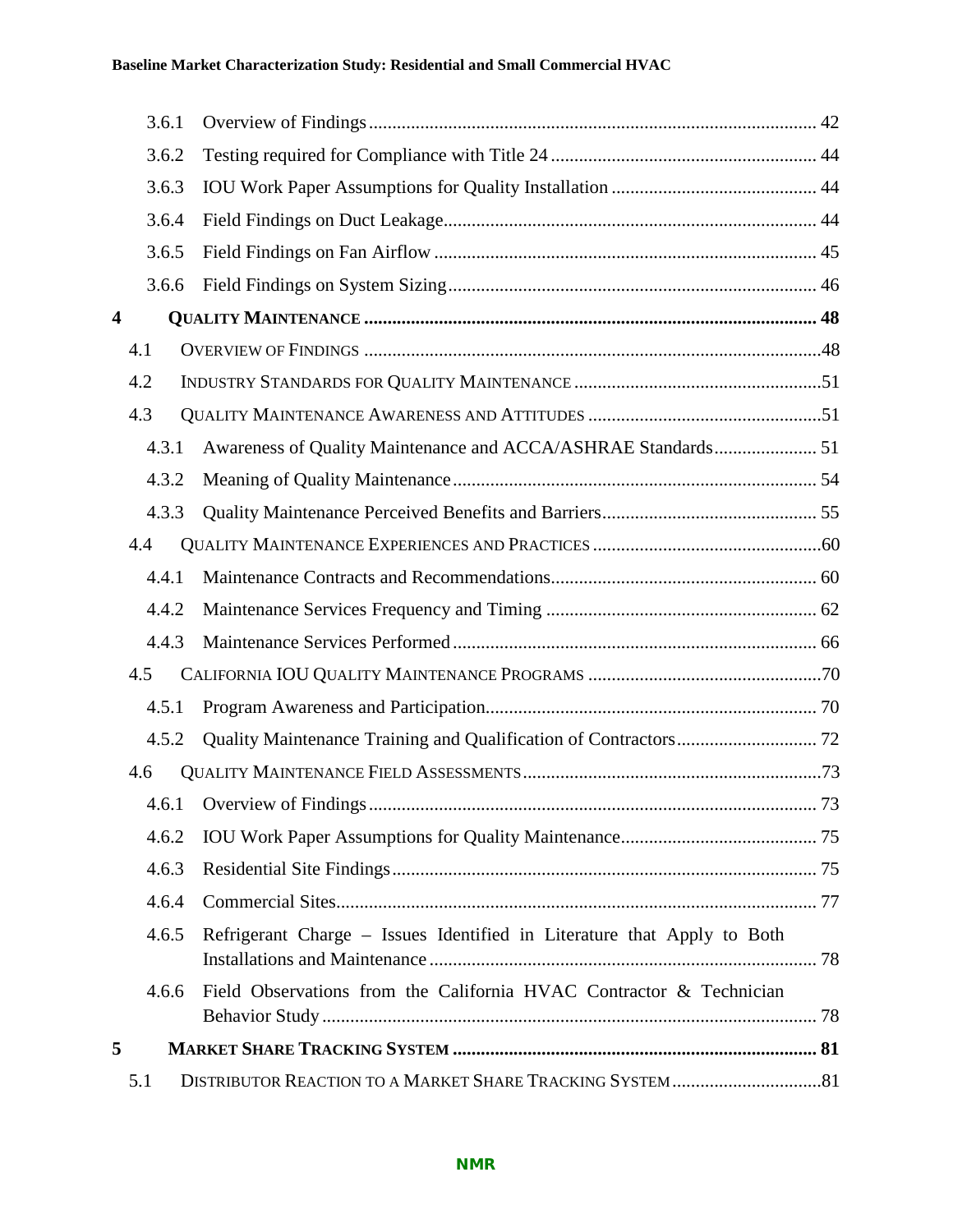#### **Baseline Market Characterization Study: Residential and Small Commercial HVAC**

| 6.5.1 |  |
|-------|--|
| 6.5.2 |  |
|       |  |
| 6.6.1 |  |
|       |  |
|       |  |

**Baseline Market Characterization Study: Residential and Small Commercial HVAC (Work Order 054) Appendices (provided in separate document)**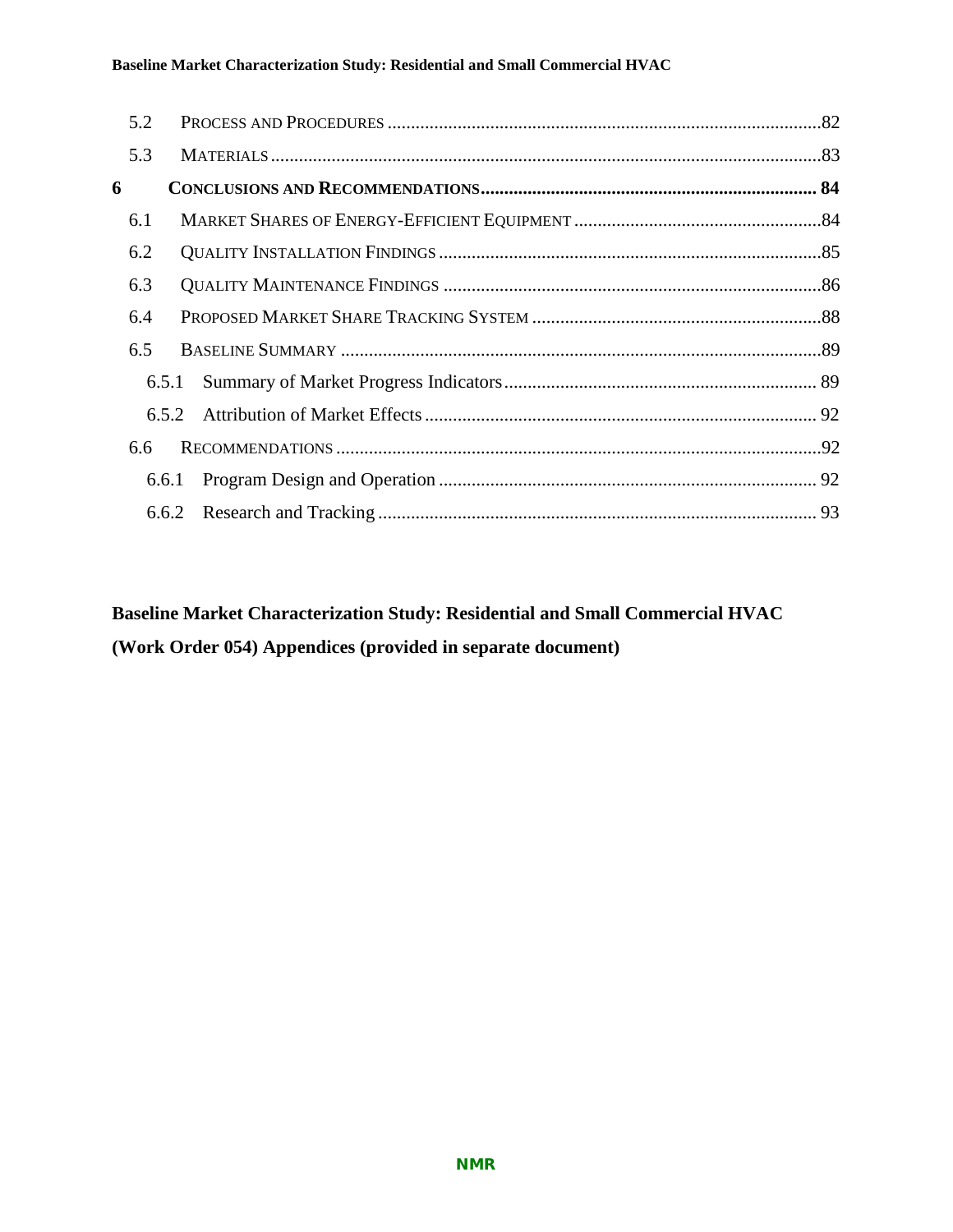### <span id="page-4-0"></span>**Executive Summary**

#### **Objectives and Methodology**

This report presents the findings of a baseline market characterization study focused on the California Investor Owned Utilities' (IOUs') Quality Installation (QI), Quality Maintenance (QM), and Upstream HVAC Equipment Programs. HVAC is a major, definable market in California accounting for sizable portions of peak demand and energy use as well as savings potential. The CPUC investor-owned utilities (IOUs) have designed programs to increase the quality of HVAC installation (QI), the quality of HVAC maintenance (QM), and the market share of high-efficiency systems. With a particular focus on residential and small commercial customers, this study sought to establish a baseline for a range of current maintenance and installation practices and the market shares of highly efficient systems that have been recently installed. These data will assist the CPUC in future retrospective assessments of the market effects attributable to these programs. The key objectives of this study included the following:

- To use a prospective focus to provide a baseline for CPUC HVAC programs that will facilitate the CPUC's future assessments of the market effects that may be attributed to HVAC programs.
- To estimate the proportion of contractors adhering to QI and QM practices, thus addressing the market transformation indicators established for the HVAC programs.
- To estimate the current levels of secondary indicators such as customer awareness, contractor qualification, program participation, customers receiving regular system maintenance, and installation practices in order to facilitate future estimates of the influence of the IOU programs and other factors on the use of IOU-promoted methods outside the IOU programs.
- To summarize estimates of market share, sales, penetration, and saturation of energyefficient HVAC equipment for residential and small commercial customers—largely obtained from other research—to provide a baseline for future retrospective studies.
- To develop a system for obtaining ongoing measurements of market share, sales, and penetration of energy-efficient equipment, again to facilitate future comparative studies.

This multi-faceted study made use of data collected from contractors, customers, program managers, and others involved in the California HVAC market. It relied substantially on other work orders for information inputs and data collection, necessitating substantial coordination with those data collection efforts. This often involved adding key questions to surveys being conducted by the other work orders. The surveys and studies that this study drew upon include the following:

• A telephone survey of 297 residential customers and 300 small commercial customers conducted specifically for this study.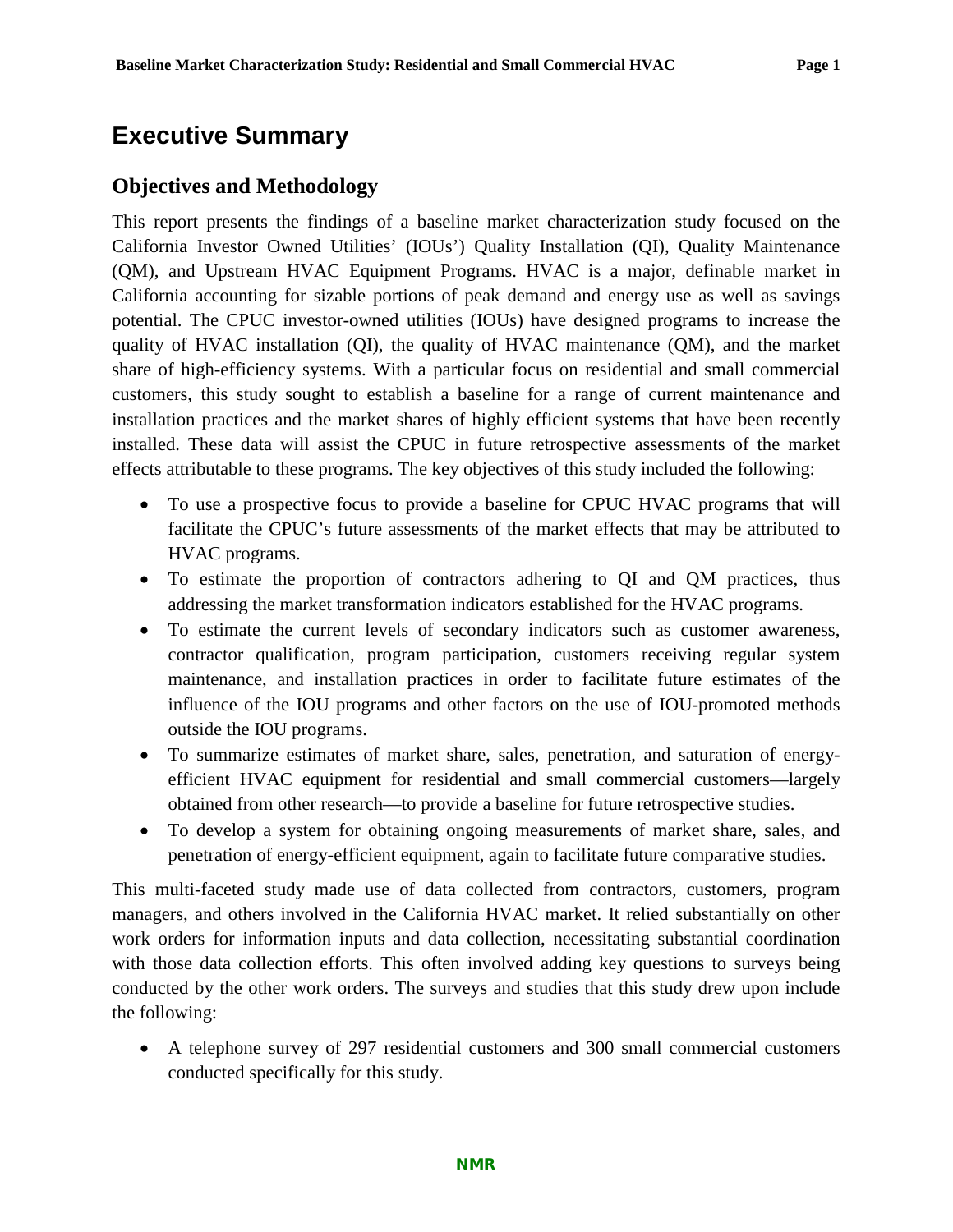- Interviews with seven IOU program staff members and eight independent HVAC distributors conducted specifically for this study.
- A survey of 20 independent HVAC distributors conducted by DNV GL for the Residential and Small Commercial HVAC Impact Evaluation (Work Order 32).
- Technical assessments at 50 participant and 50 non-participant residential installation sites, and 50 residential and 30 commercial maintenance sites, conducted by DNV GL for the Residential and Small Commercial HVAC Impact Evaluation (Work Order 32).
- A survey of 245 residential and small commercial contractors from the California HVAC Contractor & Technician Behavior Study, conducted by Energy Market Innovations for Southern California Edison and Pacific Gas & Electric. The study also included field observation of 16 technicians on service or maintenance visits for a residential system with intentionally implemented faults.
- A survey of 7,890 commercial customers, on-site assessments at 197 commercial facilities where new HVAC systems had recently been installed, and a survey of 123 contractors who install commercial HVAC systems, all conducted by ITRON for the Commercial Market Share Tracking Study (Work Order 24).
- On-site assessments in 1,987 homes conducted by DNV GL for the California Lighting and Appliance Saturation Study (Work Order 21).

#### **Baseline Overview**

The study objective was to provide a baseline for the Market Transformation Indicators (MTIs) established for CPUC HVAC programs. As part of the energy-efficiency program planning process for the 2010-2012 cycle, the Energy Division (ED) required that program administrators specify program performance metrics (PPMs) and Market Transformation Indicators (MTIs) that could be used to assess progress toward operational objectives and longer-term goals. The ED and its consultants reviewed and refined the PPMs and MTIs submitted by the program administrators for use in program tracking and evaluation.<sup>[1](#page-5-0)</sup> This study also proposed several secondary indicators for MTI-[2](#page-5-1), MTI-3, and MTI-4. $^2$ 

Overall, the study found significant market shares of energy-efficient HVAC equipment sold in 2011 and 2012 in California. However, the study also found low baseline values for adherence to Quality Installation (QI) and Quality Maintenance (QM) practices. The latter findings resulted in recommendations for increased customer education and contractor training presented at the end of this section.

<span id="page-5-0"></span> $1$  [Table 6-3](#page-93-0) in the conclusions summarizes the baseline values and suggested tracking for the Market Transformation Indicators (MTIs) established for CPUC HVAC programs.

<span id="page-5-1"></span> $2$  [Table 6-4](#page-94-0) in the conclusions summarizes the current baseline values and suggested tracking frequency for the secondary indicators.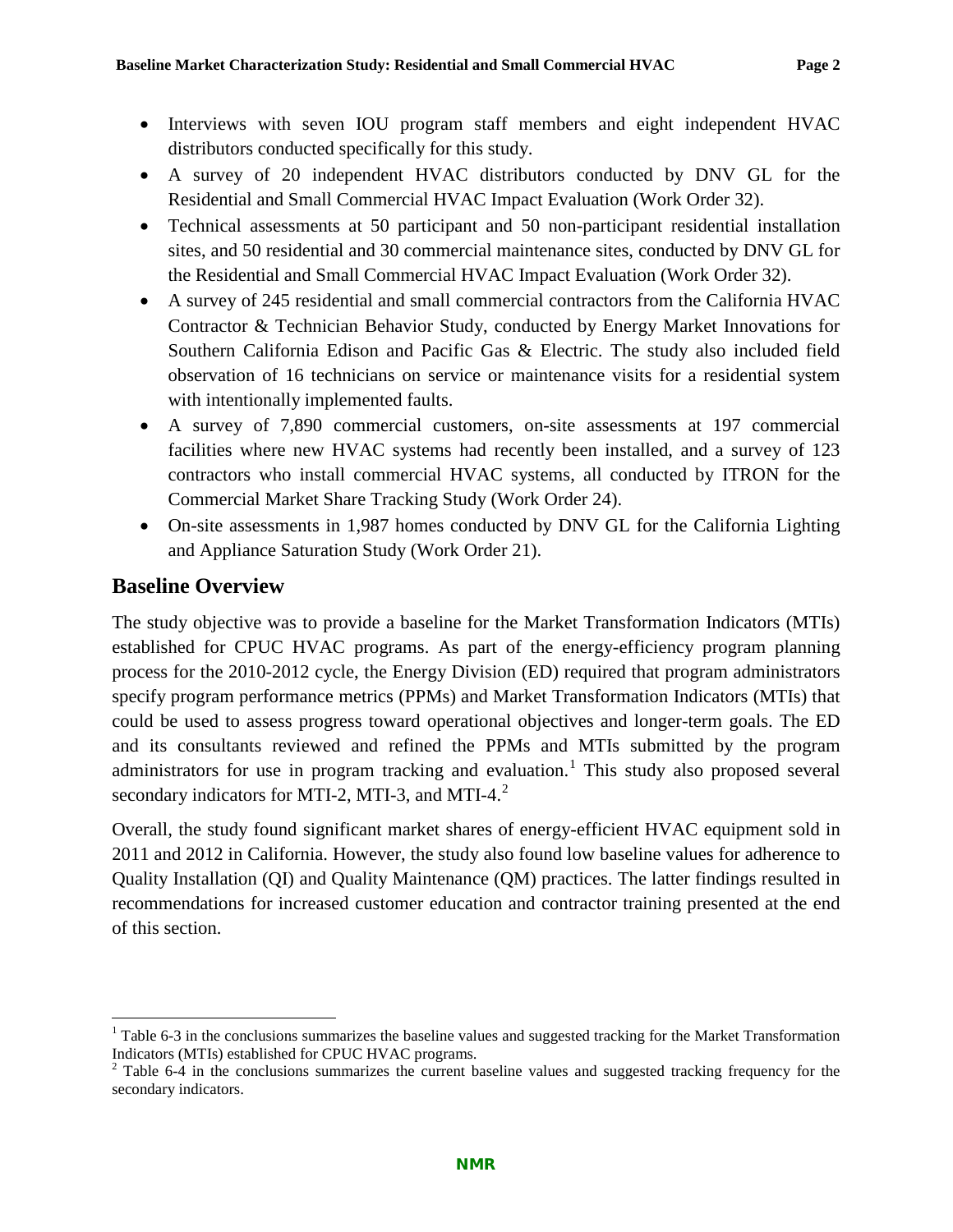#### **Market Shares of Energy-Efficient Equipment**

Market shares of energy-efficient HVAC equipment in the residential and small commercial markets in 2011 and 2012 in California were significant.

- Overall nearly one-half (46%) of the HVAC units sold were single-phase air-cooled and four out of every ten of these (40%) met Tier  $1<sup>3</sup>$  $1<sup>3</sup>$  $1<sup>3</sup>$  or better efficiency standards.
- The next largest market share (23%) was for air-cooled three-phase packaged and split equipment; more than one-half of these units (56%) met Tier 1 or better efficiency standards.<sup>[4](#page-6-1)</sup> Just over eight out of ten  $(81\%)$  of the remaining unit types met Tier 1 or better efficiency standards.

The California Energy Efficiency Strategic Plan calls for 15% of HVAC equipment shipments optimized for California's climate by 2015 and 70% by 2020. The market transformation indicator of progress toward this goal is annual sales of climate-appropriate air conditioning.

- Using Tier 1 or better as a proxy for climate appropriate AC, this study estimates that 57% of HVAC units sold to residential and small commercial customers in 2011 and 2012 met the criterion.
- Thus, based on a Tier 1 standard, the current estimate of sales exceeds the goal set by the California Energy Efficiency Strategic Plan for 2015 and approaches the more ambitious goal for 2020. Only 13.5% of HVAC units sold in 2011 and 2012 would meet a higher climate-appropriate standard of Tier 2 or better.

### **Proposed Market Share Tracking System**

The study scope included developing a proposal for a market share tracking system that would recruit distributors to provide quarterly data. The proposed system was modeled largely along the lines of the Energy Center of Wisconsin's (ECW) successful Furnace and Air Conditioning Tracking System (FACTS). The proposed approach would provide a systematic process for periodic reporting of market share by efficiency level and sales.

#### **Quality Installation Findings**

**Quality Installation (QI) Baseline**. The baseline for QI in California is relatively low.

• Only a minority of contractors (42% residential; 36% small commercial) were aware of ACCA Standard 5 and a small minority said they adhere to all of its specifications (14% of all residential contractors; 8% of all small commercial contractors).

<span id="page-6-0"></span><sup>&</sup>lt;sup>3</sup> Performance tiers were defined using the 2010-2012 SCE Qualifying Minimum Equipment Efficiencies & Incentive Levels for Commercial Air Conditioners (see Appendix A). The number of tiers and tier standards, defined based on minimum unit SEER, EER, or IEER ratings, vary by HVAC unit type and capacity.

<span id="page-6-1"></span><sup>&</sup>lt;sup>4</sup> Single-phase air-cooled equipment was predominantly residential, and three-phase equipment was almost exclusively commercial.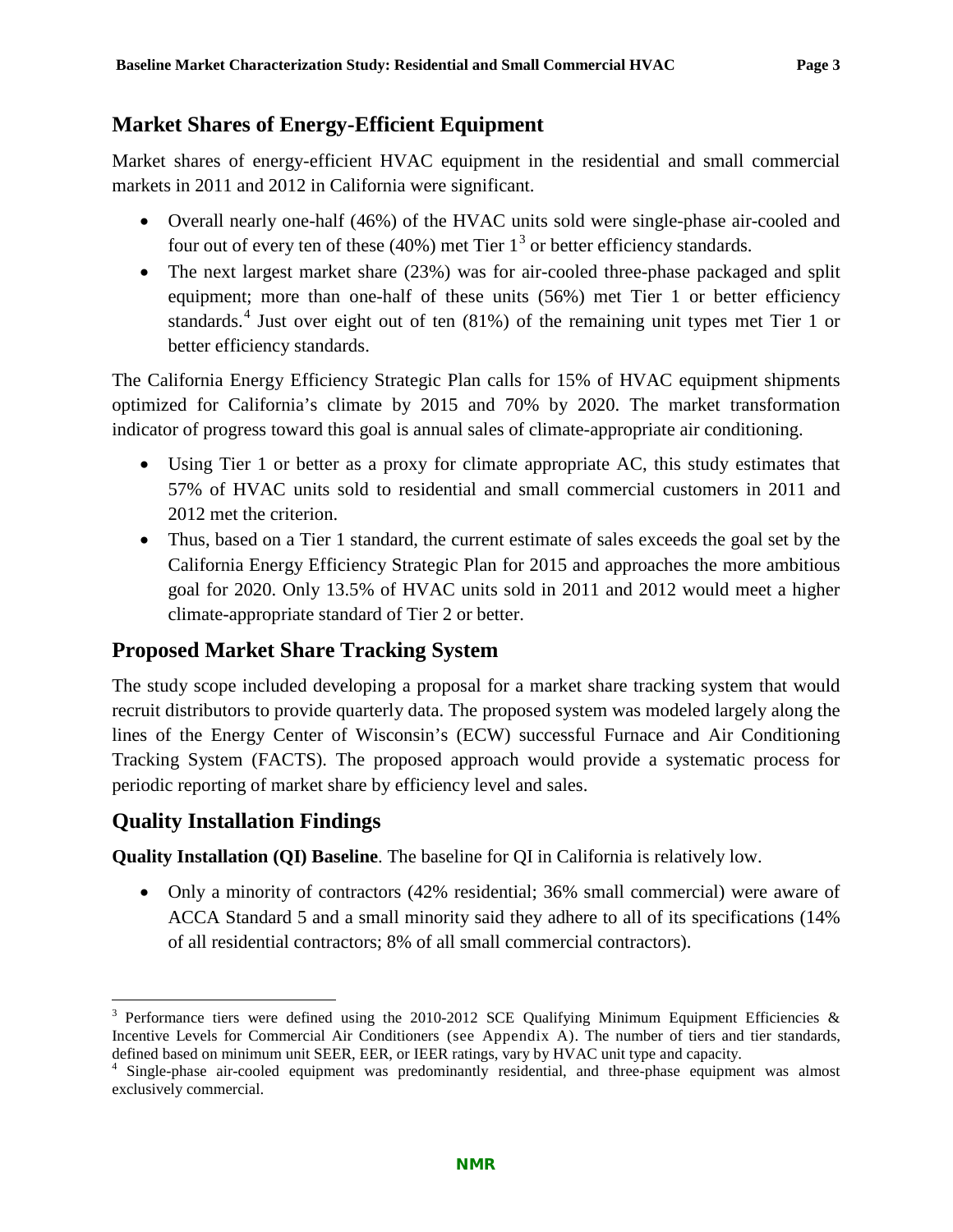- Thirty-five percent of residential contractors and 19% of small commercial contractors said they were currently participating or had ever participated in an IOU QI program.<sup>[5](#page-7-0)</sup> However, only 10% of residential contractors and 8% of small commercial contractors said they were currently participating in such a program.<sup>[6](#page-7-1)</sup>
- When asked about other certifications, more than one-half (53% residential; 59% small commercial) of installation contractors said their technicians were not certified by any organization. Only two-fifths (40%) of residential installation contractors and just over one-fourth (27%) of small commercial installation contractors hold NATE certifications, which are promoted by the IOU programs.

**Awareness of QI.** QI awareness among customers is fairly low.

- Less than one-fifth of residential respondents (16%) and small commercial respondents (17%) had heard of the term quality installation. Even after it was described to them, only about a quarter of all customers (25% residential; 28% small commercial) said they had heard of QI, and almost none of those customers could identify any QI guidelines or programs.
- When asked about the specific OI and rebate programs offered by their IOU, 10% to 21% of residential customers and 8% to 16% of small commercial customers said they had heard of particular IOU programs.

**Barriers to QI.** Barriers to QI included unwillingness to pay for it.

• Not surprisingly, contractors reported that the greatest barrier to QI is customers not wanting to pay for it (63% residential; 66% small commercial).

**QI Field Assessments.** The QI field assessments found a mixed record of compliance with Title 24 among installations in the overall HVAC replacement market. However, system performance metrics in the overall market were generally not as poor as assumed by the QI program.<sup>[7](#page-7-2)</sup>

- **Duct Leakage.** The field assessments found that many systems have duct leakage greater than the Title 24 specification of <15% and the program efficient case assumption of 12%, but the average of 17% shows they were not as leaky as the baseline 24% duct leakage assumed by the QI program.
- **System Airflow.** The Title 24 minimum and efficient case assumption specifies system airflow at 400 CFM/ton. System airflows of 300 CFM/ton measured during the program

<span id="page-7-0"></span> $<sup>5</sup>$  This figure was likely overstated as a result of respondents including any IOU program they had participated in, even though they were specifically asked about the Quality Installation program.</sup>

<span id="page-7-1"></span> $\epsilon$ <sup>6</sup> This self-reported participation rate is likely to be overstated by contractors responding to the survey since only a very small percentage of installation contractors, ranging from 1% to 3%, depending on the IOU, have been trained and/or qualified by the IOUs. Program training, generally to ACCA Standard 5 and/or ENERGY STAR<sup>®</sup> QI, is a prerequisite for participation.

<span id="page-7-2"></span>WO32 is developing savings estimates based on field findings, but these were not available for inclusion in this report.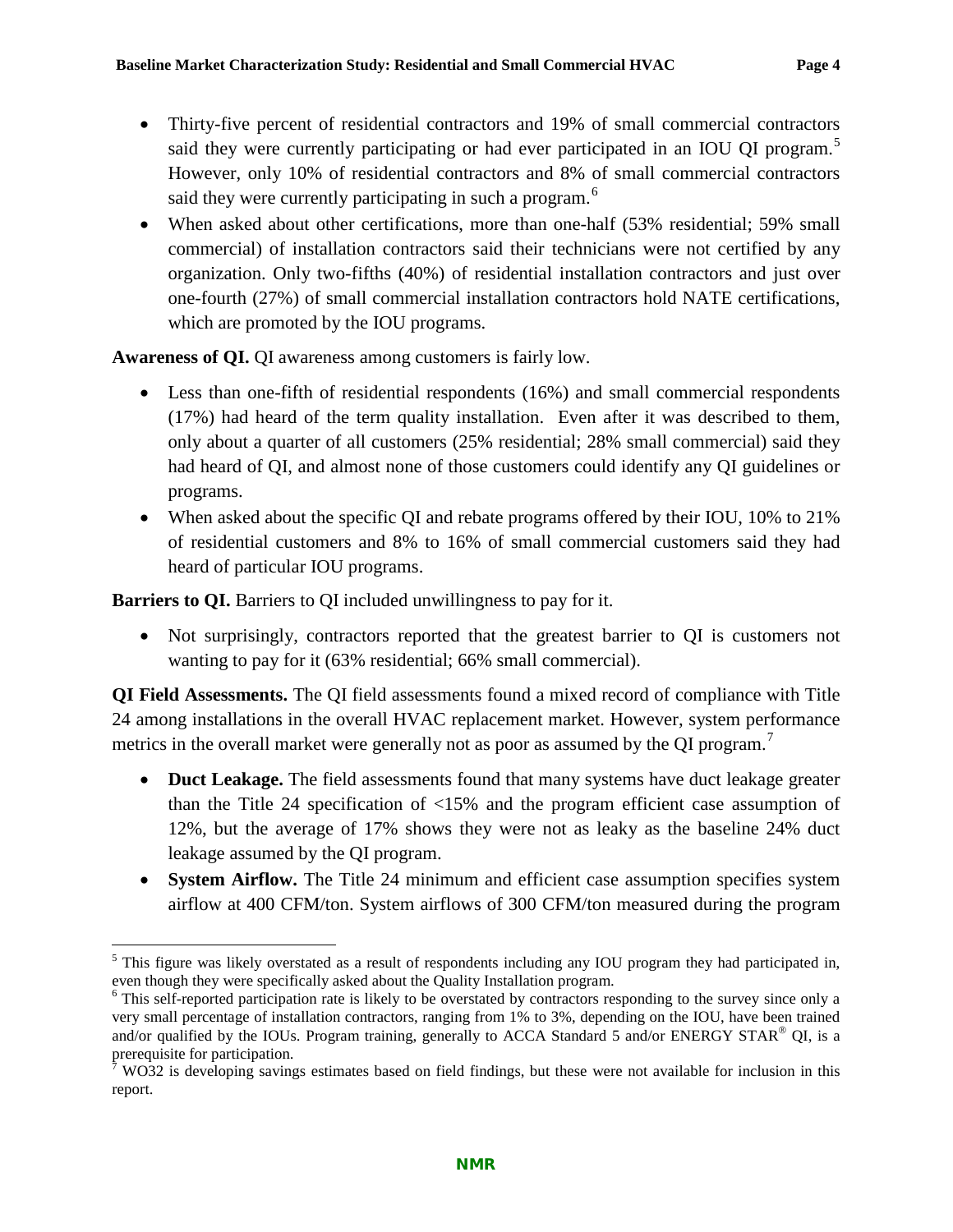non-participant site visits were even lower than the 350 CFM/ton baseline assumed by the QI program.

• **System Oversizing.** While there both was both undersizing and oversizing relative to Manual J, systems not participating in the program were oversized by an average of 13%, which is lower than the baseline assumption of 20%.

<span id="page-8-0"></span>[Table ES-1](#page-8-0) summarizes these findings.

| <b>Statistic</b>                 | <b>Field Observations</b><br>(mean) | QI Program<br><b>Baseline</b><br><b>Assumptions</b> | <b>QI</b> Efficient Case<br><b>Assumptions</b> |  |
|----------------------------------|-------------------------------------|-----------------------------------------------------|------------------------------------------------|--|
| <b>Total System Duct Leakage</b> | 17%                                 | 24%                                                 | 12%                                            |  |
| System Airflow (CFM per ton)     | 300                                 | 350                                                 | 400                                            |  |
| <b>System Oversizing</b>         | 13%                                 | 20%                                                 | 0%                                             |  |

#### **Table ES-1 QI Field Observations and Assumptions for the Program Baseline and Efficient Case**

The field assessments used Title 24 and manufacturer diagnostics to verify that proper refrigerant charge was present in all the systems tested. However, recent studies have found that the Title 24 and other diagnostics used to verify refrigerant charge are flawed; thus the results of this field assessment are considered to be indeterminate.

### **Quality Maintenance Findings**

**Quality Maintenance (QM) Baseline**. As in the case of QI, the baseline for QM in California is also relatively low.

- A minority of contractors (45% residential; 34% small commercial) were aware of ACCA Standard 4 or ANSI/ASHRAE/ACCA Standard 180 and a small minority said they adhere to all of the appropriate specifications (10% of all residential contractors; 7% of all small commercial contractors).
- Thirty percent of residential contractors and 22% of small commercial contractors said they were currently participating or had ever participated in an IOU QM program.<sup>[8](#page-8-1)</sup> However, only 16% of residential contractors and 6% of small commercial contractors said they were currently participating in such a program.<sup>[9](#page-8-2)</sup>

<span id="page-8-1"></span><sup>&</sup>lt;sup>8</sup> Again, this figure was likely overstated due to the respondents including any IOU program they had participated in, even though they were specifically asked about the Quality Maintenance program.

<span id="page-8-2"></span><sup>&</sup>lt;sup>9</sup> As in the case of QI, this self-reported participation rate is likely to be overstated by contractors responding to the survey since only a small percentage of maintenance contractors, ranging from 1% to 10% depending on the IOU, have been trained and/or qualified by the IOUs. Program training, generally to the ANSI/ACCA Standard 4 (residential) or ANSI/ASHRAE/ACCA Standard 180-2008 (commercial), is a prerequisite for participation. Note also that the IOU programs vary in their definitions of what constitutes qualified and trained contractors. In the PG&E program, contractors are qualified after receiving training. In the SCE and SDGE programs, the number of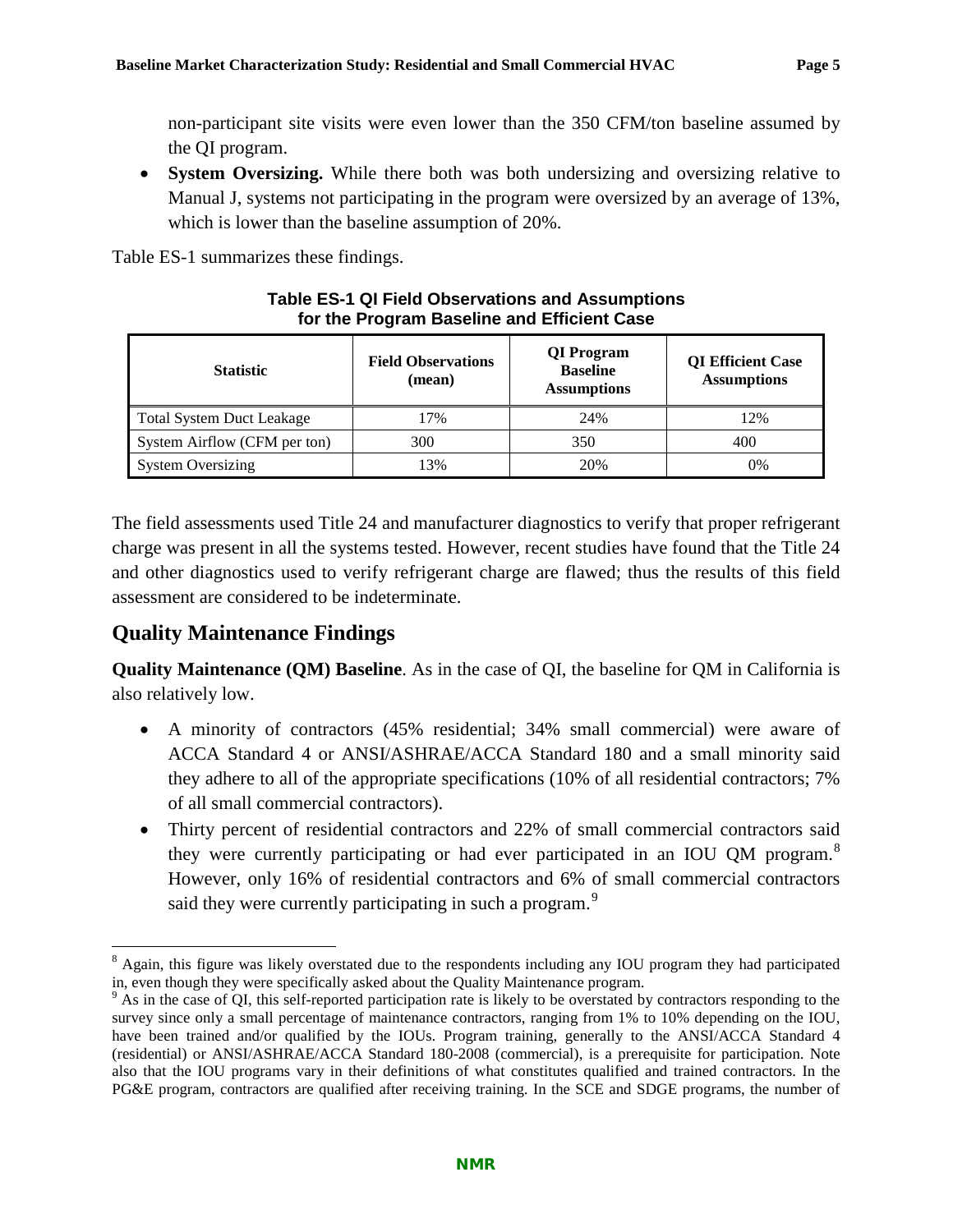• When asked about other certifications, more than one-half (55% residential; 56% small commercial) of maintenance contractors said their technicians were not certified by any organization. About two-fifths (39%) of residential maintenance contractors and three out of ten (30%) small commercial maintenance contractors said they hold NATE certifications, which are promoted by the IOU programs.

Awareness of QM. QM awareness among customers also is fairly low.

- Just over one-fifth of residential respondents (21%) and small commercial respondents (22%) had heard of the term quality maintenance. Even after it was described to them, fewer than one-half of all customers (40% residential; 36% small commercial) said they had heard of QM, and almost none of those customers could identify any QM guidelines or programs.
- When asked about specific QM programs, 10% to 21% of residential customers and 13% to 16% of small commercial customers said they had heard of the particular programs offered by their IOU (PG&E and SDG&E programs include both QI and QM).

**Barriers to QM.** As was the case for QI, barriers to QM included unwillingness to pay for.

• As in the case for QI, contractors reported that the greatest barrier to QM is customers not wanting to pay for it (52% residential; 64% small commercial).

**Frequency of Maintenance and Service.** The incidence of regularly scheduled maintenance of HVAC systems is fairly low among residential customers and moderate among small commercial customers.

- Reflecting customers' propensity to call HVAC contractors only when their systems need repairs, once service calls for repairs are excluded, 24% of residential customers and 58% of small commercial customers said they have maintenance done on their HVAC systems every year.
- One-third (33%) of residential customers and one-quarter (25%) of small commercial customers said they never have maintenance done, except for repairs.<sup>[10](#page-9-0)</sup>
- The contractor surveys had a slightly different approach to estimating maintenance frequency. Sixty-four percent of residential maintenance contractors and 79% of small commercial maintenance contractors said they market maintenance contracts. Excluding the contractors who do not market contracts, 27% of residential contractors and 41% of small commercial contractors said that almost all of their maintenance customers renew their contracts each year.

 $\overline{a}$ 

contractors trained is the number of contractors who received sales/operations training, and the number of contractors qualified is the number enrolled.<br><sup>10</sup> These statistics are based on customer responses. It may be that customers are receiving some regular maintenance

<span id="page-9-0"></span>services when their systems are being repaired, but are not aware of this.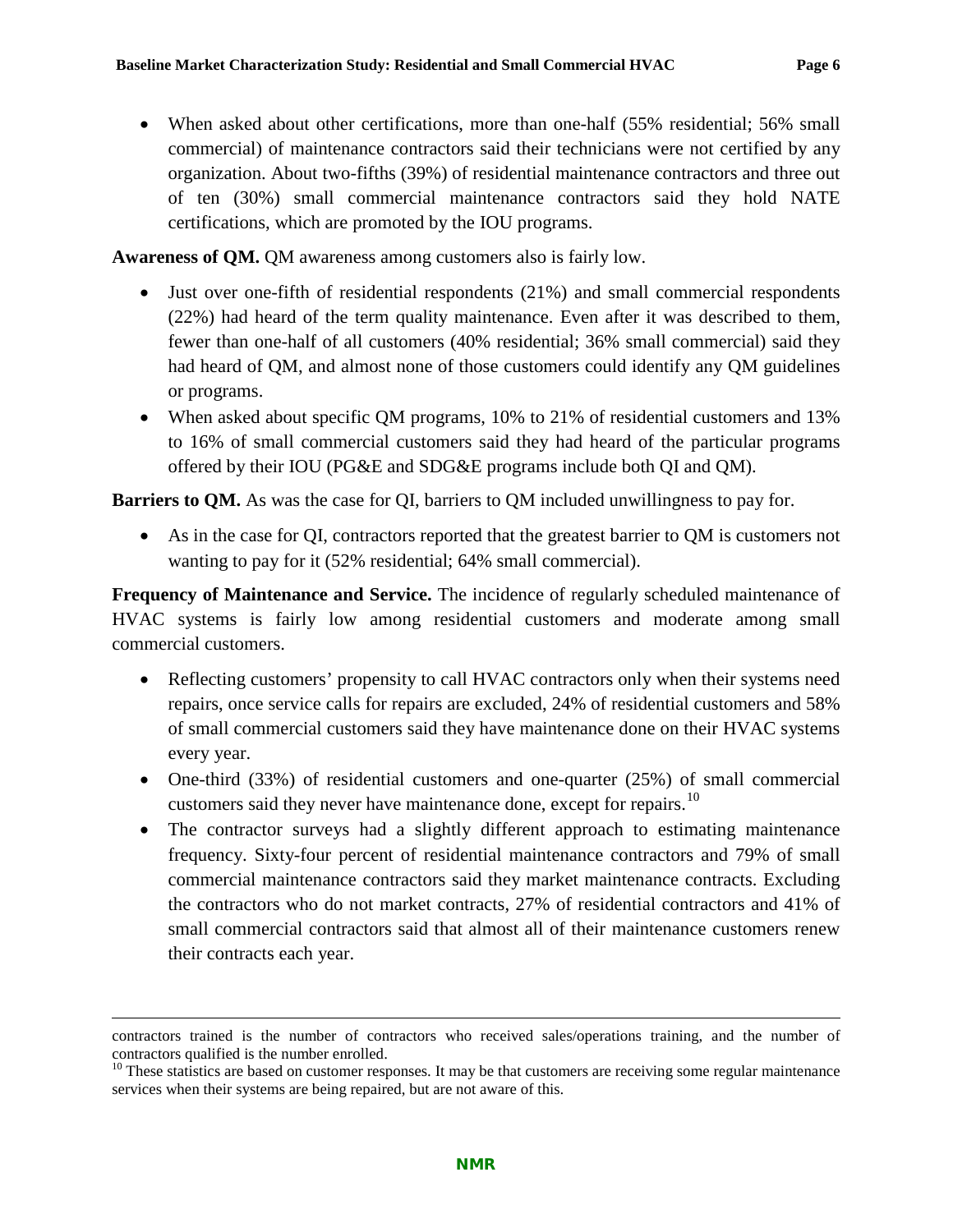**QM Field Assessments.** In general, the QM field assessments determined that the performance metrics among non-program systems were consistent with and validated the QM program assumptions of sub-optimal performance.

- **Duct Leakage.** The field assessments found that residential system total duct leakage relative to nominal flow (23% for heating and 20% for cooling) is fairly close to the QM program baseline assumption of 24%. Leakage to the outside relative to the measured airflow (27% for heating and 32% for cooling) is slightly higher than the baseline.
- **System Airflow.** The residential (331 CFM per ton for cooling) and commercial (359 CFM per ton for cooling) system airflows were not significantly different from the QM program baseline of 350 CFM per ton. These values are all well below the QM program requirements.

<span id="page-10-0"></span>[Table ES-2](#page-10-0) summarizes these findings.

| <b>Statistic</b>                                                    | <b>Field Observations</b><br>(mean) | <b>QM</b> Program<br><b>Baseline</b><br><b>Assumptions</b> | <b>QM Efficient Case</b><br><b>Assumptions</b> |
|---------------------------------------------------------------------|-------------------------------------|------------------------------------------------------------|------------------------------------------------|
| <b>Total System Duct Leakage</b><br>(using nominal heating airflow) | 23%                                 | 24%                                                        | 12%                                            |
| <b>Total System Duct Leakage</b><br>(using nominal cooling airflow) | 20%                                 | 24%                                                        | 12%                                            |
| Residential System Airflow in<br>Cooling Mode (CFM per ton)         | 331                                 | 350                                                        | 400                                            |
| <b>Commercial System Airflow</b><br>(CFM per ton)                   | 359                                 | 350                                                        | 400                                            |

#### **Table ES-2 QM Field Observations and Assumptions for the Program Baseline and Efficient Case**

As noted for the QI field assessments, verifications of the refrigerant charge are considered to be indeterminate.

**Field Observations of Technicians.** Field observations of technicians conducting maintenance calls on a system with intentionally implemented faults yielded particularly important QM insights, and also served as a reminder that self-reports by contractors are not always accurate. Overall, the typical "maintenance" services provided were below the standards of ACCA 4 utility "quality maintenance" program goals and industry best practices as judged by the expert technician.

• During field observations, almost all of the technicians attempted some of basic maintenance tasks, but few performed the tasks correctly. Performance level was not related to the technician's certifications, training, years on the job, or participation in utility programs. Some of the most important tasks for energy-efficient operation were frequently not even attempted. There was, in fact, a disconnect between contractors' stated practices and technicians' practices in the field.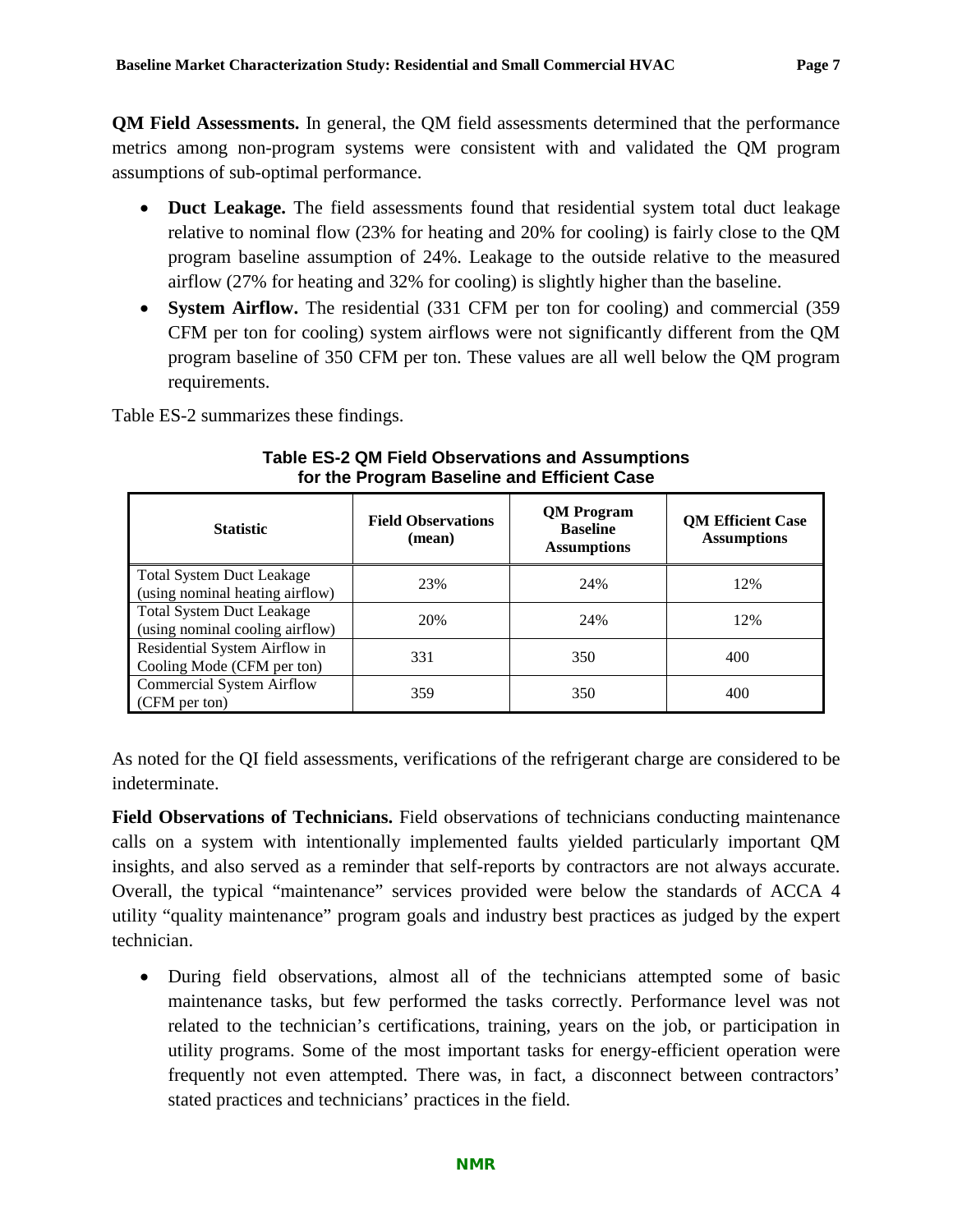• Post-observation interviews indicated that observed technicians were not knowledgeable about ACCA Standard 4, and none of the 13 observed technicians stated that they use the standard in their regular work.

#### **Attribution of Market Effects**

To assess the market effects of the program in future years, following completion of the field assessments every four years, we recommend assessing what portion of changes in practices may be attributed to the IOU programs. To accomplish this, we recommend using a Delphi panel of industry experts who would examine the observed changes in the market indicators along with self-reports from contractors and customers on the reasons for changing practices. The panelists would also examine the program theory models as to how the observed changes relate to the primary and secondary indicators, and records of program activities such as training, number of qualifying contractors, and customer education.

#### **Recommendations**

#### **Program Design and Operation**

The findings from this study led to the following recommendations pertaining to the design and operation of the HVAC subprograms:

- Focus on educating customers about the value of QI and QM. "Quality" is a generic term; many contractors will claim that they provide "quality" services. Customers need to be educated about the specifics (in lay terms) of QI and QM and the resulting energy savings. Customer education may also encourage the scheduling of regular maintenance visits, and also target those who are changing out HVAC systems such as through major renovations, and also those who are building or buying new homes.
- Collaborate with industry leaders to train contractors so that they have their NATE certifications in place. Industry leaders may also help promote IOU program qualification requiring more stringent ACCA/ASHRAE/ENERGY STAR standards to contractors, and educate customers about the value of QI and QM program-qualified contractors.
- Step up efforts to have contractors participate in the IOU training programs. Agreeing on a common definition across IOUs of qualification requirements is a first step. Without this, it will be difficult to sell the value of "program-qualified contractors" to contractors and consumers.
- Seek to increase the market share of more efficient systems by educating customers about the energy savings and other benefits associated with more efficient HVAC systems and the rebates available. As with the first recommendation above, effective strategies and messages should be explored with customer focus groups or surveys prior to launch.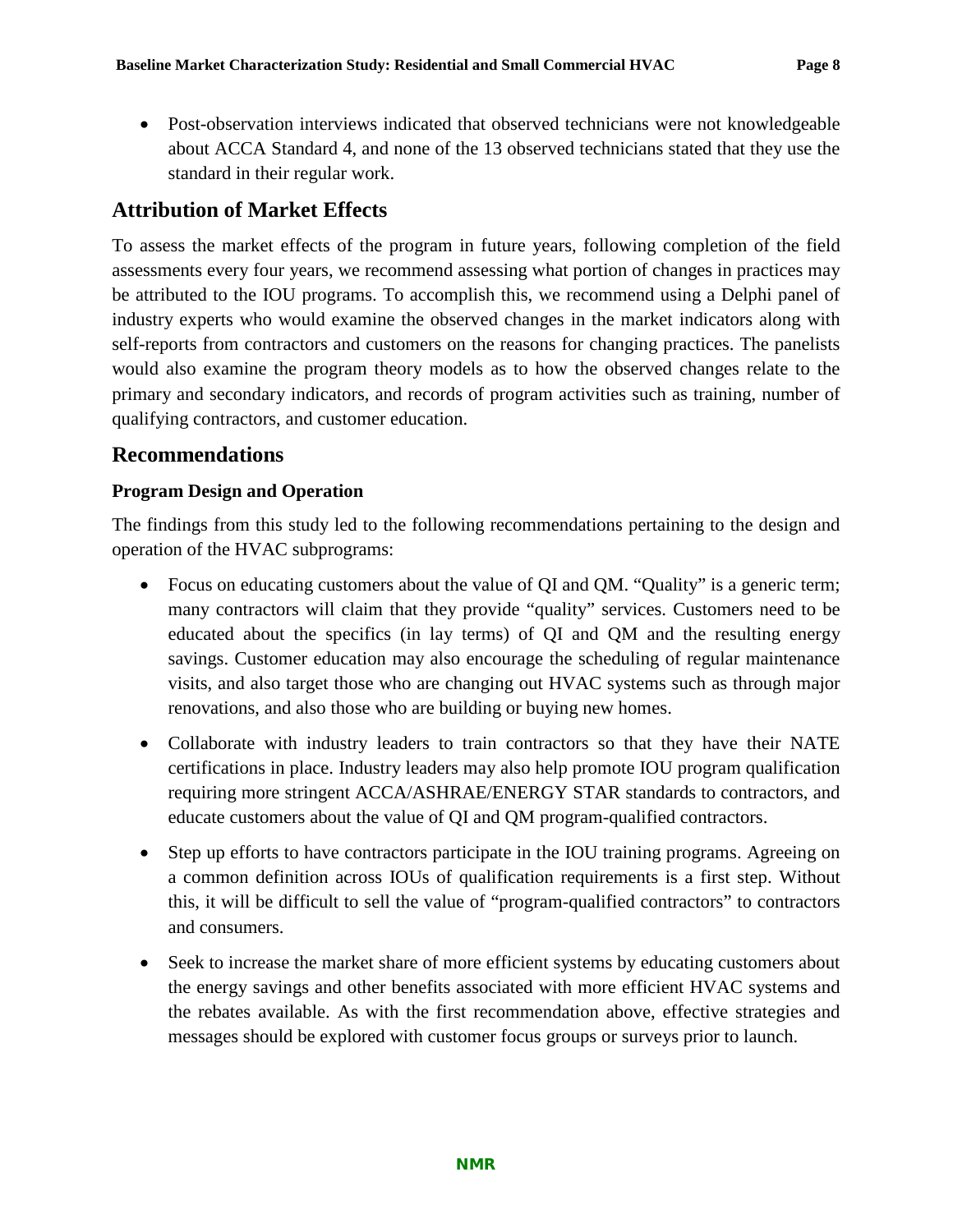- Specific recommendations from the field assessments include the following:
	- Continue to promote the use of software to perform system sizing calculations to reduce oversizing.
	- Research approaches to measuring refrigerant charge and develop diagnostics that are more reliable for maintenance.
	- Perform duct sealing as the primary residential maintenance measure.
	- Research approaches to repairing or replacing commercial economizers, reducing rooftop unit leakage (unit and economizers), and optimizing fan efficiency.

#### **Research and Tracking**

The following recommendations pertain to research and tracking of program indicators:

- Implement a market share tracking system based on the model developed by this study so that a systematic process for periodic reporting of market shares by efficiency level and sales is in place going forward.
- Periodically assess the market transformation indicators and secondary indicators suggested by this study through contractor and customer interviews and on-site assessments of HVAC installations and maintenance, as suggested in Table ES-1 and Table ES-2.
- Create more secondary indicators that can be measured through field assessments. Examples are increasing the number of systems properly sized within one-half ton of design load, increasing fan airflow (CFM per ton) and efficiency (Watts per CFM), reducing duct leakage to the outside in existing ducts, and reducing the number of new ducts in conditioned space. These indicators could be assessed through on-site assessments every four years.
- The on-site observations of maintenance work on a system with intentionally implemented faults provided invaluable information about the state of maintenance services available to most customers and should be repeated regularly.
- Further focus group research may be required to assess the extent to which customers (and contractors) are able to differentiate "Quality Installation" and "Quality Maintenance" from the generic term "quality" to which all contractors would lay claim. This research could explore alternative terms and messaging to identify those to which customers are most responsive.
- Continue to study differences in the performance of installed or maintained HVAC units between HVAC contractors who participate in IOU programs and/or are NATE certified, and HVAC contractors who do not participate in IOU programs and/or are not NATE certified. These differences are likely to get smaller as the HVAC market is being transformed, but are likely to significant for at least the next several years.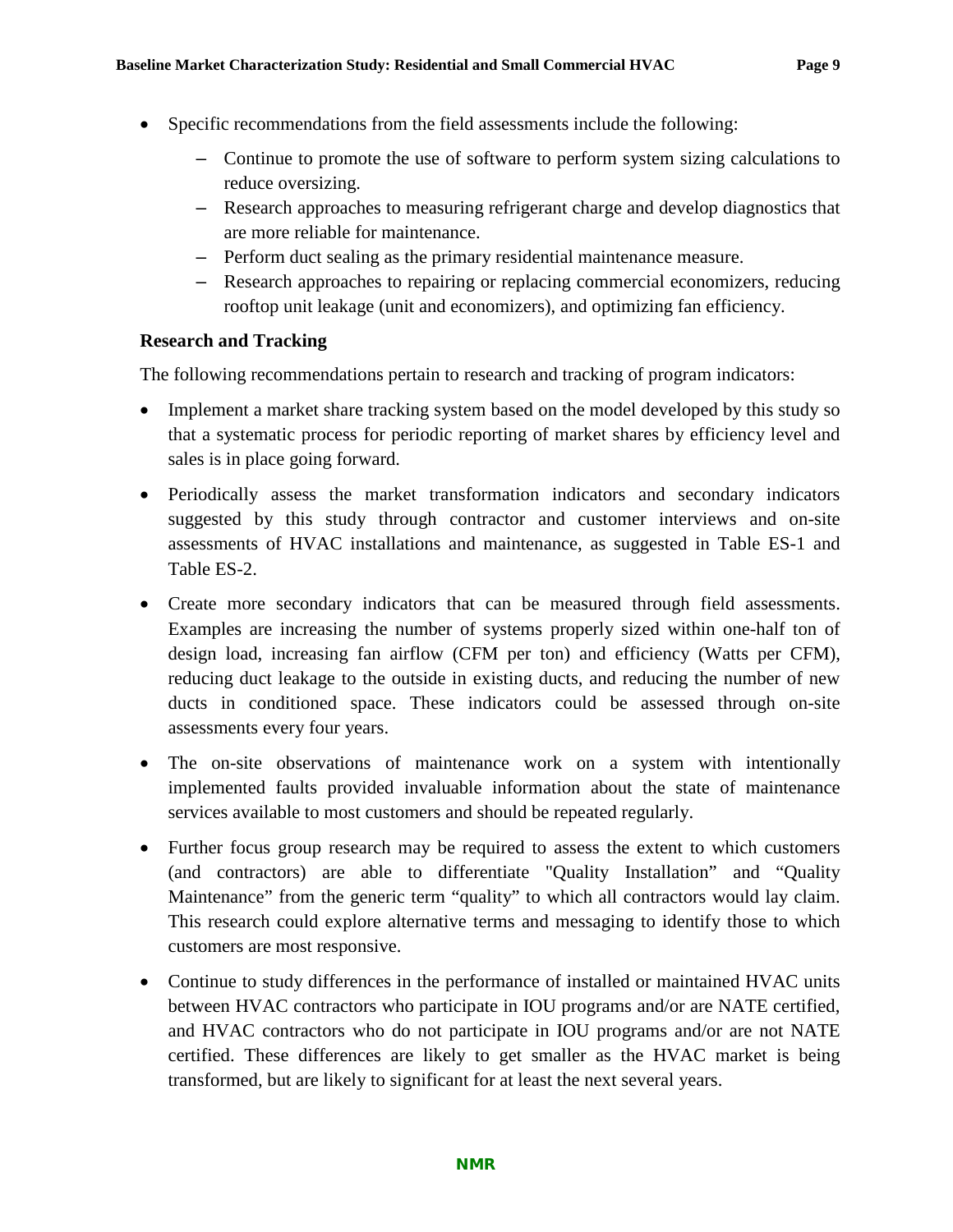### <span id="page-13-0"></span>**1 Introduction**

HVAC is a major, definable market in California, accounting for a sizable portion of peak demand and energy use as well as savings potential. The CPUC investor-owned utilities (IOUs) have designed programs to increase the quality of HVAC installation (QI), the quality of HVAC maintenance (QM), and the market share of high-efficiency systems. With a particular focus on residential and small commercial customers, this HVAC Baseline Market Characterization Study is a multi-faceted effort designed to establish a baseline for a range of current maintenance and installation practices and the market shares of highly efficient systems that have been recently installed. This will assist the CPUC in assessing the market effects attributable to these programs in the future.

### <span id="page-13-1"></span>**1.1 Report Objectives**

The HVAC Baseline Market Characterization Study thus has a prospective rather than retrospective focus with the following primary objectives:

- To use a prospective focus to provide a baseline for CPUC HVAC programs that will facilitate the CPUC's assessment of the market effects that may be attributed to HVAC programs in the future.
- To estimate the proportion of contractors adhering to QI and QM practices to address the market transformation indicators established for the HVAC programs.
- To estimate the current levels of secondary indicators such as customer awareness, contractor qualification, program participation, customers receiving regular system maintenance, and installation practices in order to facilitate future estimates of the influence of the IOU programs and other influences on the use of IOU-promoted methods outside the IOU programs.
- To summarize estimates of market share, sales, penetration, and saturation of energyefficient HVAC equipment for residential and small commercial customers—largely obtained from other research—to provide a baseline for future retrospective studies.
- To develop a system for obtaining ongoing measurements of market share, sales, and penetration of energy-efficient equipment, again to facilitate future comparative studies.

These objectives are intended to provide a baseline for the Market Transformation Indicators (MTIs) established for CPUC HVAC programs. As part of the energy-efficiency program planning process for the 2010-2012 cycle, the Energy Division (ED) required that program administrators specify program performance metrics (PPMs) and Market Transformation Indicators (MTIs) that could be used to assess progress toward operational objectives and longerterm goals. The ED and its consultants reviewed and refined the PPMs and MTIs submitted by the program administrators for use in program tracking and evaluation.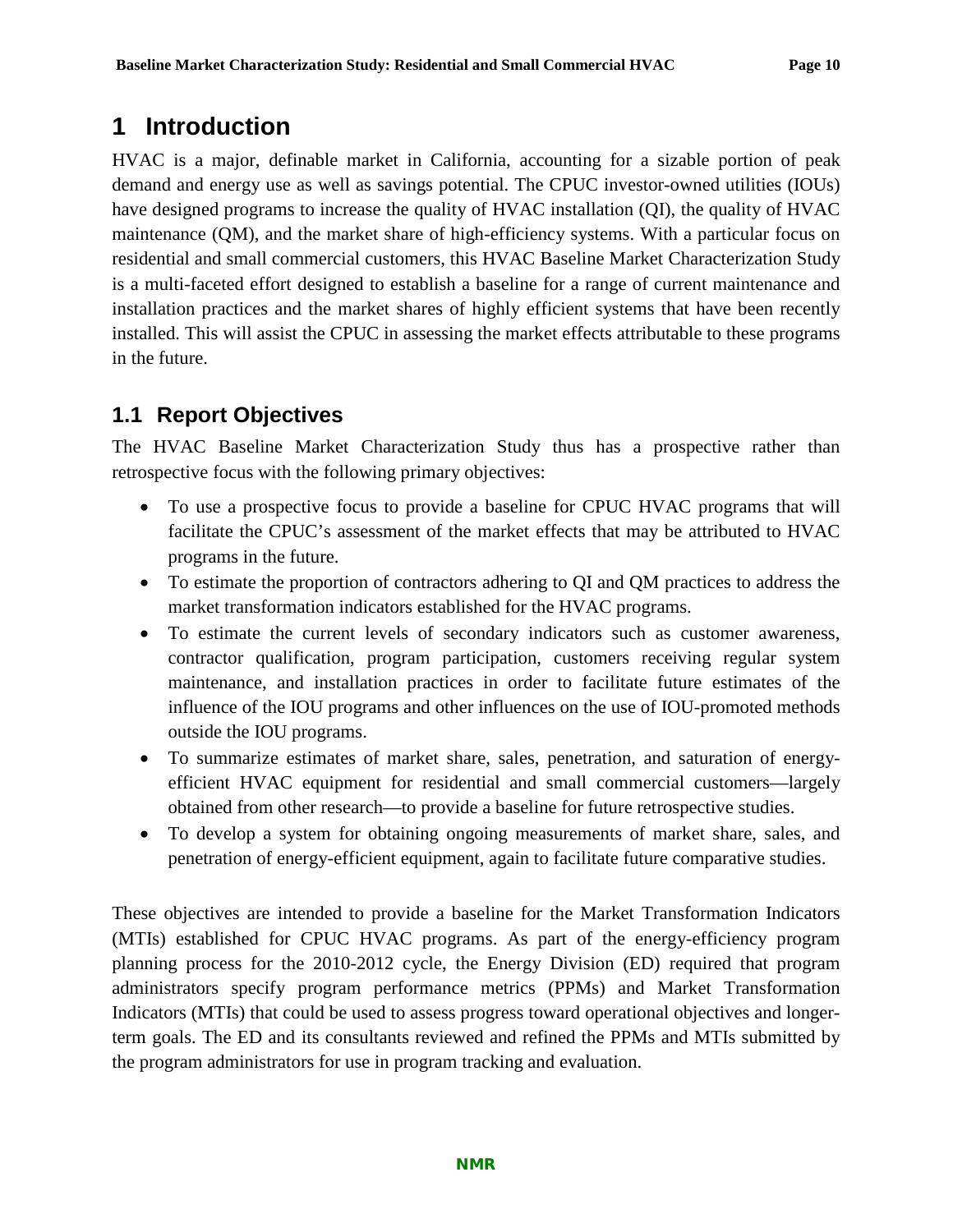<span id="page-14-1"></span>[Table 1-1](#page-14-1) shows the four HVAC subprograms and the four MTIs associated with them.

| Subprogram<br><b>Subprogram Name</b> |                                                                          | <b>MTI</b> | <b>MTI</b> Description                                                                                                                |
|--------------------------------------|--------------------------------------------------------------------------|------------|---------------------------------------------------------------------------------------------------------------------------------------|
| $HVAC-1$                             | Upstream HVAC Equipment<br>Subprogram                                    | $MTI-1$    | Market share of climate-appropriate HVAC<br>equipment.                                                                                |
| $HVAC-2$                             | <b>Residential Energy Star Quality</b><br><b>Installation Subprogram</b> | $MTI-2$    | Percentage change in the use of Quality<br>Installation guidelines among all California<br>Residential HVAC installation contractors. |
| $HVAC-3$                             | Commercial Quality Installation<br>Subprogram                            | MTI-3      | Percentage change in the use of Quality<br>Installation guidelines among all California<br>Commercial HVAC installation contractors.  |
| HVAC-4                               | <b>Quality Maintenance</b><br>Development Subprogram                     | $MTI-4$    | Percent change in the employment of Quality<br>Maintenance practices among all California<br>HVAC contractors and technicians.        |

**Table 1-1: CPUC HVAC Subprograms and Market Transformation Indicators**

In addition to the four MTIs listed in [Table 1-1,](#page-14-1) this study identified several secondary indicators, shown in [Table 1-2,](#page-14-2) that may also be tracked to assess the HVAC subprograms' progress in promoting QI (SIQIs) and QM (SIQMs). Note that unaided awareness is a more valid measure for SIQI-2 and SIQM-2.

<span id="page-14-2"></span>**Table 1-2: Suggested Secondary Indicators Assessing HVAC Subprograms Progress**

| <b>Quality Installation</b>                                                              | <b>Quality Maintenance</b>                                                             |
|------------------------------------------------------------------------------------------|----------------------------------------------------------------------------------------|
| Percent Change in                                                                        |                                                                                        |
| Contractor awareness of QI and ACCA standards<br>$(SIQI-1)$                              | Contractor awareness of QM and ACCA/ASHRAE<br>standards (SIQM-1)                       |
| Customer awareness of the concept of QI (SIQI-2)                                         | Customer awareness of the concept of QM (SIQM-2)                                       |
| Contractors currently participating in QI programs<br>$(SIQI-3)$                         | Contractors currently participating in QM programs<br>$(SIOM-3)$                       |
| Customer awareness of rebate and QI programs<br>$(SIQI-4)$                               | Customer awareness of QM programs (SIQM-4)                                             |
| Technicians with training in QI (SIQI-5)                                                 | Technicians with training in QM (SIQM-5)                                               |
| Proportion of contractors who obtain building permits<br>for HVAC installations (SIQI-6) | Proportion of customers who have regular<br>maintenance of their HVAC systems (SIQM-6) |

### <span id="page-14-0"></span>**1.2 Methodology Overview**

This multi-faceted study made use of data collected from contractors, customers, program managers, and others involved in the California HVAC market. The study looked at the entire market for HVAC sales, installation and maintenance practices, including the small portions of contractors currently participating in QI and QM programs. It relied substantially on other work orders for information inputs and data collection, necessitating substantial coordination with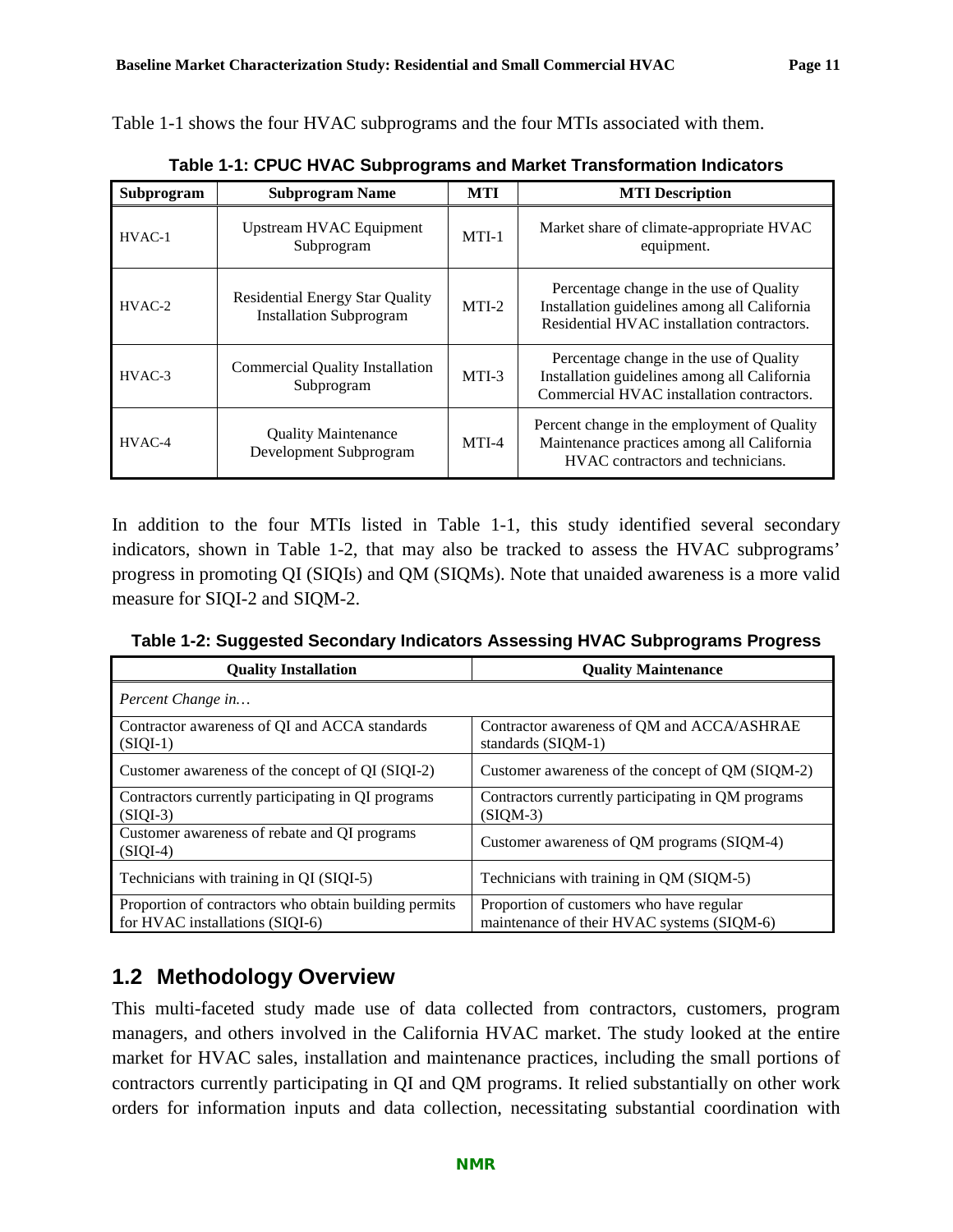those data collection efforts. This study often added key questions addressing its objectives to surveys of the other work orders. The studies summarized in [Table 1-3](#page-15-0) contributed to key findings presented in this report.

<span id="page-15-0"></span>

| Work<br>Order                                                                                                                                      | <b>Study / Survey</b>                                                                                   | <b>Surveyed Group</b>                                                                                                                                                                                                  | <b>Conducted by</b> | <b>Current Status</b>                                         |
|----------------------------------------------------------------------------------------------------------------------------------------------------|---------------------------------------------------------------------------------------------------------|------------------------------------------------------------------------------------------------------------------------------------------------------------------------------------------------------------------------|---------------------|---------------------------------------------------------------|
|                                                                                                                                                    | California HVAC<br>Contractor &<br><b>Technician Behavior</b><br>Study, Final Report,<br>September 2012 | <b>Energy Market Innovations</b><br>245 residential and<br>for Southern California<br>small commercial<br>Edison and Pacific Gas &<br>contractors<br>Electric                                                          |                     | Published<br>September 2012.<br>Available in<br><b>CALMAC</b> |
| Telephone surveys of<br>residential customers<br>and small commercial<br><b>WO 54</b><br>customers conducted<br>between August and<br>October 2012 |                                                                                                         | 297 residential<br>customers and 300<br>small commercial<br>customers                                                                                                                                                  | NMR for the CPUC    | This report                                                   |
| WO 54                                                                                                                                              | <b>HVAC Distributor</b><br>Interviews                                                                   | 8 independent HVAC<br>distributors                                                                                                                                                                                     | NMR for the CPUC    | This report                                                   |
| WO 54                                                                                                                                              | <b>IOU</b> Interviews                                                                                   | 7 HVAC program staff<br>members                                                                                                                                                                                        | NMR for the CPUC    | This report                                                   |
| <b>WO 24</b>                                                                                                                                       | <b>Commercial Market</b><br><b>Share Tracking Study</b>                                                 | 7,890 commercial<br>customers surveyed;<br>on-sites for 197<br>commercial customers<br>that had recently<br>installed new HVAC<br>systems;123 contractors<br>who install commercial<br><b>HVAC</b> systems<br>surveyed | Itron               | Draft report<br>submitted to CPUC                             |
| WO 21                                                                                                                                              | California Lighting<br>and Appliance<br><b>Saturation Study</b><br>(CLASS 2012)                         | 1,987 home on-sites                                                                                                                                                                                                    | <b>DNVGL</b>        | In progress                                                   |
| WO 32                                                                                                                                              | Residential and Small<br>Commercial HVAC<br><b>Impact Evaluation</b>                                    | 20 independent HVAC<br>distributors                                                                                                                                                                                    | <b>DNVGL</b>        | In progress                                                   |
| WO 32                                                                                                                                              | Residential and Small<br>Commercial HVAC<br><b>Impact Evaluation</b>                                    | 50 participant and 50<br>non-participant<br>residential installation<br>on-sites; 50 residential<br>and 30 commercial<br>maintenance on-sites                                                                          | <b>DNVGL</b>        | In progress                                                   |

**Table 1-3: HVAC Studies Used to Examine Market Effects**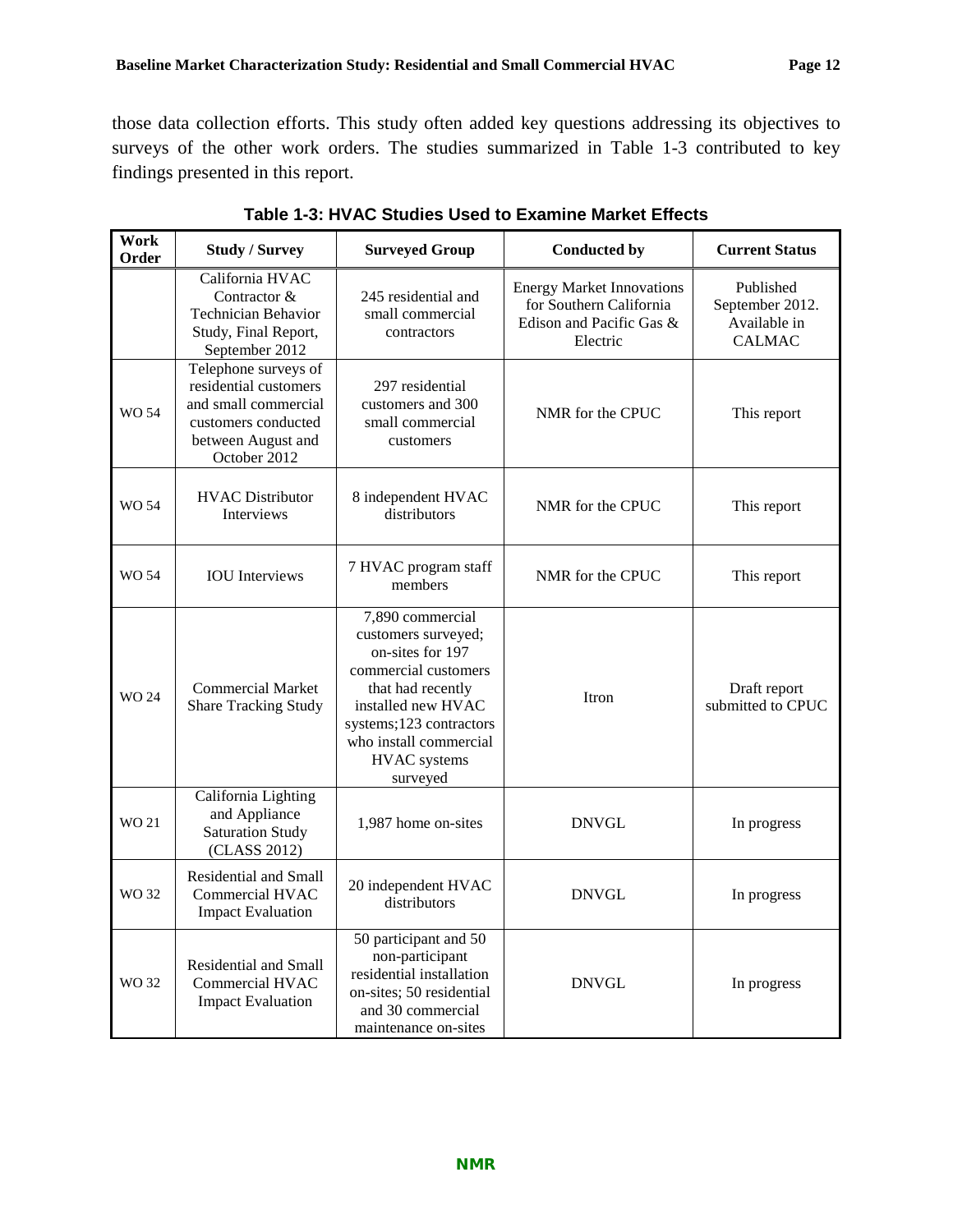- The California HVAC Contractor & Technician Behavior Study provided baseline information on HVAC maintenance and installation, company characteristics, and assessment of the contractors' understanding and use of standards, selling practices, and business models. The study included an online contractor survey conducted in May and June of 2012 with 245 contractors——126 serving residential customers and 119 serving small commercial customers. The study also included field observations of 16 technicians on service or maintenance visits for a residential system with intentionally-implemented faults. NMR used information from this overall study, in conjunction with training and qualification data provided by the IOUs, to estimate the percentages of contractors trained and qualified in QI and QM.
- For this study, NMR conducted telephone surveys of 297 residential customers and 300 small commercial customers between August and October 2012. We explored awareness and understanding of quality maintenance, maintenance recommendations received from contractors, maintenance intervals, use of maintenance contracts, and perceived impact of maintenance on utility bills. For customers with recent installations, the surveys also explored awareness and understanding of quality installation, experience with installation contractors, perceived knowledge of installation contractors, perceived quality of recent installations, and perceived impact of the new systems on utility bills. We assigned customers to two climate zone groups using the 2009 California Residential Appliance Saturation Study (RASS) data associated with the 16 climate zones established in California Energy Commission's Title  $24<sup>11</sup>$  $24<sup>11</sup>$  $24<sup>11</sup>$ . The eight climate zones with the fewest cooling degree days (CDDs) per year formed the Mild region, and the other eight climate zones with the most CDDs formed the Inland region.<sup>[12](#page-16-1)</sup> The sample size of 297 residential customers provides survey results at the 90% confidence level with precision of +/-5.9%. The sample size of 300 small commercial customers provides survey results at the 90% confidence level with +/-4.9% precision.
- For this study, NMR conducted interviews with seven program staff members at Pacific Gas &Electric (four), Southern California Edison (one), and San Diego Electric & Gas (two) focused on understanding the IOUs' approaches to promoting QI and QM. The interviews covered program design, performance, and measures of success.
- WO 32 (Residential and Small Commercial HVAC Impact Evaluation) conducted interviews with 20 independent HVAC distributors covering 18 companies that participated in the HVAC Distributor Incentive Program in 2011 and 2012 and two companies that did not participate in the program. Interviewers obtained information on annual sales of HVAC equipment such as packaged and split-system AC units.

<span id="page-16-0"></span><sup>&</sup>lt;sup>11</sup> KEMA, Inc., "2009 California Residential Appliance Saturation Study," CEC-200-2010-004-ES, October 2010, http://www.energy.ca.gov/appliances/rass/.

<span id="page-16-1"></span> $\frac{12}{12}$  A CDD is a day where the average temperature was 65°F or higher.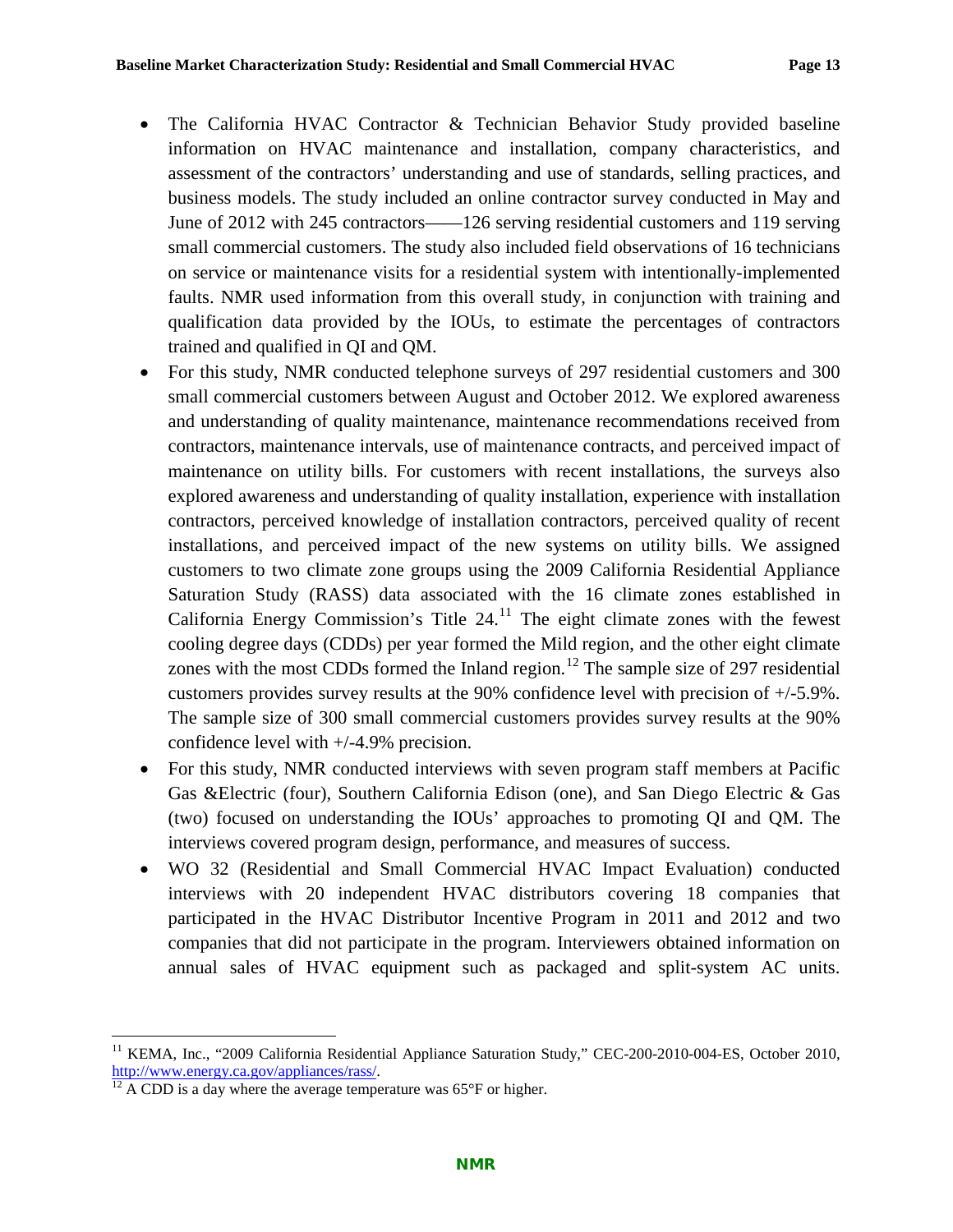Interviewers also asked respondents to provide estimates of the percentage of their sales by SEER rating and by CPUC HVAC program tier.

- The Commercial Market Share Tracking (CMST) Study consisted of a telephone survey of 7,890 commercial customers; on-site assessments at 197 commercial customer facilities customer facilities where new HVAC systems had recently installed; and a survey of 123 contractors who install commercial HVAC systems. The on-site assessments and contractor survey focused on customers installing small, single-zone, split or packaged HVAC units (under 65,000 Btuh) with direct expansion.
- The California Lighting and Appliance Saturation Study (CLASS 2012) conducted onsites of 1,987 homes, including 1,433 homes with cooling systems.
- WO 32 (Residential and Small Commercial HVAC Impact Evaluation) conducted field assessments of 50 participant and 50 non-participant residential HVAC installations, 50 residential existing systems, and 30 commercial existing systems. The study identified qualifying respondents from the WO54 customer surveys, the WO24 CMST study, and the WO21 CLASS study. The field assessments focused on measurements that could be compared to the energy code requirements and baseline assumptions for quality installation (QI) and quality maintenance (QM). Onsite data collection included:
	- Residential Building characteristics and information for load calculations, duct leakage measurements, heating and cooling airflow and power measurements, and measurements of Title 24 refrigerant charge verification diagnostics;
	- Commercial Building characteristics for the zone served by the unit, ventilation and cooling airflow and power measurements, economizer functionality assessment, and measurements of Title 24 refrigerant charge verification diagnostics

### <span id="page-17-0"></span>**1.3 Report Organization**

This report has six main sections. The first is this introductory section. The second section discusses current market shares of high-efficiency HVAC equipment. The next two sections address quality installation (QI) and quality maintenance (QM). The fifth section presents a proposed market share tracking system with a systematic process for periodic reporting of different types of HVAC sales by efficiency level in the future. The sixth and final section summarizes the findings and conclusions that may be drawn from this study and offers several recommendations aimed at increasing program effectiveness.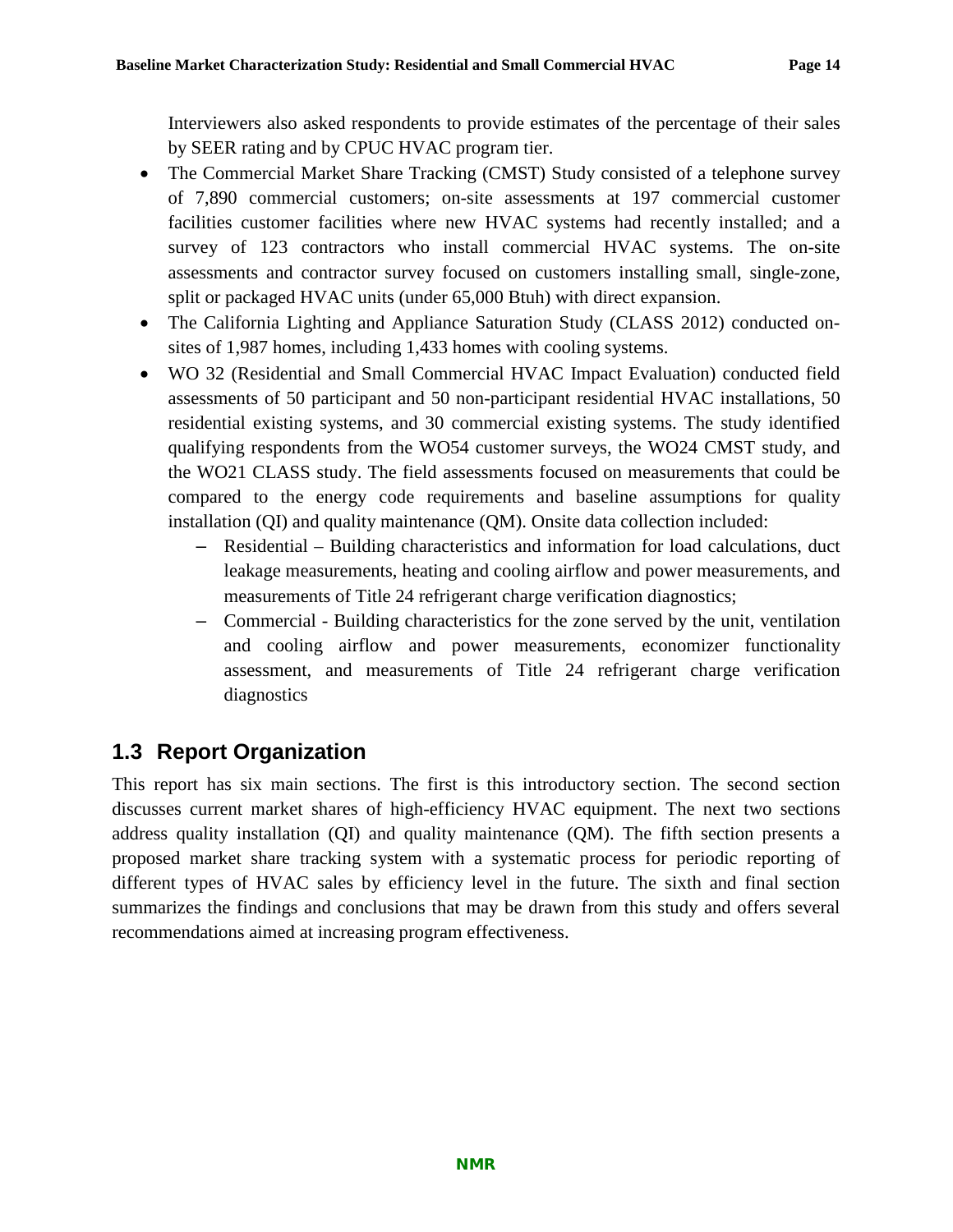### <span id="page-18-0"></span>**2 HVAC Market Shares**

One goal of the CPUC investor-owned utility programs is to increase the market share of highefficiency systems. In this section, we report results obtained by the following recent studies of market share and penetration of high-efficiency residential and commercial HVAC equipment to address MTI-1:

- WO21: Residential On-site Study: California Lighting and Appliance Saturation Study (CLASS 2012) Draft Final Report by the CLASS team (Work Order 21) - Estimates of saturation of energy-efficient residential HVAC equipment.<sup>[13](#page-18-2)</sup>
- California Commercial Market Share Tracking Draft Study by the CMST/CSS team (Work Order 24) - Estimates of saturation of energy-efficient commercial small HVAC equipment. $^{14}$  $^{14}$  $^{14}$
- DNV GL (Work Order 32) interviews with 20 independent HVAC distributors conducted in August 2013 covering 18 companies that participated in the HVAC Distributor Incentive Program in 2011 and 2012 and two companies that did not participate in the program. Estimates of market share of energy-efficient residential and non-residential HVAC equipment.<sup>[15](#page-18-4)</sup>
- NMR interviews with 8 independent HVAC distributors in California conducted between April 23 and May 6, 2013 (Work Order 054) - Estimates of California distributor market share of energy-efficient residential and non-residential HVAC equipment.<sup>[16](#page-18-5)</sup>

### <span id="page-18-1"></span>**2.1 Overview of Key Findings**

Market shares of energy-efficient HVAC equipment sold to residential and small commercial customers in 2011 and 2012 in California were significant. Overall nearly one-half (46%) of the HVAC units sold were single-phase air cooled and four out of every ten of these (40%) met Tier  $1^{17}$  $1^{17}$  $1^{17}$  or better efficiency standards. The next largest market share (23%) was for air cooled threephase packaged and split equipment; more than one-half of these units (56%) met Tier 1 or better efficiency standards.<sup>[18](#page-18-7)</sup> Just over eight out of ten  $(81%)$  of the remaining unit types met Tier 1 or better efficiency standards.

<span id="page-18-2"></span><sup>&</sup>lt;sup>13</sup> WO21: Residential On-site Study: California Lighting and Appliance Saturation Study (CLASS 2012) Draft Final Report<br><sup>14</sup> California Commercial Market Share Tracking Draft Study

<span id="page-18-6"></span>

<span id="page-18-5"></span><span id="page-18-4"></span><span id="page-18-3"></span><sup>&</sup>lt;sup>15</sup> KEMA, Final DNV KEMA Distributor Survey<br><sup>16</sup> NMR Group, Inc., Distributor Market Share Survey Memo, May 9, 2013.<br><sup>17</sup> Performance tiers were defined using the 2010-2012 SCE Qualifying Minimum Equipment Efficiencies & Incentive Levels for Commercial Air Conditioners (see Appendix A). The number of tiers and tier standards, defined based on minimum unit SEER, EER, or IEER ratings, vary by HVAC unit type and capacity.

<span id="page-18-7"></span><sup>&</sup>lt;sup>18</sup> Single-phase air cooled equipment was predominantly residential and three-phase equipment was almost exclusively commercial.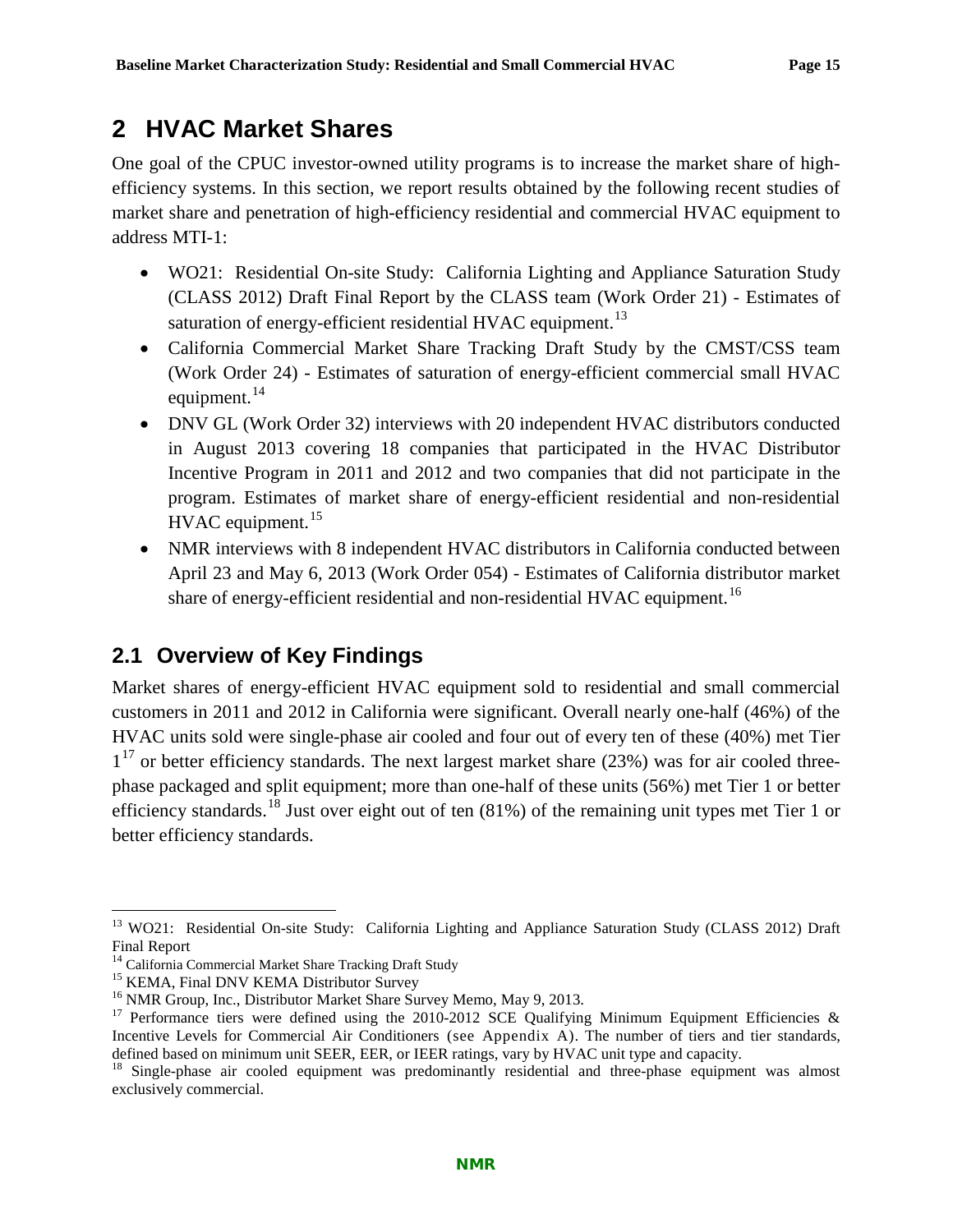The California Energy Efficiency Strategic Plan calls for 15% of HVAC equipment shipments optimized for California's climate by 2015 and 70% by 2020. The market transformation indicator of progress toward this goal is annual sales of climate-appropriate air conditioning. Using Tier 1 or better as a proxy for indicating climate appropriate AC, this study estimates that overall 57% of HVAC units sold to residential and small commercial customers in 2011 and 2012 met the criterion. Thus, based on a Tier 1 standard, the current estimate of sales exceeds the goal set by the California Energy Efficiency Strategic Plan for 2015 and approaches the more ambitious goal for 2020. Only 13.5% of HVAC units sold in 2011 and 2012 would meet a higher climate-appropriate standard of Tier 2 or better.

### <span id="page-19-0"></span>**2.2 HVAC Saturation in the California Residential Market by Unit Type and Efficiency Level**

The 2012 California Statewide Residential Lighting and Appliance Efficiency Saturation Study  $(CLASS$  report)<sup>[19](#page-19-1)</sup> completed 1,987 onsite surveys of single-family, multi-family and mobile home residences in the service territories of the California Investor Owned Utilities (IOUs). The results of the onsite assessments were extrapolated to the full population of California. This study found that 80% of the primary cooling systems in California residences in 2012 were central systems with capacities typically fewer than five tons.<sup>[20](#page-19-2)</sup> The remaining 20% of California homes with cooling systems used space cooling units with the majority (92%) having capacities under one ton.

[Table 2-1](#page-20-0) shows the percentage distribution of central HVAC cooling system unit types in California homes in 2012. Split-system AC, packaged system AC, split--system heat pump, and packaged system heat pump are all air-cooled equipment and typically single-phase in residential applications.<sup>[21](#page-19-3)</sup> These units make up  $95\%$  of existing residential central cooling systems in California. The majority of central units (76%) are split-system AC.

<span id="page-19-1"></span><sup>&</sup>lt;sup>19</sup> WO21: Residential On-site Study: California Lighting and Appliance Saturation Study (CLASS 2012) Draft Final Report<br> $^{20}$  Unlike the CMST, they were not studying recently installed systems.

<span id="page-19-3"></span><span id="page-19-2"></span><sup>&</sup>lt;sup>21</sup> Ductless mini-split and ductless multi-split units were not identified separately in the CLASS report, but if they were present in California homes they likely would have been counted as either split-system heat pumps or splitsystem AC units.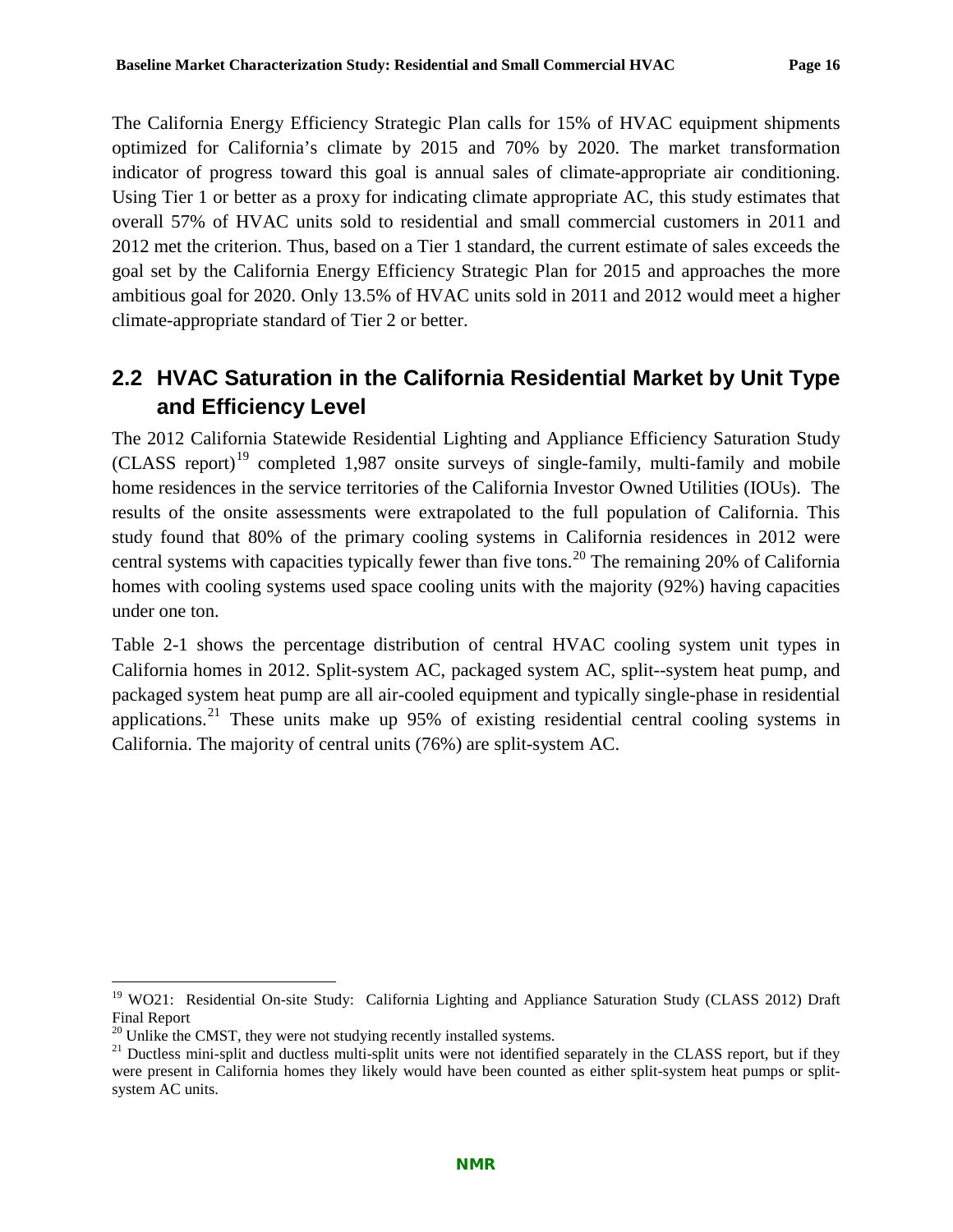| <b>HVAC Unit Type</b>     | <b>Existing Primary Heating System</b><br><b>Types</b> |
|---------------------------|--------------------------------------------------------|
| Sample Size               | 1207                                                   |
| Split-system AC           | 76%                                                    |
| Packaged System AC        | 15%                                                    |
| Split-system Heat Pump    | 2%                                                     |
| Packaged System Heat Pump | 1%                                                     |
| Common Building           | 1%                                                     |
| <b>Evaporative Cooler</b> | 5%                                                     |
| All Central HVAC Systems  | 100%                                                   |

<span id="page-20-0"></span>**Table 2-1: Saturation of Residential Central HVAC Cooling Systems in California by Unit**   $Type<sup>22</sup>$  $Type<sup>22</sup>$  $Type<sup>22</sup>$ <sub>[23](#page-20-2)</sub>

[Table 2-2](#page-21-1) shows the efficiency distribution derived from these data. The largest percentages of central units of all types had efficiencies in the 10-11.99 SEER range (43%) and in the 13-13.99 SEER range (25%). The survey found that only a small percentage (8%) of the central HVAC units had SEER values of 14 or higher. No information on the efficiency of existing common building or evaporative cooler type central HVAC units was obtained in the CLASS study; however, as shown in [Table 2-1,](#page-20-0) they represent less than 6% of the systems.

<span id="page-20-1"></span><sup>&</sup>lt;sup>22</sup> WO21: Residential On-site Study: California Lighting and Appliance Saturation Study (CLASS 2012) Draft Final Report Note that central cooling units comprise 80% of the cooling systems in California and the remaining 20% of the market consists of space cooling units.

<span id="page-20-2"></span><sup>&</sup>lt;sup>23</sup> WO21: Residential On-site Study: California Lighting and Appliance Saturation Study (CLASS 2012) Draft Final Report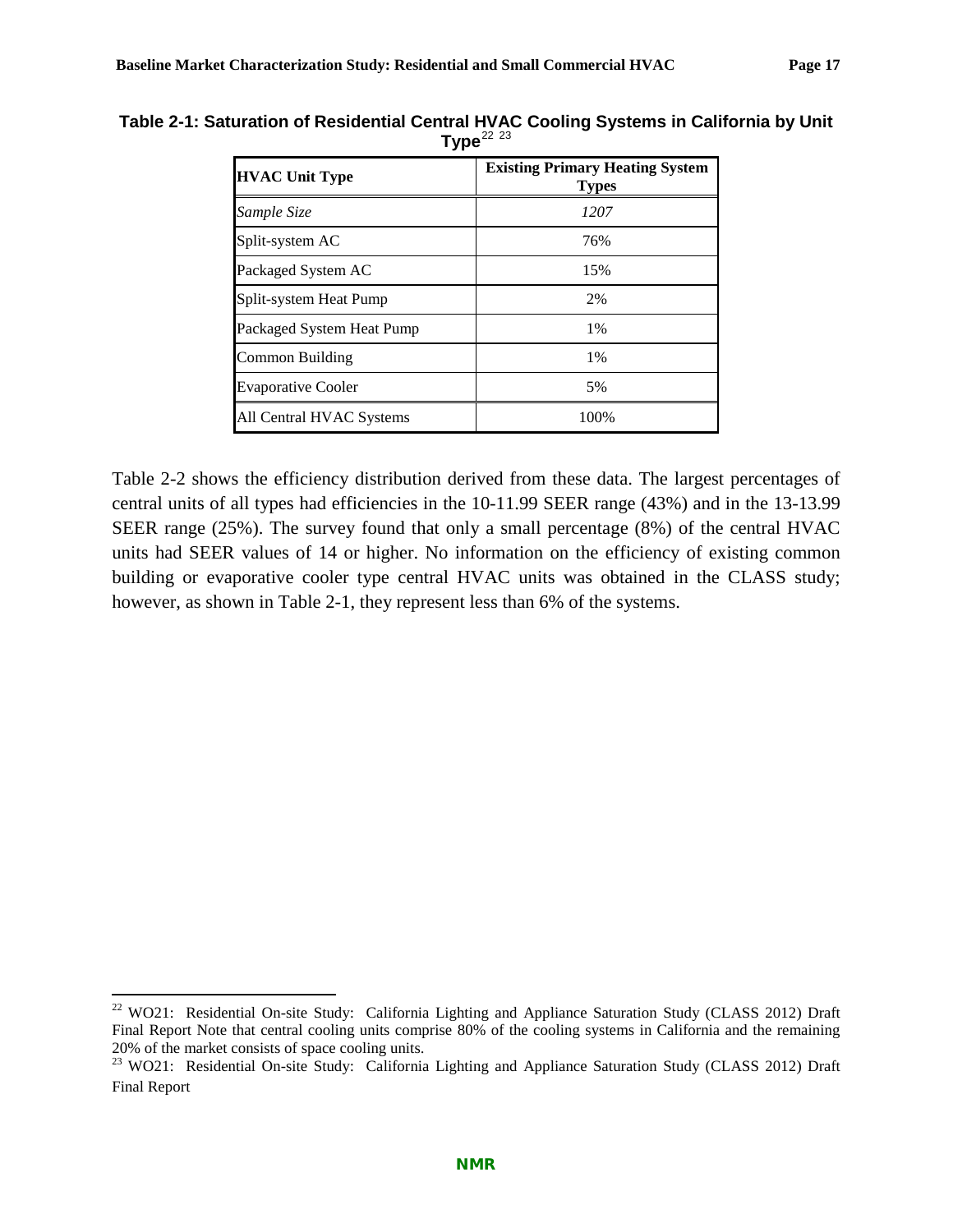| <b>Residential HVAC</b><br><b>Unit Type</b> | Less than<br><b>10 SEER</b> | 10-11.99<br><b>SEER</b> | 12-12.99<br><b>SEER</b> | 13-13.99<br><b>SEER</b> | 14-15.99<br><b>SEER</b> | $16$ or<br><b>Higher</b><br><b>SEER</b> |
|---------------------------------------------|-----------------------------|-------------------------|-------------------------|-------------------------|-------------------------|-----------------------------------------|
| Split-system $A/C$ (n=689)                  | 13%                         | 43%                     | 12%                     | 26%                     | 6%                      | 1%                                      |
| Package System A/C<br>$(n=55)$              | 5%                          | 41%                     | 27%                     | 19%                     | 8%                      |                                         |
| Split-system Heat Pump<br>$(n=20)$          | 11%                         | 36%                     | 2%                      | 17%                     | 25%                     | 8%                                      |
| Package System Heat<br>Pump $(n=1)$         |                             |                         | 100\%                   |                         | -                       |                                         |
| All Types $(n=765)$                         | 12%                         | 43%                     | 13%                     | 25%                     | 7%                      | 1%                                      |

<span id="page-21-1"></span>**Table 2-2: Saturation of Residential Central HVAC Cooling Systems in California by Efficiency Level and Unit Type**<sup>[24](#page-21-2)</sup> [25](#page-21-3)

Percentages by unit type may not add to 100% because of rounding.

### <span id="page-21-0"></span>**2.3 High Efficiency HVAC Market Share in the California Commercial Market**

The California Commercial Market Share Tracking Draft Study (CMST report) provided data on the efficiencies of small single--zoned HVAC air conditioning units (including heat pumps) recently installed by non-residential customers. The study focused on split- and packaged-single zone HVAC systems with DX cooling, and packaged-single zone systems with evaporative cooling, less than or equal to 65,000 Btuh. It provided findings based on a survey of 123 contractors who collected information on the efficiency of recent sales, and on-site data collection on recent purchases at 193 end user businesses installing new HVAC systems. The onsite visits resulted in inspections of 893 HVAC units installed between 2009 and 2012. [Table 2-3](#page-22-1) shows a comparison of the HVAC unit efficiency rating distribution derived from the HVAC contractors' survey, the end-user survey covering 2011-12 installations, and the end-user survey covering 2009-12 installations. The 2009-2012 end-user survey results appear to be most representative of the current market for these types of HVAC units since these results are based on a large sample of verified unit performance ratings, and they are in the middle of the more current 2011-12 estimates from the contractor survey and the end-user survey.

<span id="page-21-2"></span><sup>&</sup>lt;sup>24</sup> Note that central cooling units comprise 80% of the cooling systems in California and the remaining 20% of the market consists of space cooling units.

<span id="page-21-3"></span> $25$  Ibid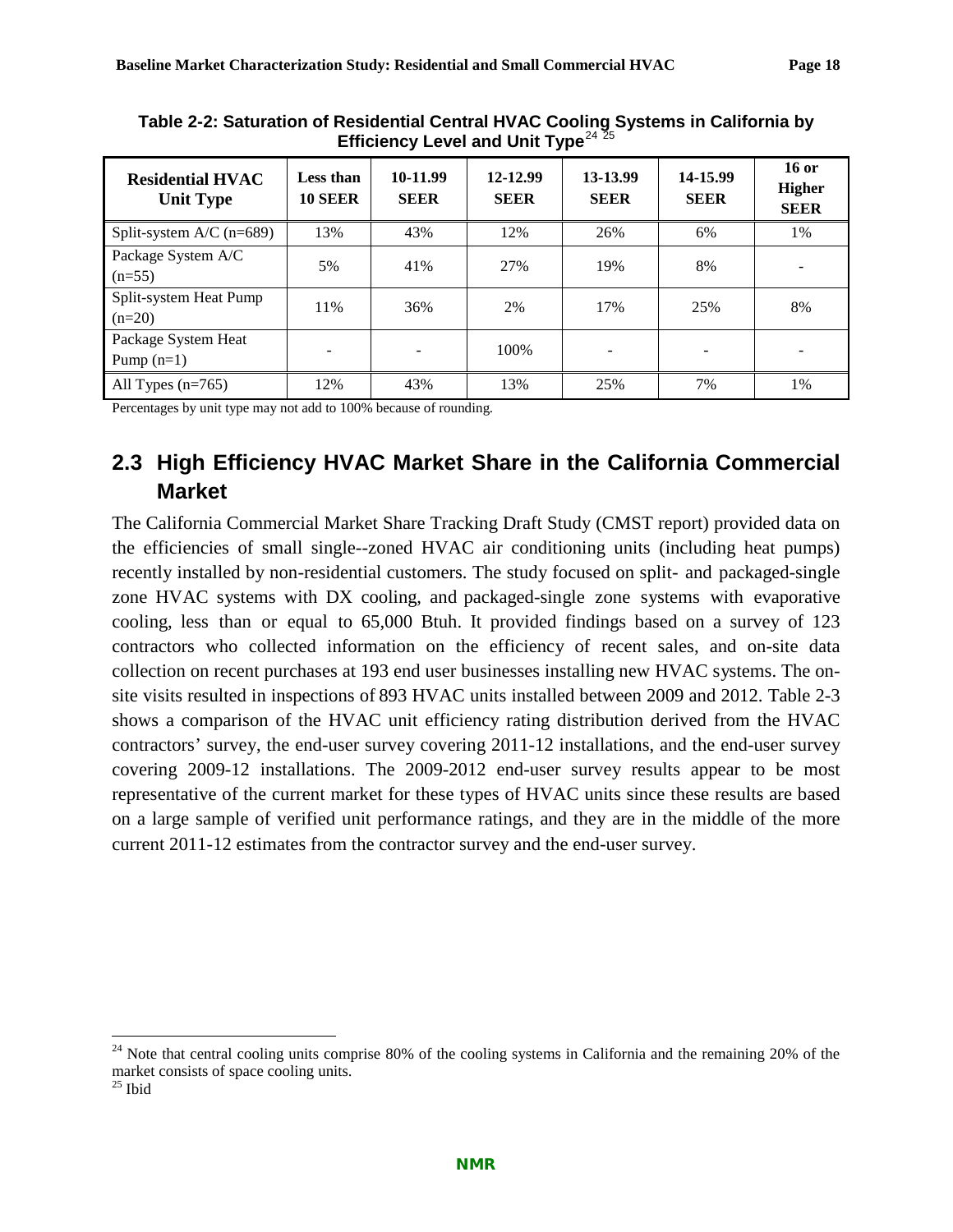|                                                                                       | <b>Base Efficiency</b> | <b>High Efficiency</b>  |                         |                         |                    |  |
|---------------------------------------------------------------------------------------|------------------------|-------------------------|-------------------------|-------------------------|--------------------|--|
| <b>Reference Survey</b>                                                               | $<$ 14 SEER            | 14-14.99<br><b>SEER</b> | 15-15.99<br><b>SEER</b> | 16-16.99<br><b>SEER</b> | >17<br><b>SEER</b> |  |
| CMST End-user survey, $2011-12$ (n= 420<br>units)                                     | 65%                    | $0\%$                   | 13%                     | 17%                     | 5%                 |  |
| HVAC Contractor Survey, 2011-12<br>$(n=123$ contractors, weighted by HVAC<br>revenue) | 78%                    | 14%                     | 4%                      | 4%                      |                    |  |
| CMST End-user survey, 2009-12<br>$(n=893 \text{ units})$                              | 73%                    | 5%                      | 10%                     | 10%                     | 2%                 |  |

<span id="page-22-1"></span>**Table 2-3: Market Share of Non-residential Small HVAC Air Conditioning Units in California by Efficiency Level[26](#page-22-2)**

### <span id="page-22-0"></span>**2.4 HVAC Market Share (Sales) in California by Unit Efficiency Level and Type**

The interviews with 20 independent HVAC distributors yielded market data on the sales of HVAC systems installed in California in 2011 and 2012. Eight of these distributors provided estimates of the percentage of their sales by CPUC HVAC program tier and by unit type. These respondents also provided estimates of the number of units sold by eight unit types with no capacity limits. NMR estimated these eight distributors to account for more than 35% of the California HVAC market, based on distributor interviews it conducted to assess the level of consolidation in the market. [Table 2-4](#page-23-1) shows the distribution of weighted average sales volume percentages across efficiency levels, weighted by each respondent's share of total units sold, for each unit type.

Performance tiers were defined using the 2010-2012 SCE Qualifying Minimum Equipment Efficiencies & Incentive Levels for Commercial Air Conditioners<sup>[27](#page-22-3)</sup> (see Appendix A). The number of tiers and tier standards, defined based on minimum unit SEER, EER, or IEER ratings, vary by HVAC unit type and capacity. Almost two-thirds of single-phase air-cooled HVAC units (60%) sold in 2011 and 2012 fall into Tier 0 and do not meet minimum program standards for this type of unit. Most of the rest of this unit type (40%) are rated at Tier 1, the lowest qualifying efficiency level for single-phase air-cooled equipment. At the other end of the spectrum, most ductless multi-split units sold are higher-efficiency units with over three-quarters (78%) of units sold rated at Tier 2 and most of the remaining units rated at Tier 1. Air-cooled three-phase andwater cooled units were sold over a wide range of efficiency levels from Tier 0 to Tier 4.

<span id="page-22-3"></span><span id="page-22-2"></span><sup>&</sup>lt;sup>26</sup> California Commercial Market Share Tracking Study, Draft Report<br><sup>27</sup> Southern California Edison Commercial HVAC Distributor Incentive Program, 2010-2012 Qualifying Minimum Equipment Efficiencies & Incentive Levels for Commercial Air Conditioners and Heat Pumps. https:/[/www.cainstantrebates.com/ca\\_media/er/img/SCE\\_HVAC\\_Incentive\\_Levels\\_2012.pdf](http://www.cainstantrebates.com/ca_media/er/img/SCE_HVAC_Incentive_Levels_2012.pdf)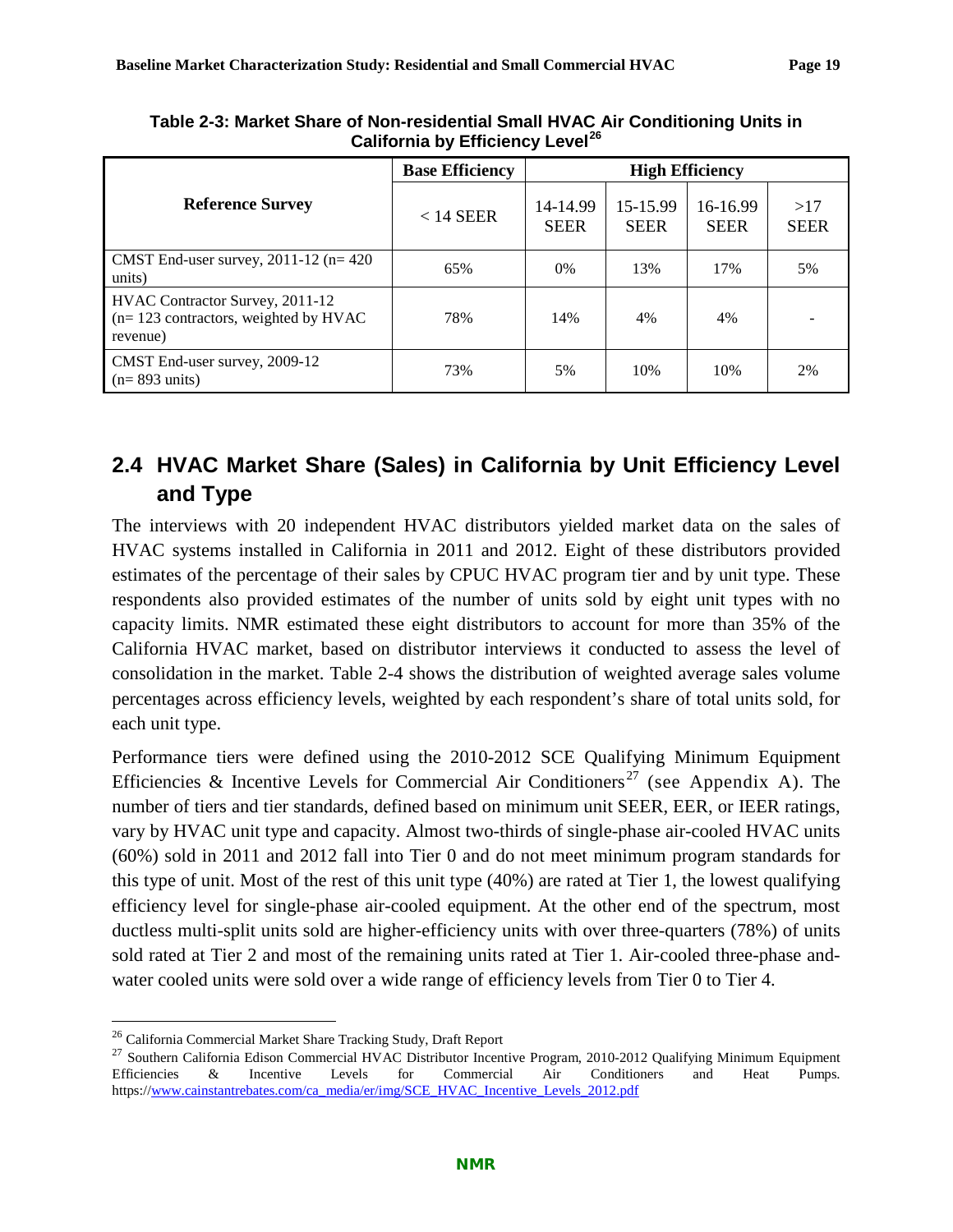|                                                            |        | . <i>.</i> |           |           |           |
|------------------------------------------------------------|--------|------------|-----------|-----------|-----------|
| <b>HVAC Unit Type</b>                                      | Tier 0 | Tier 1     | Tier 2    | Tier 3    | Tier 4    |
| Air-cooled 3-phase ( $n=8$ )<br>distributors)              | 44%    | 39%        | 10%       | 4%        | 2%        |
| Water source HP / evap.<br>cooled AC ( $n=7$ distributors) | 23%    | 51%        | 26%       | <b>NA</b> | <b>NA</b> |
| Single-phase air-cooled ( $n=6$ )<br>distributors)         | 60%    | 40%        | <b>NA</b> | <b>NA</b> | <b>NA</b> |
| Ductless mini-splits ( $n=4$ )<br>distributors)            | 22%    | 60%        | 18%       | 0%        | <b>NA</b> |
| Ductless multi-splits ( $n=2$<br>distributors)             | 1%     | 21%        | 78%       | <b>NA</b> | <b>NA</b> |
| Overall $(n=8$ distributors)                               | 43%    | 44%        | 12%       | 1%        | 1%        |

<span id="page-23-1"></span>**Table 2-4: Estimated Distribution of HVAC Market Share by Efficiency Level and Unit Type[28](#page-23-2)**

Responding distributors represent over 35% of HVAC market share in California, except for ductless multi-splits where 2 distributors represent approximately 17% of HVAC market share.

Some distributors reported equipment sales of units in tiers that were higher than available. These were included in the highest tier for the unit type.

Percentages may not add to 100% because of rounding.

#### <span id="page-23-0"></span>**2.4.1 Residential versus Non-residential HVAC Market Share by Unit Type**

The distributors who reported number of units sold by type and sales distribution by efficiency level also estimated the percentage of each equipment type sold to residential and non-residential markets. Again, their estimates were weighted by their relative sales volume to obtain a weighted average percentage of each unit type sold in each market [\(Table 2-5\)](#page-24-1).

Both air-cooled three-phase HVAC units and water-cooled units were almost exclusively sold in non-residential markets. All of the responding distributors estimated that 100% of their aircooled three-phase HVAC units were sold in the non-residential market. All except one distributor reported that 100% of their water-cooled units were sold in the non-residential market (weighted average 98%). Single-phase air-cooled packaged and split equipment was predominantly sold in the residential market (90%). Ductless mini-split and multi-split units sales volume was shared by the residential and non-residential markets, with a weighted average of two-thirds of the mini-split equipment sales volume occurring in the residential market (67%) and a little more than two-thirds of the multi-split equipment sales volume occurring in the nonresidential market (70%).

<span id="page-23-2"></span><sup>&</sup>lt;sup>28</sup> Interviews with 20 independent HVAC distributors conducted in August 2013 covering 18 companies that participated in the HVAC Distributor Incentive Program in 2011 and 2012 and two companies that did not participate in the program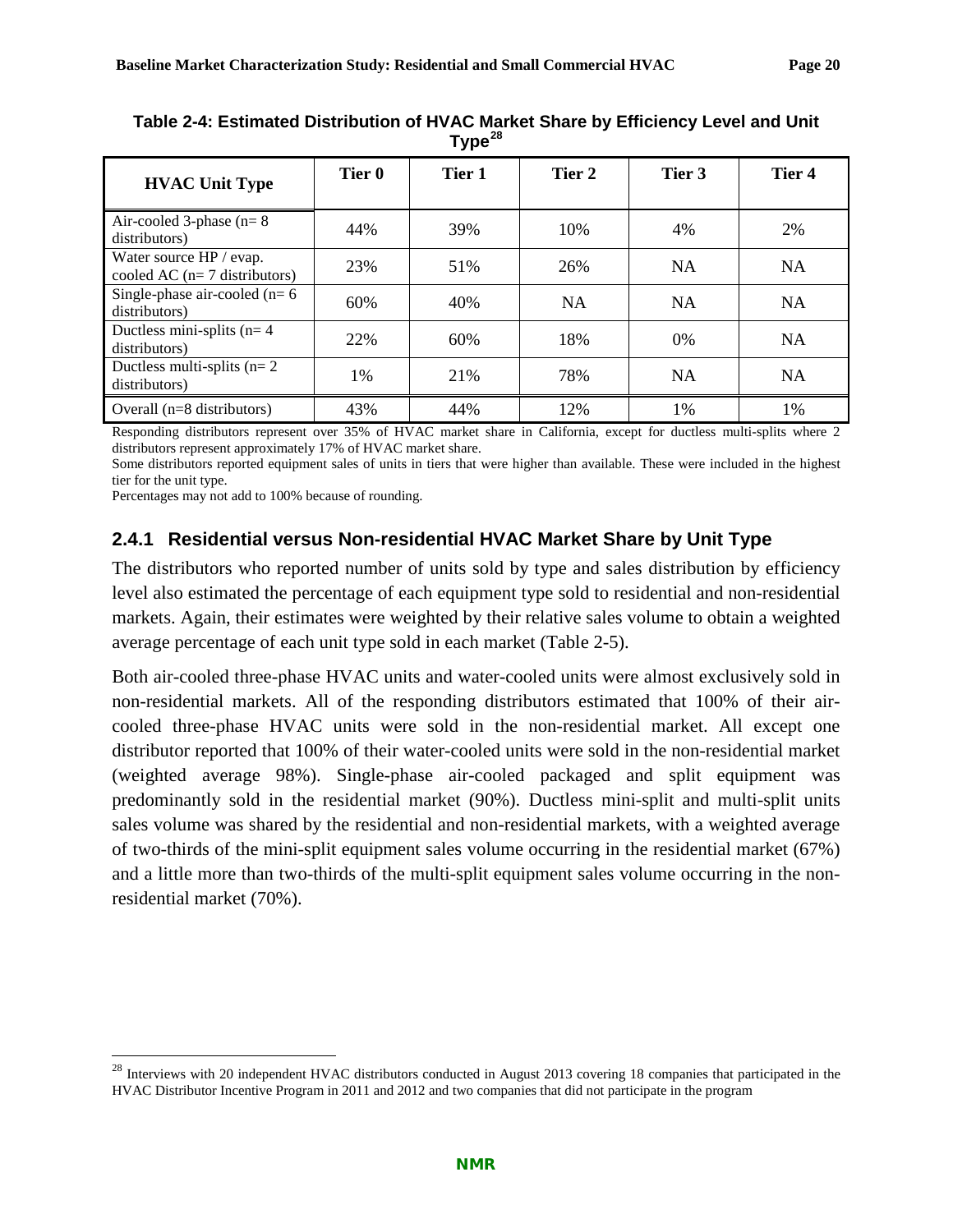| <b>HVAC Unit Type</b>                                                                                | % Residential | % Non-residential |
|------------------------------------------------------------------------------------------------------|---------------|-------------------|
| Air-cooled three-phase packaged and split<br>equipment ( $n=8$ distributors)                         | $0\%$         | 100%              |
| Water source HP or water/evaporative<br>cooled AC (3-phase $\&$ single-phase) (n= 7<br>distributors) | 2%            | 98%               |
| Single phase air-cooled equipment ( $n=6$ )<br>distributors)                                         | 90%           | 10%               |
| Ductless mini-splits ( $n=4$ distributors)                                                           | 67%           | 33%               |
| `Ductless multi-splits ( $n=2$ distributors)                                                         | 30%           | 70%               |

<span id="page-24-1"></span>**Table 2-5: Estimated Residential and Non-Residential HVAC Market Shares by Unit Type**[29](#page-24-2)

Responding distributors represent over 35% of HVAC market share in California, except for ductless multi-splits where 2 distributors represent approximately 17% of HVAC market share.

Percentages may not add to 100% because of rounding.

The California Energy Efficiency Strategic Plan calls for 15% of HVAC equipment shipments optimized for California's climate by 2015 and 70% by 2020. The market transformation indicator of progress toward this goal is annual sales of climate-appropriate air conditioning. Using Tier 1 or better as a proxy for indicating climate appropriate AC, this study estimates that overall 57% of HVAC units sold to residential and small commercial customers in 2011 and 2012 met the criterion. Thus, based on a Tier 1 standard, the current estimate of sales exceeds the goal set by the California Energy Efficiency Strategic Plan for 2015 and approaches the more ambitious goal for 2020. Only 13.5% of HVAC units sold in 2011 and 2012 would meet a higher climate-appropriate standard of Tier 2 or better.

#### <span id="page-24-0"></span>**2.4.2 Estimated Sales and Market Share in California by Unit Type**

The total number of units sold in California in 2012 by HVAC unit type was estimated by adding the number of units by type as reported by the eight distributors who provided that information and extrapolated to all of California based on the approximately 35% market share represented by these distributors. The market share percentage of each HVAC unit type was then determined from these totals [\(Table 2-6\)](#page-25-0).

This analysis yielded an estimate of 186,000 total units sold in California in 2012. Single-phase air-cooled packaged and split units made up almost half of the market (46%). Air-cooled threephase packaged and split equipment accounted for nearly one-quarter of the market (23%).

<span id="page-24-2"></span><sup>&</sup>lt;sup>29</sup> Interviews with 20 independent HVAC distributors conducted in August 2013 covering 18 companies that participated in the HVAC Distributor Incentive Program in 2011 and 2012 and two companies that did not participate in the program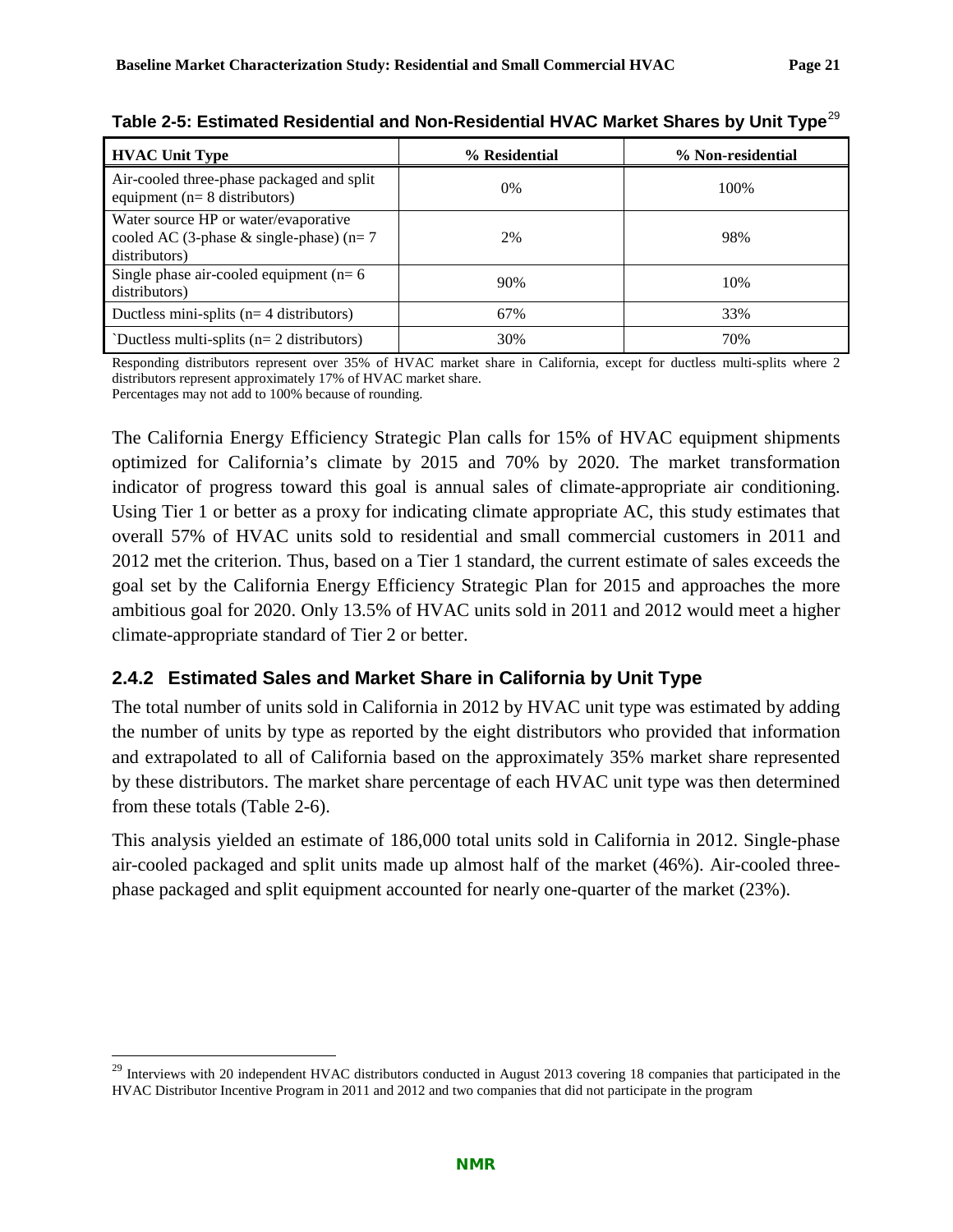<span id="page-25-0"></span>

| <b>HVAC Unit Type</b>                                                 | <b>Estimate of Sales</b> | <b>Estimated Market Share</b> |
|-----------------------------------------------------------------------|--------------------------|-------------------------------|
| Air Cooled Three-Phase Packaged & Split<br>Equipment                  | 42.743                   | 23%                           |
| Water Source HP; Water/Evap. Cooled AC<br>$(3$ -phase & single-phase) | 17,971                   | 10%                           |
| Single-phase Air Cooled                                               | 84,531                   | 46%                           |
| Ductless Mini-Split                                                   | 31,543                   | 17%                           |
| Ductless Multi-Split                                                  | 8.894                    | 5%                            |
| Total                                                                 | 185,683                  | 100%                          |

**Table 2-6: Estimated Sales and Market Share in California by HVAC Unit Type**[30](#page-25-1)

Percentages may not add to 100% because of rounding.

<span id="page-25-1"></span> <sup>30</sup> Ibid.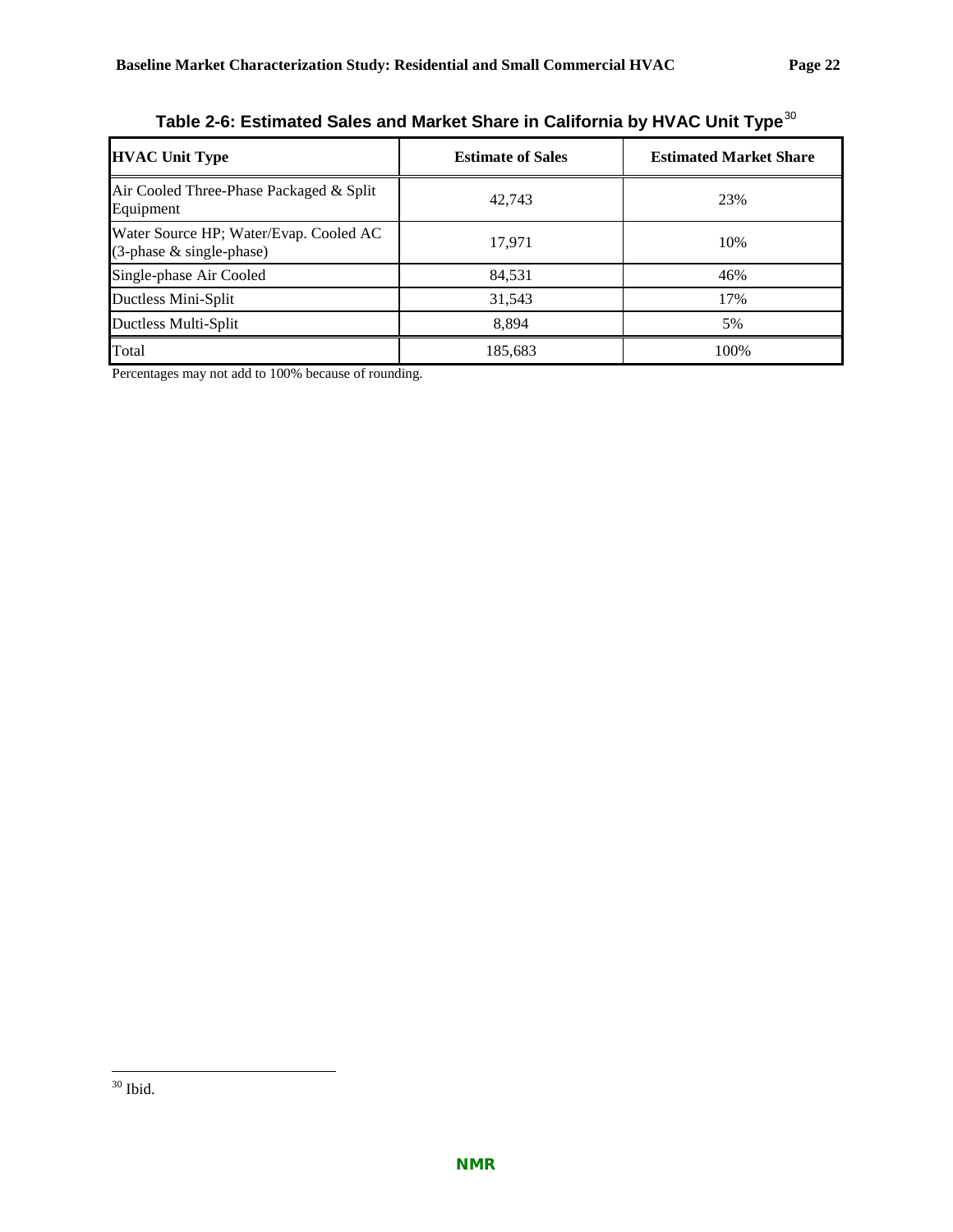### <span id="page-26-0"></span>**3 Quality Installation**

Several aspects of Quality Installation (QI) are covered in this section: industry standards, contractor and customer awareness and attitudes, contractor and customer experiences and practices, the California IOU programs promoting QI, and field assessments of homes with recently installed HVAC systems.

### <span id="page-26-1"></span>**3.1 Overview of Findings**

The baseline for Quality Installation (QI) in California is relatively low. Only a minority of contractors (42% residential; 36% small commercial) were aware of ACCA Standard 5 and a small minority said they adhere to all of its specifications (14% of all residential contractors; 8% of all small commercial contractors). Thirty-five percent of residential contractors and 19% of small commercial contractors said they were currently participating or had ever participated in an IOU QI program.[31](#page-26-2) However, only 10% of residential contractors and 8% of small commercial contractors said they are currently participating in such a program. This self-reported participation rate is likely to be overstated by contractors responding to the survey since only a very small percentage of installation contractors, ranging from 1% to 3%, depending on the IOU, have been trained and/or qualified by the IOUs. Program training, generally to ACCA Standard 5 and/or ENERGY STAR<sup>®</sup> QI, is a prerequisite for participation.

When asked about other certifications, more than one-half (53% residential; 59% small commercial) of installation contractors said their technicians were not certified by any organization. Note that only two-fifths (40%) of residential and just over one-fourth (27%) of small commercial installation contractors hold NATE certifications, which are promoted by the IOU programs.

QI awareness among customers is fairly low. Less than one-fifth of residential respondents (16%) and small commercial respondents (17%) had heard of the term quality installation. Even after it was described to them, about a quarter of all customers (25% residential; 28% small commercial) said they had heard of QI, and almost none of those customers could identify any QI guidelines or programs. When asked about the specific QI and rebate programs offered by their IOU, 10% to 21% of residential customers and 8% to 16% of small commercial customers said they had heard of particular IOU programs. Not surprisingly, contractors report the greatest barrier to QI is customers not wanting to pay for it (63% residential; 66% small commercial).

Another potential barrier to QI (which also applies to QM) is the presence of unlicensed HVAC contractors. According to the California Contractors State License Board (CLSB), there are between 12,000 and 16,000 HVAC contractors who have C-20 licenses.<sup>[32](#page-26-3)</sup> However, the CLSB

<span id="page-26-2"></span> $31$  This figure was likely over-stated as a result of respondents including any IOU program they had participated in, even though they were specifically asked about the Quality Installation program.

<span id="page-26-3"></span> $32$  The CSLB C-20 license is for Warm-Air Heating, Ventilating and Air-Conditioning Contractors.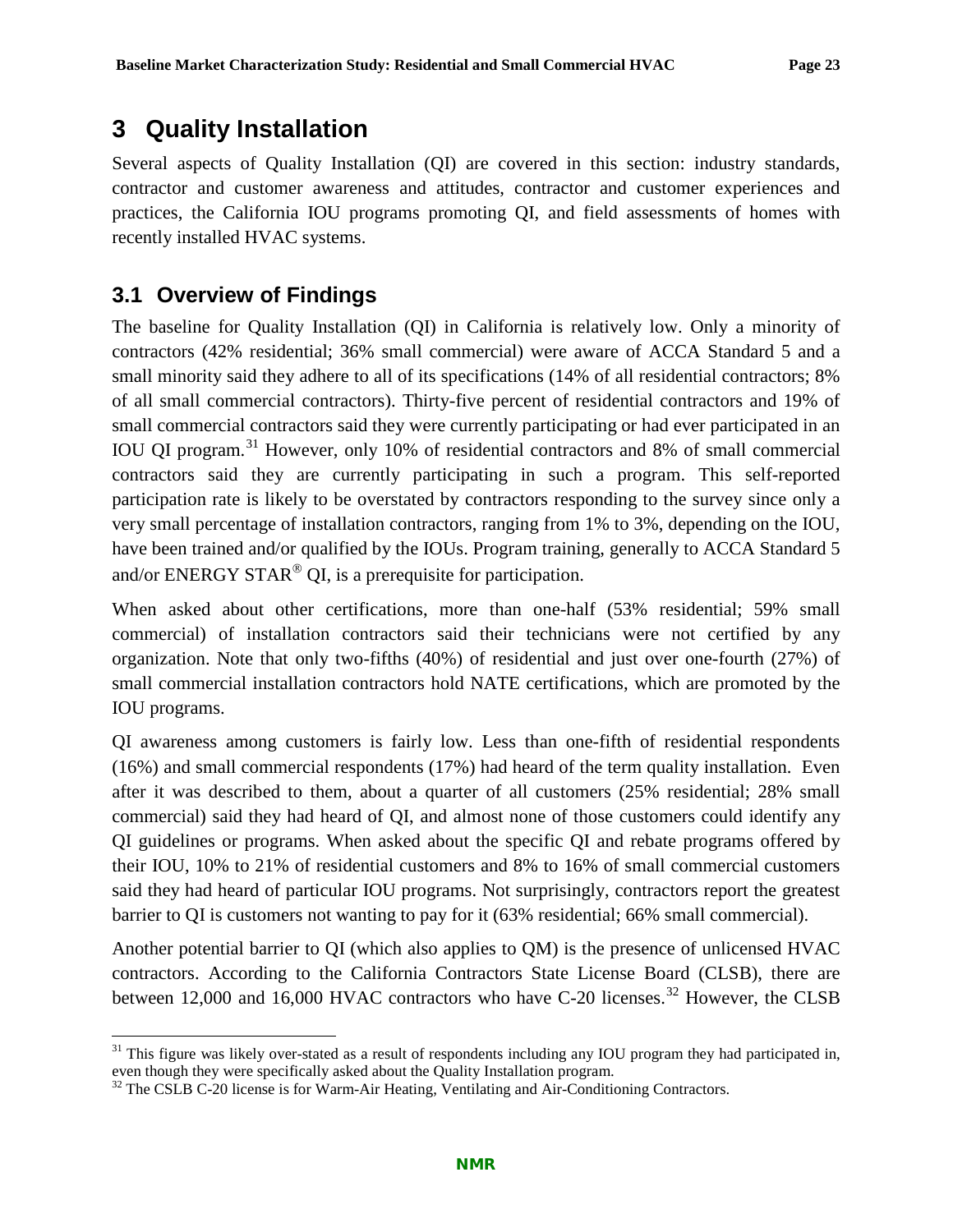estimates that there may be about 3,000 unlicensed HVAC contractors operating in California.<sup>[33](#page-27-1)</sup> The presence of these unlicensed contractors who do not pull the necessary building permits for HVAC installations or who perform shoddy, low-cost maintenance jobs may be placing additional cost pressure on contractors, potentially weakening adherence to QI and QM.

The QI field assessments, which are discussed at length in [Section 3.6](#page-45-0) and in Appendix F, found a mixed record of compliance with Title 24 among installations in the overall HVAC replacement market. However, system performance metrics in the overall market were generally not as poor as assumed by the QI program.<sup>[34](#page-27-2)</sup> The field assessments found that many systems have duct leakage greater than the Title 24 specification of  $\langle 15\%$  and program efficient case assumption of 12%, but the average of 17% shows they were not as leaky as the baseline 24% duct leakage assumed by the QI program. The Title 24 minimum and efficient case assumption specifies system airflow at 400 CFM/ton. System airflows of 300 CFM/ton measured during the program non-participant site visits were even lower than the 350 CFM/ton baseline assumed by the QI program. There is undersizing and oversizing relative to Manual J, with systems not participating in the program oversized by an average of 13% which is lower than the baseline assumption of 20%. [Table 3-1](#page-27-0) summarizes these findings. The field assessments used Title 24 and manufacturer diagnostics to verify that proper refrigerant charge was present in all the systems tested. However, recent studies have found that the Title 24 and other diagnostics used to verify refrigerant charge are flawed; thus the results of this field assessment are considered to be indeterminate.

<span id="page-27-0"></span>

| Table 3-1: QI Field Observations and Assumptions for the Program Baseline and Efficient | Case |  |  |
|-----------------------------------------------------------------------------------------|------|--|--|
|                                                                                         |      |  |  |

| <b>Statistic</b>                 | <b>Field Observations</b><br>(mean) | QI Program<br><b>Baseline</b><br><b>Assumptions</b> | <b>QI</b> Efficient Case<br><b>Assumptions</b> |
|----------------------------------|-------------------------------------|-----------------------------------------------------|------------------------------------------------|
| <b>Total System Duct Leakage</b> | 17%                                 | 24%                                                 | 12%                                            |
| System Airflow (CFM per ton)     | 300                                 | 350                                                 | 400                                            |
| <b>System Oversizing</b>         | 13%                                 | 20%                                                 | $0\%$                                          |

<span id="page-27-2"></span><span id="page-27-1"></span><sup>&</sup>lt;sup>33</sup> The CSLB staff member noted that this estimate is of contractors and not technicians.<br><sup>34</sup> WO32 is developing savings estimates based on field findings, but these were not available for inclusion in this report.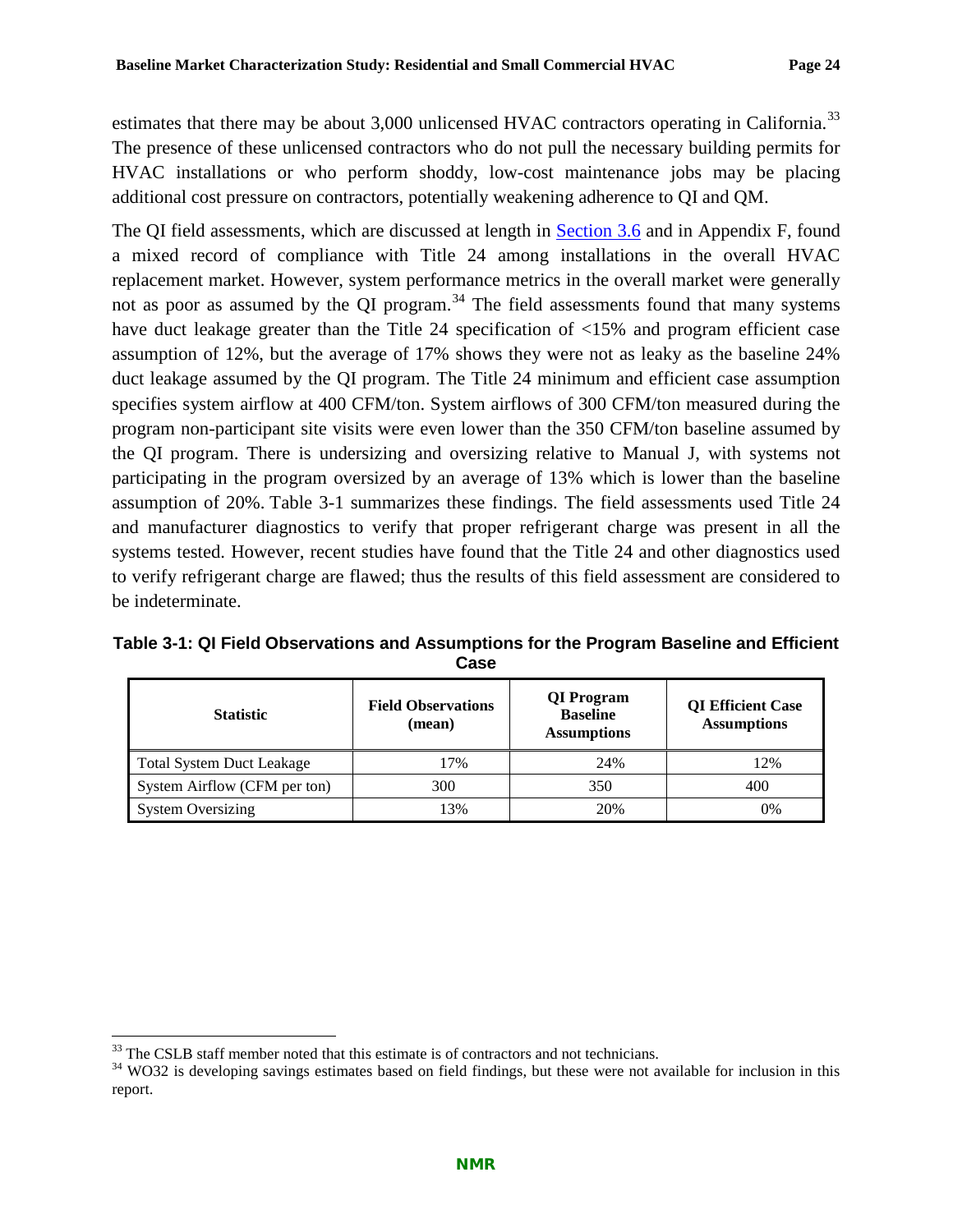### <span id="page-28-0"></span>**3.2 Industry Standards for Quality Installation**

In California, the same industry standards are understood statewide to constitute the guidelines for quality installation. All three IOUs utilize the American National Standards Institute (ANSI)/ Air Conditioning Contractors of America (ACCA) Standard 5 for residential and commercial quality installation. ACCA Standard 5<sup>[35](#page-28-1)</sup> covers:

- Design procedures and tasks required before the equipment is installed. These include building ventilation requirements, building heat gain/loss load calculations, proper equipment capacity sizing, and ensuring that all heating and cooling equipment are properly matched systems.
- Equipment installation requirements. These include verifying that the airflow through the indoor blower unit is within acceptable CFM ranges; ensuring that the HVAC system has the proper refrigerant charge; ensuring all electrical requirements are met; ensuring the equipment combustion is "on-rate" for gas-fired or oil-fired equipment and at the equipment nameplate value; ensuring proper sizing, design, material selection and assembly of the combustion gas venting system; and ensuring the system operational and safety controls are properly selected and functioning.
- Distribution aspects. These include ensuring the ducts are properly sealed and air leakage is minimized; and ensuring room airflows meet the design/application requirements.
- System documentation and owner education aspects. These include providing records pertaining to the installation, operation and maintenance to be performed on the system to the owner; and educating the owner on the operation and maintenance of the system, including the benefits of planned system maintenance.

Although ACCA Standard 5 is said to apply to both residential and commercial quality installation, there is less consensus regarding the industry standard best suited to govern commercial QI activities in California. The IOUs have utilized ENERGY STAR® guidelines for commercial QI, with reportedly mixed results.[36](#page-28-2)

<span id="page-28-1"></span><sup>&</sup>lt;sup>35</sup> Summarized from ACCA Standard 5, HVAC Quality Installation Specification; full text is found in Appendix A  $^{36}$  Based on interviews with seven IOU HVAC program staff members conducted by NMR in 2012

<span id="page-28-2"></span>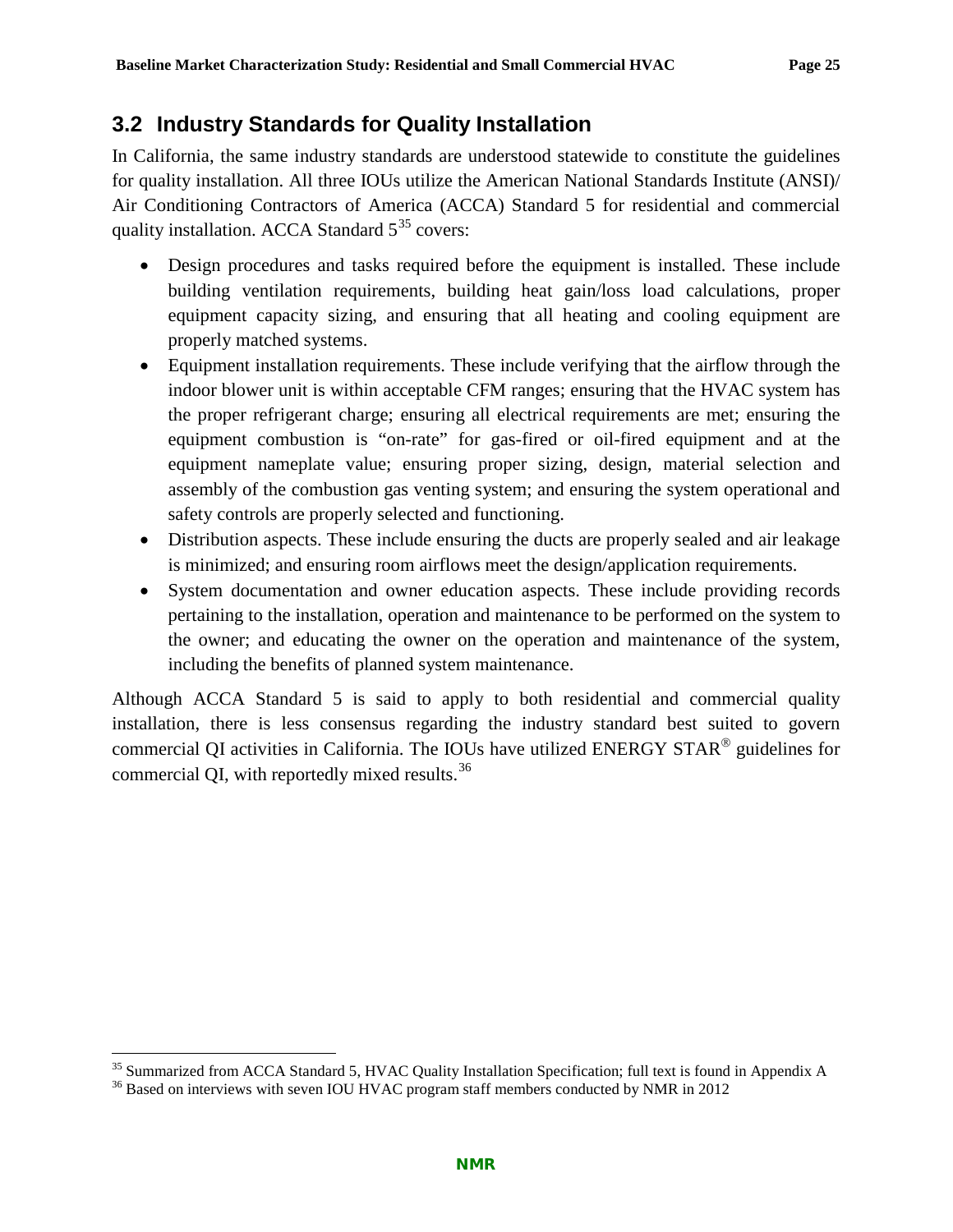### <span id="page-29-0"></span>**3.3 Quality Installation Awareness and Attitudes**

Both the contractor and customer surveys examined awareness of quality installation, focusing on ACCA standards and guidelines as well as what role QI played in the selection of a contractor, addressing some of the secondary indicators identified in [Table 1-2](#page-14-2) (SIQI-1, SIQI-2). The surveys also examined the perceived benefits of QI from both the contractors' and customers' perspectives and the contractors' perceived barriers to implementing QI.

#### <span id="page-29-1"></span>**3.3.1 Awareness of Quality Installation and ACCA Standards**

Over two-fifths of the residential contractors (42%) and over one-third of small commercial contractors (36%) who had reported that some of their company's business consisted of installation jobs said that they are aware of the ACCA Standard 5. [\(Table 3-2\)](#page-29-2)

<span id="page-29-2"></span>

| <b>Aware of ACCA Standard 5</b> | <b>Residential Installation</b><br><b>Contractors</b> | <b>Small Commercial</b><br><b>Installation Contractors</b> |
|---------------------------------|-------------------------------------------------------|------------------------------------------------------------|
| Sample Size                     | 116                                                   | 114                                                        |
| Yes                             | 42%                                                   | 36%                                                        |
| N <sub>o</sub>                  | 49                                                    | 56                                                         |
| Don't know                      |                                                       |                                                            |
| No answer                       |                                                       |                                                            |

Table 3-2: Awareness of ACCA Standard 5 among Contractors<sup>[37](#page-29-4)</sup>

Fewer customers were aware of quality installation. Less than one-fifth of residential respondents (16%) and small commercial respondents (17%) had heard of the term quality installation. When interviewers aided respondents with a definition of  $\text{OL}^{38}$  $\text{OL}^{38}$  $\text{OL}^{38}$  one-quarter of all residential respondents (25%) and more than one-quarter of all small commercial respondents (28%) recognized the term. Mild region small commercial customers (37%) were significantly more likely than Inland small commercial customers (21%) to have heard of QI when aided [\(Table 3-3\)](#page-29-3).

**Table 3-3: Unaided and Aided Awareness of Quality Installation by Customers**[39](#page-29-6)

<span id="page-29-3"></span>

| <b>Heard of Quality</b> | <b>Residential Customers</b> |      |              | <b>Small Commercial Customers</b> |      |              |
|-------------------------|------------------------------|------|--------------|-----------------------------------|------|--------------|
| <b>Installation</b>     | <b>Inland</b>                | Mild | <b>Total</b> | <b>Inland</b>                     | Mild | <b>Total</b> |
| Sample Size             | 236                          | 61   | 297          | 235                               | 65   | 300          |
| Unaided                 | 16%                          | .6%  | 16%          | 14%                               | 20%  | 17%          |
| Aided                   | 25%                          | 25%  | 25%          | 21%                               | 37%  | 28%          |

† Significantly different from Inland customers at the 90% confidence level.

<span id="page-29-5"></span><span id="page-29-4"></span><sup>&</sup>lt;sup>37</sup> Online contractor survey of 245 contractors conducted during May and June of 2012<br><sup>38</sup> Interviewers defined how *quality installation* requires that a new commercial AC system is selected and installed according to specific industry standards and guidelines so as to ensure the proper performance of the system.

<span id="page-29-6"></span><sup>&</sup>lt;sup>39</sup> Telephone surveys of 297 residential customers and 300 small commercial customers conducted between August and October 2012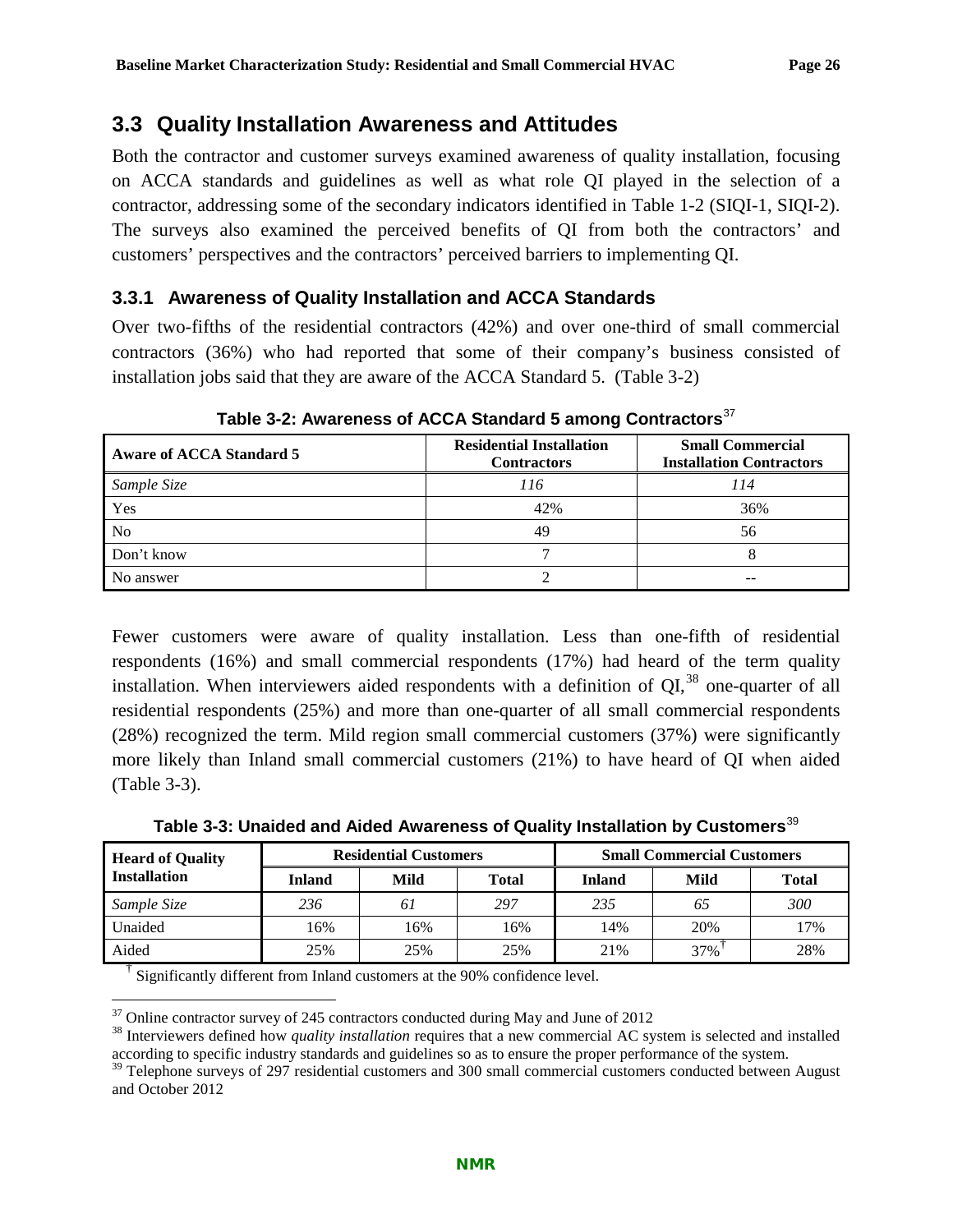Even the few customers with aided awareness of QI, however, were largely unaware of any QI guidelines or programs. (Note that the great majority of customers (75% of residential customers and 72% of small commercial customers) had no awareness of QI and thus were not asked this question.) Seven percent of all residential customers said they were aware of QI guidelines. When asked to identify any guidelines or programs by name, only one respondent (5% of those aware of QI guidelines) was able to identify any, mentioning SCE's Professional Air Conditioning Installation Rebate Program. Similarly, 5% of all small commercial customers said they were aware of QI guidelines, but less than one-half of these respondents (6 of 14) were able to list specific guidelines or programs. Most frequently they mentioned ENERGY STAR (3) and SCE's Professional Air Conditioning Installation Rebate Program (2) [\(Table 3-4\)](#page-30-0).

|                                                                             | <b>Residential Customers</b> |          |              | <b>Small Commercial Customers</b> |                |                |
|-----------------------------------------------------------------------------|------------------------------|----------|--------------|-----------------------------------|----------------|----------------|
| <b>Aware of Any Guidelines</b>                                              | <b>Inland</b>                | Mild     | <b>Total</b> | <b>Inland</b>                     | Mild           | <b>Total</b>   |
| Sample Size                                                                 | 236                          | 61       | 297          | 235                               | 65             | 300            |
| N <sub>o</sub>                                                              | 16%                          | 21%      | 19%          | 17%                               | $30\%$         | 23%            |
| Yes                                                                         | 8                            | 5        |              | 3                                 |                | 5              |
| Not aware of Quality Installation <sup><math>\Psi</math></sup>              | 75                           | 75       | 75           | $79^{\mathrm{T}}$                 | 63             | 72             |
| Awareness of Specific Quality Installation Guidelines (Multiple Responses)* |                              |          |              |                                   |                |                |
| Sample Size                                                                 | 17                           | 3        | 20           | 10                                | $\overline{4}$ | 14             |
| <b>SCE Professional AC Installation</b><br>Rebate Program                   |                              | $\Omega$ | 5%           |                                   |                | $\mathfrak{D}$ |
| <b>ENERGY STAR</b>                                                          |                              |          |              | $\mathfrak{D}$                    |                | 3              |
| PG&E AC Quality Care Rebate<br>Program                                      |                              |          |              |                                   |                |                |
| <b>ACCA</b> Standard 9                                                      |                              |          |              |                                   |                |                |
| <b>ACCA</b> Standard 5                                                      |                              |          |              |                                   |                |                |
| Aware but unable to name specific<br>guidelines and programs                | 16                           | 3        | 95           | 5                                 | 3              | 8              |

<span id="page-30-0"></span>Table 3-4: Awareness of Quality Installation Guidelines and Programs by Customers<sup>[40](#page-30-1)</sup>

† Significantly different from Inland or Mild customers at the 90% confidence level.

\*Results are reported as unweighted counts where sample size is less than 20.

<sup>Ψ</sup> The survey design filtered the questions asked of respondents so that if respondents were not aware of a topic, they were not asked further questions pertaining to it. Thus the respondents reported here were not asked this question but their responses are included so as to provide percentages based on the total sample of customers.

Customers who had HVAC systems installed within the past two years were asked if they had specifically asked about QI guidelines when choosing a contractor to install their new systems. (Note that the great majority of customers (96% of residential customers and 95% of small commercial customers) either had not purchased new cooling equipment or had no awareness of QI and thus were not asked this question.) Most respondents aware of QI recalled specifically

<span id="page-30-1"></span> $40$  Telephone surveys of 297 residential customers and 300 small commercial customers conducted between August and October 2012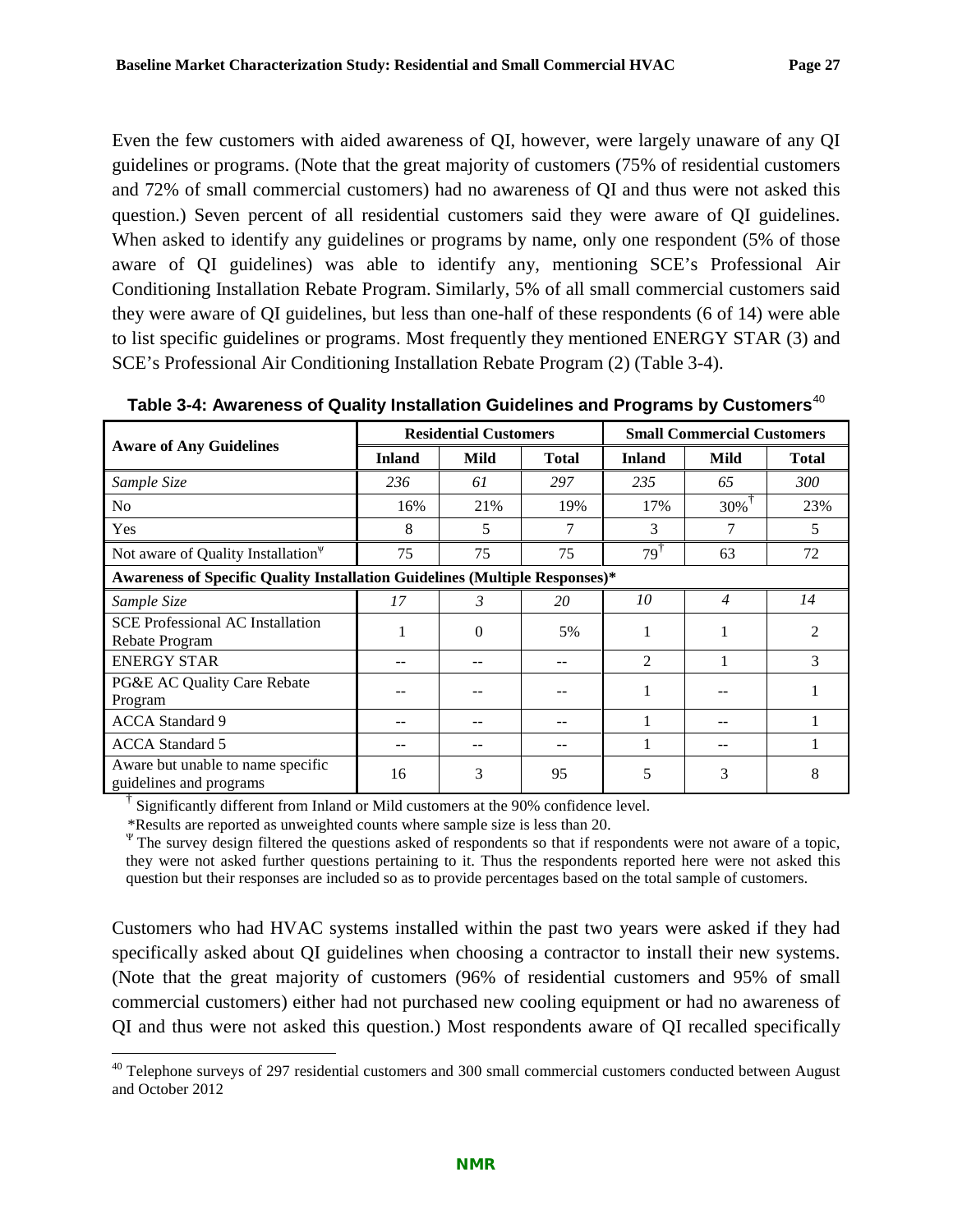asking their contractor about it during the selection process, but they represent a small fraction of all respondents—2% of all residential customers and 4% of all small commercial customers. These percentages are subject to measurement error; it may thus be assumed that almost no customers ask their contractors about QI. More importantly, most customers who had HVAC systems installed within the past two years were not aware of QI (60% of residential customers and 67% of small commercial customers) and thus could not ask their contractors about it. [\(Table](#page-31-1)  [3-5\)](#page-31-1)

<span id="page-31-1"></span>

| <b>Specifically Asked About</b>                                            | <b>Residential Customers</b> |      |              | <b>Small Commercial Customers*</b> |      |              |
|----------------------------------------------------------------------------|------------------------------|------|--------------|------------------------------------|------|--------------|
| <b>Quality Installation Guidelines</b><br><b>When Selecting Contractor</b> | <b>Inland</b>                | Mild | <b>Total</b> | <b>Inland</b>                      | Mild | <b>Total</b> |
| Sample Size                                                                | 236                          | 61   | 297          | 235                                | 65   | 300          |
| Yes                                                                        | $1\%$                        | 3%   | 2%           | 3%                                 | 6%   | 4%           |
| N <sub>o</sub>                                                             | $\gamma^{\dagger}$           |      |              |                                    |      |              |
| Don't know/Refused                                                         |                              |      | $\leq$ 1     |                                    |      |              |
| Have not purchased new cooling<br>equipment <sup><math>\Psi</math></sup>   | 89                           | 93   | 90           | 81                                 | 89   | 85           |
| Purchased new equipment but not<br>aware of Quality Installation $\Psi$    | ⇁                            |      | 6            | 14                                 |      | 10           |

**Table 3-5: Customer Selection of Installation Contractor and QI Guidelines**[41](#page-31-2)

\*Equipment includes the following types of equipment: Split Systems, Packaged Systems, Package terminal AC or Heat Pumps, and Individual AC or Heat Pump Units.<br>
<sup>†</sup> Significantly different from Inland or Mild customers at the 90% confidence level.

<sup>Ψ</sup>The survey design filtered the questions asked of respondents so that if respondents were not aware of a topic, they were not asked further questions pertaining to it. Thus the respondents reported here were not asked this question but their responses are included so as to provide percentages based on the total sample of customers.

Customer awareness of QI in general and specific programs and guidelines may not be necessary to ensure quality installation for new HVAC systems in a market where the baseline is already relatively high. However, the HVAC contractor responses and field observations reported throughout this study highlight the need for customers to be aware of and value QI, at least until progress toward market transformation is further along.

#### <span id="page-31-0"></span>**3.3.2 Meaning of Quality Installation**

The surveys asked both installation contractors and customers for their definitions of quality installation; as would be expected, the contractors provided much more specific responses. Residential installation contractors most commonly cited having the correct system and duct sizing (19%) and being in compliance with city/state codes (e.g. Title 24) (19%). About one-fifth of small commercial installation contractors (21%) cited being in compliance with city/state codes and 15% cited having the correct system and duct sizing [\(Table](#page-32-1) 3-6). Note also that about one-third of contractors did not answer this question. Additionally, in view of the field

<span id="page-31-2"></span><sup>&</sup>lt;sup>41</sup> Telephone surveys of 297 residential customers and 300 small commercial customers conducted between August and October 2012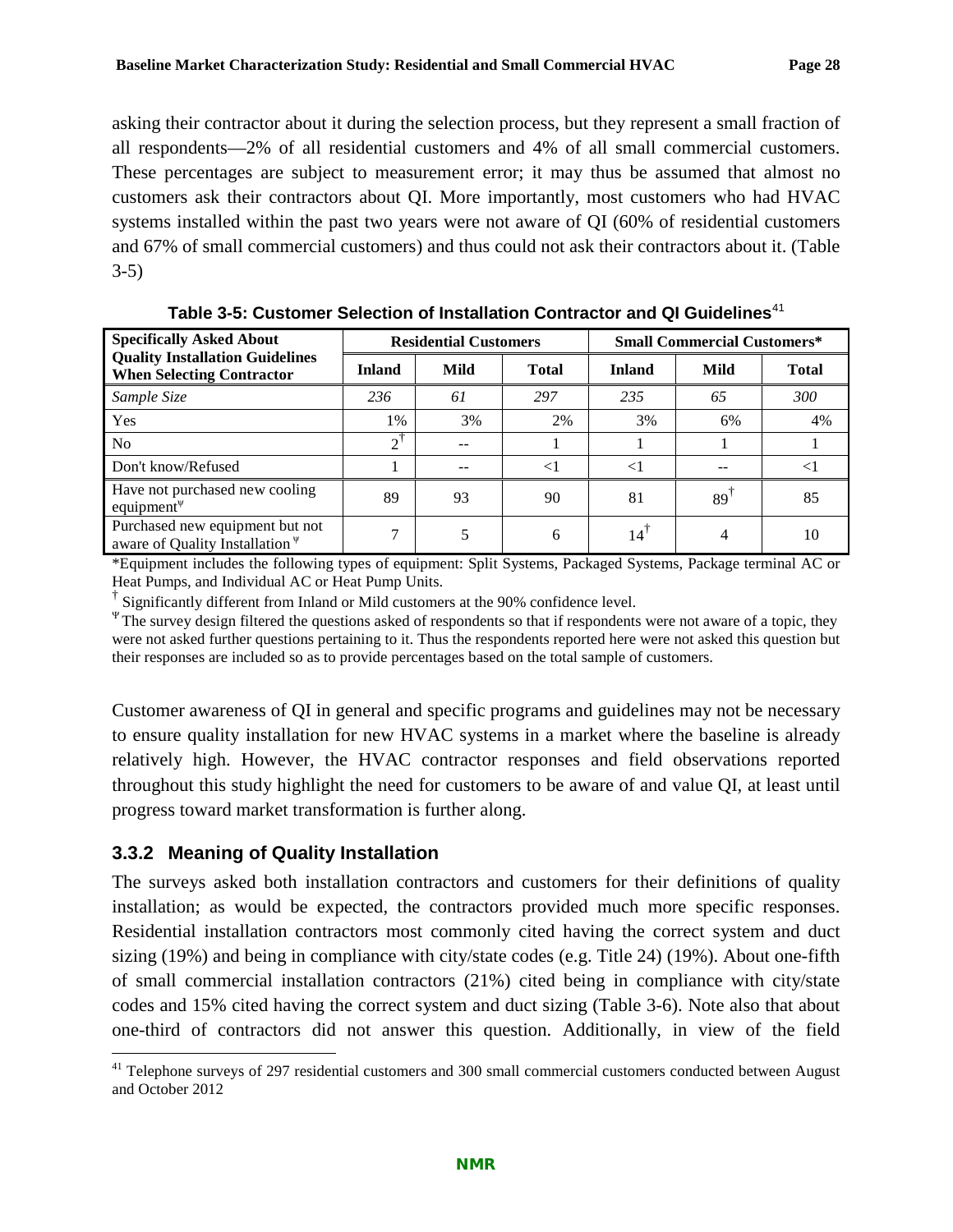assessments described in Section [3.6,](#page-45-0) there may be a disconnect between contractors' survey responses and their technicians' actual practices in the field.

<span id="page-32-1"></span>

| <b>Definitions</b>                                             | <b>Residential Installation</b><br><b>Contractors</b> | <b>Small Commercial</b><br><b>Installation Contractors</b> |  |
|----------------------------------------------------------------|-------------------------------------------------------|------------------------------------------------------------|--|
| Sample Size (multiple response)                                | 116                                                   | 114                                                        |  |
| 'Correct' system and duct sizing                               | 19%                                                   | 15%                                                        |  |
| In compliance with city/state codes (e.g. Title 24)            | 19%                                                   | 21%                                                        |  |
| Duct sealing                                                   | 16%                                                   | 12%                                                        |  |
| Installed to manufacturer specifications                       | 14%                                                   | 7%                                                         |  |
| A clean looking or 'neat' system                               | 11%                                                   | 9%                                                         |  |
| Customer is satisfied                                          | 9%                                                    | 8%                                                         |  |
| Peak/optimum performance                                       | 9%                                                    | 10%                                                        |  |
| Measure refrigerant charge                                     | 6%                                                    | 4%                                                         |  |
| Work is permitted/passes permit inspection                     | 4%                                                    | 4%                                                         |  |
| Test for duct leakage                                          | 5%                                                    | 3%                                                         |  |
| Standards-based (ACCA 5,180, BPI, NCI, IHACI,<br>SMACNA, LEED) | 3%                                                    | 2%                                                         |  |
| Calculate sizing with Manual J                                 | 3%                                                    | 3%                                                         |  |
| Other                                                          | 55%                                                   | 61%                                                        |  |
| No answer/Didn't answer question                               | 36%                                                   | 33%                                                        |  |

**Table 3-6: Contractors' Definitions of "Quality Installation"**[42](#page-32-2)

The survey<sup>[43](#page-32-3)</sup> asked customers with unaided awareness of QI what they understood the term to mean. Note here that the great majority of customers (84% of residential customers and 83% of small commercial customers) had no unaided awareness of QI and thus were not asked this question. Of those that did respond, residential customers most commonly associated QI with high standards of quality (3% of all respondents), unspecified installation standards (2%), attention to duct sizing and leakage (2%), installer qualifications (2%), and compliance with code (2%). Small commercial respondents most commonly associated QI with work being properly done (3%) and installer qualifications (3%).

#### <span id="page-32-0"></span>**3.3.3 Quality Installation Perceived Benefits and Barriers**

The survey asked installation contractors if they agreed or disagreed that proper HVAC installation provided specific benefits. A large majority strongly agreed that proper HVAC installation benefits include increasing energy savings and reducing electric bills, increasing customer comfort, improving a system's reliability, prolonging a system's operational lifespan, preventing expensive repairs, and improving indoor air quality [\(Table 3-7\)](#page-33-0).

<span id="page-32-3"></span><span id="page-32-2"></span><sup>&</sup>lt;sup>42</sup> Online contractor survey of 245 contractors conducted during May and June of 2012<br><sup>43</sup> Telephone surveys of 297 residential customers and 300 small commercial customers conducted between August and October 2012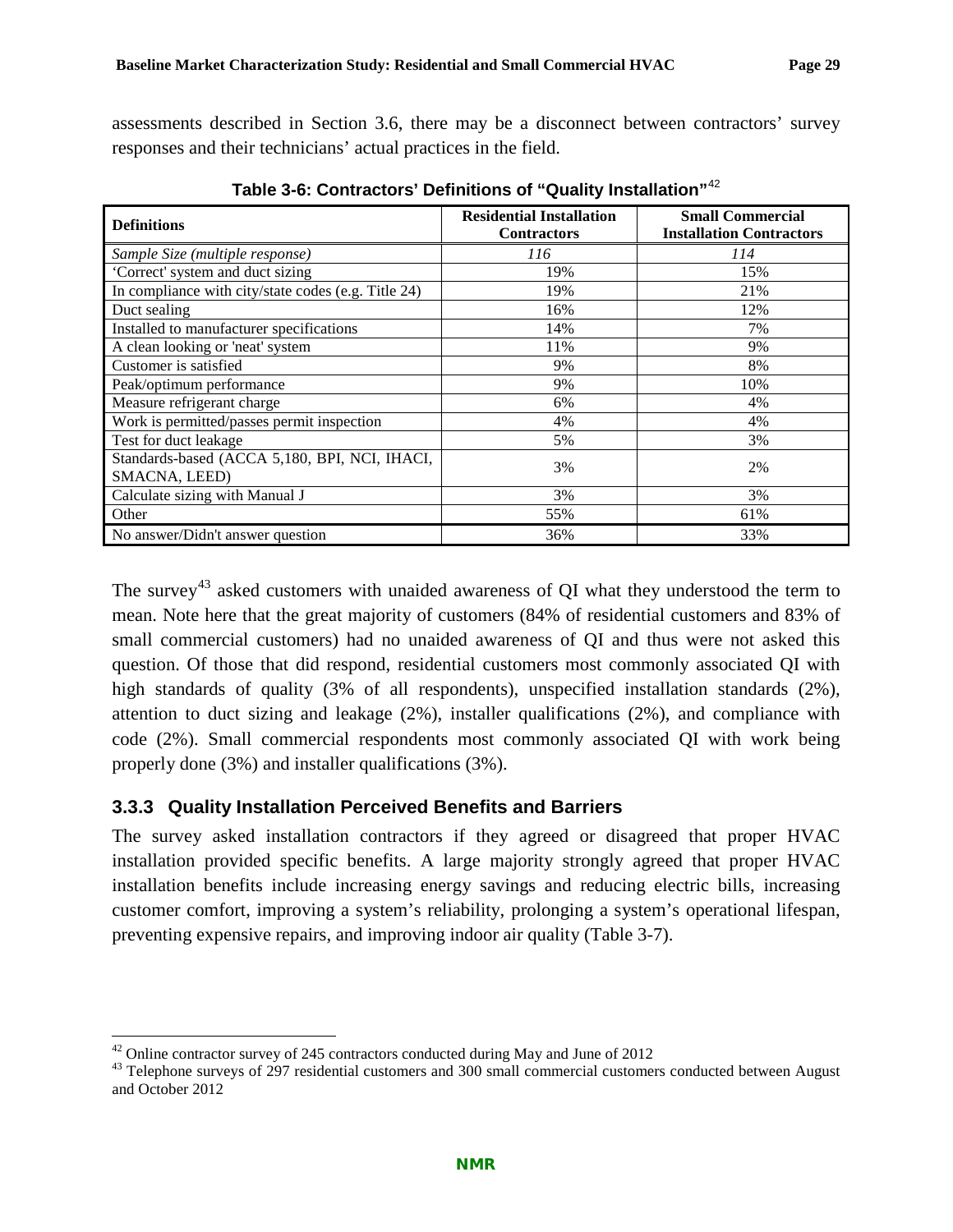| <b>Benefit</b>                                    | <b>Residential Installation</b><br><b>Contractors</b> | <b>Small Commercial</b><br><b>Installation Contractors</b> |
|---------------------------------------------------|-------------------------------------------------------|------------------------------------------------------------|
| Sample Size                                       | 116                                                   | 114                                                        |
| Increase energy savings and reduce electric bills | 83%                                                   | 74%                                                        |
| Increase customer comfort                         | 76%                                                   | 73%                                                        |
| Improve a system's reliability                    | 80%                                                   | 66%                                                        |
| Prolong a system's operational lifespan           | 81%                                                   | 71%                                                        |
| Prevent expensive repairs                         | 76%                                                   | 61%                                                        |
| Improve indoor air quality                        | 70%                                                   | 56%                                                        |

<span id="page-33-0"></span>Table 3-7: Installation Contractors' Perceived Benefits of Proper HVAC Installation<sup>[44](#page-33-1)</sup> (Percent that strongly agree benefit is provided)

The survey<sup>[45](#page-33-2)</sup> asked customers with unaided and aided awareness of QI to identify its benefits in an open-ended question. Only 25% of residential customers and 28% of small commercial customers were asked this question as the rest had no awareness of QI. Residential respondents most commonly suggested that achieving safe operating conditions (6%), increasing energy savings and reducing energy bills (5%), and improving the reliability of their systems (4%) are the benefits of QI. Similarly, small commercial respondents most commonly suggested that the benefits of QI are increasing energy savings and reducing energy bills (9%), improving the reliability of their systems (6%), and achieving safe operating conditions (4%).

Customers and contractors, who were aware of the term, thus agreed that QI is expected to increase energy savings and reduce bills. Customers also mentioned, unprompted, the remaining five benefits that contractors were asked to rate: improving a system's reliability, preventing expensive repairs, prolonging a system's lifespan, ensuring indoor air quality, and ensuring comfort. Note, however, that three-quarters of residential customers and close to three-quarters of small commercial customers (72%) did not identify any QI benefits since they had no awareness of QI.

<span id="page-33-2"></span><span id="page-33-1"></span><sup>&</sup>lt;sup>44</sup> Online contractor survey of 245 contractors conducted during May and June of 2012<br><sup>45</sup> Telephone surveys of 297 residential customers and 300 small commercial customers conducted between August and October 2012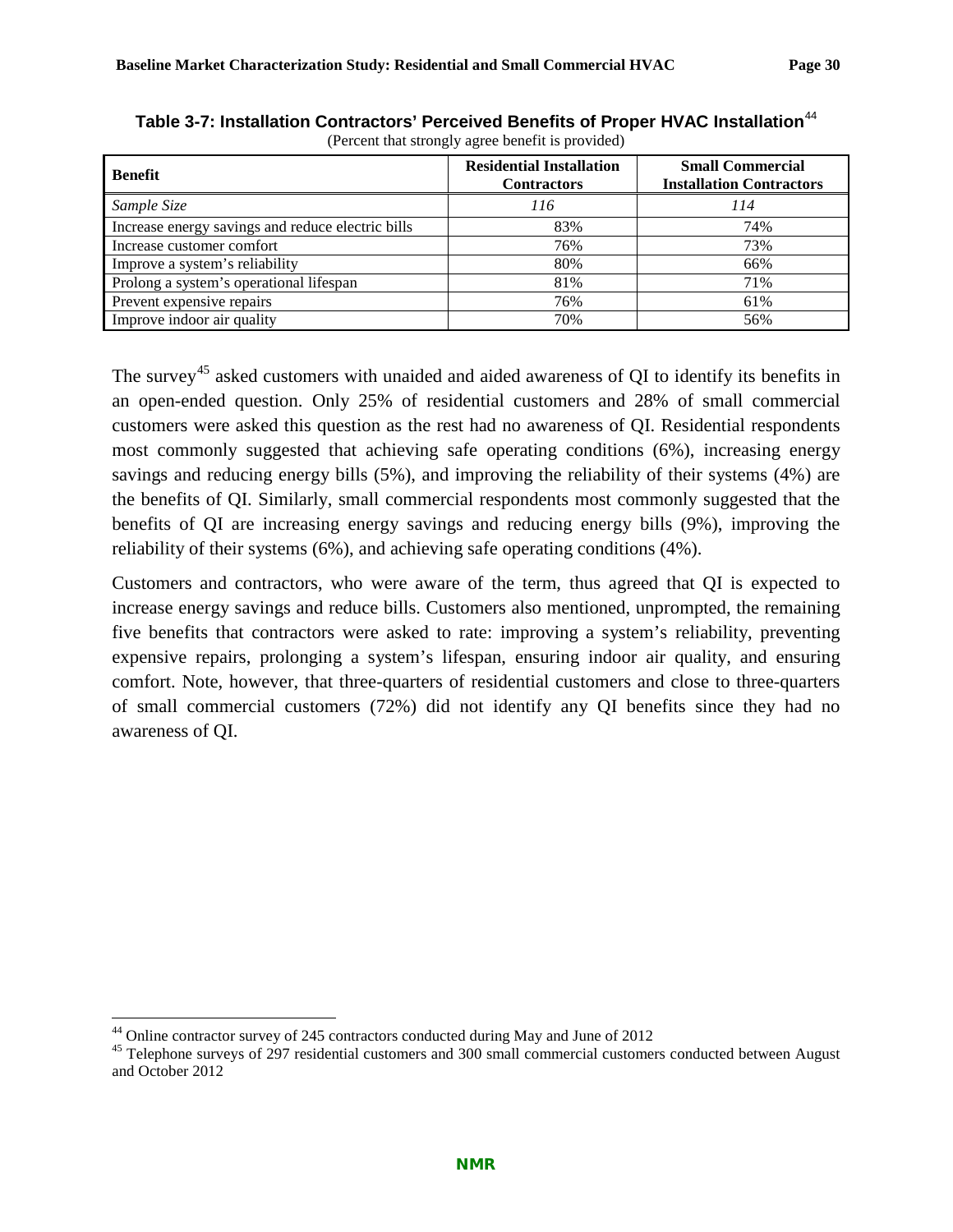On average, residential customers who were aware of QI estimated that QI has the potential to reduce their electric bill by 17% while small commercial customers thought it has the potential to reduce their electric bill by 26% [\(Table 3-8\)](#page-34-0). Note that the great majority of customers (75% of residential customers and 72% of small commercial customers) had no awareness of QI and thus were not asked this question. On average, Inland residential customers (21% decrease) thought they would achieve significantly greater savings than did Mild region residential customers (13% decrease). Inland region small commercial customers (29% decrease) also estimated they would achieve somewhat greater savings on average than did Mild region small commercial customers (22% decrease). Again, most respondents provided no response because they were either not aware of QI or did not provide an estimate of anticipated bill reductions.<sup>[46](#page-34-1)</sup>

|                                          | <b>Residential Customers</b> |               |                | <b>Small Commercial Customers</b> |          |              |
|------------------------------------------|------------------------------|---------------|----------------|-----------------------------------|----------|--------------|
| <b>Anticipated Percentage Savings</b>    | <b>Inland</b>                | Mild          | <b>Total</b>   | <b>Inland</b>                     | Mild     | <b>Total</b> |
| Sample Size                              | 236                          | 61            | 297            | 235                               | 65       | 300          |
| 0%                                       | 2%                           | 7%            | 5%             | 1%                                | $6\%$    | 3%           |
| 1 to 10%                                 | 5                            | 4             | 5              | 3                                 | 2        | 3            |
| 11 to 20%                                | $3^{\dagger}$                | --            |                | 3                                 | 7        | 5            |
| 21 to 30%                                | $\overline{2}$               | 1             |                |                                   |          |              |
| 31 to 40%                                | $<$ 1                        | --            | $\leq$ 1       |                                   | $\Omega$ |              |
| 41 to 50%                                | --                           |               |                | 2                                 | 3        | 3            |
| More than 50%                            | $\mathfrak{D}$               | $\mathcal{D}$ | $\overline{2}$ | 1                                 |          |              |
| Don't know/Refused                       | 11                           | 11            | 11             | 7                                 | 16'      | 11           |
| Not aware of Quality Installation $\Psi$ | 75                           | 75            | 75             | 79'                               | 63       | 72           |
| Average percentage savings               | $21\%$                       | 13%           | 17%            | 29%                               | 22%      | 26%          |
| Median percentage savings                | 10%                          | 2%            | 7%             | 20%                               | 20%      | 20%          |

<span id="page-34-0"></span>**Table 3-8: Customers' Anticipated Savings on Electric Bills from Quality Installation**[47](#page-34-2)

<sup>†</sup> Significantly different from Inland or Mild customers at the 90% confidence level.

<sup>Ψ</sup>The survey design filtered the questions asked of respondents so that if respondents were not aware of a topic, they were not asked further questions pertaining to it. Thus the respondents reported here were not asked this question but their responses are included so as to provide percentages based on the total sample of customers.

The market for quality installation services is hindered by a lack of education or training about QI—among customers, a reluctance to pay for QI services is indicative of a lack of perception of its value; and, among contractors, a lack of technician or contractor knowledge of the what is needed to perform quality installation indicates a need for contractor training. Installation contractors reported that the top barrier to implementing high quality installation services is that customers do not want to pay for it; this was cited by close to two-thirds of residential (63%) and small commercial (66%) installation contractors. Data showing tangible value from QI, such as

<span id="page-34-1"></span> $46$  Note that there is no estimate of actual bill reductions resulting from QI; these findings are simply meant to gauge customer expectations.

<span id="page-34-2"></span><sup>&</sup>lt;sup>47</sup> Telephone surveys of 297 residential customers and 300 small commercial customers conducted between August and October 2012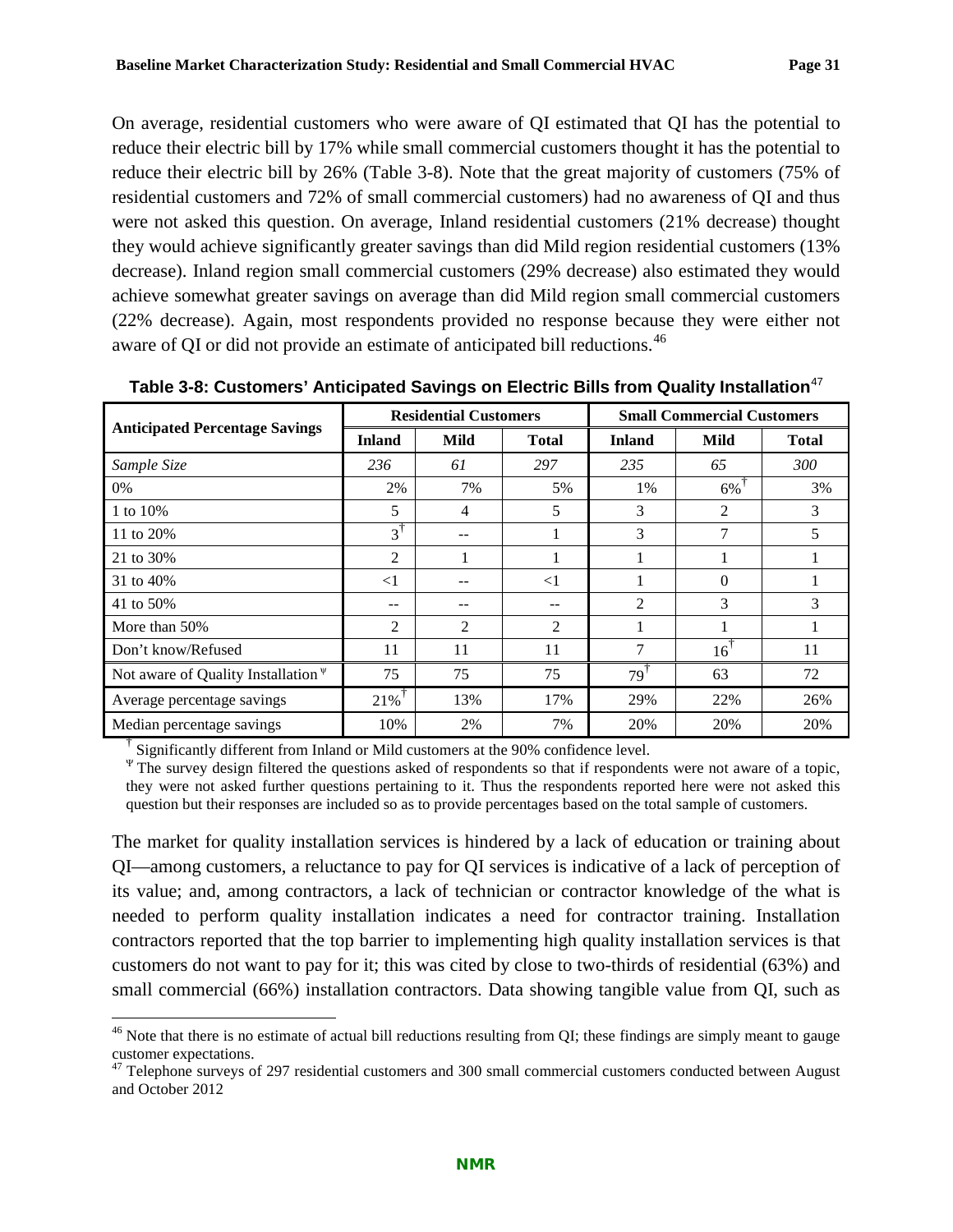bill savings, would be useful in educating customers and increasing their willingness to pay for it. The second most common barrier was the technicians' or contractors' lack of knowledge, cited by one-quarter to one-third of respondents [\(Table 3-9\)](#page-35-0).

| <b>Barriers</b>                                                             | <b>Residential Installation</b><br><b>Contractors</b> | <b>Small Commercial</b><br><b>Installation Contractors</b> |
|-----------------------------------------------------------------------------|-------------------------------------------------------|------------------------------------------------------------|
| Sample Size (multiple response)                                             | 116                                                   | 114                                                        |
| Customers don't want to pay for it                                          | 63%                                                   | 66%                                                        |
| Technicians' knowledge of what is necessary                                 | 27%                                                   | 34%                                                        |
| Contractors/owner's knowledge of what is<br>necessary                       | 25%                                                   | 35%                                                        |
| Available technical training in the market                                  | 16%                                                   | 20%                                                        |
| Access to the right diagnostic tools                                        | 16%                                                   | 16%                                                        |
| Access to quality maintenance checklists                                    | 15%                                                   | 16%                                                        |
| Time constraints                                                            | 3%                                                    | 2%                                                         |
| Costs to contractor                                                         | 2%                                                    | 1%                                                         |
| Poor enforcement of permits, "lowball"<br>contractors                       | 2%                                                    | 2%                                                         |
| Contractors spreading disinformation about<br>requirements for installation | 2%                                                    |                                                            |
| Other                                                                       | 3%                                                    | 3%                                                         |
| There are no barriers                                                       | 22%                                                   | 13%                                                        |
| No answer                                                                   | 3%                                                    |                                                            |

<span id="page-35-0"></span>**Table 3-9: Contractors' Barriers to Implementing High Quality Installation Services**[48](#page-35-1)

Another potential barrier to QI (which also applies to QM) is the presence of unlicensed HVAC contractors. According to the California Contractors State License Board (CLSB), there are between 12,000 and 16,000 HVAC contractors who have C-20 licenses.<sup>[49](#page-35-2)</sup> However, the CLSB estimates that there may be about 3,000 unlicensed HVAC contractors operating in California.<sup>[50](#page-35-3)</sup> The presence of these unlicensed contractors who do not pull the necessary building permits for HVAC installations or perform shoddy, low-cost maintenance jobs may be placing additional cost pressure on contractors, potentially weakening adherence to QI and QM.

<span id="page-35-2"></span><span id="page-35-1"></span><sup>&</sup>lt;sup>48</sup> Online contractor survey of 245 contractors conducted during May and June of 2012.<br><sup>49</sup> The CSLB C-20 license is for Warm-Air Heating, Ventilating and Air-Conditioning Contractors.<br><sup>50</sup> The CSLB staff member noted th

<span id="page-35-3"></span>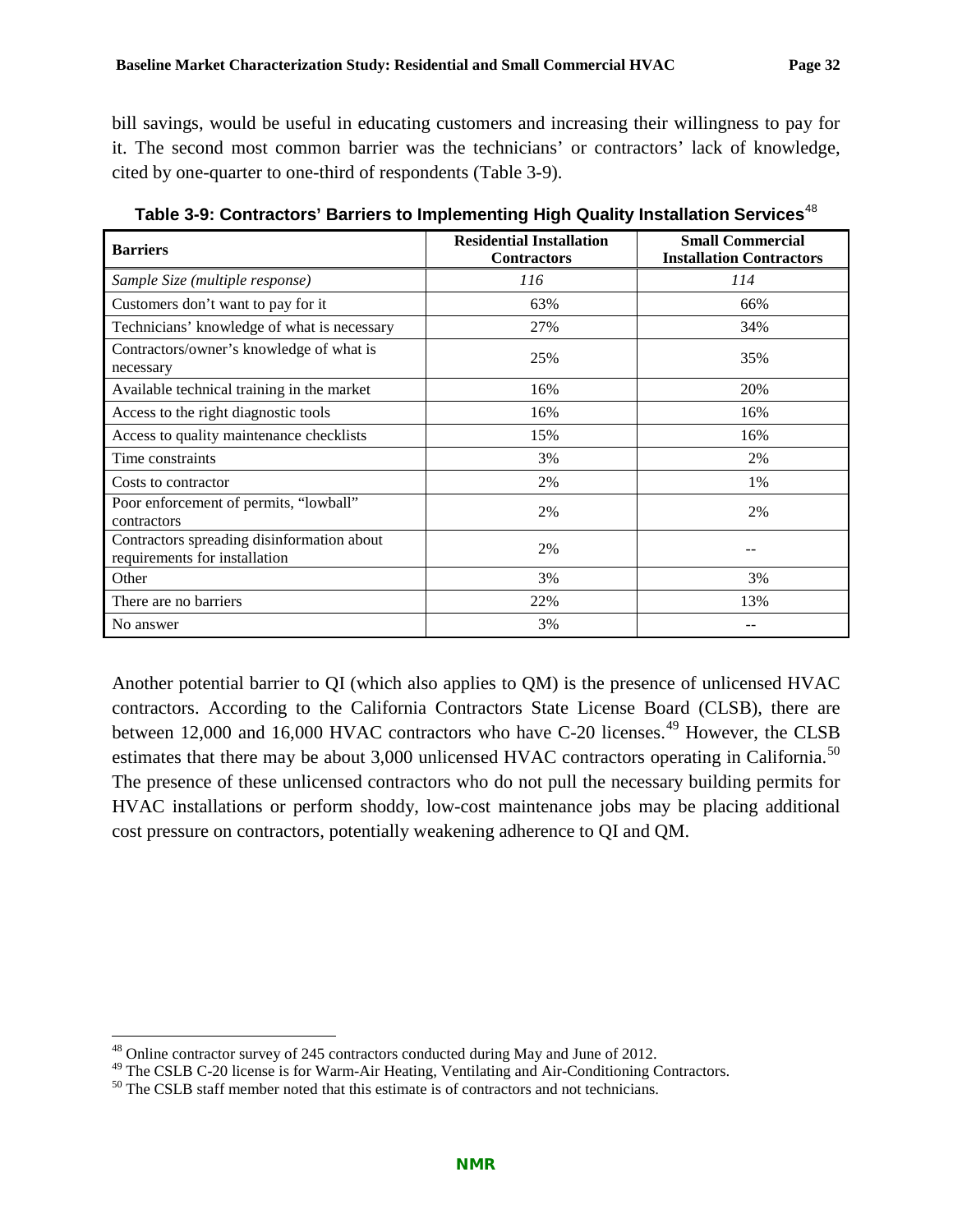## **3.4 Quality Installation Experiences and Practices**

Both the contractor and customer surveys examined quality installation experiences and practices, focusing on the duration of the installation visit and the installation services performed. The installation services areas covered included contractor adherence to ACCA Standard 5 and other formal policies and guidelines, the installation tasks performed, customer follow up, and the customers' rating of installations. The contractors' self-reported adherence to ACCA Standard 5 provides a baseline for MTI-2 and MTI-3.

### **3.4.1 Duration of Installation Visit**

Only 10% of the residential customers surveyed had installed central AC systems within the last two years. These customers estimated varying amounts of time were required for their contractors to complete their installations. One-half of these respondents reported that the visits lasted ten hours or fewer; the average duration of the installations estimated by residential customers was  $10.5$  hours.<sup>[51](#page-36-0)</sup>

Fifteen percent of the small commercial customers surveyed had cooling equipment installed within the past two years. One-half of these customers reported that the visits lasted less than eight hours; the average duration of the installations estimated by small commercial customers was 9.8 hours. [52](#page-36-1)

### **3.4.2 Installation Services Performed**

As noted in [Section3.3.1,](#page-29-0) only 42% of residential and 36% of small commercial installation contractors are aware of ACCA Standard 5. About two-fifths of all residential (41%) and onethird (31%) of all small commercial installation contractors said that they adhere to some or all of ACCA Standard 5's specifications on a job; these responses were given by all residential and the vast majority of small commercial installation contractors who indicated awareness of ACCA Standard 5. However, only a minority of contractors who were aware of ACCA Standard 5 said they adhere to all of its specifications; overall only 14% of residential and 8% of small commercial installation contractors gave this response [\(Table 3-10\)](#page-37-0).

<span id="page-36-0"></span><sup>&</sup>lt;sup>51</sup> Telephone surveys of 297 residential customers and 300 small commercial customers conducted between August and October 2012

<span id="page-36-1"></span> $52$  Online contractor survey of 245 contractors conducted during May and June of 2012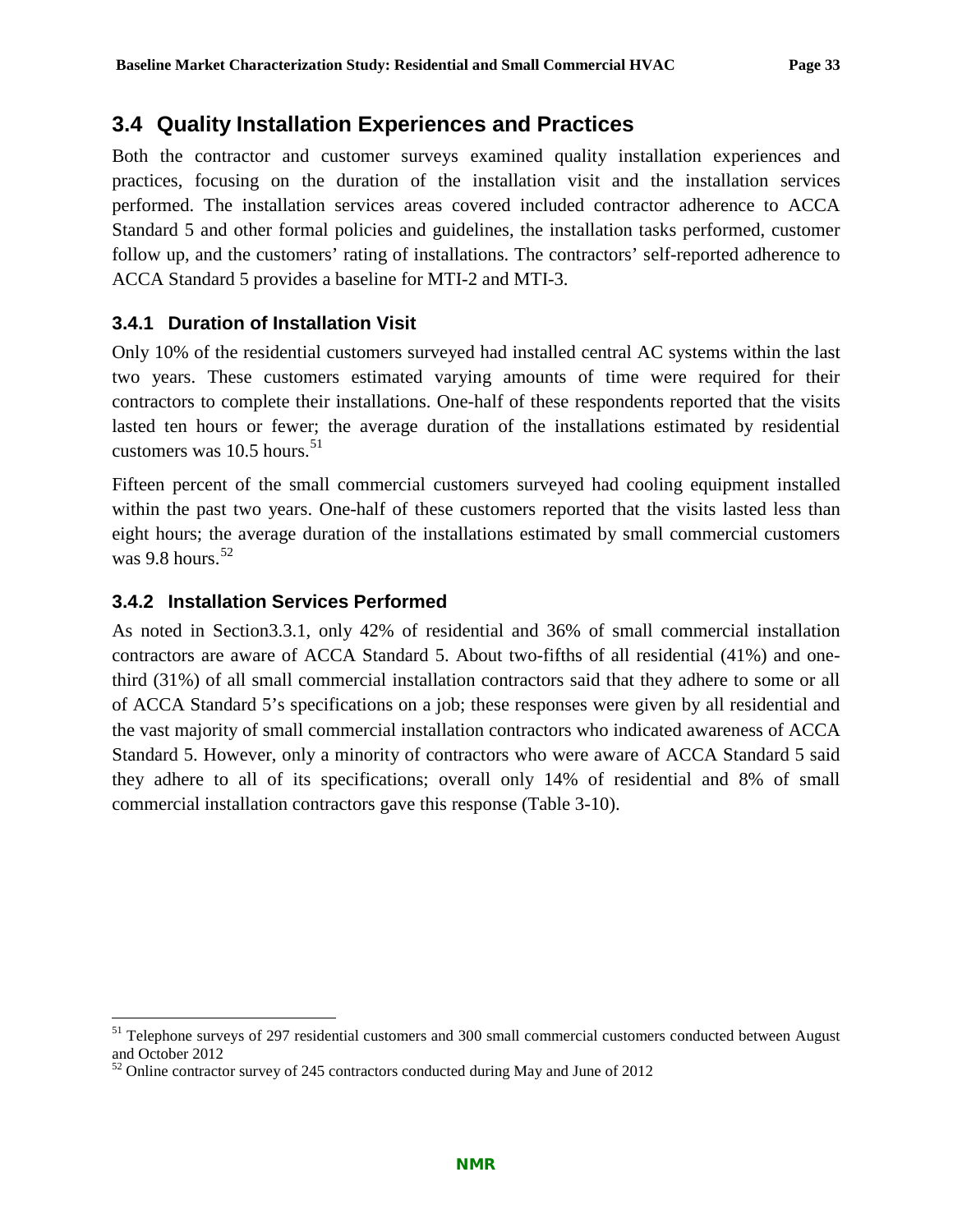<span id="page-37-0"></span>

| <b>Adherence</b>                                           | <b>Residential Installation</b><br><b>Contractors</b> | <b>Small Commercial</b><br><b>Installation Contractors</b> |
|------------------------------------------------------------|-------------------------------------------------------|------------------------------------------------------------|
| Sample Size                                                | 116                                                   | 114                                                        |
| Adhere to all of the standard's specifications on<br>a job | 14%                                                   | 8%                                                         |
| Adhere to some of the standards specifications<br>on a job | 27                                                    | 23                                                         |
| Aware of the standard but do not adhere to it on<br>a job  |                                                       | 4                                                          |
| Not aware of ACCA Standard 5                               | 49                                                    | 56                                                         |
| Did not know if aware of ACCA Standard 5                   | 7                                                     | 8                                                          |
| Did not indicate whether aware of ACCA<br>Standard 5       |                                                       |                                                            |
| No answer                                                  |                                                       |                                                            |

**Table 3-10: Installation Contractor Adherence to ACCA Standard 5**[53](#page-37-2)

Three percent of all residential and small commercial customers<sup>[54](#page-37-3)</sup> said they thought that their contractor adhered to QI guidelines. This percentage is based on the small number of respondents who both had recently installed new HVAC equipment and were aware of QI. There were no respondents who believed their contractor had not adhered to QI guidelines.

Three-quarters of residential and close to three-fifths (59%) of small commercial installation contractors said their companies have a formal policy or set of guidelines that technicians are required to follow for installation procedures [\(Table 3-11\)](#page-37-1).

<span id="page-37-1"></span>**Table 3-11: Contractors with Formal Policies or Guidelines that Technicians Are Required**  to Follow for Installations<sup>[55](#page-37-4)</sup>

| <b>Formal policies or guidelines</b> | <b>Residential Installation</b><br><b>Contractors</b> | <b>Small Commercial</b><br><b>Installation Contractors</b> |
|--------------------------------------|-------------------------------------------------------|------------------------------------------------------------|
| Sample Size                          | 116                                                   | 114                                                        |
| Yes                                  | 75%                                                   | 59%                                                        |
| N <sub>0</sub>                       | 21                                                    | 40                                                         |
| Don't know                           |                                                       |                                                            |
| No answer                            |                                                       |                                                            |

The on-line survey of contractors provided a list of equipment, duct, and verification and maintenance work done during a typical installation and asked respondents to check off the tasks that they performed. A large majority of residential (95%) and small commercial (93%) installation contractors reported installing a properly matched indoor coil and outdoor unit (AC

<span id="page-37-3"></span><span id="page-37-2"></span> $53$  Online contractor survey of 245 contractors conducted during May and June of 2012<br><sup>54</sup> Telephone surveys of 297 residential customers and 300 small commercial customers conducted between August and October 2012

<span id="page-37-4"></span><sup>&</sup>lt;sup>55</sup> Online contractor survey of 245 contractors conducted during May and June of 2012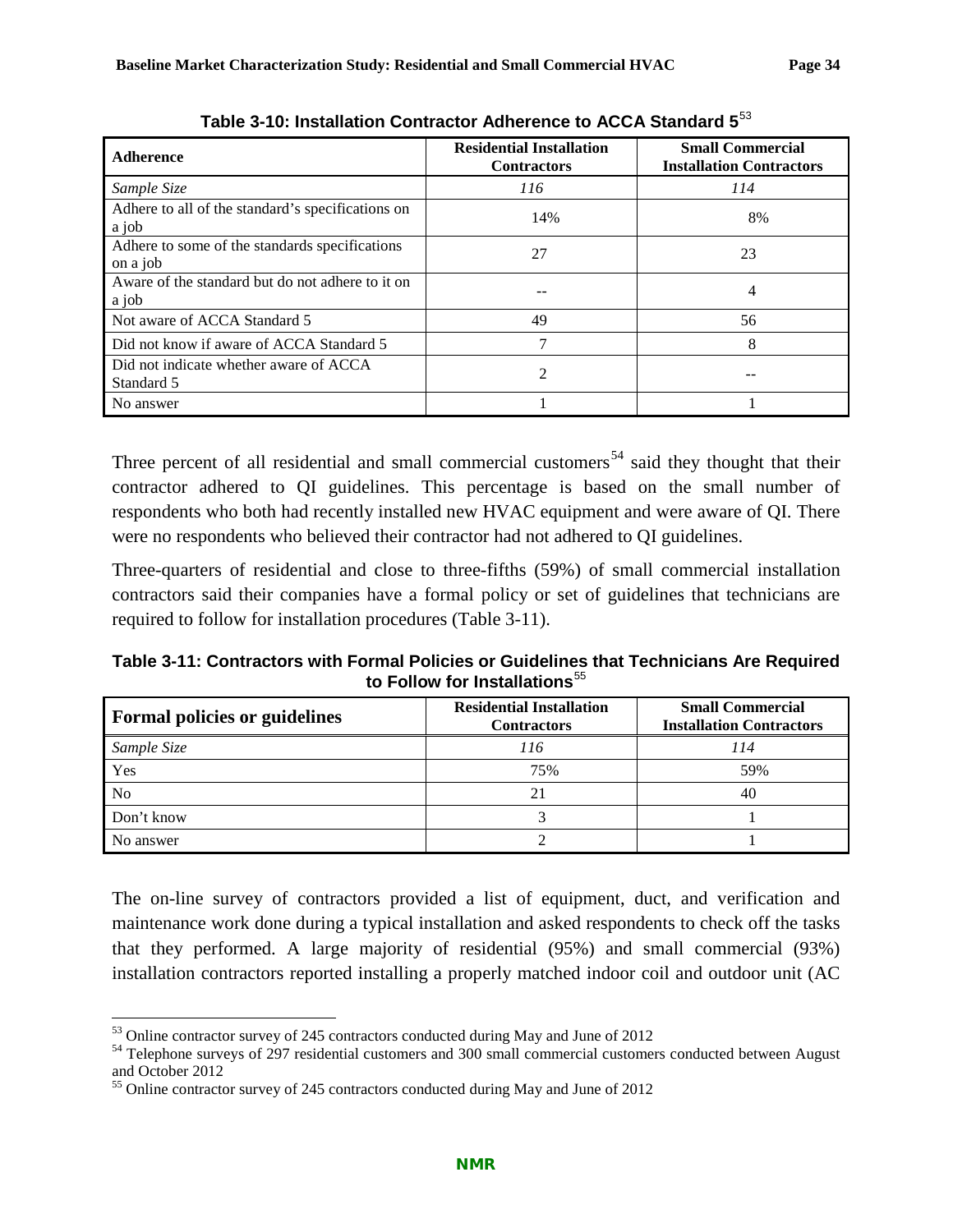& heat pump only) and a programmable thermostat if one was not already in use (91% residential; 96% small commercial) during a typical installation. Nearly two-thirds of residential (64%) and about one-half of small commercial (49%) installation contractors also said they use Manual J to calculate the correct equipment size [\(Table 3-12\)](#page-38-0). However, note again that the field assessments described in Section [3.6](#page-45-0) found that technicians' actual practices in the field fell short of performing many tasks considered to be good practices (though that study examined maintenance rather than installation practices).

<span id="page-38-0"></span>

| <b>Tasks performed</b>                                                              | <b>Residential Installation</b><br><b>Contractors</b> | <b>Small Commercial</b><br><b>Installation Contractors</b> |
|-------------------------------------------------------------------------------------|-------------------------------------------------------|------------------------------------------------------------|
| Sample Size (multiple response)                                                     | 116                                                   | 114                                                        |
| Install a properly matched indoor coil and<br>outdoor unit (AC $\&$ heat pump only) | 95%                                                   | 93%                                                        |
| Install programmable thermostat (if not already<br>in use)                          | 91%                                                   | 96%                                                        |
| Calculate correct sizing for equipment using<br>Manual J                            | 64%                                                   | 49%                                                        |
| Test ductwork to determine maximum system<br>size                                   | 53%                                                   | 56%                                                        |
| Install new refrigerant lines (not reuse existing)<br>lines)                        | 46%                                                   | 54%                                                        |
| Setup programmable thermostat with customer<br>(if not already in use)              | 86%                                                   | 91%                                                        |
| Consider zoning, with separate temperature<br>controls for different areas          | 59%                                                   | 69%                                                        |

**Table 3-12: Equipment Tasks Performed During a Typical Installation**[56](#page-38-1)

Similarly, a large majority of residential and small commercial installation contractors reported that they make repairs to existing ductwork if necessary (94% residential; 95% small commercial) and inspect the integrity of all accessible ductwork (91% residential; 92% small commercial). More than three-quarters of residential (77%) and nearly two-thirds of small commercial (64%) installation contractors said they test to confirm that duct leakage does not exceed recommended levels [\(Table 3-13\)](#page-39-0).

<span id="page-38-1"></span> <sup>56</sup> Online contractor survey of 245 contractors conducted during May and June of 2012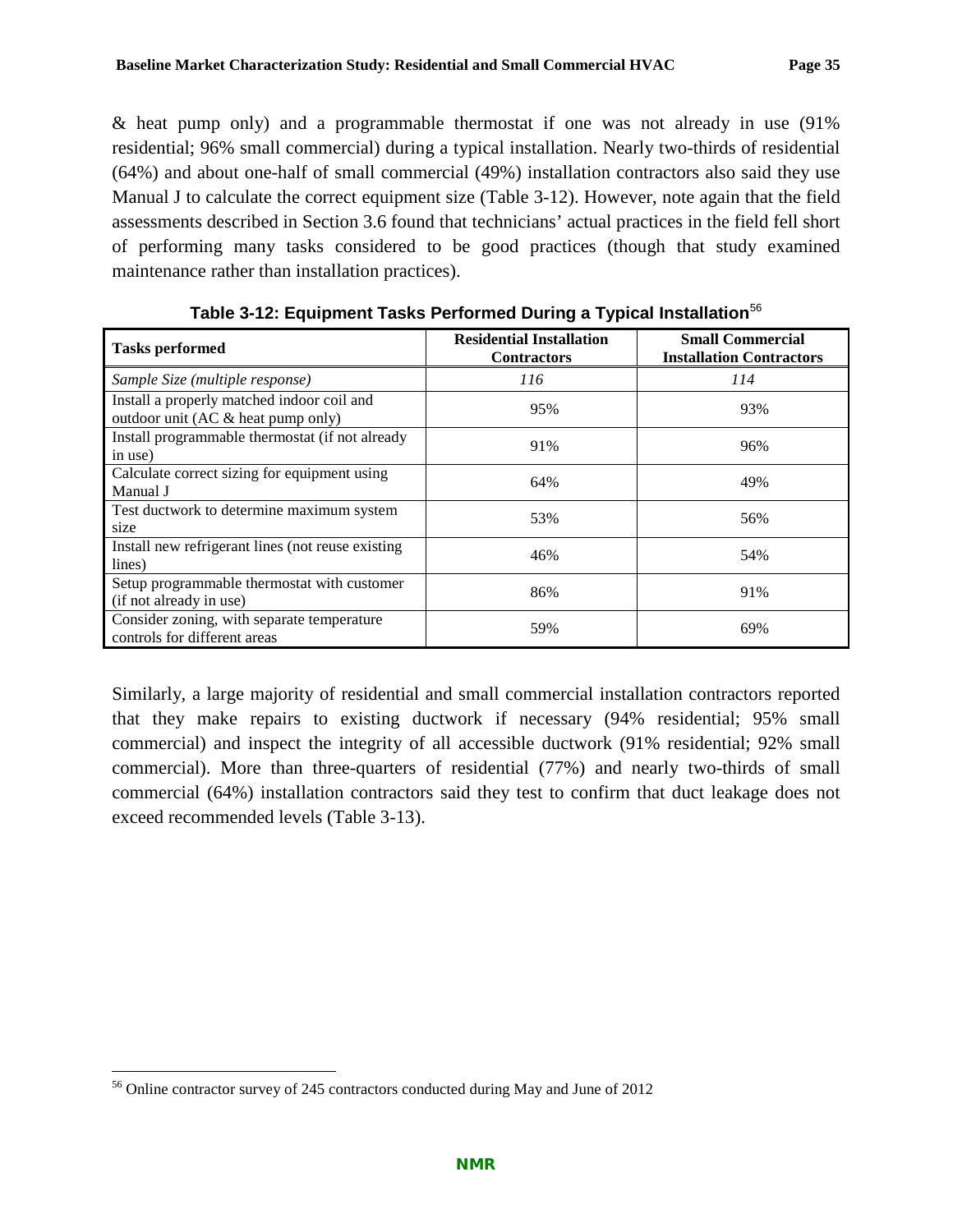<span id="page-39-0"></span>

| <b>Tasks performed</b>                                                                                                 | <b>Residential Installation</b><br><b>Contractors</b> | <b>Small Commercial</b><br><b>Installation Contractors</b> |
|------------------------------------------------------------------------------------------------------------------------|-------------------------------------------------------|------------------------------------------------------------|
| Sample Size (multiple response)                                                                                        | 116                                                   | 114                                                        |
| Make repairs to existing ductwork if necessary                                                                         | 94%                                                   | 95%                                                        |
| Inspect the integrity of all accessible ductwork<br>including: duct strapping, hangers, sections,<br>joints, and seams | 91%                                                   | 92%                                                        |
| Inspect integrity of all accessible ductwork<br>insulation                                                             | 90%                                                   | 95%                                                        |
| Inspect air filter housing integrity and air seal                                                                      | 85%                                                   | 90%                                                        |
| If insulating ducts, seal all duct seams before<br>insulating                                                          | 83%                                                   | 90%                                                        |
| Test to confirm that duct leakage does not<br>exceed recommended levels                                                | 77%                                                   | 64%                                                        |
| Inspect all accessible ductwork for areas of<br>moisture accumulation or biological growth                             | 64%                                                   | 72%                                                        |

**Table 3-13: Duct Work Tasks Performed During a Typical Installation**[57](#page-39-1)

The on-line survey of contractors provided a list of verification and maintenance work done during a typical installation and asked respondents to check off the tasks that they performed. The vast majority of residential (95%) and small commercial (92%) installation contractors reported that they inspect all electrical components for proper operation. Customer education consists of leaving them all the manuals (95% residential; 91% small commercial) and showing them how to replace air filters (95% residential; 82% small commercial). One-half of residential (50%) and two-fifths of small commercial (40%) installation contractors said they provide customers with documentation of installation procedures [\(Table 3-14\)](#page-40-0).

<span id="page-39-1"></span> <sup>57</sup> Online contractor survey of 245 contractors conducted during May and June of 2012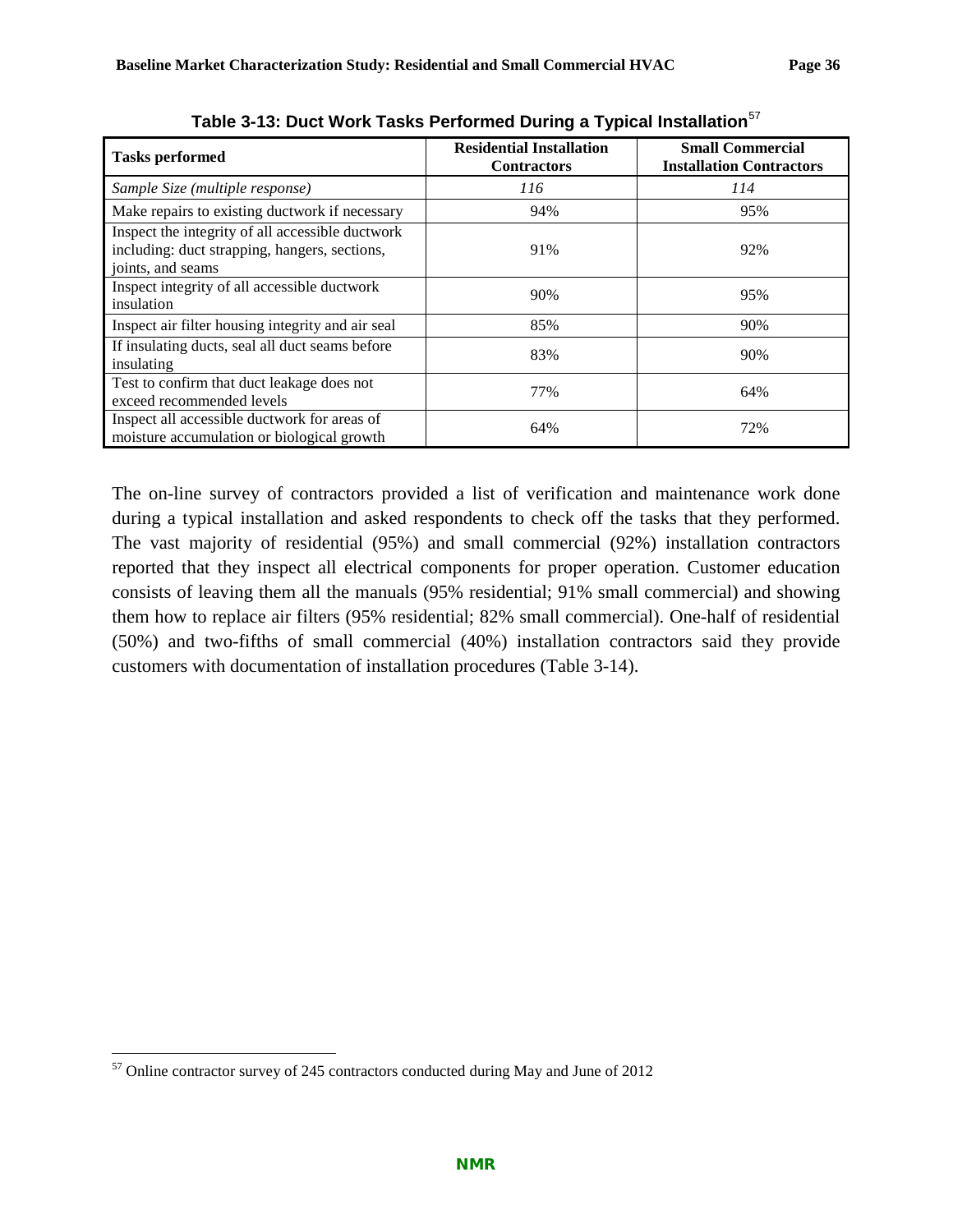| <b>Tasks performed</b>                                                   | <b>Residential Installation</b><br><b>Contractors</b> | <b>Small Commercial</b><br><b>Installation Contractors</b> |
|--------------------------------------------------------------------------|-------------------------------------------------------|------------------------------------------------------------|
| Sample Size (multiple response)                                          | 116                                                   | 114                                                        |
| Inspect all electrical components for proper<br>operation                | 95%                                                   | 92%                                                        |
| Leave all manuals with customer                                          | 95%                                                   | 91%                                                        |
| Show customer how to replace air filter(s)                               | 95%                                                   | 82%                                                        |
| Inspect blower motors for proper operation                               | 91%                                                   | 93%                                                        |
| Measure refrigerant charge                                               | 91%                                                   | 91%                                                        |
| Inspect condensate drains/traps for proper<br>operation                  | 90%                                                   | 92%                                                        |
| Test system controls' modes of operation and<br>control sequences        | 89%                                                   | 90%                                                        |
| Inspect cabinet, cabinet fasteners, and cabinet<br>panels                | 89%                                                   | 88%                                                        |
| Confirm proper levels of refrigerant and airflow<br>across the coil      | 87%                                                   | 86%                                                        |
| Inspect condensate drains (and traps) for proper<br>operation            | 86%                                                   | 90%                                                        |
| Inspect accessible refrigerant lines, joints, and<br>coils for oil leaks | 85%                                                   | 90%                                                        |
| Inspect economizers <sup>*</sup>                                         | NA                                                    | 79%                                                        |
| Measure airflow across heat exchanger/coil                               | 65%                                                   | 60%                                                        |
| Provide customer with documentation of<br>installation procedures        | 50%                                                   | 40%                                                        |
| Clean condenser coils                                                    | 1%                                                    | $-$                                                        |
| Follow-up with customer to confirm satisfaction                          | 1%                                                    |                                                            |
| Customer education beyond filter                                         | 2%                                                    | $\sim$                                                     |
| <b>HERS</b> inspection                                                   | --                                                    | 1%                                                         |

<span id="page-40-0"></span>**Table 3-14: Verification and Maintenance Tasks Performed During a Typical Installation**[58](#page-40-1)

\* Only small commercial customers were asked if they inspected economizers

About three-fifths of residential (62%) and small commercial (63%) installation contractors said that their company has a formal policy or process for following up with residential customers after an installation. In an open-ended response, about one-fifth of residential (20%) and small commercial (17%) installation contractors said that they follow up after an installation with a phone call to customers. A minority of contractors also mentioned following up with maintenance agreements or general maintenance [\(Table 3-15\)](#page-41-0).

<span id="page-40-1"></span> <sup>58</sup> Online contractor survey of 245 contractors conducted during May and June of 2012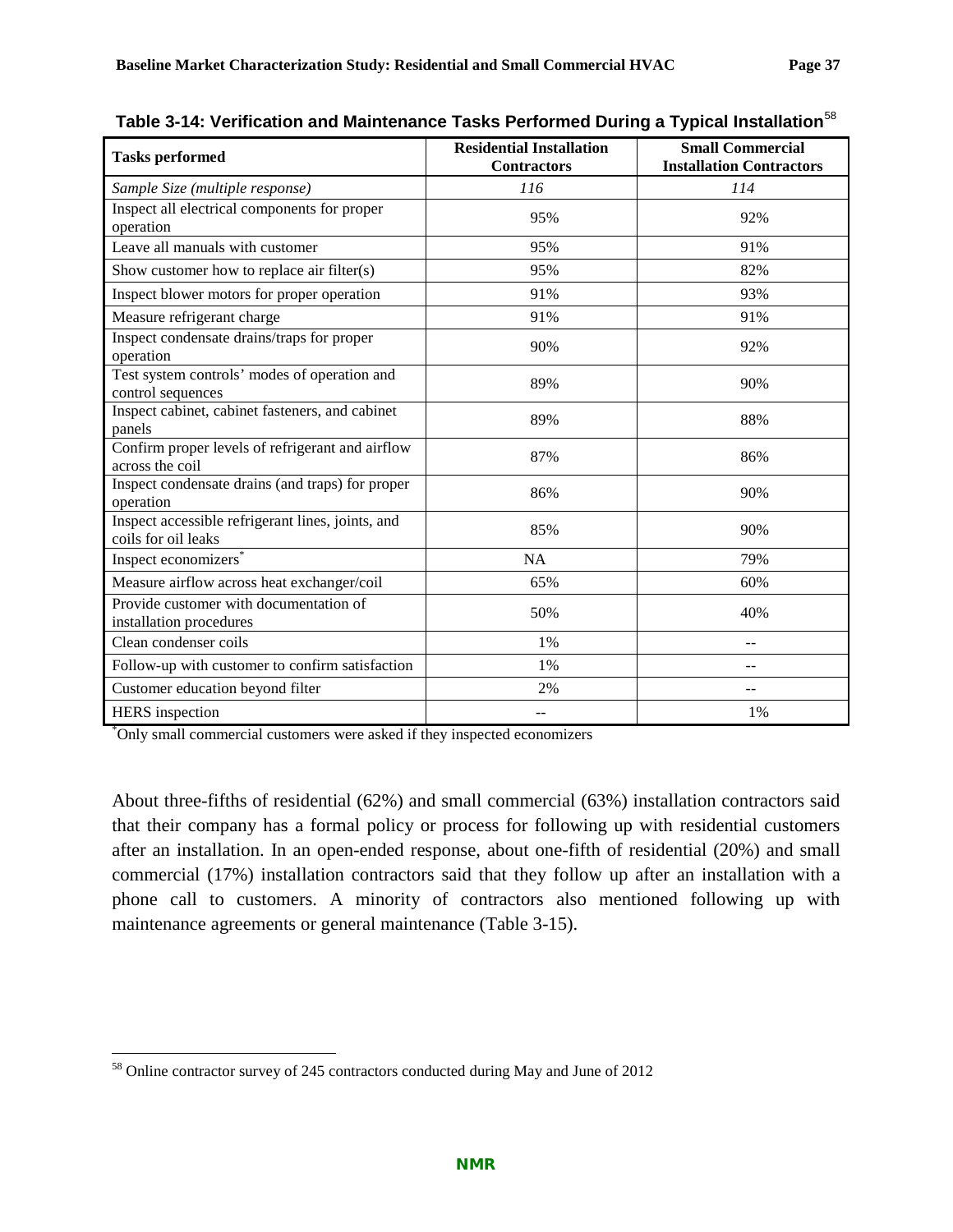<span id="page-41-0"></span>

| <b>Follow-up procedures</b>                                        | <b>Residential Installation</b><br><b>Contractors</b> | <b>Small Commercial</b><br><b>Installation Contractors</b> |
|--------------------------------------------------------------------|-------------------------------------------------------|------------------------------------------------------------|
| Sample Size (multiple response)                                    | 116                                                   | 114                                                        |
| Phone call                                                         | 20%                                                   | 17%                                                        |
| Maintenance agreement                                              | 8%                                                    | 15%                                                        |
| Maintenance follow-up                                              | 9%                                                    | 11%                                                        |
| Customer satisfaction check                                        | 9%                                                    | 9%                                                         |
| Customer meeting/education                                         | 10%                                                   | 4%                                                         |
| Other                                                              | 21%                                                   | 17%                                                        |
| Did not have a formal policy or guideline                          | 36%                                                   | 35%                                                        |
| Did not indicate whether they have a formal<br>policy or guideline | 2%                                                    | 2%                                                         |
| No answer                                                          | 14%                                                   | 11%                                                        |

**Table 3-15: Customer Follow-Up Procedures after an Installation Job** [59](#page-41-1)

Among the respondents who indicated installing new cooling equipment in the last two years, 10% of residential customers and the 15% of small commercial customers rated the quality of the installation quite highly (four or five on a five-point scale).<sup>[60](#page-41-2)</sup> On average, residential respondents rated the quality of installation 4.7 and small commercial respondents rated the quality of installation 4.5. Note while these findings show high satisfaction with the work done, the customers are not likely to have an understanding of the elements of a quality installation and these ratings therefore cannot be considered indicators of the actual quality of the work performed by contractors.

# **3.5 California IOU Quality Installation Programs**

The California IOU quality installation programs are described in detail in Appendix A, but generally require training to ACCA Standard 5 and/or ENERGY STAR® QI. The surveys examined awareness of and participation in QI programs among both contractors and customers addressing some of the secondary indicators identified in [Table 1-2](#page-14-0) (SIQI3, SIQI-4). This section concludes with an examination of contractor training and qualification, addressing SIQI5.

### **3.5.1 Program Awareness and Participation**

After a brief description of the California IOU QI programs, about one-third of residential (35%) and nearly one-fifth of small commercial (19%) installation contractors reported that they had ever participated in such a program. However, only ten percent of residential and eight percent of small commercial installation contractors said that they are currently participating in an IOU QI

<span id="page-41-2"></span><span id="page-41-1"></span> $59$  Online contractor survey of 245 contractors conducted during May and June of 2012<br><sup>60</sup> Telephone surveys of 297 residential customers and 300 small commercial customers conducted between August and October 2012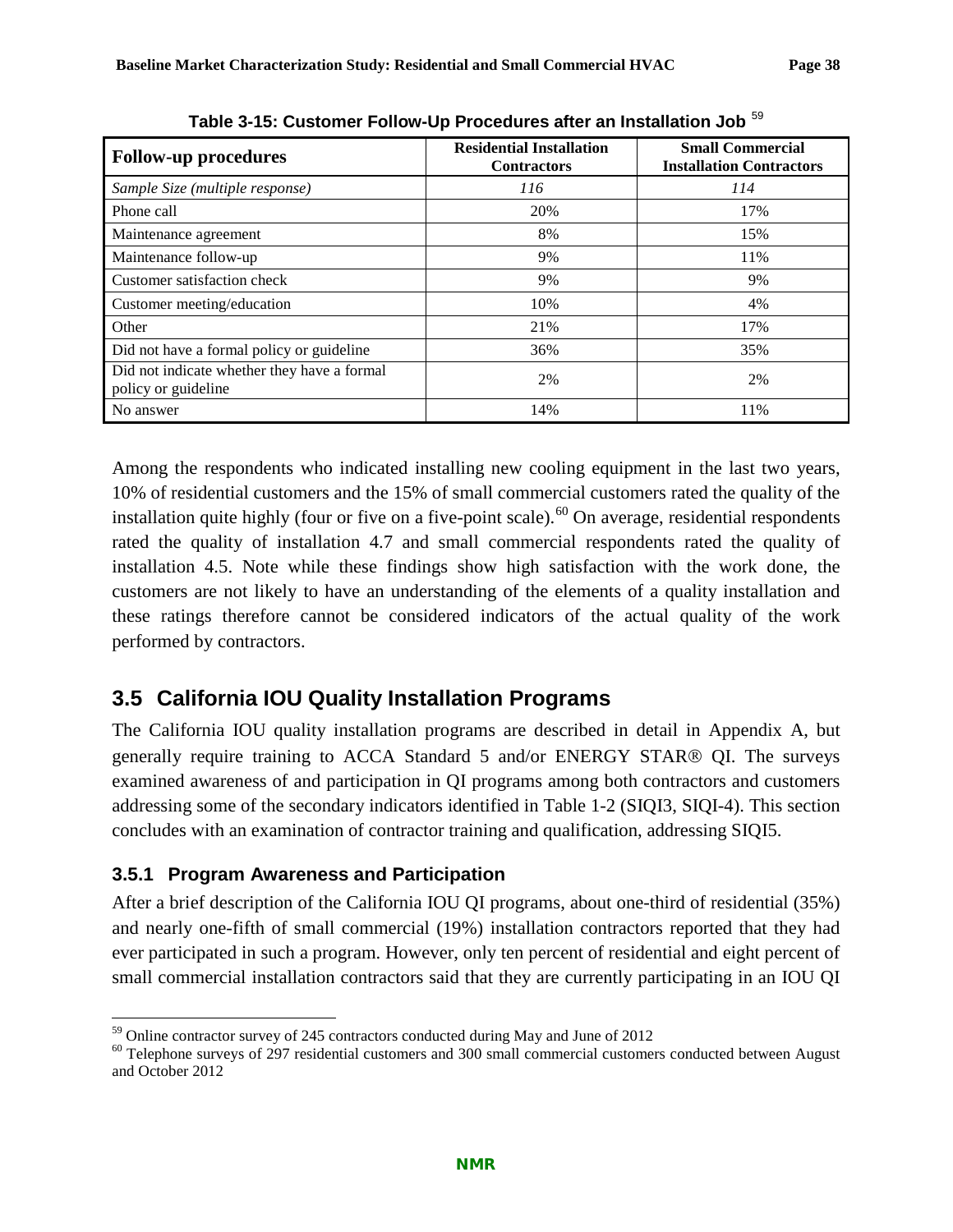program [\(Table 3-16\)](#page-42-0). These self-reported participation rates may be over-stated by the respondents confusing QI with other programs. As reported in [Section 3.5.2,](#page-43-0) very few

<span id="page-42-0"></span>

| Participation                                                                    | <b>Residential Installation</b><br><b>Contractors</b> | <b>Small Commercial</b><br><b>Installation Contractors</b> |
|----------------------------------------------------------------------------------|-------------------------------------------------------|------------------------------------------------------------|
| Sample Size                                                                      | 116                                                   | 114                                                        |
| Currently participating in an IOU QI program                                     | 10%                                                   | 8%                                                         |
| Currently participating or have participated in<br>the past in an IOU QI program | 35%                                                   | 19%                                                        |
| Have never participated in an IOU QI program                                     | 64%                                                   | 75%                                                        |
| Did not know if they their company has<br>participated in an IOU QI program      |                                                       | 4%                                                         |
| Did not indicate whether their company<br>participated in an IOU QI program      | 2%                                                    | 1%                                                         |

**Table 3-16: Contractors' Participation in a Quality Installation Program**[61](#page-42-1)

installation contractors have received IOU training and qualification for QI. Program, training generally to ACCA Standard 5 and/or ENERGY STAR<sup>®</sup> QI, is a prerequisite for participation.

 $<sup>1</sup>$  One residential and one commercial case were recoded from yes to no as the respondents later indicated that they</sup> were not familiar with the programs.

Most residential customers (79%) said they were unaware of central AC system rebate programs. Almost all residential respondents who were aware of any equipment rebate programs were unable to name any. By contrast, nearly two-thirds of small commercial customers (64%) said they were aware equipment rebate programs existed, but, again, most (59%) were unable to name any specific programs.<sup>[62](#page-42-2)</sup>

Residential respondents, even when prompted, were largely unaware of the specific QI programs offered by their IOUs. SDG&E residential customers were significantly more likely to have heard of SDG&E's Quality Care program than SCE or PG&E customers were to have heard of the programs offered by their IOUs. Likewise, small commercial respondents were largely unaware of the specific QI programs offered by the IOUs, even when prompted; again, SDG&E customers were significantly more likely to have heard of their IOU's program than customers of other IOUs [\(Table 3-17\)](#page-43-1).

<span id="page-42-2"></span><span id="page-42-1"></span><sup>&</sup>lt;sup>61</sup> Online contractor survey of 245 contractors conducted during May and June of 2012<br><sup>62</sup> Telephone surveys of 297 residential customers and 300 small commercial customers conducted between August and October 2012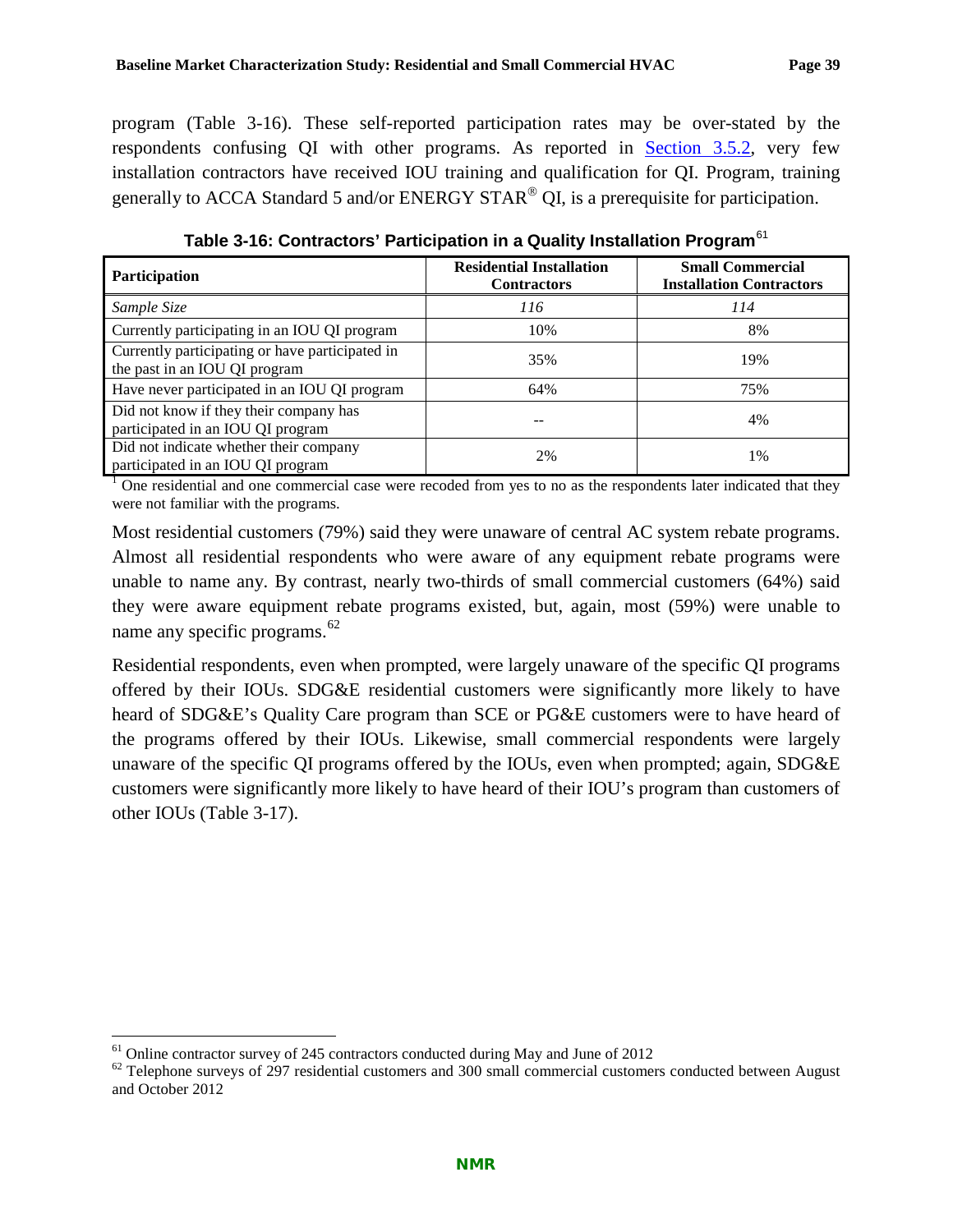<span id="page-43-1"></span>

|                         | <b>Residential Customers</b> |      |              | <b>Small Commercial Customers</b> |      |              |
|-------------------------|------------------------------|------|--------------|-----------------------------------|------|--------------|
| <b>Aware of Program</b> | <b>Inland</b>                | Mild | <b>Total</b> | <b>Inland</b>                     | Mild | <b>Total</b> |
| Sample Size             | 112                          | 8    | 120          | 111                               |      | 120          |
| <b>SCE</b> Installation | 14%                          |      | 14%          | 6%                                |      | 8%           |
| Sample Size             | 81                           | 36   | 117          | 80                                | 40   | 120          |
| PG&E Quality Care       | 15%                          | 6%   | 10%          | 16%                               | 10%  | 13%          |
| Sample Size             | 43                           | 17   | 60           | 44                                | 16   | 60           |
| SDG&E Quality Care      | 14%                          |      | 21%          | 23%                               | ◠    | 16%          |

**Table 3-17: Aided Customer Awareness of Quality Installation Programs\***[63](#page-43-3)

\* PG&E and SDG&E programs include QM as well as QI

\*\*Results are reported as unweighted counts where sample size is less than 20.

†Significance testing compares the values within a single column as opposed to comparing values in a single row.

Given the small proportions of customers aware of QI programs offered by the IOUs, it is not surprising that very few respondents believe they have received any rebates for QI [\(Table 3-18\)](#page-43-2).

| <b>Percentage That Received</b> | <b>Residential Customers</b> |      |              | <b>Small Commercial Customers</b> |      |              |
|---------------------------------|------------------------------|------|--------------|-----------------------------------|------|--------------|
| <b>Program Rebate*</b>          | <b>Inland</b>                | Mild | <b>Total</b> | <b>Inland</b>                     | Mild | <b>Total</b> |
| <b>SCE</b> Installation         |                              |      |              |                                   |      |              |
| Sample Size                     | <i>112</i>                   | 8    | 120          | 111                               | 9    | 120          |
| <b>Installation Rebate</b>      | 2%                           |      | 4%           | --                                | --   | --           |
| <b>PG&amp;E Quality Care</b>    |                              |      |              |                                   |      |              |
| Sample Size                     | 81                           | 36   | 117          | 80                                | 40   | 120          |
| <b>Installation Rebate</b>      | 2%                           | 3%   | 3%           | 1%                                |      | 1%           |
| <b>SDG&amp;E Quality Care</b>   |                              |      |              |                                   |      |              |
| Sample Size                     | 43                           | 17   | 60           | 44                                | 16   | 60           |
| <b>Installation Rebate</b>      |                              |      | 4%           |                                   | --   |              |

<span id="page-43-2"></span>**Table 3-18: Customer Participation in Cooling Equipment Quality Installation Programs**[64](#page-43-4)

\*Results are reported as unweighted counts where sample size is less than 20.

### <span id="page-43-0"></span>**3.5.2 Quality Installation Training and Qualification of Contractors**

NMR conducted an analysis of contractors who have gone through the IOUs' training and qualification programs. First, NMR determined the number and percentage of residential and commercial survey respondents by job type and service territory. NMR then multiplied these numbers by the total number of active C-20 licensed contractors in order to determine the estimated number of contractors by contractor sector (residential or commercial), job type (maintenance or installation), and service territory. The analysis based the total number of

<span id="page-43-3"></span> $63$  Telephone surveys of 297 residential customers and 300 small commercial customers conducted between August and October 2012

<span id="page-43-4"></span> $<sup>64</sup>$  Ibid.</sup>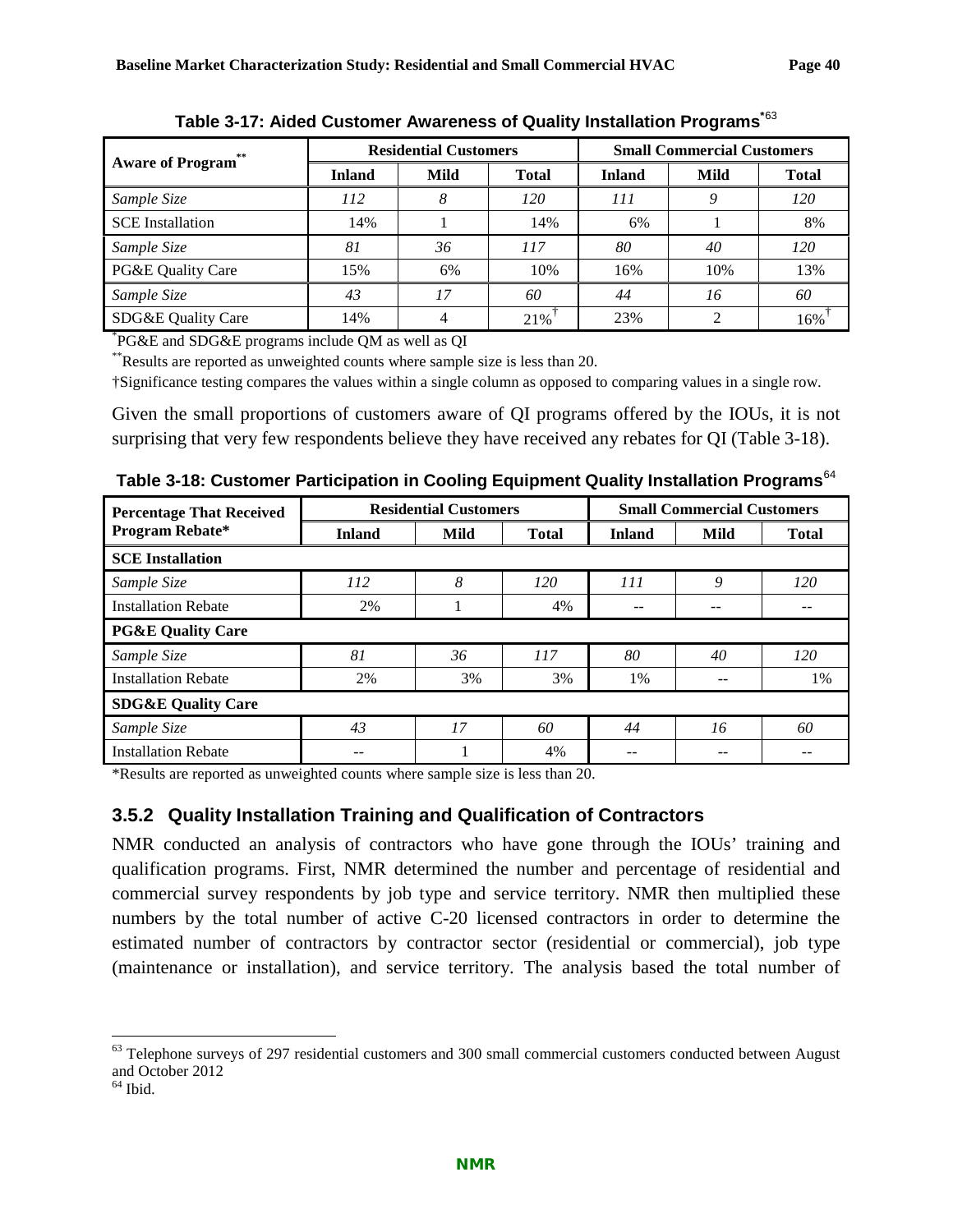contractors on an extrapolation from calls to HVAC contractors, described in the EMI report,<sup>[65](#page-44-2)</sup> which estimated that there are a total of  $8,210$  firms with C-20 licensed HVAC contractors.<sup>[66](#page-44-3)</sup>

NMR then divided contractor quality installation qualification and training data that was provided by the IOUs by the estimated number of installation contractors in each service territory. [Table 3-19](#page-44-0) reports the estimated percentage of installation contractors that are qualified through an IOU program in each of the three electric IOU territories.

<span id="page-44-0"></span>

| <b>IOU</b>                 | <b>Residential Installation</b><br><b>Contractors</b> | <b>Commercial</b><br><b>Installation Contractors</b> |
|----------------------------|-------------------------------------------------------|------------------------------------------------------|
| Pacific Gas & Electric**   | 3%                                                    | $>1\%$                                               |
| San Diego Gas & Electric   | 1%                                                    | 1%                                                   |
| Southern California Edison | 3%                                                    | $- -$                                                |

**Table 3-19: Percent of Installation Contractors Qualified by the IOUs**

**\*** Since the IOUs presented training and qualification data on commercial contractors, without distinguishing small and large contractors, this analysis is presented for commercial contractors in general.

\*\*Pacific Gas & Electric did not distinguish between qualified and trained contractors

When asked about other certifications, more than one-half of installation contractors said their technicians were not certified by any organization. It is important to note that only two-fifths of residential and just over one-fourth of small commercial installation contractors hold NATE certifications which are promoted by the IOU programs [\(Table 3-20\)](#page-44-1).

<span id="page-44-1"></span>

| <b>Certification</b>                          | <b>Residential Installation</b><br><b>Contractors</b> | <b>Small Commercial</b><br><b>Installation Contractors</b> |
|-----------------------------------------------|-------------------------------------------------------|------------------------------------------------------------|
| Sample Size (multiple response)               | 116                                                   | 114                                                        |
| Our company has none of these certifications  | 53%                                                   | 59%                                                        |
| NATE C <sub>3</sub>                           | 40%                                                   | 27%                                                        |
| Other certifications/organization memberships | 20%                                                   | 13%                                                        |
| No answer                                     | 3%                                                    | 7%                                                         |

**Table 3-20: Installation Contractors' Certifications**[67](#page-44-4)

<span id="page-44-2"></span><sup>&</sup>lt;sup>65</sup> For complete details on the methodology of the study see the EMI report, "California HVAC Contractor & Technician Behavior Study."

<span id="page-44-3"></span> $\frac{66}{10}$  As indicated in the EMI report, the sample frame for the incidence study was developed from the list of contractors contained in the California Contractors State License Board (CSLB) active C-20 list, obtained on December 17, 2011. The EMI report focuses on the number of firms, rather than the number of contractors, "Because the research team wanted only one response per contractor firm, the list of 10,806 C-20 contractors was de-duplicated by both company address and phone number. This process resulted in 10,486 unique contractors with phone numbers…. Following phone calls to a random sample of contractors and asking questions about C-20 licenses, 8,210 of 10,486 firms were estimated to be currently working in the industry and to hold a C-20 license."<br><sup>67</sup> Online contractor survey of 245 contractors conducted during May and June of 2012

<span id="page-44-4"></span>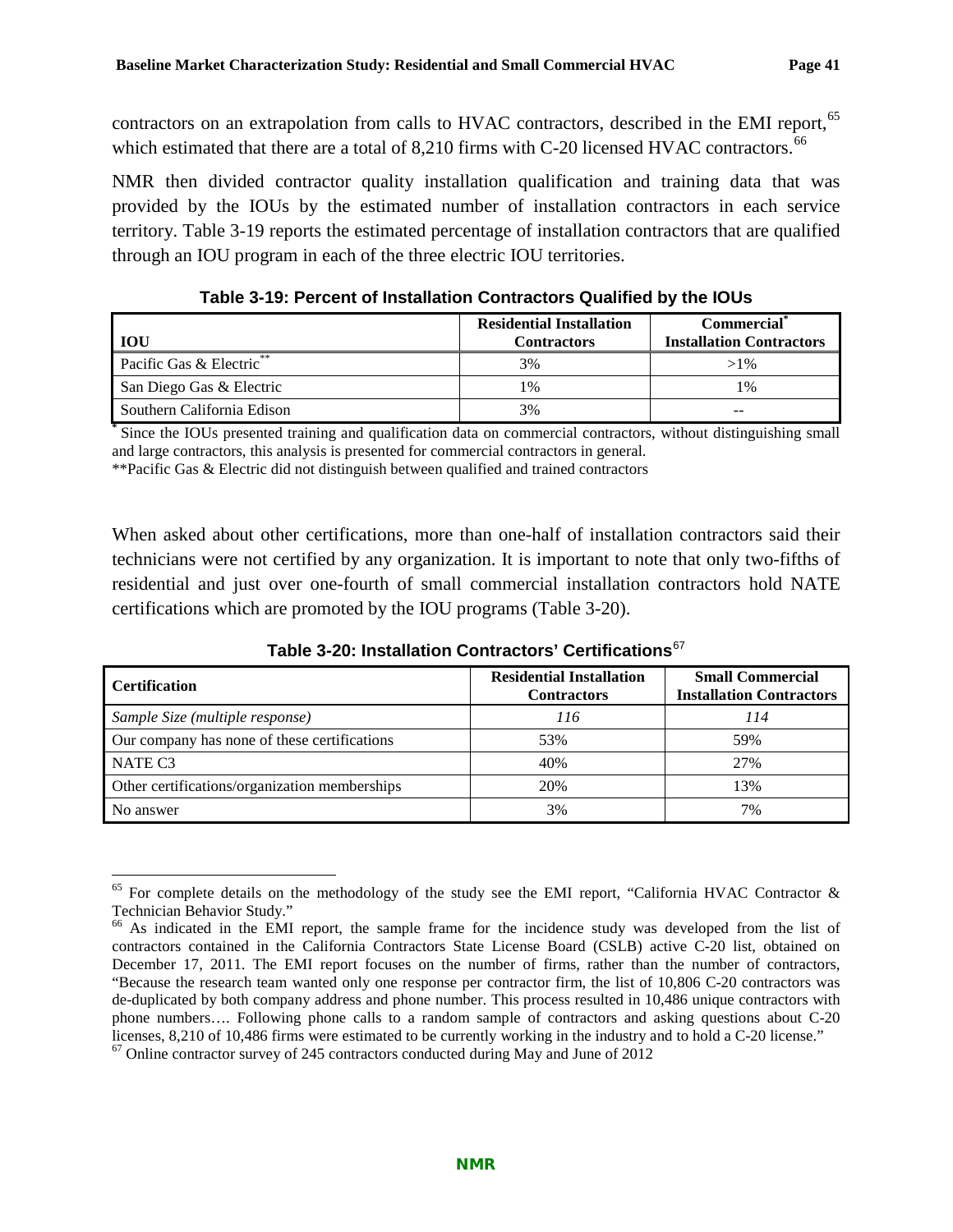In view of the low share of installation technicians with any training and the contractors citing technicians' lack of knowledge as a barrier to QI [\(Table 3-9\)](#page-35-0), this study has identified an increase in the number of technicians with training as a secondary indicator of HVAC subprograms' progress. This training should improve their knowledge of the requirements of QI; it may be accomplished through NATE training and some of the IOU program training.

## <span id="page-45-0"></span>**3.6 Quality Installation Field Assessments**

DNV GL conducted the quality installation field assessments for this study as an auxiliary task to the WO 32 field assessment work. Attempts to recruit and field non-residential installations were unsuccessful and the field assessments therefore focused on residential systems. The team recruited "non-participants" from a group of customers who were identified in the residential customer survey as having as having recently installed an HVAC system, but did not participate in Quality Install programs. This sample of non-participants was further supplemented with customers identified as having recently installed an HVAC system in the CLASS study (WO 21). The team recruited program participants from the SCE service area and identical protocols were followed at 50 participant and 50 non-participant sites.

### **3.6.1 Overview of Findings**

The overall objective of the field assessments was to ascertain the extent to which recent installations in the general market met Title 24 minimum standards<sup>[68](#page-45-1)</sup> and were consistent with QI program assumptions.[69](#page-45-2) The field assessments found a mixed record of compliance with Title 24 among installations in the overall HVAC replacement market. In general, system performance metrics in the overall market were not as poor as assumed by the QI program. However, there were significant proportions of the market that did meet the QI program assumptions regarding sub-optimal performance metrics, and these should be targeted for improvement. Specific noteworthy findings from the QI field assessments include the following.

- **Duct Leakage**. The Title 24 requirements specify less than 15% duct leakage. There were many non-participant systems with leakage greater than the Title 24 minimum and program efficient case assumption of 12%, but on average they were not as leaky as the QI program assumption of 24% and there were many systems measured during site visits that were equal to or less than the 15% minimum.
- **System Airflow**. The Title 24 minimum and program efficient case assumption specifies system airflow at 400 cubic feet per minute (CFM) per ton. System airflows measured during the program non-participant site visits were even lower than the 350 CFM/ton baseline assumed by the QI program. The team noted that Title 24 does not take into

<span id="page-45-1"></span><sup>&</sup>lt;sup>68</sup> Both participants and non-participants should be meeting Title 24 mandatory rules for replacements which are more fully described in Appendix F.

<span id="page-45-2"></span> $\frac{69}{9}$  The QI program assumptions are laid out in a work paper described in Section [3.6.3.](#page-47-0)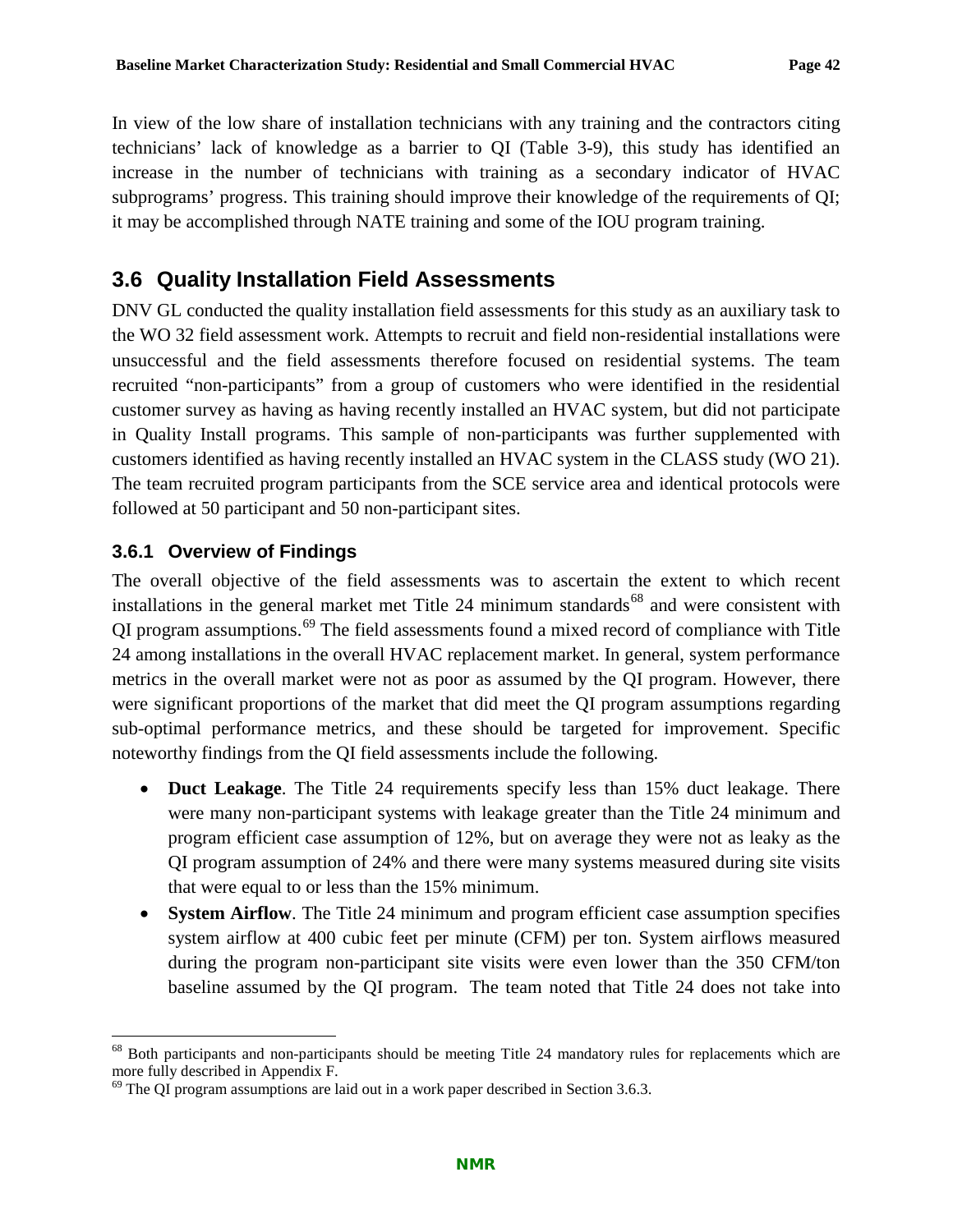account the higher static pressures for actual systems which may be the key driver of the low airflows.

- **System Sizing**. Title 24 specifies using Manual J. There is under and oversizing relative to Manual J, and the program non-participant site visits revealed that systems were oversized by an average of 13%. The QI work paper assumes 20% oversizing for nonparticipants and correct sizing for participants.
- **Refrigerant Charge**. Title 24 specifies the refrigerant charge at the factory level. This field assessment used Title 24 diagnostics to verify that the proper refrigerant charge was weighed into the system after installation. However, recent studies cited in section [4.6.5](#page-81-0) have found that the Title 24 and other diagnostics to verify refrigerant charge are flawed. As a result, the results of this field assessment were considered to be indeterminate.

The field assessments provide a market baseline relative to both Title 24 requirements and the IOU work paper baseline assumptions for QI. [Table 3-21](#page-46-0) summarizes the key findings from the field assessments.

<span id="page-46-0"></span>

| Code<br>Requirement                                      | <b>Field Findings for QI</b><br><b>Non-Participants</b>                                    | <b>IOU QI Work</b><br><b>Paper Baseline</b><br><b>Assumption</b> | <b>Implications from Field Findings</b>                                                                                                                                                                                                                      |
|----------------------------------------------------------|--------------------------------------------------------------------------------------------|------------------------------------------------------------------|--------------------------------------------------------------------------------------------------------------------------------------------------------------------------------------------------------------------------------------------------------------|
| Duct Leakage<br><15%                                     | 16.6% Leakage<br>$+/- 2.3\%$ ;<br>52% of cases have<br>leakage greater than<br>15%         | 24% Leakage                                                      | There are many systems with leakage greater<br>than Title 24 threshold, but on average they are<br>not as leaky as assumed in the QI baseline as<br>there are systems meeting or beating the 15%<br>code requirement.                                        |
| System Airflow at<br>400 CFM/ton                         | $300$ CFM $/$ ton<br>$+/- 20$ CFM / ton                                                    | 350 CFM / ton                                                    | System airflows are even lower than assumed.<br>Title 24 does not take into account higher static<br>pressures for actual systems, which may be the<br>key driver of the low airflows.                                                                       |
| <b>System Sizing</b><br>using ACCA<br>Manual J           | Only 30% of cases<br>within a half ton of<br>Manual J;<br>Manual J / Installed $=$<br>0.87 | 20% Oversizing                                                   | There is under and oversizing relative to<br>Manual J, the average sizing ratio is 13%<br>oversized. QI program adds Manual S and as a<br>result more systems are within half ton, but<br>many are between 0.1 ton and 0.5 ton oversized                     |
| Refrigerant<br>Charge at Factory<br>recommended<br>level | Indeterminate – See<br>Appendix F                                                          | N/A                                                              | See section 4.6.5. The use of Title 24<br>diagnostics and other diagnostic options is<br>problematic in verifying proper charge. The<br>indirect diagnostics do not reliably verify that<br>proper charge was weighed into the system<br>after installation. |

**Table 3-21: Comparison of Code Requirements, Field Findings, and Baseline Assumptions**

All of the research conducted may be used to inform future ex-ante impact estimates and future program designs.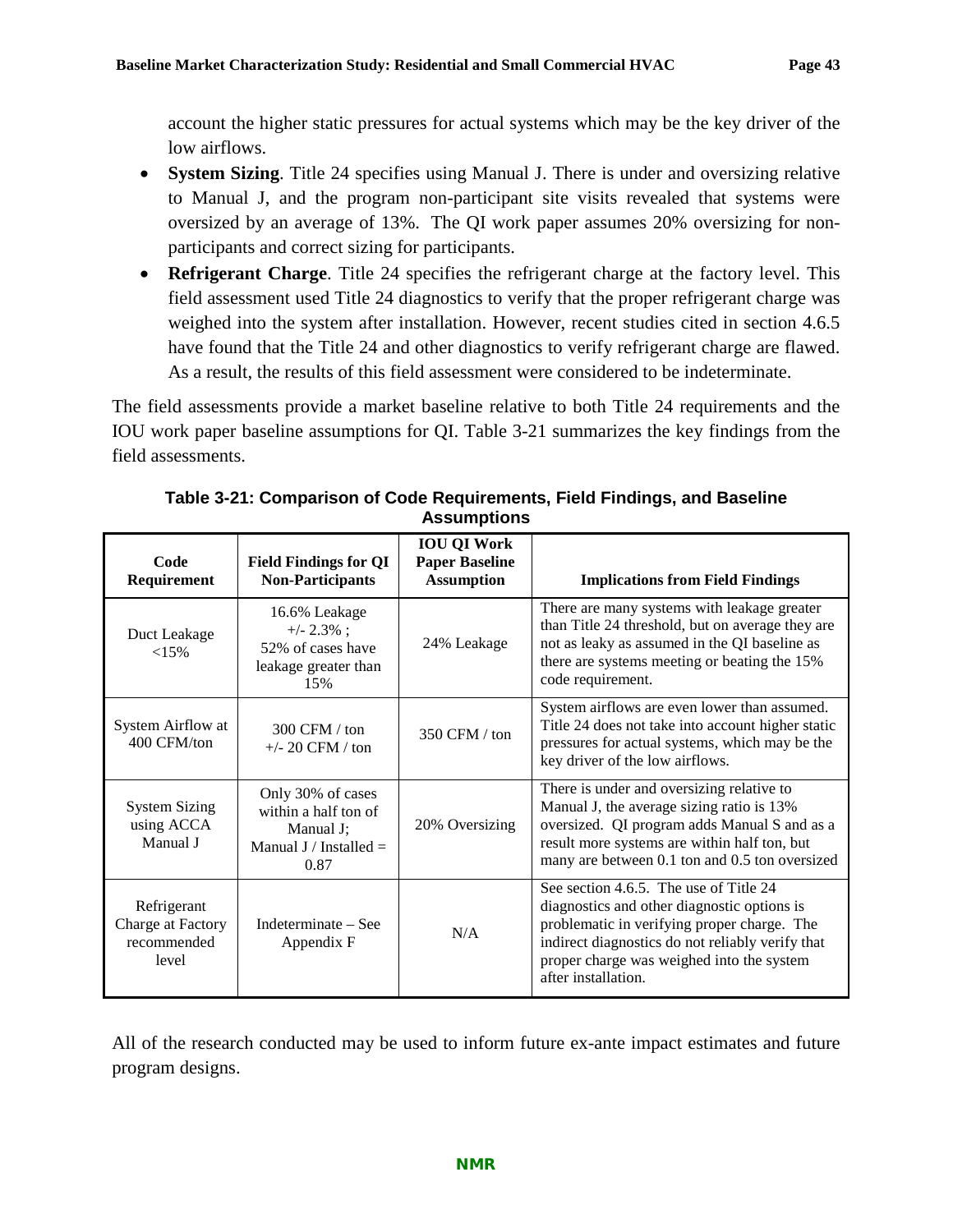As a precursor to discussing the field results, it is important to briefly review both the Title 24 energy code requirements for replacement HVAC systems and the assumptions made by the Quality Installation (QI) program work paper.

### **3.6.2 Testing required for Compliance with Title 24**

If all residential HVAC installations complied with Title 24 then the required values could serve as the baseline. However, compliance is thought to be much less than 100% and therefore this this study investigated these testing requirements. Specifically, this study investigated the requirements regarding duct sealing and refrigerant charge testing.

**Duct Sealing**. The Title 24 duct sealing requirements (maximum 15% leakage for existing and 6% for new ducts) apply to all climate zones for new systems serving newly constructed homes or additions to existing homes. Duct sealing is also required in certain climate zones when ducts are extended or HVAC equipment is replaced.

**Refrigerant Charge Testing**. The Title 24 refrigerant charge testing requirements only apply to specific climate zones in all cases: new construction, additions, or system replacements.

## <span id="page-47-0"></span>**3.6.3 IOU Work Paper Assumptions for Quality Installation**

The IOU QI program work paper makes the following assumptions regarding current installation practices:

- HVAC units are typically over-sized by 20%. Participants are assumed to have correctly sized systems.
- Fan settings are typically incorrect, resulting in airflows of only 350 cfm/ton. Participants are assumed to have correct fan settings at the recommended 400 cfm/ton.
- Ducts are not properly sealed and are estimated to have total air handling unit flow leakage of 24%. Participant systems are assumed to have 12% leakage.

## **3.6.4 Field Findings on Duct Leakage**

All participant and almost all of the non-participant systems assessed were located in climate zones requiring duct testing and sealing for system replacements. Both groups can be compared to Title 24 and to the work paper assumptions. As noted in the preceding section, the work paper assumption is for non-participants to have an average of 24% total leakage relative to nominal airflow and participants to have 12%. [Table 3-22](#page-48-0) and [Figure 3-1](#page-48-1) show the mean values and distributions for total duct leakage. For non-participants, slightly more than one-half of tested systems (52%) had duct leakage greater than 15%, but on average they were not as leaky as the QI program assumption of 24% and there were many systems that were equal to or less than the 15% minimum. The difference between participants and non-participants is statistically significant at the 90% confidence interval (CI).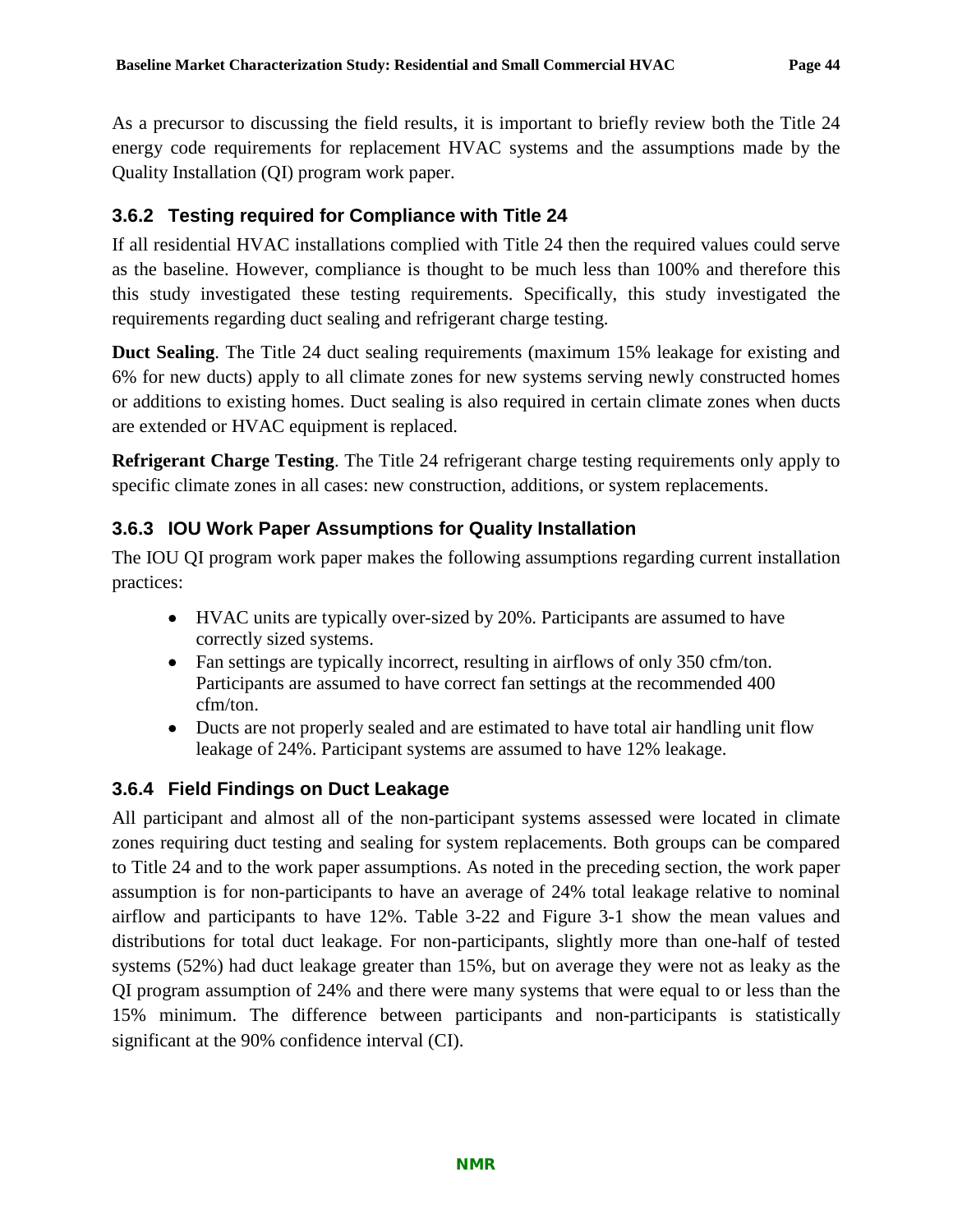|                           | <b>Participants</b> | Nonparticipants* |
|---------------------------|---------------------|------------------|
| Sample Size               | 45                  | 36               |
| Mean Duct Leakage         | 11.5%               | 16.6%            |
| <b>Standard Deviation</b> | 0.045               | 0.085            |
| 90% CI Error Bound        | $+/- 0.011$         | $+/- 0.023$      |
| <b>Relative Precision</b> | $+/-9\%$            | $+/-$ 14%        |

<span id="page-48-0"></span>**Table 3-22: Total Duct Leakage for Recent Residential Installations**

\* Non-participant test results were limited to locations where Title 24 required duct leakage less than 15%.

<span id="page-48-1"></span>

**Figure 3-1: Total Duct Leakage Distribution**

### **3.6.5 Field Findings on Fan Airflow**

The IOU work paper for Quality Installation assumes that non-participant units will have an air flow of 350 CFM per ton of installed cooling and that this will fall short of the Title 24 recommended 400 CFM per ton. The assumed difference between 350 CFM per ton for nonparticipants and 400 CFM per ton for participants results in the claimed savings.

The field data collected estimated the averages were closer to 300 CFM per ton for nonparticipants and 338 CFM per ton for participants, but the assumed versus actual percentage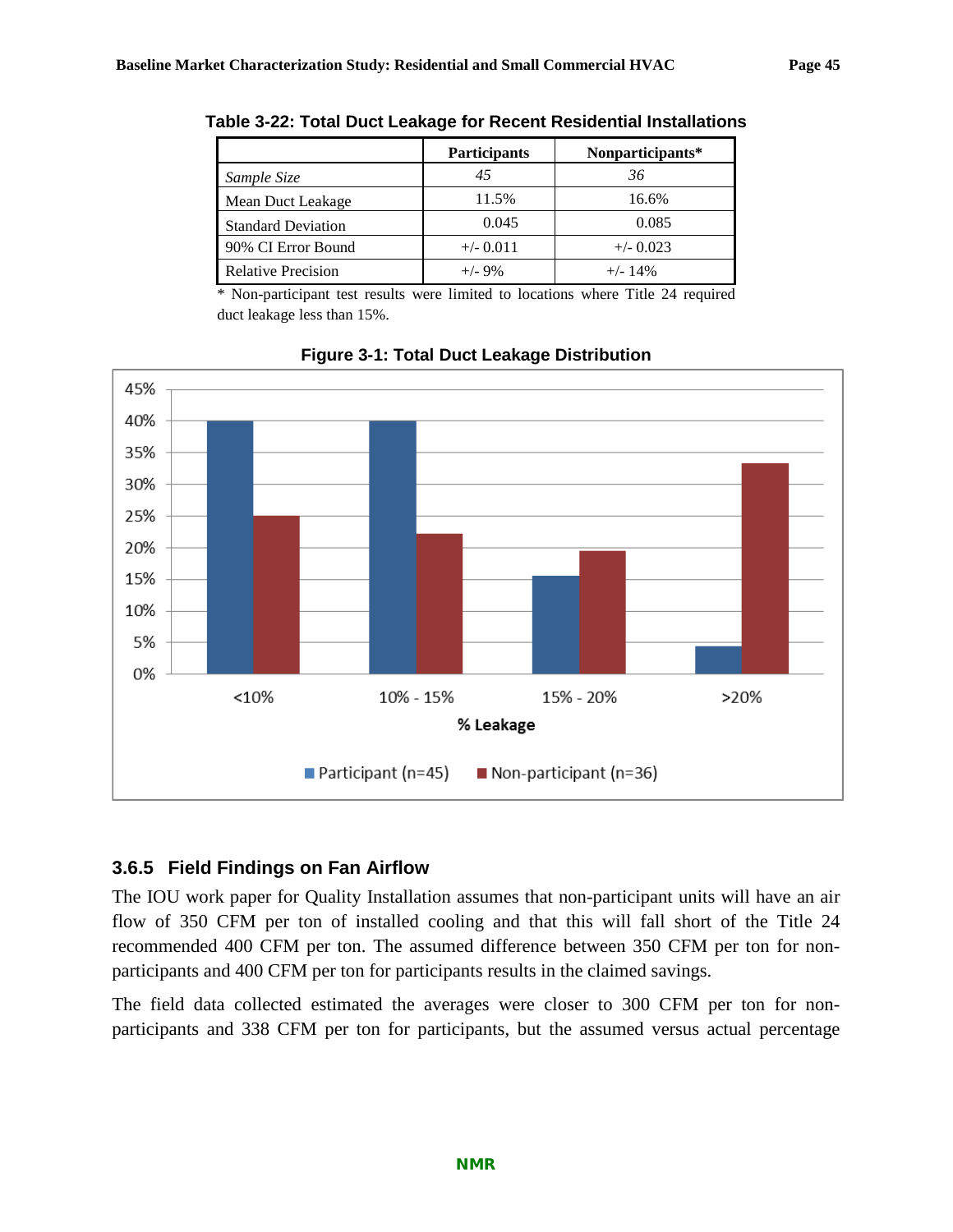<span id="page-49-0"></span>change between non-participants and participants remains about the same at slightly over 10%.<sup>[70](#page-49-2)</sup> The difference is not statistically significant at the 90% confidence interval [\(Table 3-23](#page-49-0) and [Figure 3-2\)](#page-49-1).

|                           | <b>Participants</b> | <b>Nonparticipants</b> |
|---------------------------|---------------------|------------------------|
| Sample Size               | 49                  | 48                     |
| Average CFM per ton       | 337.5               | 299.7                  |
| <b>Standard Deviation</b> | 68.37               | 85.74                  |
| 90% CI Error Bound        | $+/- 16.07$         | $+/- 20.36$            |
| <b>Relative Precision</b> | $+/-5%$             | $+/- 7\%$              |

**Table 3-23: Airflow per Installed Ton**



<span id="page-49-1"></span>

### **3.6.6 Field Findings on System Sizing**

The team used the data collected onsite to develop a system sizing model for all participants and non-participants. We compared the calculated load to the installed tonnage to determine the

<span id="page-49-2"></span> $70$  While flow rates in both participants and non-participants are lower than expected, this may not be solely due to fan settings, but to the combination of fan settings and static pressure in the actual systems.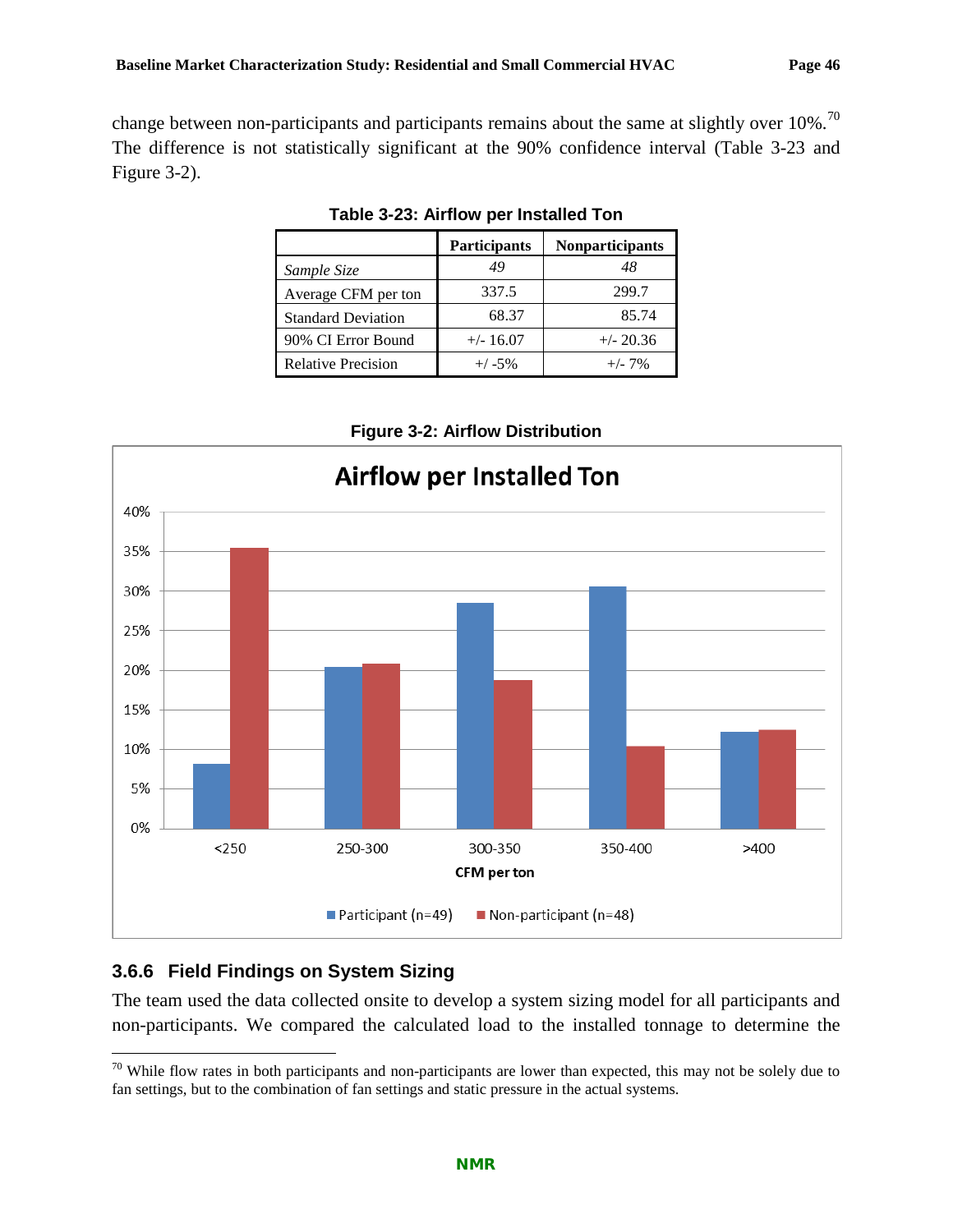amount of over- and under-sizing. For participants, the ACCA Manual J loads were input into ACCA Manual S calculations to select systems with the proper sensible heat ratio.

After adjustments to include both Manual J model results and Manual S performance run estimates, 30% of non-participant systems were found to be oversized by one ton or more while 10% were undersized by one ton or more. While the undersized non-participants diminish the assumed savings, the assumption that oversizing is prevalent among non-participants is supported by the onsite findings. Among participants, in contrast, the large majority of units (82%) were within one-half ton of calculated load. The QI program thus appears to eliminate extreme cases of improper sizing, while non-participants are oversized in 54% of the cases [\(Table 3-24](#page-50-0) and [Figure 3-3\)](#page-51-0).

| <b>Bin</b>                                       | <b>Participants</b> | Non-participants |
|--------------------------------------------------|---------------------|------------------|
| Oversized $> 1$ ton                              | 4%                  | 30%              |
| Oversized 0.5-0.9 ton                            | 14%                 | 24%              |
| Sized within 0.5 ton                             | 82%                 | 30%              |
| Undersized 0.5-0.9 ton                           | $0\%$               | 6%               |
| Undersized $> 1$ ton                             | $0\%$               | 10%              |
| Average Target Size - Man S<br>or Manual J, tons | 3.28                | 3.09             |
| Average Installed, tons                          | 3.64                | 3.54             |
| Average Man S / Installed                        | 0.90                | 0.87             |

<span id="page-50-0"></span>**Table 3-24: Final System Sizing based on Manual J and S Calculation**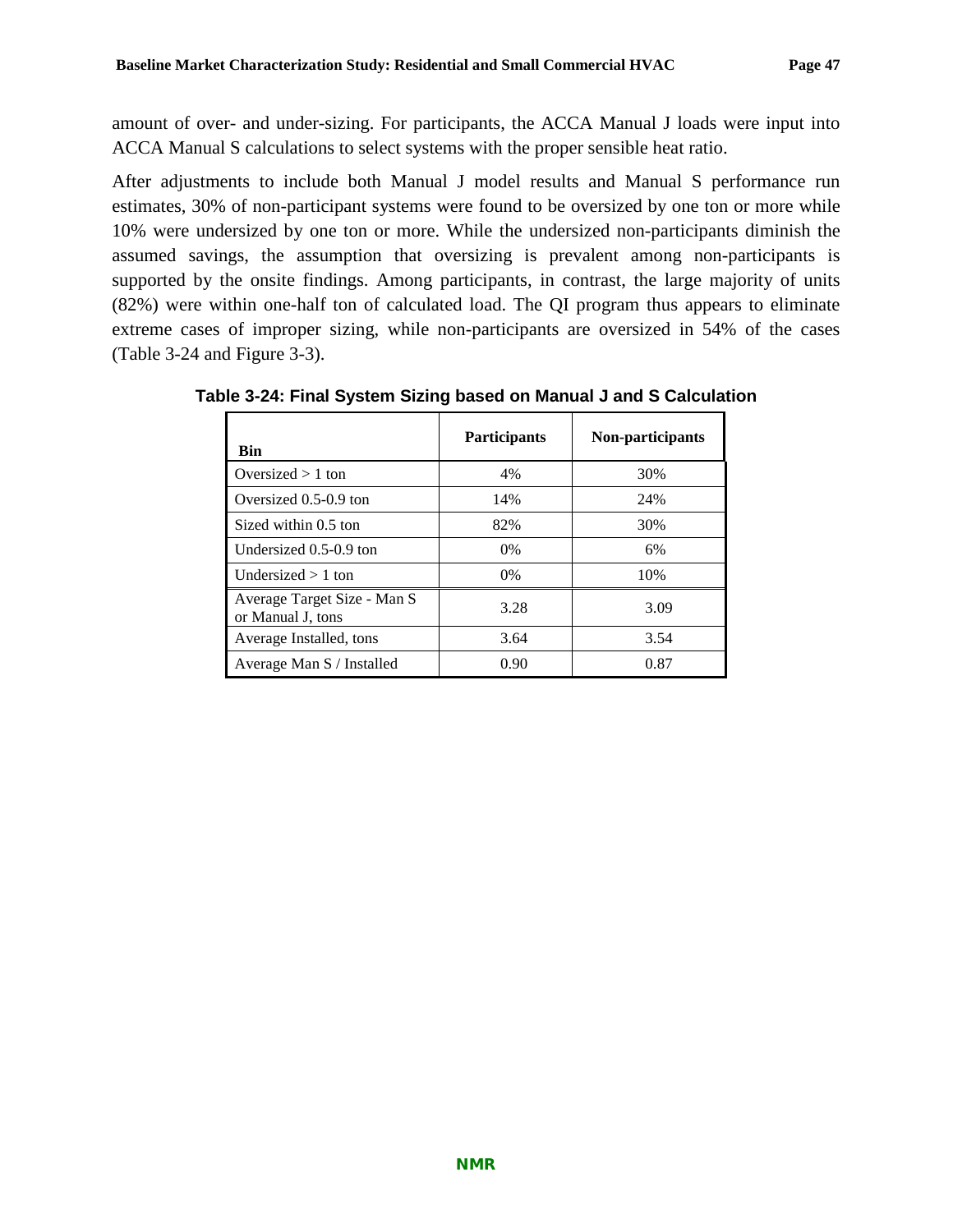<span id="page-51-0"></span>

**Figure 3-3: System Sizing Distribution based on Manual S**

# **4 Quality Maintenance**

Several aspects of Quality Maintenance (QM) are covered in this section: industry standards, contractor and customer awareness and attitudes, contractor and customer experiences and practices, the California IOU programs promoting QM, and field assessments of residential and commercial HVAC systems.

## **4.1 Overview of Findings**

As with the case of QI, the baseline for Quality Maintenance (QM) in California is also low. A minority of contractors (45% residential; 34% small commercial) are aware of ACCA Standard 4 or ANSI/ASHRAE/ACCA Standard 180 and a small minority said they adhere to all of the appropriate specifications (10% of all residential contractors; 7% of all small commercial contractors). Thirty percent of residential contractors and 22% of small commercial contractors said they were currently participating or had ever participated in an IOU QM program.<sup>[71](#page-51-1)</sup>

<span id="page-51-1"></span>Again, this figure may have been over-stated due to the respondents including any IOU program they had participated in, even though they were specifically asked about the Quality Maintenance program.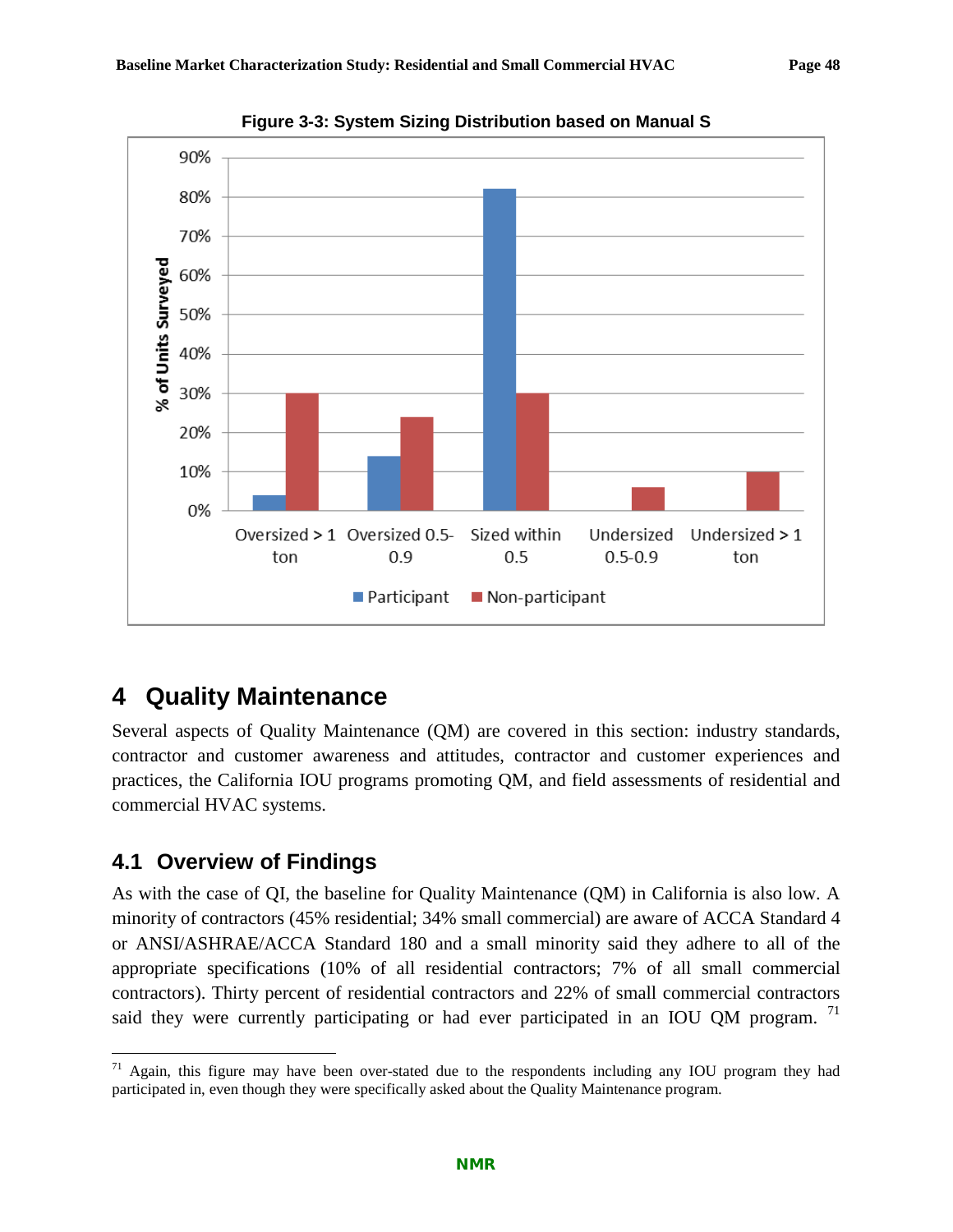However, only 16% of residential contractors and 6% of small commercial contractors said they are currently participating in such a program. As in the case of QI, this self-reported participation rate is likely to be overstated by contractors responding to the survey since only a small percentage of maintenance contractors, ranging from 1% to 10%, depending on the IOU, have been trained and/or qualified by the IOUs. Program training, generally to the ANSI/ACCA Standard 4 (residential) or ANSI/ASHRAE/ACCA Standard 180-2008 (commercial), is a prerequisite for participation.

When asked about other certifications, more than one-half (55% residential; 56% small commercial) of maintenance contractors said their technicians were not certified by any organization. Note that about two-fifths (39%) of residential and three out of ten (30%) small commercial maintenance contractors hold NATE certifications, which are promoted by the IOU programs.

QM awareness among customers is also fairly low. Just over one-fifth of residential respondents (21%) and small commercial respondents (22%) had heard of the term quality maintenance. Even after it was described to them, fewer than one-half of all customers (40% residential; 36% small commercial) said they had heard of QM, and almost none of those customers could identify any QM guidelines or programs. When asked about specific QM programs, 10% to 21% of residential customers and 13% to 16% of small commercial customers said they had heard of the particular programs offered by their IOU (PG&E and SDG&E programs include both QI and QM). As in the case of QI, contractors reported that the greatest barrier to QM is customers not wanting to pay for it (52% residential; 64% small commercial).

Nearly one-half of residential customers (48%) and one-third (66%) of small commercial customers recalled that they had their central AC system serviced, for any reason, within the last year, but more than one-fifth (21%) of residential customers and 9% of small commercial customers said that they have never had it serviced. Reflecting customers' propensity to call HVAC contractors only when their systems need repairs, excluding once service calls for repairs are excluded, 24% of residential customers and 58% of small commercial customers said they have maintenance done on their HVAC systems every year. One-third (33%) of residential customers and one-quarter (25%) of small commercial customers said they never have maintenance done, except for repairs.<sup>[72](#page-52-0)</sup>

The contractor surveys had a slightly different approach to estimating maintenance frequency. Sixty-four percent of residential maintenance contractors and 79% of small commercial maintenance contractors said they market maintenance contracts. Excluding the contractors who do not market contracts, 27% of residential and 41% of small commercial contractors have almost all of their maintenance customers renewing their contracts each year.

<span id="page-52-0"></span> $72$  These statistics are based on customer responses. It may be that customers are receiving some regular maintenance services when their systems are being repaired, but are not aware of this.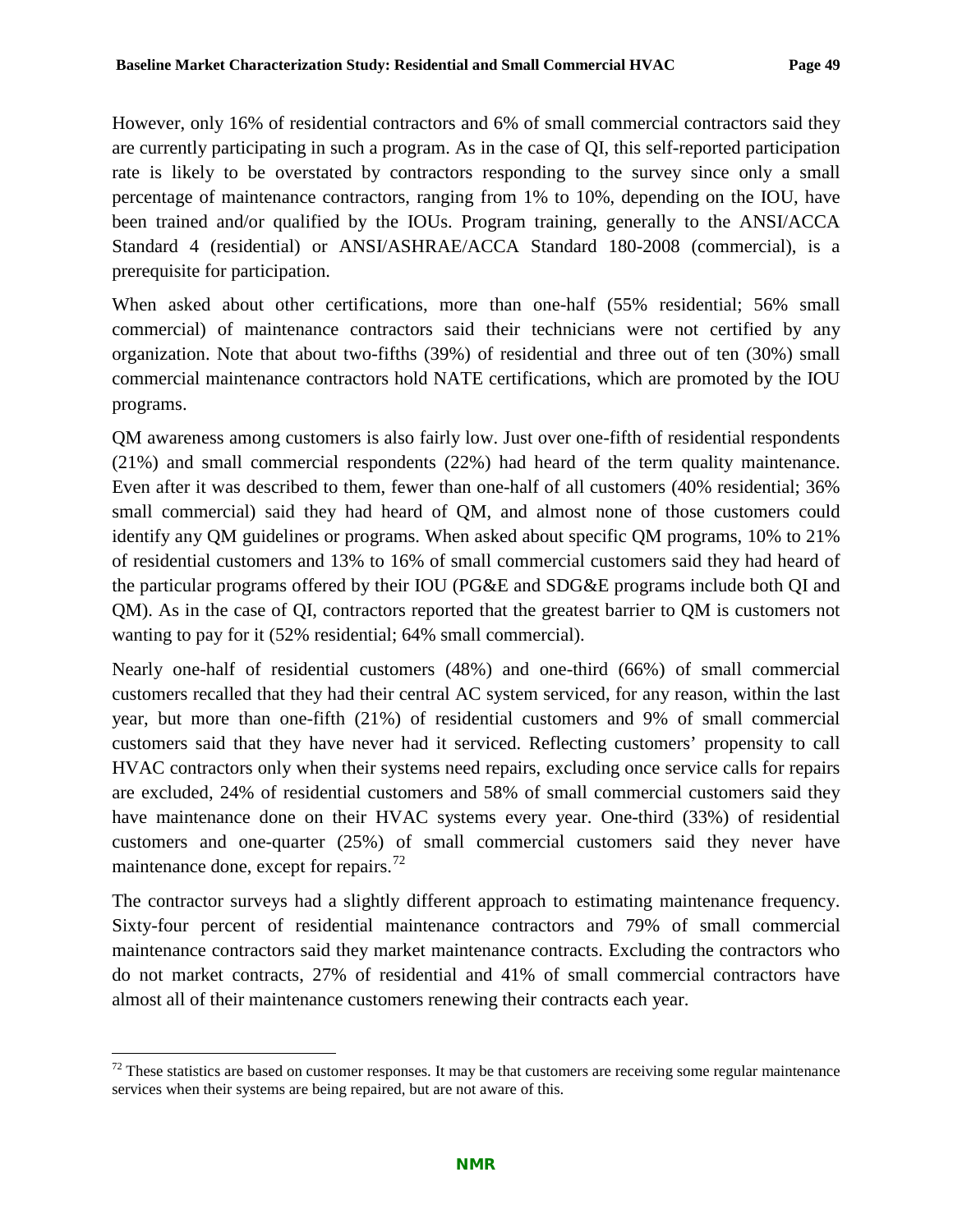In general, the QM field assessments determined that the performance metrics among nonprogram systems were consistent with and validated the QM program assumptions of suboptimal performance. The field assessments found that residential system total duct leakage relative to nominal flow (23% for heating and 20% for cooling) is fairly close to the QM program baseline assumption of 24%. Leakage to the outside relative to the measured airflow (27% for heating and 32% for cooling) is slightly higher than the baseline. The residential (330 CFM per ton for cooling) and commercial (359 CFM per ton for cooling) system airflows were not significantly different from the QM program baseline of 350 CFM per ton. These values are all well below the QM program requirements. [Table 4-1s](#page-53-0)ummarizes these findings. As noted for the QI field assessments, verifications of the refrigerant charge are considered to be indeterminate.

| <b>Statistic</b>                                                    | <b>Field Observations</b><br>(mean) | <b>QM</b> Program<br><b>Baseline</b><br><b>Assumptions</b> | <b>QM Efficient Case</b><br><b>Assumptions</b> |
|---------------------------------------------------------------------|-------------------------------------|------------------------------------------------------------|------------------------------------------------|
| <b>Total System Duct Leakage</b><br>(using nominal heating airflow) | 23%                                 | 24%                                                        | 12%                                            |
| <b>Total System Duct Leakage</b><br>(using nominal cooling airflow) | 20%                                 | 24%                                                        | 12%                                            |
| Residential System Airflow in<br>Cooling Mode (CFM per ton)         | 331                                 | 350                                                        | 400                                            |
| <b>Commercial System Airflow</b><br>(CFM per ton)                   | 359                                 | 350                                                        | 400                                            |

<span id="page-53-0"></span>**Table 4-1: QM Field Observations and Assumptions for the Program Baseline and Efficient Case**

The California HVAC Contractor and Technician Behavior Study<sup>[73](#page-53-1)</sup> included field observations to understand how contractors and technicians conduct diagnostics and remediation. Field observations of technicians conducting maintenance calls on a system with intentionally implemented faults yielded particularly important QM insights-- as well as a reminder that selfreports by contractors are not always accurate. Overall, the typical "maintenance" services provided were below the standards of ACCA 4 utility "quality maintenance" program goals and industry best practices as judged by the expert technician. Post-observation interviews indicated that observed technicians were not knowledgeable about ACCA Standard 4, and none of the 13 observed technicians stated that they use the standard in their regular work. During field observations, almost all of the technicians attempted some of basic maintenance tasks, but few performed the tasks correctly. Performance level was not related to the technician's certifications, training, years on the job, nor participation in utility programs. Some of the most

<span id="page-53-1"></span> $73$  Energy Market Innovations. California HVAC Contractor & Technician Behavior Study. CALMAC Study SCE0323.01.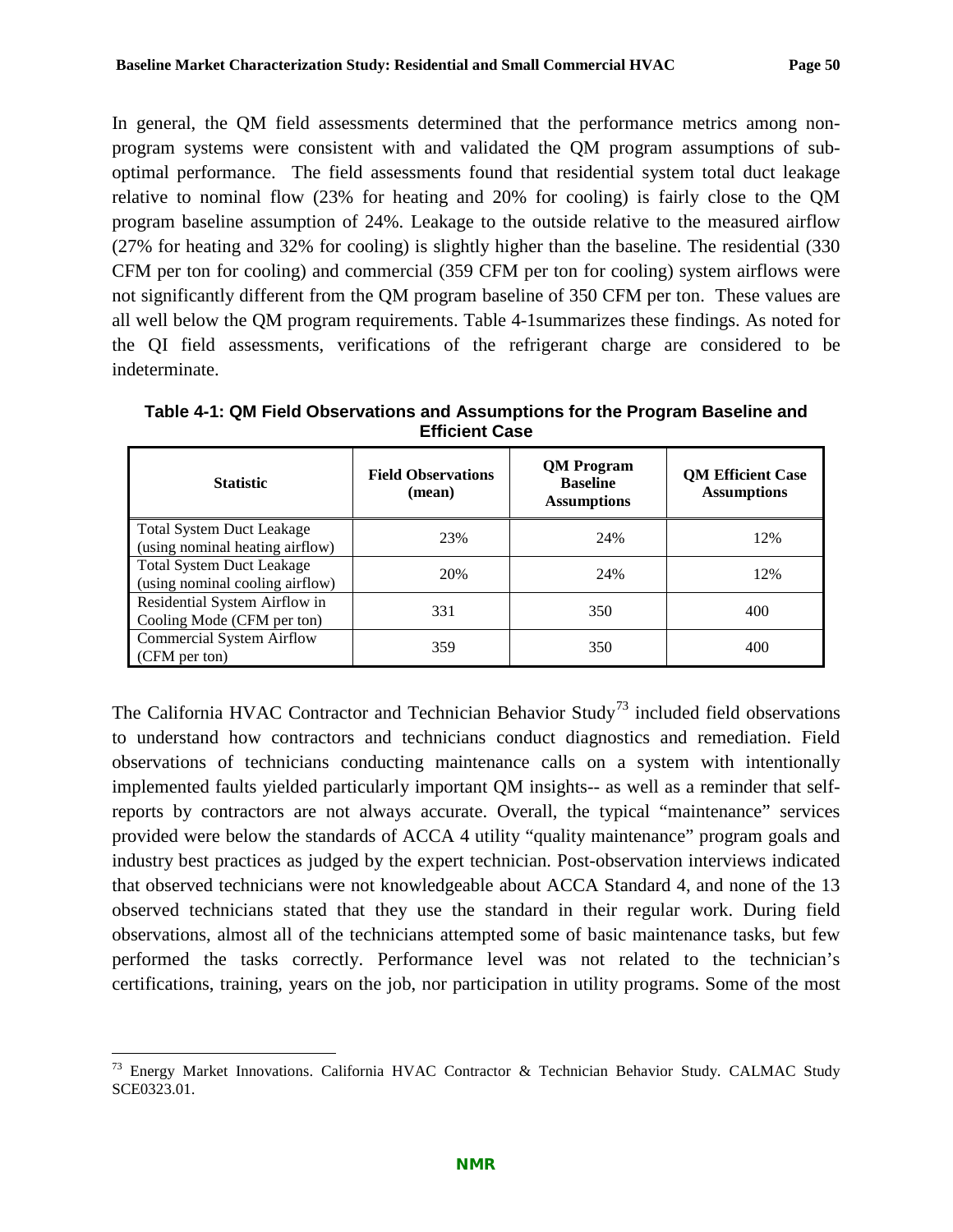important tasks for energy efficiency were frequently not even attempted. There was, in fact, a disconnect between contractors' stated practices and technicians' practices in the field.

## **4.2 Industry Standards for Quality Maintenance**

In California, the same industry standards are used statewide as the guidelines for quality maintenance. All three IOUs utilize the American National Standards Institute ANSI/ACCA Standard 4 for residential OM and  $ANSI/ASHRAE^{74}/ACCA$  $ANSI/ASHRAE^{74}/ACCA$  $ANSI/ASHRAE^{74}/ACCA$  Standard 180-2008 for commercial QM. ACCA Standard 4 provides checklists with inspection and corrective action maintenance tasks for different systems and components such as air distribution systems, furnaces, controls and safeties, evaporator coils, condenser units, fan coils, boilers, package units, geothermal and water source heat pumps, evaporative coolers, and accessories. HVAC contractors are required to inspect all HVAC equipment and components to identify the faults which violate manufacturer's instructions, manufacturer's warranty requirements, building codes, occupant safety or health standards, environmental regulations, and recognized industry good practices. They also need to inform customers of improper operation findings, corrective actions taken, corrective actions recommended, and the price to complete the recommended actions. Contractors should also interview homeowners regarding known home history and concerns/opinions about comfort, indoor air quality, utility costs, and equipment performance.<sup>[75](#page-54-1)</sup>

## **4.3 Quality Maintenance Awareness and Attitudes**

Both the contractor and customer surveys examined awareness of quality maintenance, focusing on ACCA and ASHRAE standards and guidelines as well as what role QM played in the selection of a contractor. These address some of the secondary indicators identified in [Table 1-2](#page-14-0) (SIQM-1 and SIQM-2). The surveys also examined the perceived benefits of QM from both the contractors' and customers' perspectives and the contractors' perceived barriers to implementing QM.

### <span id="page-54-2"></span>**4.3.1 Awareness of Quality Maintenance and ACCA/ASHRAE Standards**

Nearly one-half (45%) of residential maintenance contractors said they are aware of "ACCA Standard 4: Maintenance of Residential HVAC Systems." About one-third (34%) of small commercial maintenance contractors said they are aware of "ANSI/ASHRAE/ACCA Standard 180: Standard Practice for Inspection and Maintenance of Commercial Building HVAC Systems" [\(Table 4-2\)](#page-55-0).

<span id="page-54-1"></span><span id="page-54-0"></span><sup>&</sup>lt;sup>74</sup> American Society of Heating, Refrigerating, and Air Conditioning Engineers.<br><sup>75</sup> Summarized from ACCA Standard 4, Maintenance of Residential HVAC Systems; full text is found in Appendix A.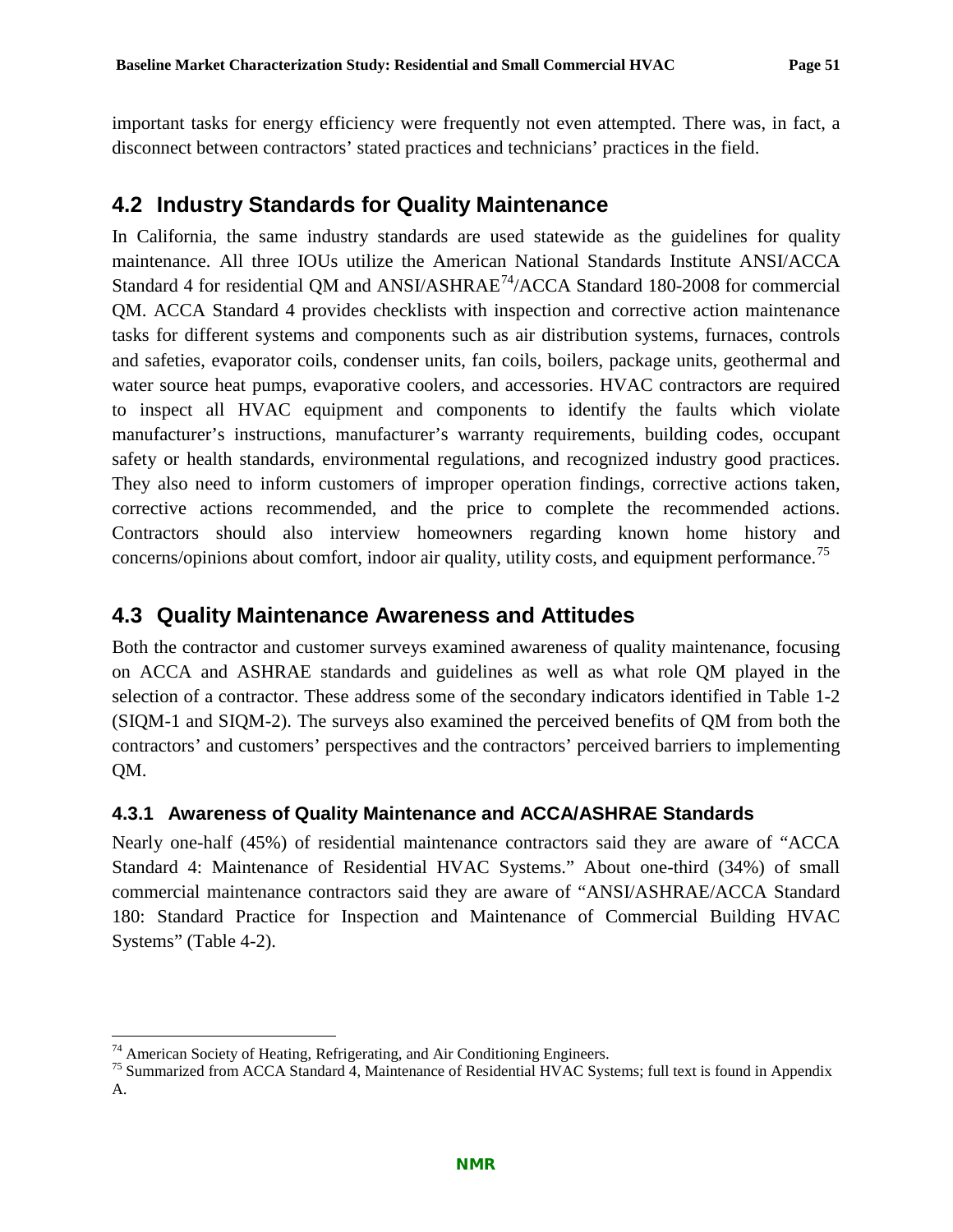| <b>Percent aware</b> | <b>Residential Maintenance</b><br><b>Contractors</b> | <b>Small Commercial</b><br><b>Maintenance Contractors</b> |  |
|----------------------|------------------------------------------------------|-----------------------------------------------------------|--|
| Sample Size          | 109                                                  | 110                                                       |  |
| Yes                  | 45%                                                  | 34%                                                       |  |
| N <sub>o</sub>       | 49                                                   | 58                                                        |  |
| Don't know           |                                                      |                                                           |  |

<span id="page-55-0"></span>**Table 4-2: Awareness of ACCA/ASHRAE Standards among Maintenance Contractors**[76](#page-55-2)

When initially asked if they had heard of the term *quality maintenance*, less than one-quarter of residential (22%) customers and small commercial (21%) customers replied in the affirmative. When interviewers aided respondents by defining the term,  $\frac{7}{7}$  two-fifths of residential respondents (40%) and more than one-third of small commercial respondents (36%) recognized it. [Table 4-3](#page-55-1) shows Residential customers living in mild climates (46%) were somewhat more likely than Inland residential customers to recognize the term after being aided (35%). Similarly, Mild region small commercial customers (41%) were somewhat more likely than Inland small commercial customers to recognize the term after being aided (33%).

<span id="page-55-1"></span>

| <b>Aware of Quality</b> |               | <b>Residential Customers</b> |       | <b>Small Commercial Customers</b> |      |       |  |
|-------------------------|---------------|------------------------------|-------|-----------------------------------|------|-------|--|
| <b>Maintenance</b>      | <b>Inland</b> | Mild                         | Total | Inland                            | Mild | Total |  |
| Sample Size             | 236           | 61                           | 297   | 235                               | 65   | 300   |  |
| Unaided                 | 22%           | 23%                          | 22%   | 21%                               | 22%  | 21%   |  |
| Aided                   | 35%           | 46%                          | 40%   | 33%                               | 41%  | 36%   |  |

**Table 4-3: Unaided and Aided Awareness of Quality Maintenance by Customers**[78](#page-55-4)

As shown in [Table 4-4,](#page-56-0) 8% of all residential customers were aware of any QM guidelines or programs for central AC systems, and 5% of all small commercial customers were aware of any QM guidelines or programs for small commercial cooling equipment. Note that the majority of customers (60% of residential customers and 64% of small commercial customers) had no awareness of QM and thus were not asked this question.

Residential respondents from the Mild region (39%) were significantly more likely than Inland region residential respondents (25%) to be unaware of QM guidelines; however, they (46%) were also somewhat more likely than Inland residential customers (35%) to report being aware of QM in the first place. Even the few customers with aided awareness of QM, however, were largely unaware of specific QM programs or guidelines. The majority of the 25 residential customers that were aware of QM guidelines (91%) were unable to name any specific guidelines.

<span id="page-55-3"></span><span id="page-55-2"></span><sup>&</sup>lt;sup>76</sup> Online contractor survey of 245 contractors conducted during May and June of 2012<br><sup>77</sup> Interviewers described how *quality maintenance* is a service that requires that the routine maintenance or tune-up of a central AC system/cooling equipment is done according to specific industry standards and guidelines so as to

<span id="page-55-4"></span> $^{78}$  Telephone surveys of 297 residential customers and 300 small commercial customers conducted between August and October 2012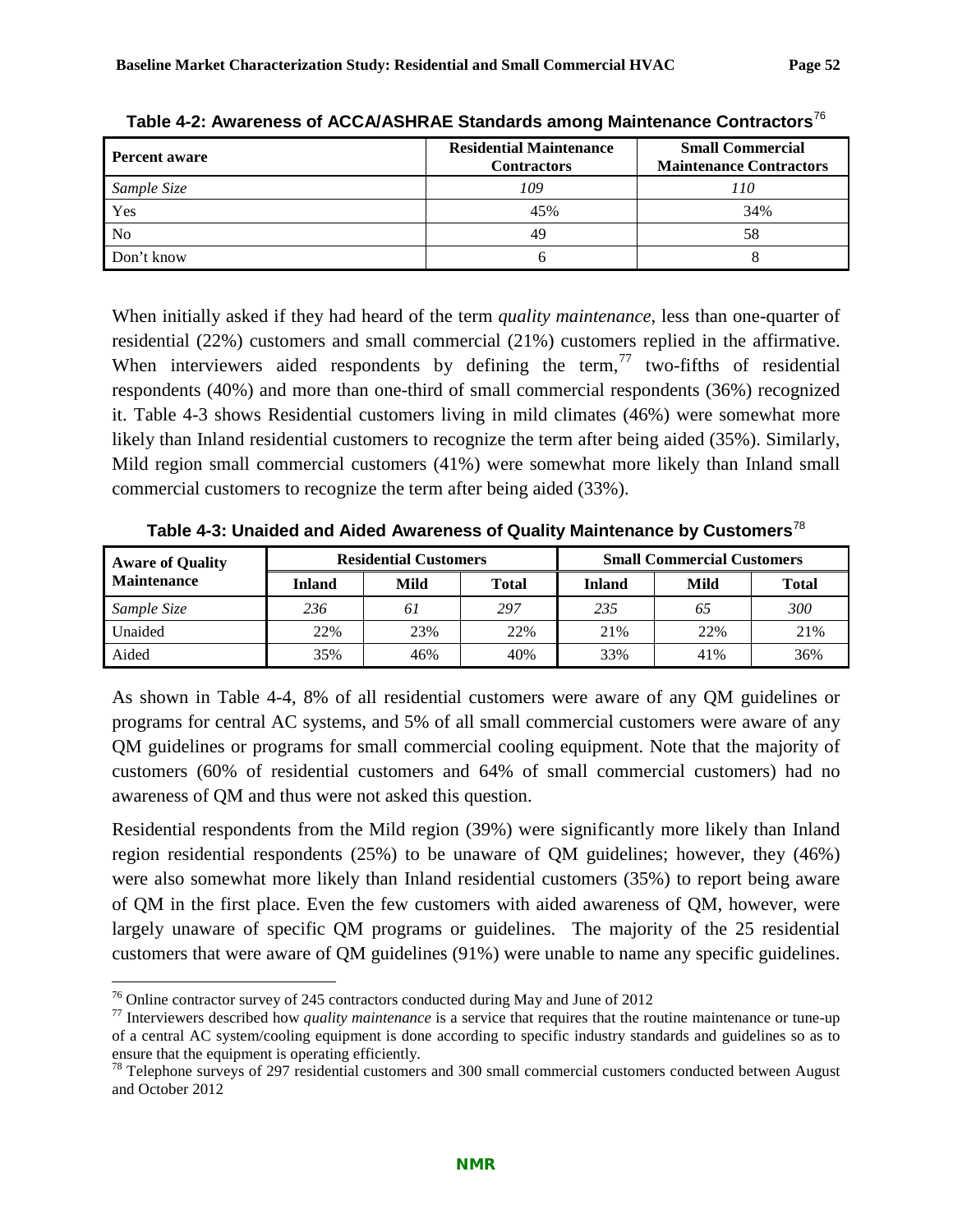Most commonly, residential respondents aware of QM guidelines were able to name ENERGY  $STAR^{\circledR}$  guidelines (4%).

Of the 17 small commercial respondents indicating they were aware of QM guidelines and programs, most (15 of 17) were unfamiliar with any specific guidelines.

|                                                                                               |               | <b>Residential Customers</b> |              | <b>Small Commercial Customers</b> |      |              |  |
|-----------------------------------------------------------------------------------------------|---------------|------------------------------|--------------|-----------------------------------|------|--------------|--|
| <b>Aware of Any Guidelines</b>                                                                | <b>Inland</b> | <b>Mild</b>                  | <b>Total</b> | <b>Inland</b>                     | Mild | <b>Total</b> |  |
| Sample Size                                                                                   | 236           | 61                           | 297          | 235                               | 65   | 300          |  |
| N <sub>o</sub>                                                                                | 25%           | 39%                          | 31%          | 28%                               | 37%  | 32%          |  |
| Yes                                                                                           | 9             |                              | 8            | 5                                 | 4    | 5            |  |
| Not aware of Quality<br>Maintenance $\Psi$                                                    | 65            | 54                           | 60           | 67                                | 59   | 64           |  |
| Awareness of Specific Quality Maintenance Guidelines (Multiple Responses, Unweighted Counts)* |               |                              |              |                                   |      |              |  |
| Sample Size                                                                                   | 21            | 4                            | 25           | 14                                | 3    | 17           |  |
| <b>ENERGY STAR</b>                                                                            | 6%            |                              | 4%           |                                   |      |              |  |
| <b>ACCA</b> Standard 4                                                                        | --            |                              | --           |                                   |      |              |  |
| <b>ACCA</b> Standard 180                                                                      |               |                              |              |                                   |      |              |  |
| PG&E AC Quality Care Rebate<br>Program                                                        |               |                              |              |                                   |      |              |  |
| Other                                                                                         | 9%            |                              | 6%           |                                   | --   |              |  |
| Aware but unable to name<br>specific guidelines and programs                                  | 86%           | 4                            | 91%          | 12                                | 3    | 15           |  |

<span id="page-56-0"></span>**Table 4-4: Awareness of Quality Maintenance Guidelines and Programs by Customers**[79](#page-56-1)

† Significantly different from Inland or Mild customers at the 90% confidence level.

\*Results are reported as unweighted counts where sample size is less than 20.

<sup>Ψ</sup> The survey design filtered the questions asked of respondents so that if respondents were not aware of a topic, they were not asked further questions pertaining to it. Thus the respondents reported here were not asked this question but their responses are included so as to provide percentages based on the total sample of customers.

Only 3% of all residential respondents and 2% of all small commercial respondents were certain that they had asked prospective contractors about their use of QM guidelines while in the process of selecting a contractor. Mild region residential customers (42%) were significantly more likely than Inland residential customers (30%) to confirm that they did not do so despite their greater awareness of QM guidelines. Similarly Mild region small commercial customers (40%) were significantly more likely than Inland small commercial customers (28%) to recall that they did not ask prospective contractors about their use of QM guidelines [\(Table 4-5\)](#page-57-0). Note that the majority of customers (60% of residential customers and 64% of small commercial customers) had no awareness of QM and thus were not asked this question.

<span id="page-56-1"></span> $79$  Telephone surveys of 297 residential customers and 300 small commercial customers conducted between August and October 2012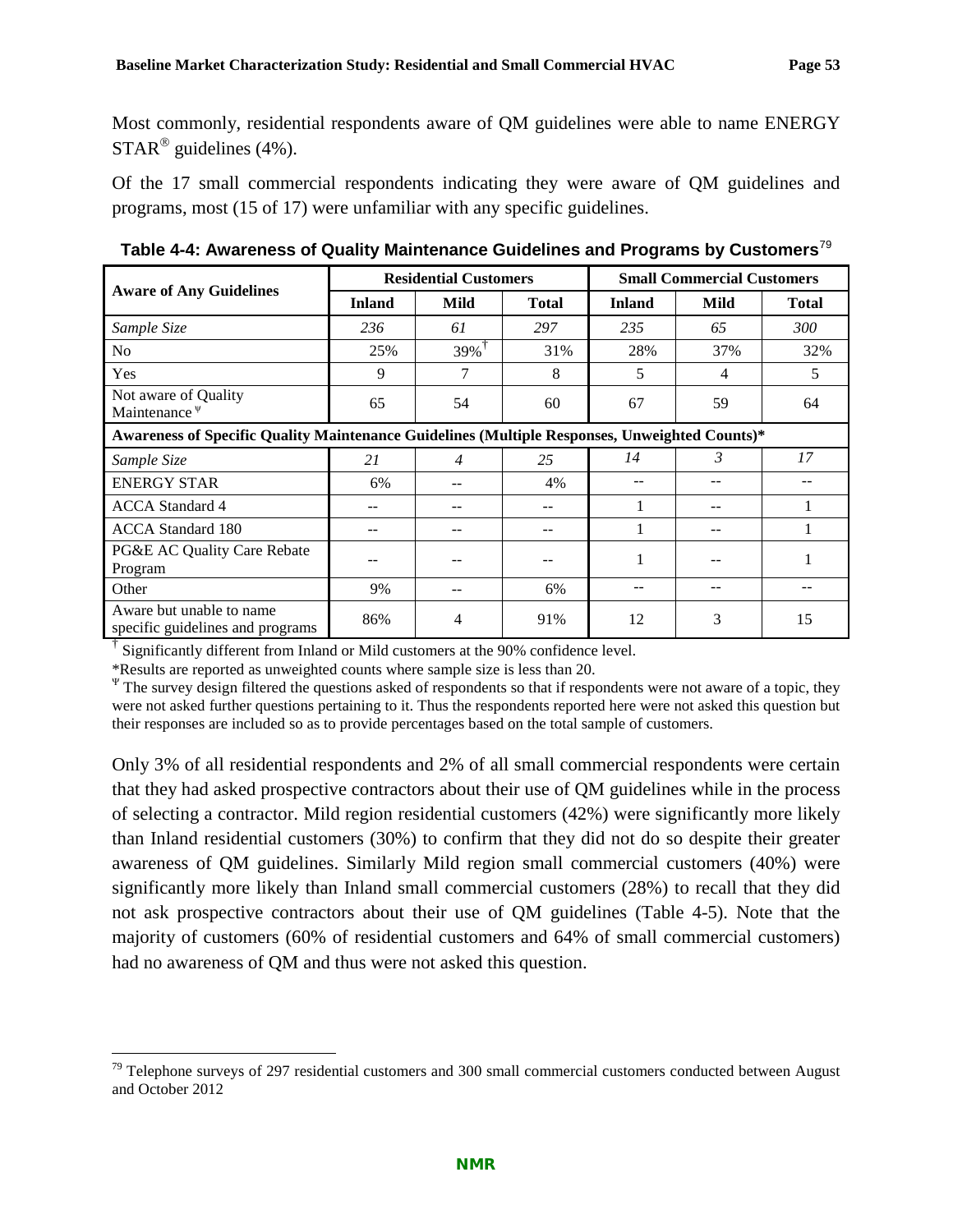| <b>Specifically Asked About</b>                                           |               | <b>Residential Customers</b> |              | <b>Small Commercial Customers</b> |      |              |
|---------------------------------------------------------------------------|---------------|------------------------------|--------------|-----------------------------------|------|--------------|
| <b>Quality Maintenance Guidelines</b><br><b>When Selecting Contractor</b> | <b>Inland</b> | <b>Mild</b>                  | <b>Total</b> | <b>Inland</b>                     | Mild | <b>Total</b> |
| Sample Size                                                               | 236           | 61                           | 297          | 235                               | 65   | 300          |
| N <sub>0</sub>                                                            | 30%           | $42%$ †                      | 35%          | 28%                               | 40%  | 33%          |
| Yes                                                                       |               |                              |              |                                   |      |              |
| Don't know/Refused                                                        |               |                              |              | $\mathbf{\overline{3}}$           | --   |              |
| Not aware of Quality Maintenance $\Psi$                                   | 65            | 54                           | 60           | 67                                | 59   | 64           |

<span id="page-57-0"></span>Table 4-5: Customer Selection of HVAC Contractor and Quality Maintenance Guidelines<sup>[80](#page-57-1)</sup>

 $\dagger$  Significantly different from Inland or Mild customers at the 90% confidence level.

<sup>Ψ</sup> The survey design filtered the questions asked of respondents so that if respondents were not aware of a topic, they were not asked further questions pertaining to it. Thus the respondents reported here were not asked this question but their responses are included so as to provide percentages based on the total sample of customers.

As noted for QI, customer awareness of QM in general and specific programs and guidelines may not be necessary to ensure quality maintenance in a market where the baseline is already relatively high. However, the HVAC contractor responses and field observations reported throughout this study highlight the need for customers to be aware of and value QM, at least until progress toward market transformation is further along.

### **4.3.2 Meaning of Quality Maintenance**

The surveys asked both installation contractors and customers for their definitions of quality maintenance; as would be expected, the contractors provided much more specific responses. About one in eight residential maintenance contractors (14%) defined quality maintenance to include air filters, followed by general mention of inspection or testing (13%) and checking refrigerant charge (13%). About one-fifth of small commercial contractors (21%) defined quality maintenance to include general mention of inspection and testing, followed by 14% who cited the complete, proper, or right way to do a job, and 11% who cited inspecting air filters [\(Table](#page-58-0)  [4-6\)](#page-58-0). It should also be noted that a sizable portion of contractors (39% of residential and 45% of small commercial and industrial) chose not to answer this question. Additionally, in view of the field assessments described in Section [4.6,](#page-76-0) there may be a disconnect between contractors' survey responses and their technicians' actual practices in the field.

<span id="page-57-1"></span><sup>&</sup>lt;sup>80</sup> Telephone surveys of 297 residential customers and 300 small commercial customers conducted between August and October 2012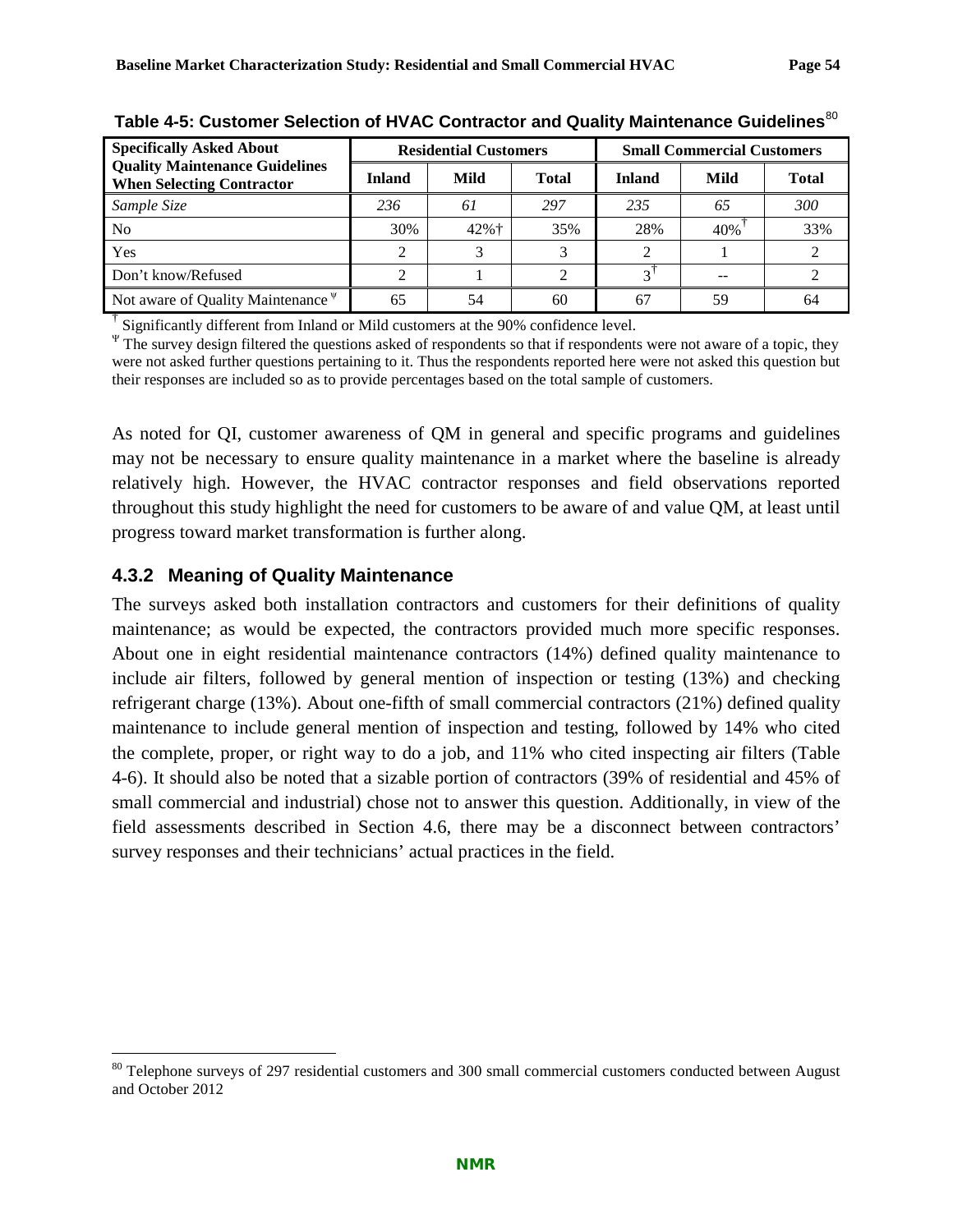<span id="page-58-0"></span>

| <b>Definitions</b>                                     | <b>Residential Maintenance</b><br><b>Contractors</b> | <b>Small Commercial</b><br><b>Maintenance Contractors</b> |  |
|--------------------------------------------------------|------------------------------------------------------|-----------------------------------------------------------|--|
| Sample Size (multiple response)                        | 109                                                  | 110                                                       |  |
| Inspecting air filters                                 | 14%                                                  | 11%                                                       |  |
| General mention of inspection/testing                  | 13%                                                  | 21%                                                       |  |
| Checking refrigerant charge                            | 13%                                                  | 5%                                                        |  |
| Inspecting other aspects of ductwork                   | 10%                                                  | 9%                                                        |  |
| Inspecting condensing coil                             | 10%                                                  | 7%                                                        |  |
| Inspecting electrical components                       | 10%                                                  | 6%                                                        |  |
| 'Complete' or 'Proper' - doing the job the 'right way' | 7%                                                   | 14%                                                       |  |
| Standards-based (ACCA 4,180, BPI)                      | 1%                                                   |                                                           |  |
| Other                                                  | 80%                                                  | 61%                                                       |  |
| No answer                                              | 39%                                                  | 45%                                                       |  |

**Table 4-6: Contractors' Definitions of Quality Maintenance**[81](#page-58-1)

Customers who had heard of the term "quality maintenance" without any prompting by the interviewer then defined what they understood was meant by the term. Note that the great majority of customers (78% of residential customers and 79% of small commercial customers) had no unaided awareness of QM and thus were not asked this question. Among those who did respond, both residential (5% of total) and small commercial (7% of total) customers most commonly described QM as a regular inspection or cleaning of equipment. Residential customers (5% of total) also commonly defined it as an effort to make sure that equipment works efficiently and properly. [82](#page-58-2)

### **4.3.3 Quality Maintenance Perceived Benefits and Barriers**

Maintenance contractors were asked if they agreed or disagreed that proper HVAC maintenance provided specific benefits. The vast majority of residential (92%) and small commercial (91%) maintenance contractors agreed or strongly agreed that regular, proper maintenance of a customer's HVAC system increases energy savings and reduces electric bills. More than 90% of maintenance contractors also agreed or strongly agreed that it can prolong a system's operational lifespan and improve a system's reliability. More than 80% agreed or strongly agreed that it can prevent expensive repairs, increase customer comfort, and improve indoor air quality [\(Table](#page-59-0)  [4-7\)](#page-59-0).

<span id="page-58-1"></span><sup>&</sup>lt;sup>81</sup> Online contractor survey of 245 contractors conducted during May and June of 2012

<span id="page-58-2"></span> $82$  Telephone surveys of 297 residential customers and 300 small commercial customers conducted between August and October 2012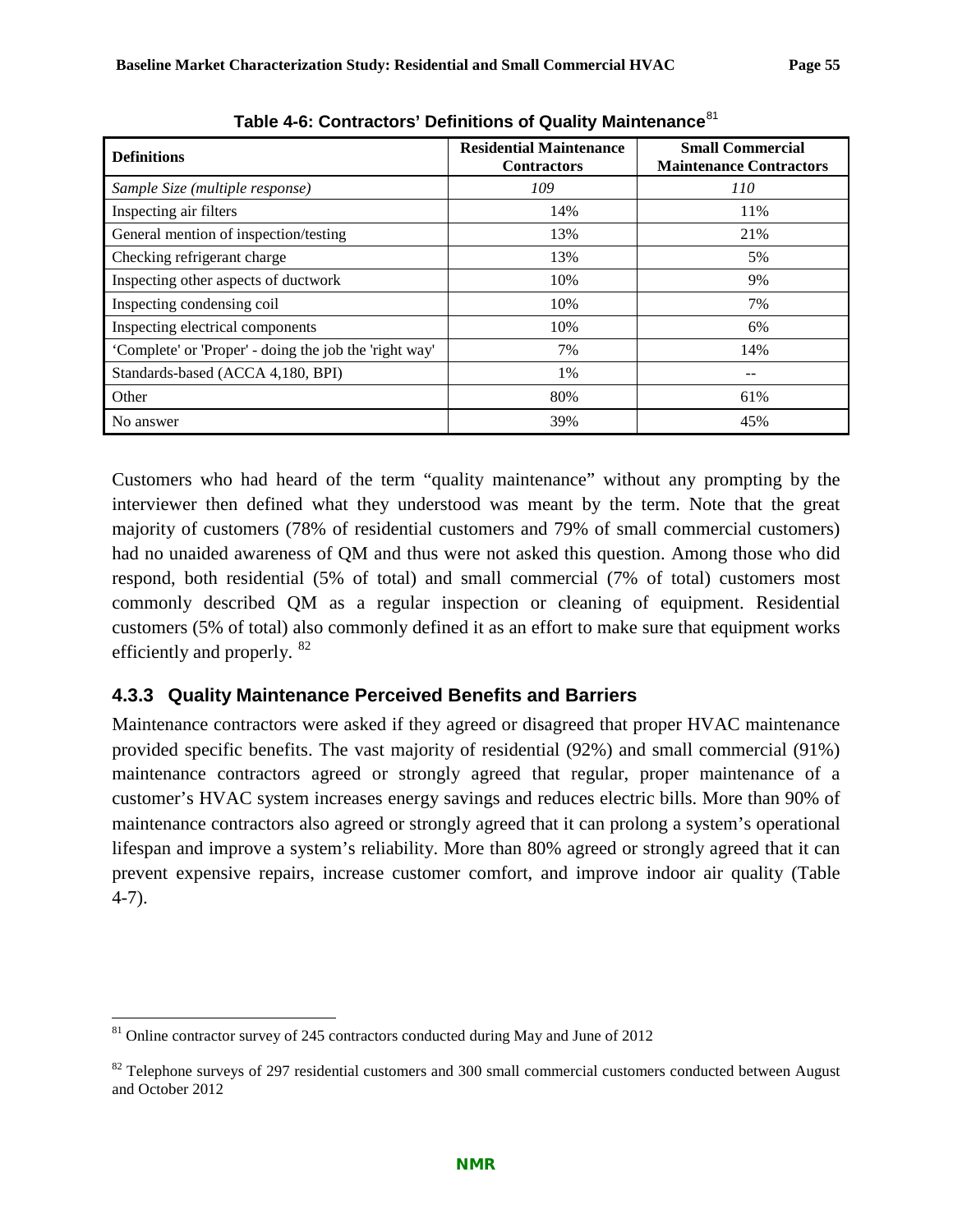| Benefit                                           | <b>Residential Maintenance</b><br><b>Contractors</b> | <b>Small Commercial</b><br><b>Maintenance Contractors</b> |  |
|---------------------------------------------------|------------------------------------------------------|-----------------------------------------------------------|--|
| Sample Size                                       | 109                                                  | 110                                                       |  |
| Increase energy savings and reduce electric bills | 92%                                                  | 91%                                                       |  |
| Prolong a system's operational lifespan           | 91%                                                  | 93%                                                       |  |
| Improve a system's reliability                    | 91%                                                  | 92%                                                       |  |
| Prevent expensive repairs                         | 90%                                                  | 87%                                                       |  |
| Increase customer comfort                         | 86%                                                  | 89%                                                       |  |
| Improve indoor air quality                        | 83%                                                  | 88%                                                       |  |

<span id="page-59-0"></span>**Table 4-7: Maintenance Contractors' Perceived Benefits of Proper HVAC Maintenance**[83](#page-59-1)

(Percent that strongly agree benefit is provided)

The survey asked customers with unaided and aided awareness of QM to identify its benefits in an open-ended question. Only 40% of residential customers and 36% of small commercial customers were asked this question as the rest had no awareness of QM. Residential customers most commonly associated QM with improving a system's reliability (8% of all respondents), prolonging its operational lifespan (8% of all respondents), ensuring it operates safely (6% of all respondents), and increasing energy savings (5% of all respondents). Small commercial customers most commonly associated QM with prolonging equipment's operational lifespan (11% of all respondents), saving energy and reducing their energy bills (10% of all respondents), and improving a system's reliability  $(8\% \text{ of all respondents})$ .<sup>[84](#page-59-2)</sup>

Thus, as in the case of QI, customers and contractors agreed that QM is expected to increase energy savings and reduce bills. Customers noted all benefits much less frequently than contractors. Customers also mentioned, unprompted, the remaining five benefits that contractors were asked to rate: improving a system's reliability, preventing expensive repairs, prolonging a system's lifespan, improving indoor air quality, and increasing comfort. Note, however, that three-fifths of residential customers and more than three-fifths of small commercial customers (64%) did not identify any QM benefits since they had no awareness of QM.

<span id="page-59-1"></span><sup>&</sup>lt;sup>83</sup> Online contractor survey of 245 contractors conducted during May and June of 2012

<span id="page-59-2"></span><sup>&</sup>lt;sup>84</sup> Telephone surveys of 297 residential customers and 300 small commercial customers conducted between August and October 2012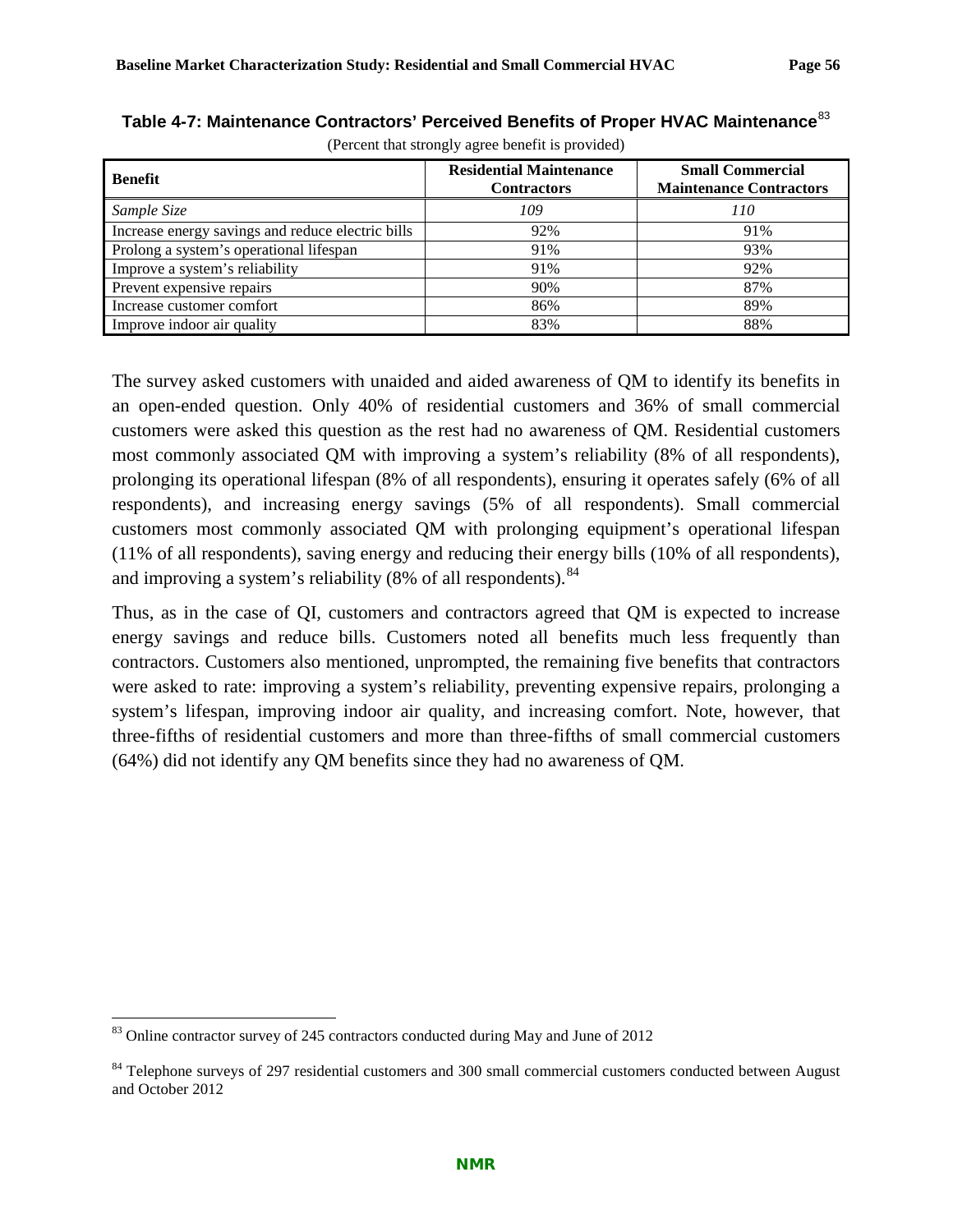[Table 4-8](#page-60-0) presents the most important reasons why customers chose to have their cooling equipment professionally serviced. Residential (37%) and small commercial customers (45%) were most commonly motivated to have their equipment professionally serviced to ensure it kept working properly through regular maintenance. The second most frequently cited reason for professional maintenance was to repair system malfunctions (18% of residential customers and 26% of small commercial customers). Note that some customers (31% of residential customers and 17% of small commercial customers) had no or could not recall equipment service and thus were not asked this question.

|                                                                       |               | <b>Residential Customers</b> |                | <b>Small Commercial Customers</b> |      |              |  |
|-----------------------------------------------------------------------|---------------|------------------------------|----------------|-----------------------------------|------|--------------|--|
| <b>Most Important Reason</b>                                          | <b>Inland</b> | <b>Mild</b>                  | <b>Total</b>   | <b>Inland</b>                     | Mild | <b>Total</b> |  |
| Sample Size                                                           | 236           | 61                           | 297            | 235                               | 65   | <i>300</i>   |  |
| Routine/Regular maintenance/To make<br>sure it keeps working properly | 40%           | 33%                          | 37%            | 45%                               | 46%  | 45%          |  |
| System malfunction/Not working                                        | 17            | 19                           | 18             | 27                                | 25   | 26           |  |
| To take advantage of incentive/rebate                                 | $\mathcal{L}$ |                              |                |                                   |      | $<$ 1        |  |
| Other                                                                 | 9             | 12                           | 11             | 5                                 | 5    | 5            |  |
| Don't know/Refused                                                    |               | 4                            | $\mathfrak{D}$ | 6                                 | 8    |              |  |
| Have never had equipment serviced $\Psi$                              | 20            | 22                           | 21             | 9                                 | 8    | 9            |  |
| Installed Central AC within last 2 years $\Psi$                       | 9             |                              | 8              | n/a                               | n/a  | n/a          |  |
| Don't recall last time equipment was<br>serviced $\Psi$               | 3             | $\mathfrak{D}$               | 2              |                                   | 10   | 8            |  |

<span id="page-60-0"></span>**Table 4-8: Customers' Most Important Reason for Servicing Cooling Equipment Professionally** [85](#page-60-1)

The survey design filtered the questions asked of respondents so that if respondents were not aware of a topic, they were not asked further questions pertaining to it. Thus the respondents reported here were not asked this question but their responses are included so as to provide percentages based on the total sample of customers.

<span id="page-60-1"></span><sup>&</sup>lt;sup>85</sup> Telephone surveys of 297 residential customers and 300 small commercial customers conducted between August and October 2012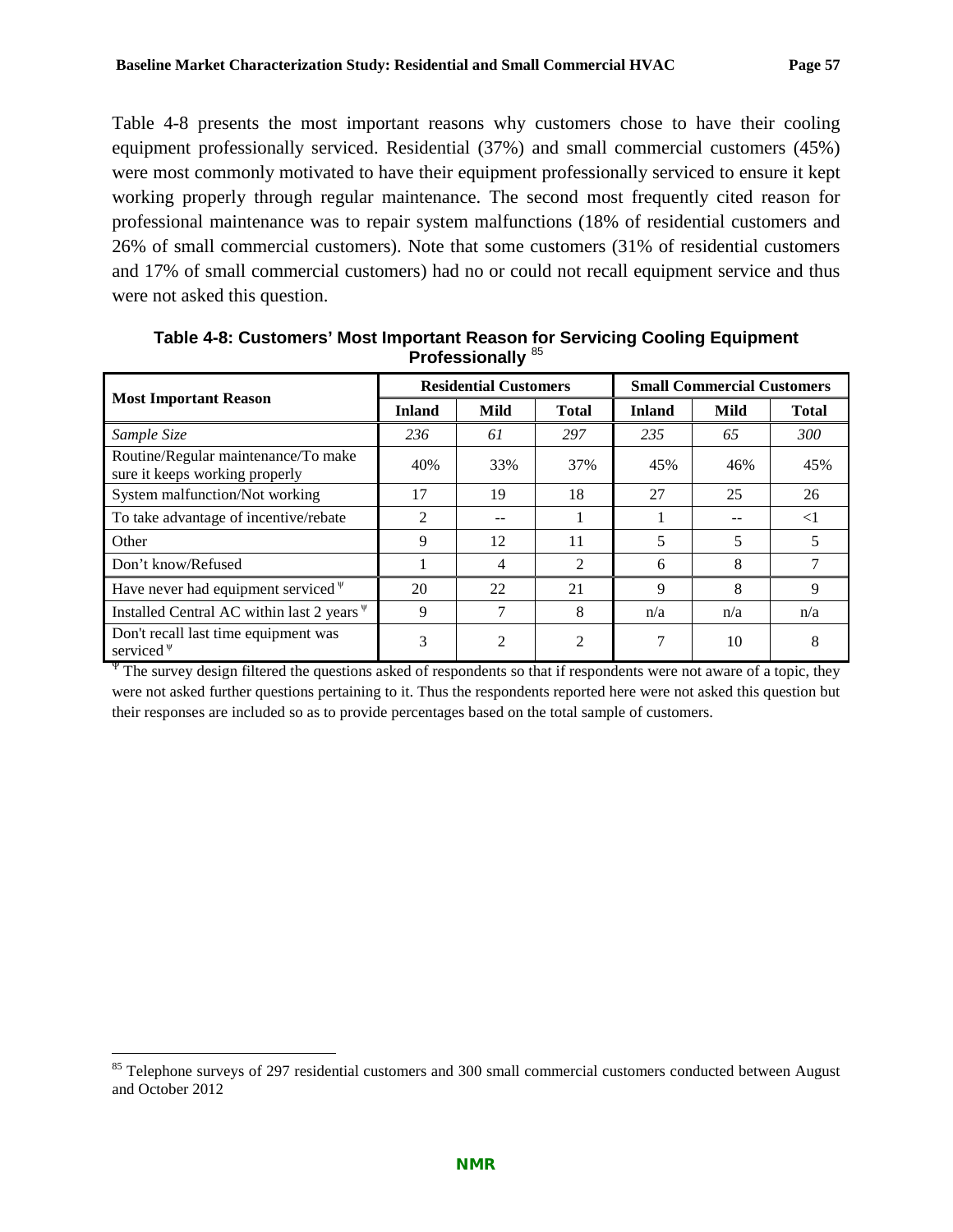On average, residential customers aware of QM estimated that QM has the potential to reduce their electric bill by 12% while small commercial customers thought it has the potential to reduce their electric bill by 21% [\(Table 4-9\)](#page-61-0). On average, Mild region residential customers (16% average decrease) thought they would achieve significantly greater savings than did Inland region residential customers (10% average decrease). Conversely, Inland small commercial customers (24% average decrease) suggested a notably, yet not significantly, higher average percentage decrease than Mild region small commercial customers (18% average decrease). Note that the majority of customers (60% of residential customers and 64% of small commercial customers) had no awareness of QM and thus were not asked this question.<sup>[86](#page-61-1)</sup>

|                                                  | <b>Residential Customers</b> |                     |              | <b>Small Commercial Customers</b> |      |              |  |
|--------------------------------------------------|------------------------------|---------------------|--------------|-----------------------------------|------|--------------|--|
| <b>Percentage Savings</b>                        | <b>Inland</b>                | Mild                | <b>Total</b> | <b>Inland</b>                     | Mild | <b>Total</b> |  |
| Sample Size                                      | 236                          | 61                  | 297          | 235                               | 65   | 300          |  |
| $0\%$                                            | 7%                           | 5%                  | 6%           | 2%                                | 1%   | 2%           |  |
| 1 to 10%                                         | 6                            | 6                   | 6            | 7                                 | 9    | 8            |  |
| 11 to 20%                                        | $\mathfrak{D}$               | 4                   | 3            | 5                                 | 7    | 6            |  |
| 21 to 30%                                        | $2^1$                        | $- -$               |              | 3                                 | 2    | 3            |  |
| 31 to 40%                                        | --                           | --                  |              |                                   |      | $\leq$ 1     |  |
| 41 to 50%                                        |                              | --                  | $\leq$ 1     |                                   | 3    | 2            |  |
| More than 50%                                    | $\leq$ 1                     |                     |              | $\mathcal{D}^{\dagger}$           | --   |              |  |
| Don't know/Refused                               | 17                           | 29                  | 22           | 12                                | 18   | 15           |  |
| Not aware of Quality<br>Maintenance <sup>y</sup> | 65                           | 54                  | 60           | 67                                | 59   | 64           |  |
| Average percentage<br>savings                    | 10%                          | $16\%$ <sup>T</sup> | 12%          | 24%                               | 18%  | 21%          |  |

<span id="page-61-0"></span>**Table 4-9: Customers' Anticipated Savings on Electric Bills from Quality Maintenance**[87](#page-61-2)

<sup>†</sup> Significantly different from Inland or Mild customers at the 90% confidence level.

 $\Psi$  The survey design filtered the questions asked of respondents so that if respondents were not aware of a topic, they were not asked further questions pertaining to it. Thus the respondents reported here were not asked this question but their responses are included so as to provide percentages based on the total sample of customers.

The market for quality maintenance services is hindered by a lack of education or training about QM – among customers, a reluctance to pay for QM is indicative of a lack of understanding of its value; and, among contractors, a lack of technician or contractor sales and communications skills indicates a need for contractor training. Maintenance contractors reported that the top barriers to selling HVAC maintenance services is that customers do not want to pay for them even though they know about the benefits of QM; this was cited by over one-half (52%) of residential maintenance contractors and nearly two-thirds (64%) of small commercial maintenance contractors. Not surprisingly, cost was also most frequently cited as a barrier to QI

<span id="page-61-1"></span><sup>&</sup>lt;sup>86</sup> Note that there is no estimate of actual bill reductions resulting from OM; these findings are simply meant to gauge customer expectations.

<span id="page-61-2"></span><sup>87</sup> Telephone surveys of 297 residential customers and 300 small commercial customers conducted between August and October 2012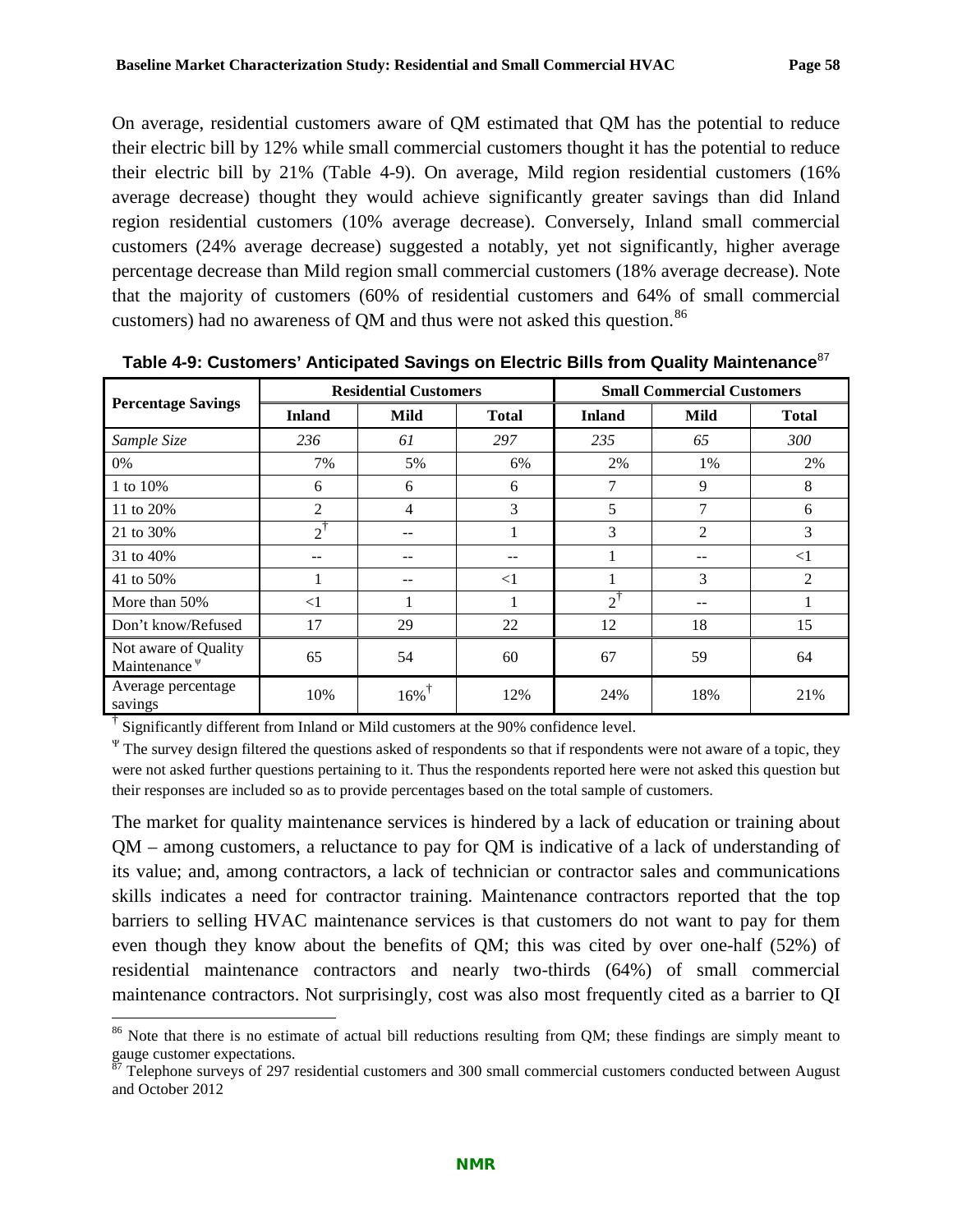[\(Table 3-9\)](#page-35-0). Many contractors (58% residential; 52% small commercial and industrial), however, believe that customers may be willing to pay for maintenance services if they have evidence of how much money they will save. As in the case of QI, data showing tangible value from QM, such as bill savings, would be useful in educating customers and increasing their willingness to pay for it. The second most common barrier, cited by nearly two-fifths of contractors (39%) is that technicians need more soft skills training, such as communication skills, to be able to sell maintenance to customers. A sizable portion of contractors also noted that customers do not know that maintenance can improve the performance and longevity of their cooling system and reduce their electric bills [\(Table 4-10\)](#page-62-0).

| <b>Barriers</b>                                              | <b>Residential Maintenance</b><br><b>Contractors</b> | <b>Small Commercial</b><br><b>Maintenance Contractors</b> |
|--------------------------------------------------------------|------------------------------------------------------|-----------------------------------------------------------|
| Sample Size (multiple response)                              | 109                                                  | 110                                                       |
| Customers know about the benefits of                         |                                                      |                                                           |
| maintenance, but do not want to pay extra                    | 58%                                                  | 52%                                                       |
| money for it unless someone can show them                    |                                                      |                                                           |
| evidence of how much money they can save                     |                                                      |                                                           |
| Customers know about the benefits of                         |                                                      |                                                           |
| maintenance, but do not want to pay extra                    | 52%                                                  | 64%                                                       |
| money for it                                                 |                                                      |                                                           |
| Technicians need more soft skills training, such             |                                                      |                                                           |
| as communication skills, to be able to sell                  | 39%                                                  | 39%                                                       |
| maintenance to customers                                     |                                                      |                                                           |
| Customers do not know that maintenance can                   |                                                      |                                                           |
| improve the performance and longevity of their               | 37%                                                  | 37%                                                       |
| cooling system<br>Customers do not know that maintenance can |                                                      |                                                           |
| reduce their electric bills                                  | 36%                                                  | 38%                                                       |
| Equipment warranties make certain customers                  |                                                      |                                                           |
| less willing to have maintenance performed on                | 27%                                                  | 18%                                                       |
| their HVAC units                                             |                                                      |                                                           |
| Technicians need more technical training to be               |                                                      |                                                           |
| able to perform maintenance                                  | 14%                                                  | 17%                                                       |
| Customers cannot afford/do not want to pay for               | 4%                                                   | 3%                                                        |
| it                                                           |                                                      |                                                           |
| There are no barriers, all our customers have                |                                                      |                                                           |
| maintenance performed on their HVAC systems                  | 6%                                                   | 11%                                                       |
| regularly                                                    |                                                      |                                                           |
| Other                                                        | 6%                                                   | 1%                                                        |
| Not applicable                                               | 1%                                                   |                                                           |
| No answer                                                    | 3%                                                   |                                                           |

<span id="page-62-0"></span>**Table 4-10: Maintenance Contractors' Self-Reported Barriers to Selling HVAC Maintenance Services**<sup>[88](#page-62-1)</sup>

<span id="page-62-1"></span> <sup>88</sup> Online contractor survey of 245 contractors conducted during May and June of 2012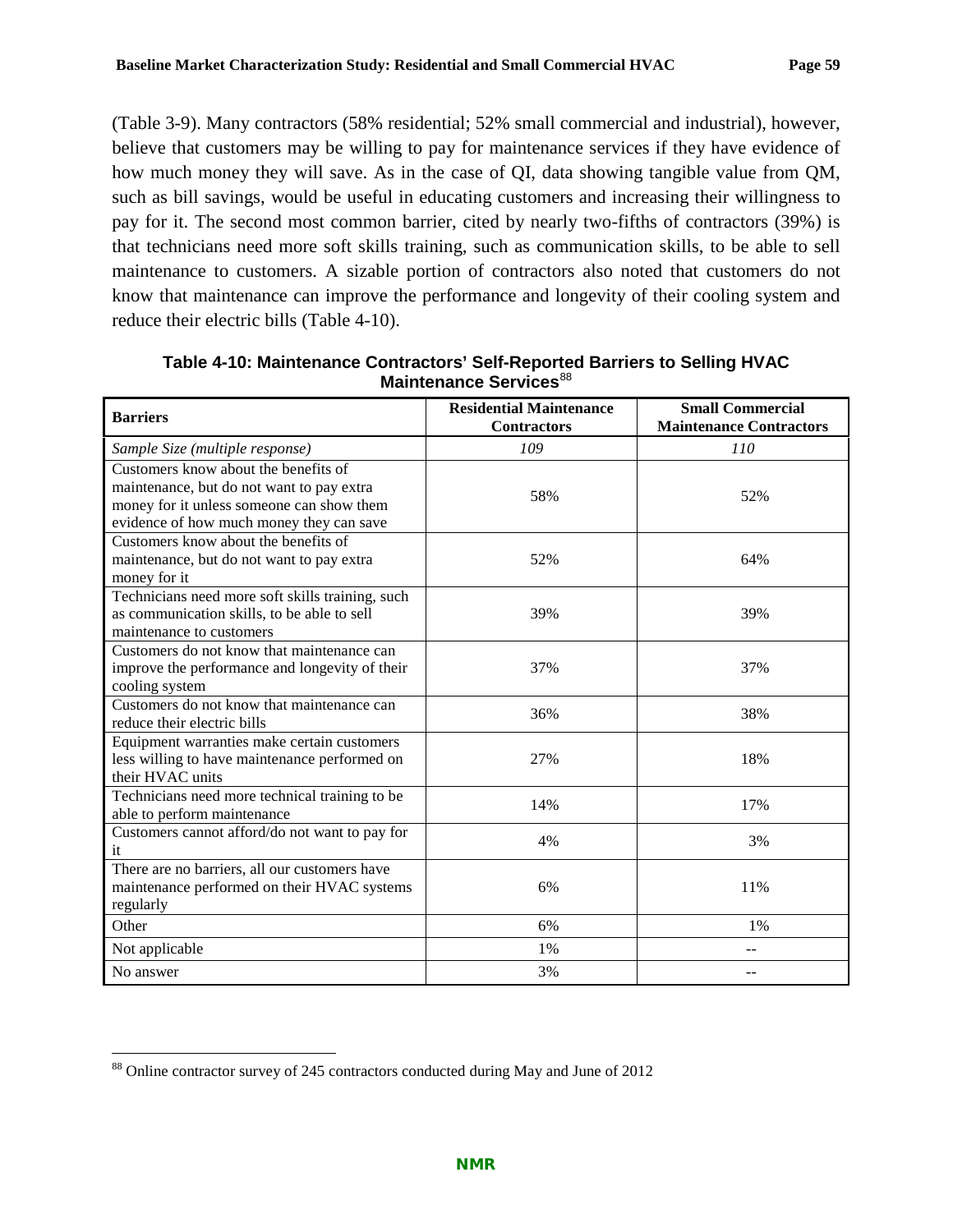### **4.4 Quality Maintenance Experiences and Practices**

Both the contractor and customer surveys examined quality maintenance experiences and practices, focusing on the use of maintenance service contracts, the maintenance services performed, and the frequency and duration of the maintenance visits. The maintenance services areas covered included contractor adherence to ACCA or ASHRAE standards and other formal policies and guidelines, the maintenance tasks performed, and the customers' rating of their HVAC maintenance. The contractors' self-reported adherence to ACCA and ASHRAE standards provides baseline values for MTI-4 (from [Table 1-1\)](#page-14-1) while the frequency of maintenance visits addresses SIQM-6 (from [Table 1-2\)](#page-14-0).

#### **4.4.1 Maintenance Contracts and Recommendations**

About two-fifths of residential (42%) and nearly two-thirds of small commercial (64%) maintenance contractors said their typical visits are part of the services they provide for customers under contract [\(Table 4-11\)](#page-63-0).

| <b>Maintenance visits</b>                                    | <b>Residential Maintenance</b><br><b>Contractors</b> | <b>Small Commercial</b><br><b>Maintenance Contractors</b> |
|--------------------------------------------------------------|------------------------------------------------------|-----------------------------------------------------------|
| Sample Size                                                  | 109                                                  | 110                                                       |
| Contracts                                                    | 42%                                                  | 64%                                                       |
| Single visits                                                | 19                                                   | 14                                                        |
| Don't know                                                   | ∍                                                    |                                                           |
| Do not market maintenance services                           | 33                                                   | 18                                                        |
| Did not indicate whether they market<br>maintenance services |                                                      |                                                           |

<span id="page-63-0"></span>**Table 4-11: Contractors' Typical Maintenance Services: Contracts vs. Single Visits**[89](#page-63-1)

About one-fifth of residential (18%) and about one-third of small commercial (34%) maintenance contractors said that less than five percent of their customers fail to renew their maintenance contracts each year for any reason. Excluding the contractors who do not market maintenance contracts, 27% of residential and 41% of small commercial contractors have at least 95% of customers renewing their contracts each year [\(Table 4-12\)](#page-64-0).

<span id="page-63-1"></span> <sup>89</sup> Online contractor survey of 245 contractors conducted during May and June of 2012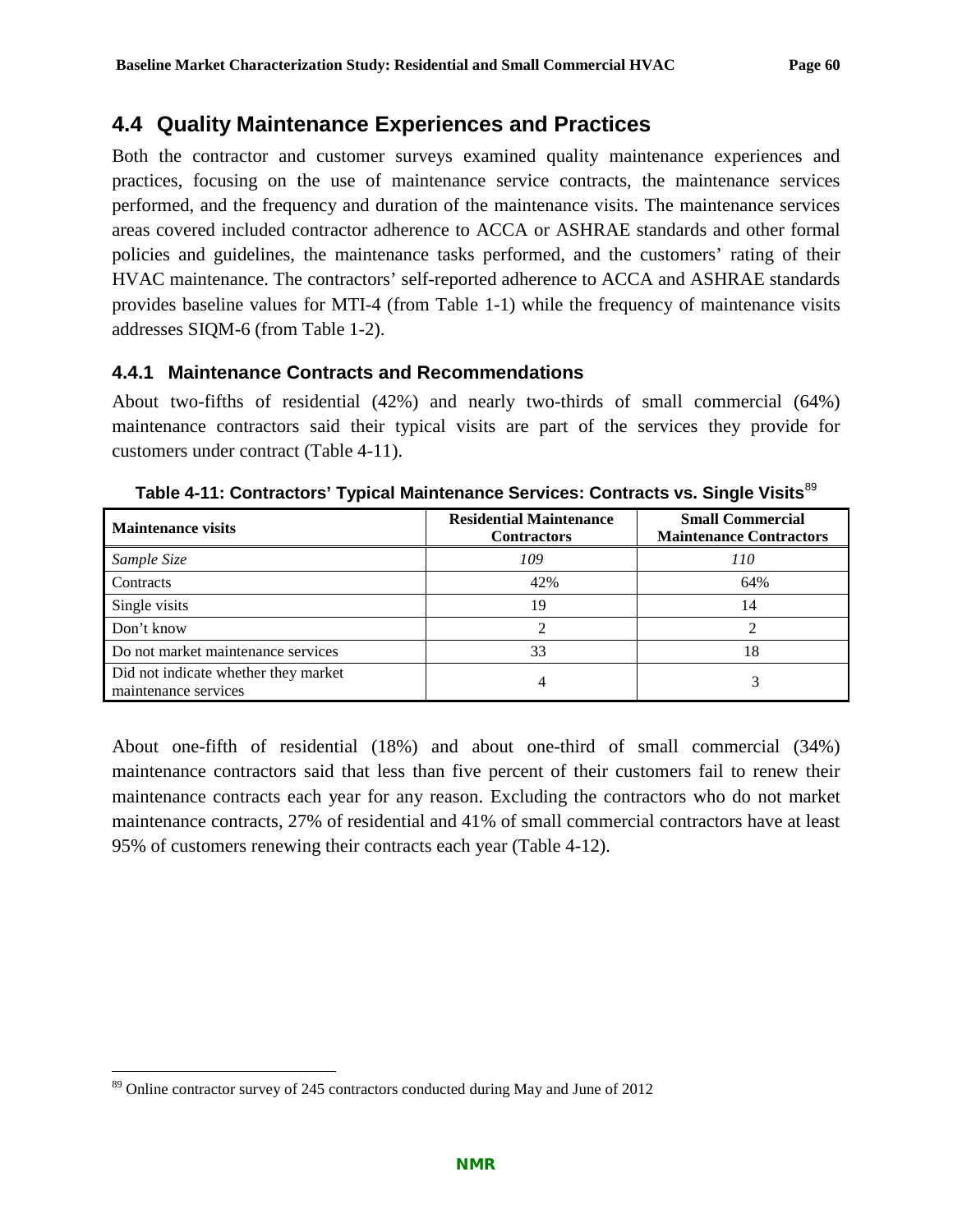| Percent of existing contracts                                | <b>Residential Maintenance</b><br><b>Contractors</b> | <b>Small Commercial</b><br><b>Maintenance Contractors</b> |
|--------------------------------------------------------------|------------------------------------------------------|-----------------------------------------------------------|
| Sample Size                                                  | 109                                                  | 110                                                       |
| Less than 5 percent                                          | 18%                                                  | 34%                                                       |
| 5 to 9 percent                                               | 15                                                   | 13                                                        |
| 10 to 49 percent                                             | 20                                                   | 20                                                        |
| 50 percent or more                                           |                                                      |                                                           |
| Prefer not to answer                                         | 2                                                    | 6                                                         |
| Don't know                                                   | 6                                                    |                                                           |
| Do not market maintenance services                           | 33                                                   | 18                                                        |
| Did not indicate whether they market<br>maintenance services |                                                      | 3                                                         |

<span id="page-64-0"></span>**Table 4-12: Contractors' Reported Percent of Maintenance Contracts That Fail to Renew Each Year**[90](#page-64-2)

Nearly two-fifths of residential maintenance contractors (38%) said that their company structures their contracts for two maintenance visits per year. Over one-half of small commercial maintenance contractors (51%) structure their contacts for four or more visits per year [\(Table](#page-64-1)  [4-13\)](#page-64-1). Note, however, that only 42% of residential maintenance contractors and 64% of small commercial maintenance contractors said their typical visits are part of the services they provide for customers under contract, as shown in [Table 4-11.](#page-63-0)

<span id="page-64-1"></span>

| Maintenance visits per year                                  | <b>Residential Maintenance</b><br><b>Contractors</b> | <b>Small Commercial</b><br><b>Maintenance Contractors</b> |
|--------------------------------------------------------------|------------------------------------------------------|-----------------------------------------------------------|
| Sample Size                                                  | 109                                                  | <i>110</i>                                                |
| 1 visit per year                                             | 6%                                                   | 1%                                                        |
| 2 visit per year                                             | 38                                                   | 13                                                        |
| 3 visit per year                                             | 2                                                    | 10                                                        |
| 4 visit or more per year                                     | 16                                                   | 51                                                        |
| Number of visits varies                                      | 4                                                    | $\mathcal{D}_{\mathcal{L}}$                               |
| Don't know                                                   |                                                      |                                                           |
| Do not market maintenance services                           | 33                                                   | 18                                                        |
| Did not indicate whether they market<br>maintenance services |                                                      | 3                                                         |
| No answer                                                    |                                                      | っ                                                         |

**Table 4-13: Number of Visits per Year for Contractors' Maintenance Contracts**[91](#page-64-3)

Most residential maintenance contractors (59%) recommend that homeowners have maintenance check-ups for their HVAC systems at least twice a year; an additional 28% recommend checkups once a year. Small commercial maintenance contractors recommended maintenance check-

<span id="page-64-2"></span> $90$  Online contractor survey of 245 contractors conducted during May and June of 2012

<span id="page-64-3"></span> $91$  Ibid.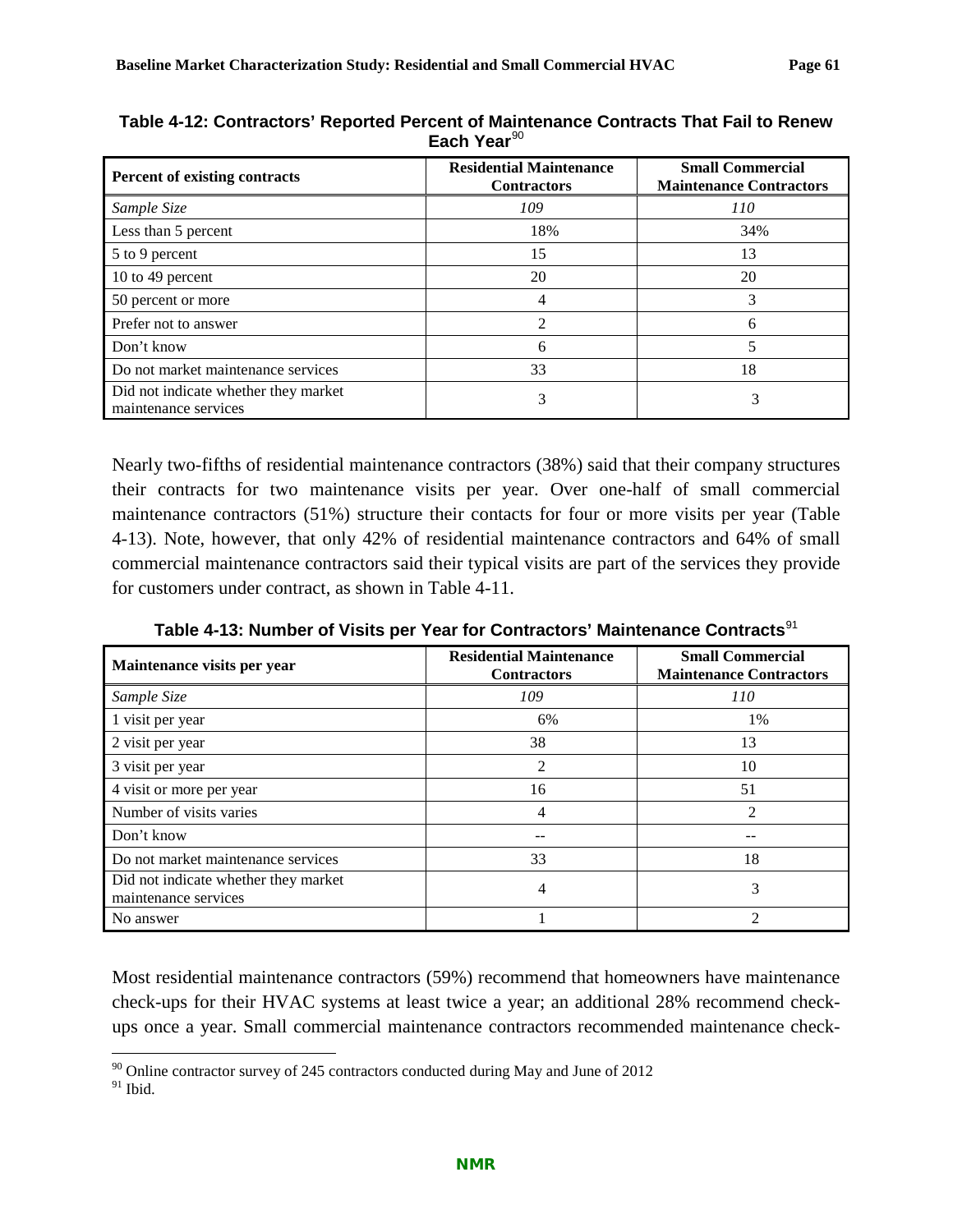ups more frequently. About one-half of small commercial maintenance contractors (49%) said that they recommend that customers have maintenance check-ups at least four times a year; 13% recommend three times a year and 28% recommend maintenance check-ups for small commercial customers twice a year [\(Table 4-14\)](#page-65-0).

<span id="page-65-0"></span>**Table 4-14: How Often Contractors Recommend Customers Have HVAC Maintenance**  Check-Ups<sup>[92](#page-65-1)</sup>

| Recommended maintenance check-up<br>frequency                        | <b>Residential Maintenance</b><br><b>Contractors</b> | <b>Small Commercial</b><br><b>Maintenance Contractors</b> |
|----------------------------------------------------------------------|------------------------------------------------------|-----------------------------------------------------------|
| Sample Size (multiple response)                                      | 109                                                  | 110                                                       |
| At least every other year                                            | 93%                                                  | 96%                                                       |
| At least once a year                                                 | 87%                                                  | 96%                                                       |
| At least twice a year                                                | 59%                                                  | 90%                                                       |
| At least three times a year                                          | 3%                                                   | 62%                                                       |
| At least four times a year                                           | 1%                                                   | 49%                                                       |
| Recommended frequency varies                                         | 4%                                                   | 4%                                                        |
| Do not recommend that customers schedule<br>maintenance appointments | 3%                                                   | 1%                                                        |

### **4.4.2 Maintenance Services Frequency and Timing**

In practice, customers appear to have HVAC maintenance check-ups less frequently than contractors recommend. Nearly one-fifth (17%) of residential and over two-fifths (45%) of small commercial maintenance contractors reported that over one-half of customers have at least one HVAC check-up per year [\(Table 4-15\)](#page-66-0).

<span id="page-65-1"></span> $92$  Online contractor survey of 245 contractors conducted during May and June of 2012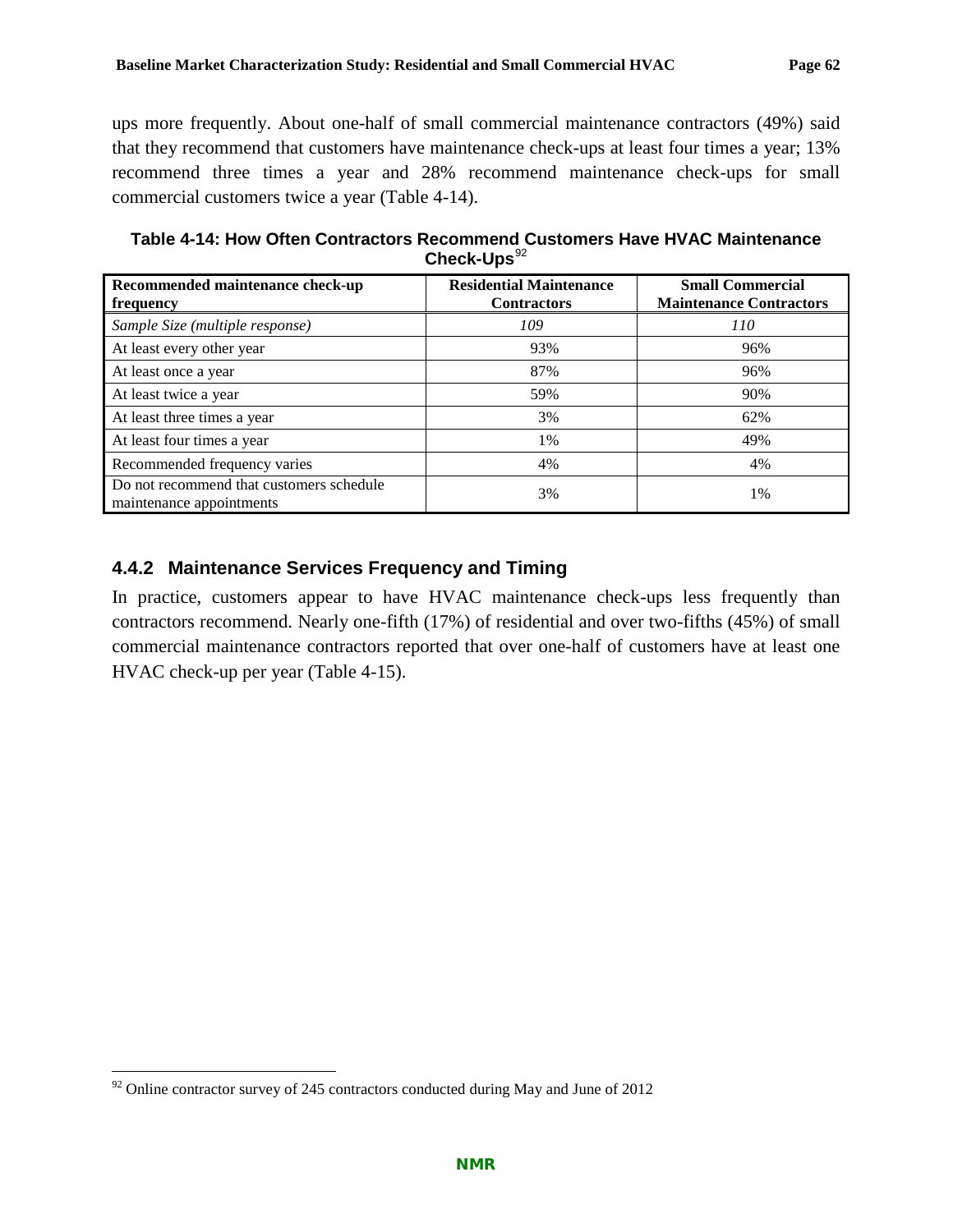| <b>Percent of customers</b> | <b>Residential Installation</b><br><b>Contractors</b> | <b>Small Commercial</b><br><b>Installation Contractors</b> |
|-----------------------------|-------------------------------------------------------|------------------------------------------------------------|
| Sample Size                 | 109                                                   | 110                                                        |
| Less than 10 percent        | 26%                                                   | 19%                                                        |
| 10 to 24 percent            | 37                                                    | 19                                                         |
| 25 to 49 percent            | 19                                                    | 16                                                         |
| 50 to 74 percent            | 11                                                    | 10                                                         |
| 75 to 100 percent           | 6                                                     | 35                                                         |
| Don't know                  |                                                       |                                                            |
| No answer                   |                                                       |                                                            |

<span id="page-66-0"></span>**Table 4-15: Maintenance Contractors' Reports of the Percentage of Customers Who Have at Least One HVAC Check-Up per Year**[93](#page-66-2)

Customers were asked about the last time they had their cooling systems serviced for any reason. Nearly one-half of residential customers (48%) recalled that they had their central AC system serviced within the last year; more than one-fifth (21%) said that they have never had it serviced. Small commercial customers appeared to have had their cooling equipment serviced more recently than residential respondents. One-half of small commercial customers (50%) recalled having had their cooling equipment serviced in the last six months and one-third (66%) said they had it serviced within the last year [\(Table 4-16\)](#page-66-1).

Table 4-16: Customers' Report of Time of Last Cooling Equipment Service<sup>[94](#page-66-3)</sup>

<span id="page-66-1"></span>

|                            | <b>Residential Customers</b> |      |              | <b>Small Commercial Customers</b> |      |              |
|----------------------------|------------------------------|------|--------------|-----------------------------------|------|--------------|
| <b>Timing</b>              | <b>Inland</b>                | Mild | <b>Total</b> | <b>Inland</b>                     | Mild | <b>Total</b> |
| Sample Size                | 236                          | 61   | 297          | 235                               | 65   | 300          |
| In the last six months     | 29%                          | 32%  | 31%          | 50%                               | 50%  | 50%          |
| Six months to one year ago | 18                           | 15   | 17           | 16                                | 17   | 16           |
| One to two years ago       | 12                           | 12   | 12           | 10                                | 8    |              |
| Two to three years ago     |                              | 3    |              |                                   | --   |              |
| More than three years ago  | 11                           | 13   | 12           | 4                                 | 9    | h            |
| <b>Never</b>               | 20                           | 22   | 21           | 9                                 | 8    |              |
| Don't know/Refused         | 3                            |      |              |                                   | 10   |              |

<sup>†</sup> Significantly different from Inland or Mild customers at the 90% confidence level.

 $93$  Online contractor survey of 245 contractors conducted during May and June of 2012

<span id="page-66-3"></span><span id="page-66-2"></span><sup>&</sup>lt;sup>94</sup> Telephone surveys of 297 residential customers and 300 small commercial customers conducted between August and October 2012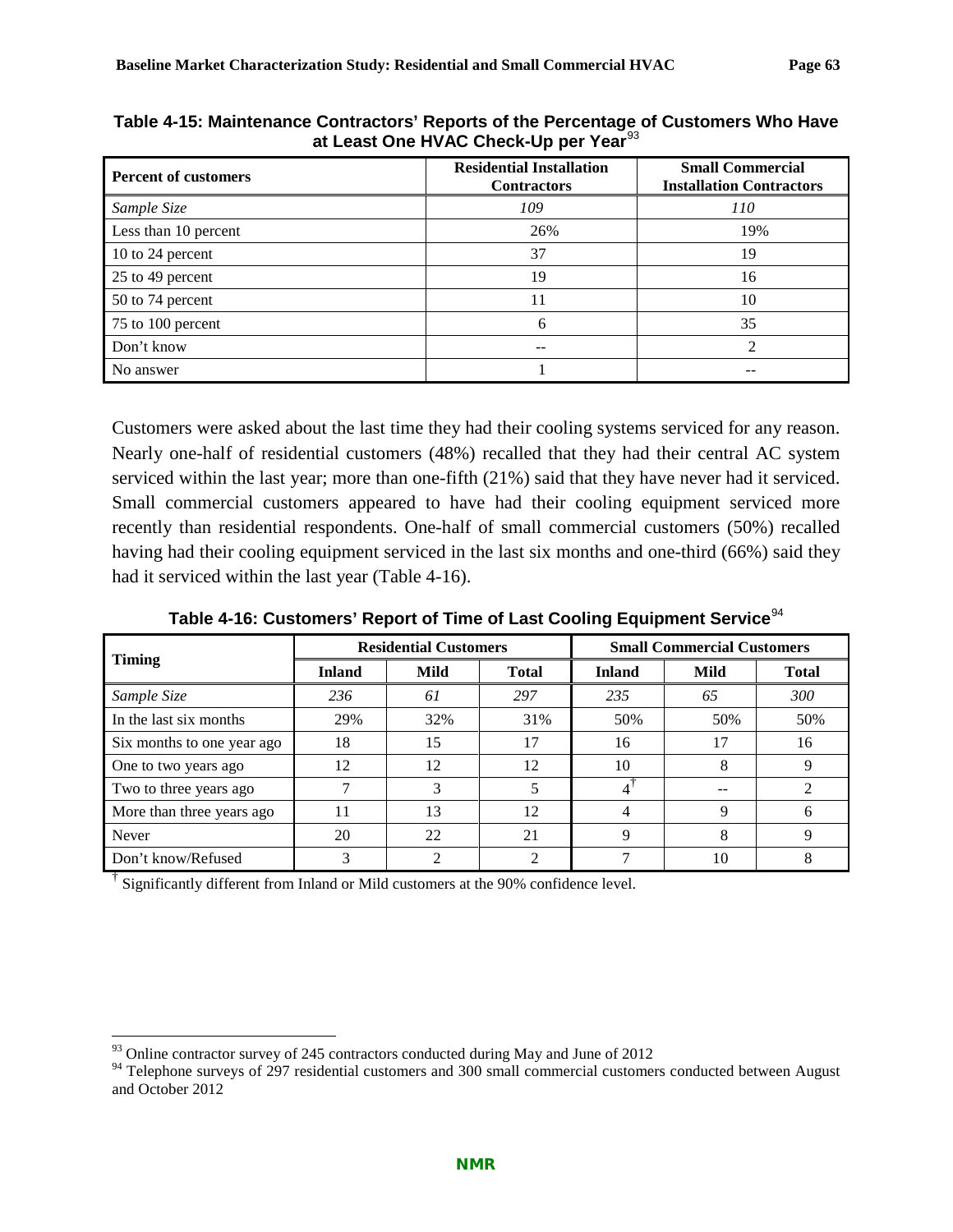Reflecting customer propensity to call HVAC contractors only when their systems need repairs, when asked about the frequency of cooling equipment maintenance other than for repairs, customers indicated less frequent visits. One-third of residential customers said they never have their systems serviced while nearly one-quarter (24%) have their systems serviced at least once a year. Residential customers from the Inland region (39%) were significantly more likely to have their systems serviced at least every two years than were those from the Mild region (27%). Small commercial customers appeared to have their systems serviced more frequently than residential customers. Nearly three-fifths of small commercial customers (58%) reported having a contractor service or maintain their cooling equipment annually or more frequently. However, one-quarter of them  $(25%)$  reported never having their equipment serviced [\(Table 4-17\)](#page-67-0).<sup>[95](#page-67-1)</sup> Note that some customers (8% of residential customers) had installed their equipment within the last two years and thus were not asked this question.

|                                                    | <b>Residential Customers</b> |                |                | <b>Small Commercial Customers</b> |      |                |
|----------------------------------------------------|------------------------------|----------------|----------------|-----------------------------------|------|----------------|
| <b>Frequency</b>                                   | <b>Inland</b>                | Mild           | <b>Total</b>   | <b>Inland</b>                     | Mild | <b>Total</b>   |
| Sample Size                                        | 236                          | 61             | 297            | 235                               | 65   | 300            |
| Three or more times a year                         | 1%                           |                | 1%             | 19%                               | 19%  | 19%            |
| Two times a year                                   | 9                            | 7%             | 8              | 14                                | 17   | 16             |
| Once a year or annually                            | $19^{\dagger}$               | 11             | 15             | 20                                | 25   | 23             |
| Once every two years                               | 10                           | 9              | 10             | $\mathsf{Q}^{\dagger}$            | 3    | 6              |
| Once every three years                             | 7                            | 14             | 10             |                                   | 4    | $\mathfrak{D}$ |
| Once every four years or less<br>frequently        | 8                            | $20^{\dagger}$ | 13             | 5                                 | 5    | 5              |
| Never                                              | 36                           | 29             | 33             | 26                                | 25   | 25             |
| Don't know/Refused                                 |                              | 3              | $\overline{2}$ | 5                                 | 2    | 4              |
| Installed Central AC within last<br>2 years $\Psi$ | 9                            | 7              | 8              | n/a                               | n/a  | n/a            |

<span id="page-67-0"></span>Table 4-17: Customers' Reported Frequency of Cooling Equipment Maintenance<sup>[96](#page-67-2)</sup>

† Significantly different from Inland or Mild customers at the 90% confidence level.

<sup>Ψ</sup> The survey design filtered the questions asked of respondents so that if respondents were not aware of a topic, they were not asked further questions pertaining to it. Thus the respondents reported here were not asked this question but their responses are included so as to provide percentages based on the total sample of customers.

<span id="page-67-1"></span><sup>&</sup>lt;sup>95</sup> These statistics are based on customer responses. It may be that customers are receiving some regular maintenance services when their systems are being repaired, but are not aware of this.

<span id="page-67-2"></span><sup>&</sup>lt;sup>96</sup> Telephone surveys of 297 residential customers and 300 small commercial customers conducted between August and October 2012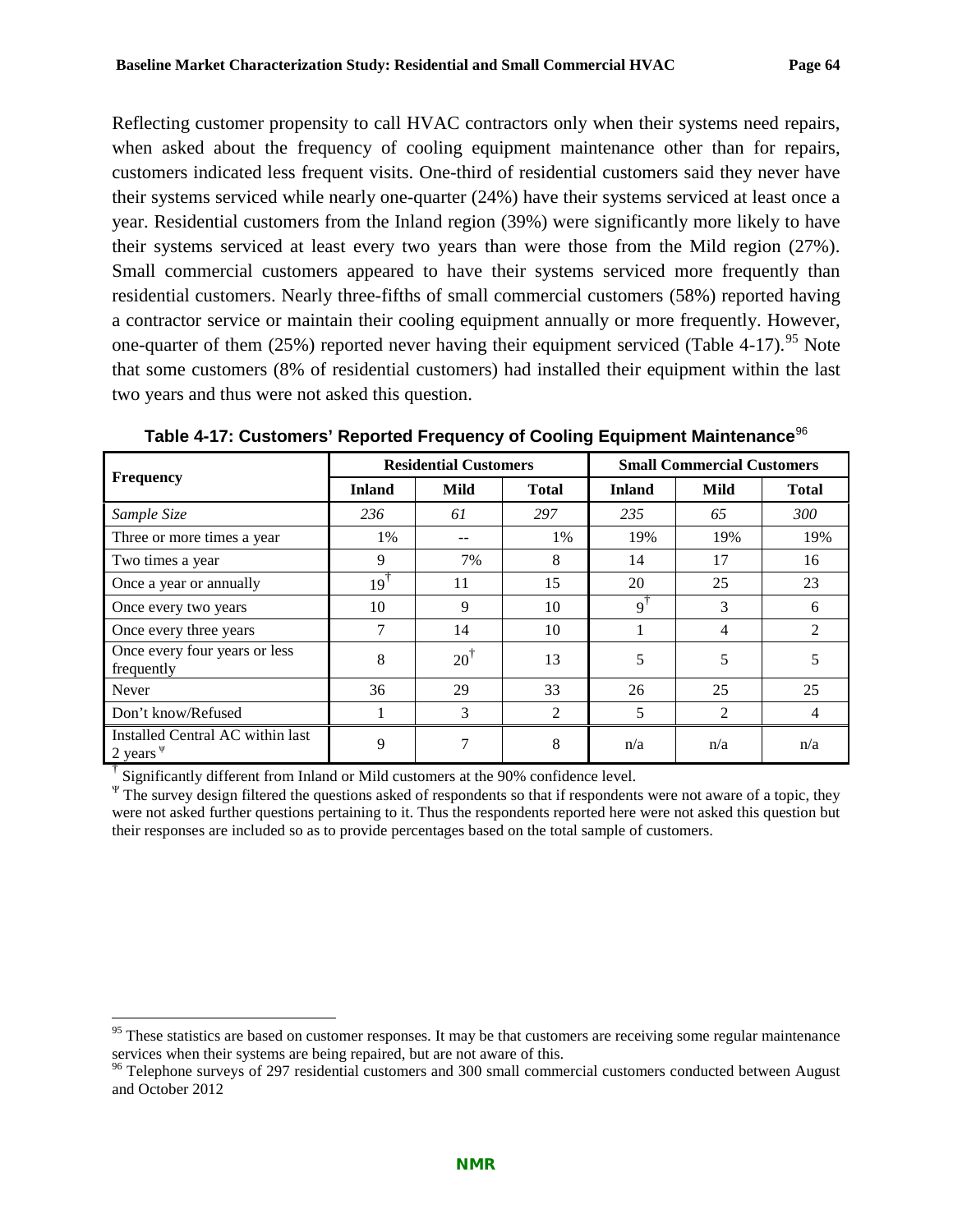Most residential maintenance contractors (72%) and small commercial maintenance contractors (85%) reported that they spend at least an hour during a typical maintenance visit; most commonly between one-half of an hour to one hour working on each unit serviced [\(Table 4-18\)](#page-68-0).

<span id="page-68-0"></span>**Table 4-18: Contractors' Reported Length of Time Technicians Spend During a Typical Maintenance Visit<sup>[97](#page-68-1)</sup>** 

| Length of typical maintenance visit | <b>Residential Maintenance</b><br><b>Contractors</b> | <b>Small Commercial</b><br><b>Maintenance Contractors</b> |
|-------------------------------------|------------------------------------------------------|-----------------------------------------------------------|
| Sample Size                         | 109                                                  | <i>110</i>                                                |
| $\frac{1}{2}$ hour or less          | 10%                                                  | 24%                                                       |
| $\frac{1}{2}$ hour to one hour      | 62                                                   | 61                                                        |
| $1-2$ hours                         | 24                                                   | 13                                                        |
| 2 hours or more                     |                                                      |                                                           |
| Don't know                          |                                                      |                                                           |
| No answer                           |                                                      |                                                           |

Small commercial customers<sup>[98](#page-68-2)</sup> were asked about the length of their most recent service visit. As shown in [Table 4-19,](#page-69-0) they were most likely to report that it lasted either one to three hours (31%) or 30 minutes to one hour (23%). On average, the service took 1.6 hours to perform. Inland small commercial customers (12%) were significantly more likely than Mild region small commercial customers (3%) to report having had their most recent service visit last less than 30 minutes. Note that some customers (17% of small commercial customers) had no or could not recall equipment service and thus were not asked this question.

<span id="page-68-1"></span> $97$  Online contractor survey of 245 contractors conducted during May and June of 2012

<span id="page-68-2"></span><sup>&</sup>lt;sup>98</sup> Residential customers were also asked about the length of their last service; however, the shortest length option provided to them was "less than 4 hours". This option was chosen by nearly everyone who responded to the question. It is likely that without shorter duration options, the length of residential service visits would be overstated and is thus not reported.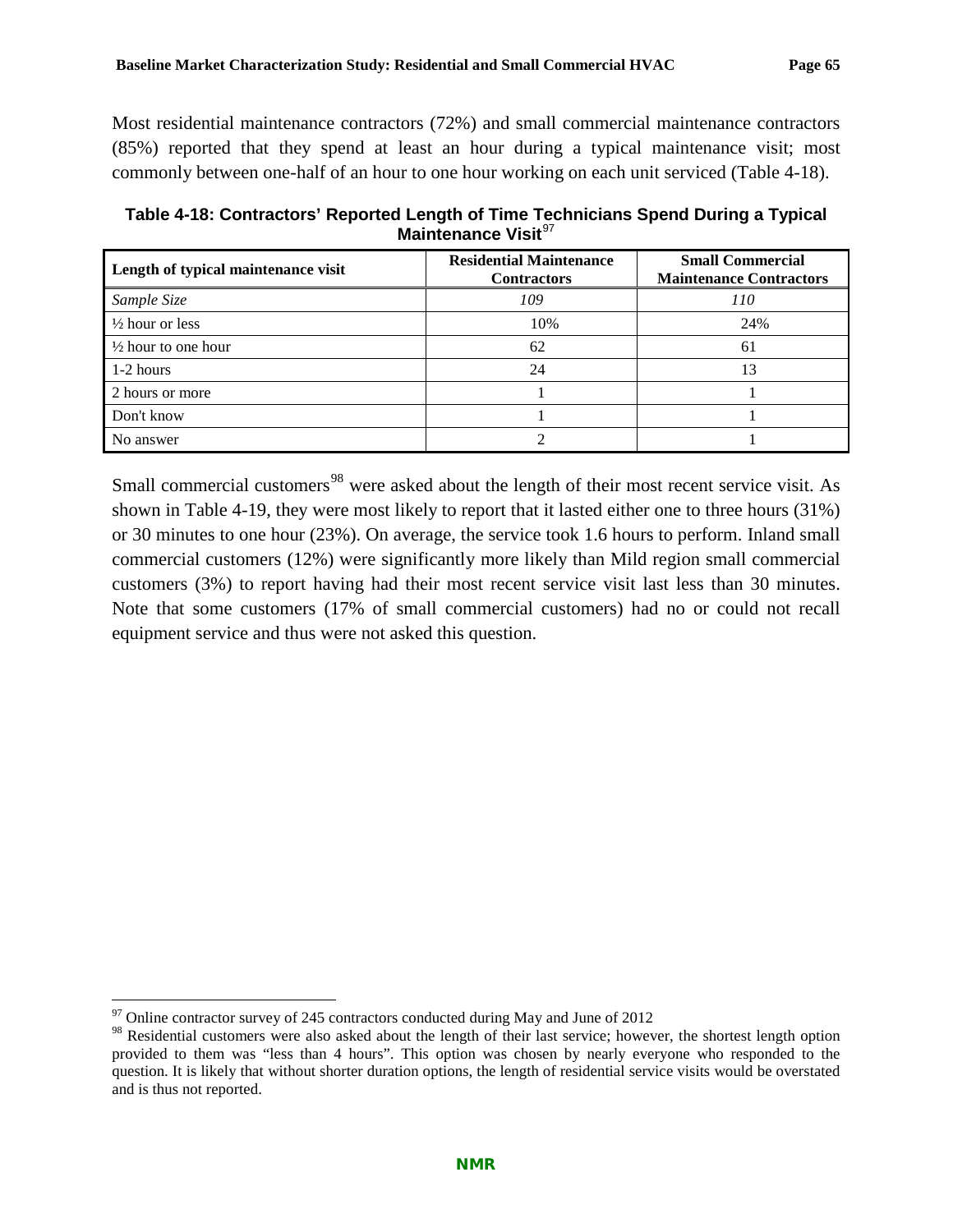<span id="page-69-0"></span>

| Length of last service visit                            | <b>Inland</b> | Mild | <b>Total</b> |
|---------------------------------------------------------|---------------|------|--------------|
| Sample Size                                             | 235           | 65   | 300          |
| Less than 30 minutes                                    | 12%           | 3%   | 8%           |
| Between 30 minutes and an hour                          | 21            | 27   | 23           |
| Between 1 and 3 hours                                   | 30            | 33   | 31           |
| Between 3 and 4 hours                                   | 3             | 8    | 5            |
| More than 4 hours                                       | 6             |      |              |
| Don't know/Refused                                      | 12            | 10   | 11           |
| Have never had equipment serviced $\Psi$                | 9             | 8    | 9            |
| Don't recall last time equipment was<br>serviced $\Psi$ |               | 10   | 8            |
| Average Duration*                                       | 1.6           | 1.6  | 1.6          |

**Table 4-19: Small Commercial Customers: Length of Last Service Visit<sup>[99](#page-69-1)</sup>** 

† Significantly different from Inland or Mild customers at the 90% confidence level.

\*For the purposes of estimating the average service-visit duration, the team used the midpoint from each response category to represent the number of service-visit hours to allocate to each respondent. If respondents indicated that the service visit lasted "More than 4 hours," the team used values of 5 as proxies for their responses.

 $\Psi$  The survey design filtered the questions asked of respondents so that if respondents were not aware of a topic, they were not asked further questions pertaining to it. Thus the respondents reported here were not asked this question but their responses are included so as to provide percentages based on the total sample of customers.

### **4.4.3 Maintenance Services Performed**

As noted in [Section](#page-54-2) [4.3.1,](#page-54-2) only 45% of residential and 34% of small commercial maintenance contractors were aware of ACCA/ASHRAE Standards. About two-fifths of all residential (42%) and one-third of small commercial (32%) maintenance contractors reported that they adhere to all or some of the ACCA/ASHRAE standards' specifications on a job; these responses were given by the vast majority of residential and all the small commercial maintenance contractors who indicated awareness of ACCA/ASHRAE Standards. However, only a minority of contractors aware of ACCA/ASHRAE Standards said they adhere to all of their specifications; overall only 10% of residential and 7% of small commercial maintenance contractors provided this response [\(Table 4-20\)](#page-70-0).

<span id="page-69-1"></span><sup>&</sup>lt;sup>99</sup> Telephone surveys of 297 residential customers and 300 small commercial customers conducted between August and October 2012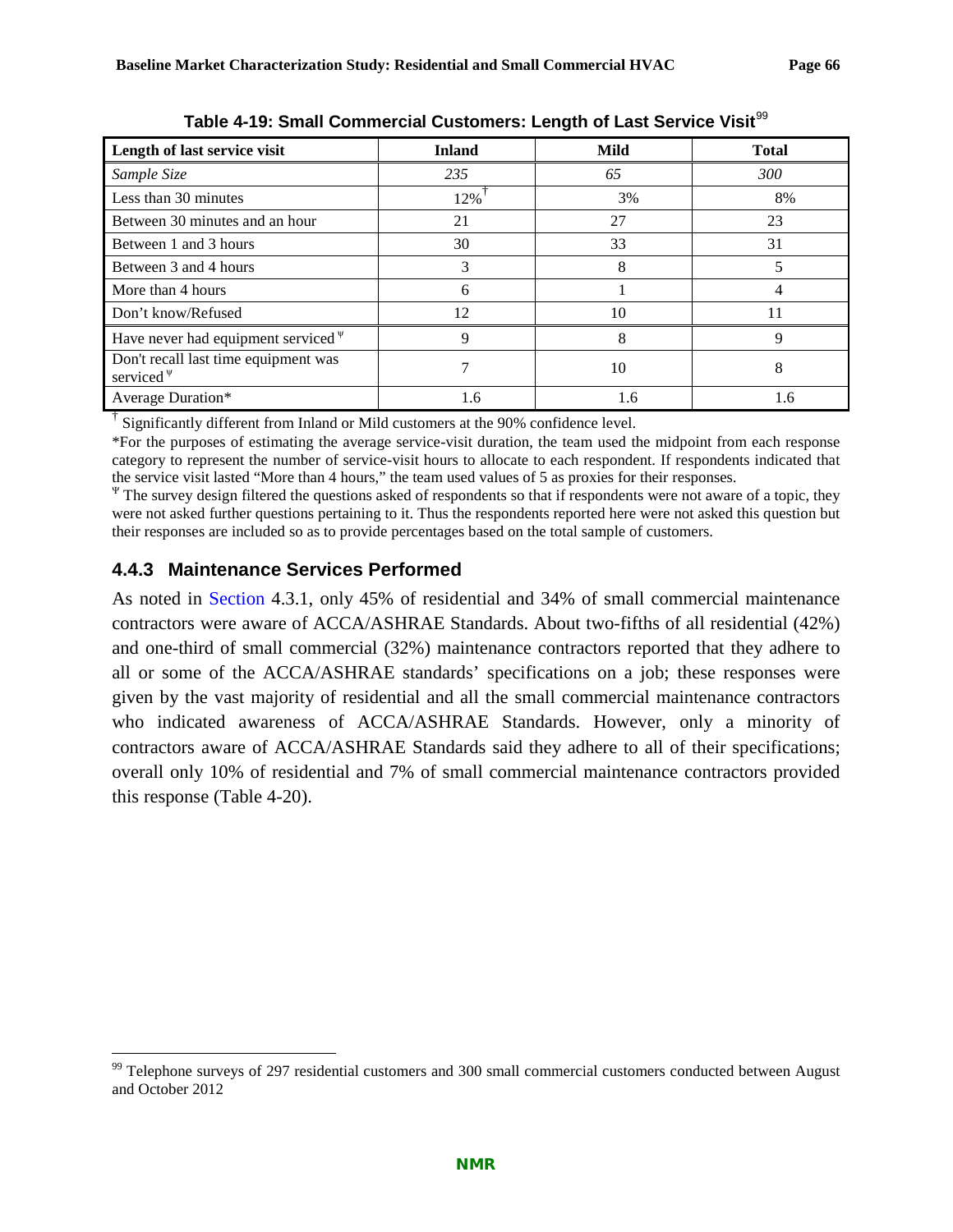| Use of standards                                            | <b>Residential Maintenance</b><br><b>Contractors</b> | <b>Small Commercial</b><br><b>Maintenance Contractors</b> |
|-------------------------------------------------------------|------------------------------------------------------|-----------------------------------------------------------|
| Sample Size                                                 | 109                                                  | 110                                                       |
| Adhere to all of the standard's specifications on<br>a job  | 10%                                                  | 7%                                                        |
| Adhere to some of the standard's specifications<br>on a job | 32                                                   | 25                                                        |
| Aware of the standard but do not adhere to it on<br>a job   | 2                                                    |                                                           |
| Not aware of the standard                                   | 49                                                   | 58                                                        |
| Don't know if aware of the standard                         | 6                                                    | 8                                                         |
| Did not indicate adherence to the standard                  |                                                      |                                                           |

<span id="page-70-0"></span>**Table 4-20: Maintenance Contractor Implementation of ACCA/ASHRAE Standards,**  Among Those Aware of the Standards<sup>[100](#page-70-2)</sup>

About three-fifths of residential (63%) and small commercial (58%) maintenance contractors said their companies have a formal policy or set of guidelines that technicians are required to follow for maintenance procedures [\(Table 4-21\)](#page-70-1).

<span id="page-70-1"></span>**Table 4-21: Percent of Companies That Have Formal Policies or Guidelines that Technicians Are Required to Follow for Maintenance Procedures**[101](#page-70-3)

| Percent with policies or guidelines | <b>Residential Maintenance</b><br><b>Contractors</b> | <b>Small Commercial</b><br><b>Maintenance Contractors</b> |
|-------------------------------------|------------------------------------------------------|-----------------------------------------------------------|
| Sample Size                         | 109                                                  | 110                                                       |
| Yes                                 | 63%                                                  | 58%                                                       |
| No                                  | 31                                                   | 39                                                        |
| Don't know                          |                                                      |                                                           |
| No answer                           |                                                      |                                                           |

The on-line survey of contractors provided a list of tasks performed during a typical maintenance visit and asked respondents to check-off the tasks that they did. A large majority of residential (92%) and small commercial (92%) maintenance contractors said they inspect blower motors for proper operation. Large majorities also said they inspected condensing coils (91% residential; 95% small commercial), heat exchangers (91% for both residential and small commercial), all electric components (91% residential; 90% small commercial), and filters (90% residential; 96% small commercial) [\(Table 4-22\)](#page-71-0). Note again that when assessing self-reported contractor practices, the field assessments described in Section [4.6](#page-76-0) found that technicians' actual practices in the field fell short of performing many tasks considered to be good practices.

<span id="page-70-3"></span><span id="page-70-2"></span> $^{100}$  Online contractor survey of 245 contractors conducted during May and June of 2012  $^{101}$  Ibid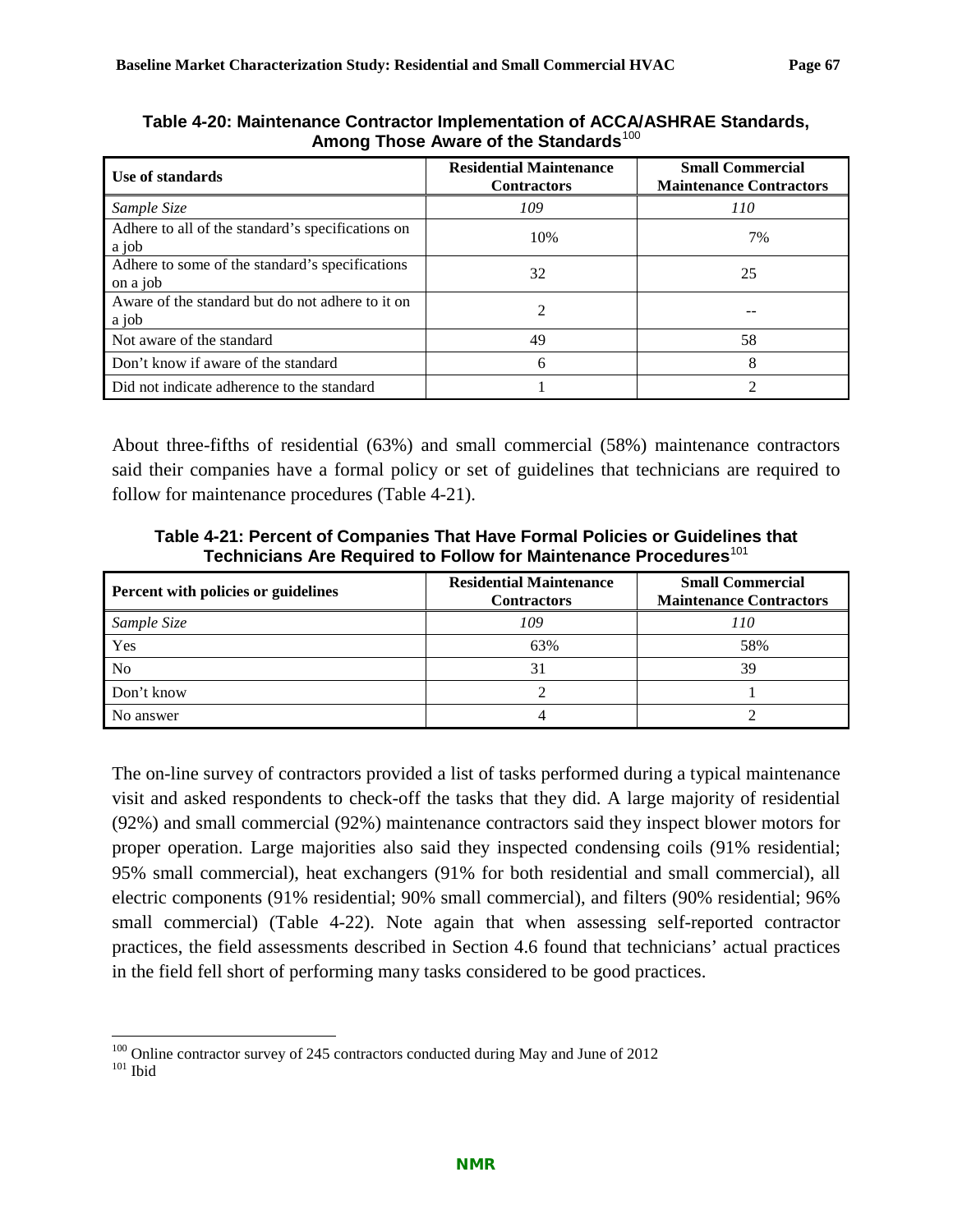<span id="page-71-0"></span>

| <b>Tasks performed</b>                                                                                                 | <b>Residential Maintenance</b><br><b>Contractors</b> | <b>Small Commercial</b><br><b>Maintenance Contractors</b> |
|------------------------------------------------------------------------------------------------------------------------|------------------------------------------------------|-----------------------------------------------------------|
| Sample Size                                                                                                            | 109                                                  | 110                                                       |
| Inspect blower motors for proper operation                                                                             | 94%                                                  | 92%                                                       |
| Inspect condensing coil and clean/adjust as<br>needed                                                                  | 91                                                   | 95                                                        |
| Visually inspect heat exchanger for signs of<br>corrosion, fouling, structural problems                                | 91                                                   | 91                                                        |
| Inspect all electrical components for proper<br>operation                                                              | 91                                                   | 90                                                        |
| Inspect filters for particulate accumulation and<br>clean/replace as needed                                            | 90                                                   | 96                                                        |
| Test system controls' modes of operation and<br>control sequences                                                      | 87                                                   | 86                                                        |
| Inspect condensate drains for proper operation                                                                         | 86                                                   | 94                                                        |
| Measure refrigerant charge                                                                                             | 81                                                   | 78                                                        |
| Inspect accessible refrigerant lines, joints, and<br>coils for oil leaks                                               | 77                                                   | 86                                                        |
| Inspect air filter housing integrity and air seal                                                                      | 76                                                   | 78                                                        |
| Inspect cabinet, cabinet fasteners, and cabinet<br>panels                                                              | 73                                                   | 73                                                        |
| Inspect evaporator coil and clean/adjust as<br>needed                                                                  | 68                                                   | 90                                                        |
| Inspect grilles, registers and diffusers for dirt<br>accumulation                                                      | 66                                                   | 68                                                        |
| Inspect integrity of all accessible ductwork<br>insulation                                                             | 64                                                   | 52                                                        |
| Inspect the integrity of all accessible ductwork<br>including: duct strapping, hangers, sections,<br>joints, and seams | 57                                                   | 50                                                        |
| Inspect all accessible ductwork for areas of<br>moisture accumulation or biological growth                             | 51                                                   | 50                                                        |
| Measure airflow across heat exchanger/coil                                                                             | 51                                                   | 41                                                        |
| Inspect economizers*                                                                                                   | 35                                                   | 78                                                        |
| No answer                                                                                                              | $\overline{2}$                                       | $\mathbf{1}$                                              |

Table 4-22: Tasks Performed During a Typical Maintenance Visit<sup>[102](#page-71-1)</sup>

\* Economizers generally are on 5 tons or more units and thus most residential units would not require an economizer.

<span id="page-71-1"></span> <sup>102</sup> Online contractor survey of 245 contractors conducted during May and June of 2012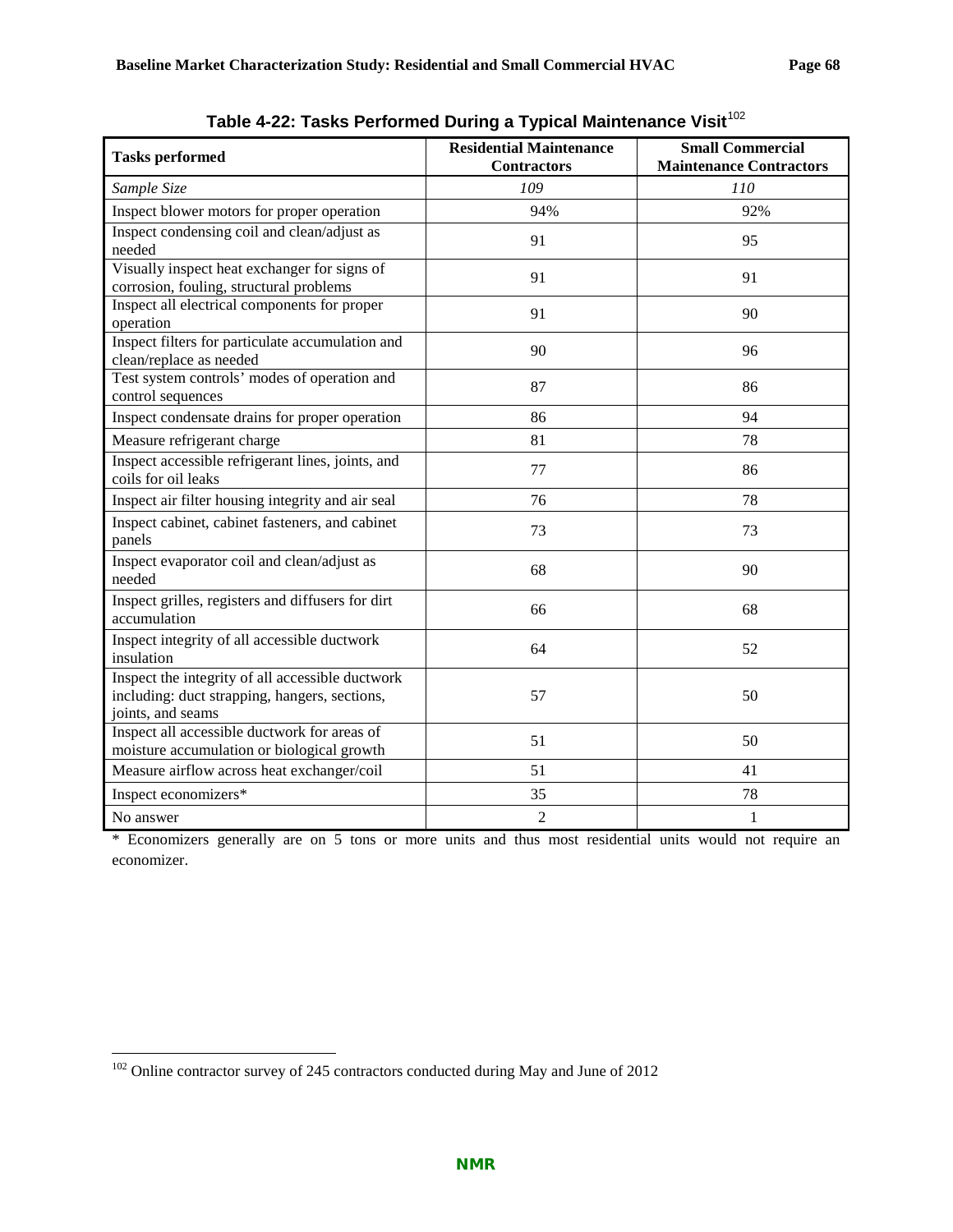Customers listed the services contractors performed during their most recent cooling equipment service visit. Over one-half of residential (51%) and nearly two-thirds of small commercial customers (64%) said their most recent service visit included routine tune-ups and maintenance [\(Table 4-23\)](#page-72-0). Three out of ten residential (30%) and about one-half of small commercial (46%) customers also had some repairs performed during their last service call. Note that some customers (31% of residential customers and 17% of small commercial customers) had no or could not recall equipment service and thus were not asked this question.

| <b>Services Performed</b>                               | <b>Residential Customers</b> |                |                | <b>Small Commercial Customers</b> |      |              |
|---------------------------------------------------------|------------------------------|----------------|----------------|-----------------------------------|------|--------------|
|                                                         | <b>Inland</b>                | Mild           | <b>Total</b>   | <b>Inland</b>                     | Mild | <b>Total</b> |
| Sample Size (multiple response)                         | 236                          | 61             | 297            | 235                               | 65   | <i>300</i>   |
| Routine tune up and maintenance                         | 53%                          | 48%            | 51%            | 66%                               | 61%  | 64%          |
| Repairs that were identified<br>during the service call | 16                           | 16             | 16             | 28                                | 22   | 25           |
| Repairs that were identified<br>before the service call | 12                           | 17             | 14             | 19                                | 23   | 21           |
| Have never had equipment<br>serviced $\Psi$             | 20                           | 22             | 21             | 9                                 | 8    | 9            |
| Installed Central AC within last<br>2 years $\Psi$      | 9                            | 7              | 8              | n/a                               | n/a  | n/a          |
| Don't recall last time equipment<br>was serviced $\Psi$ | 3                            | $\mathfrak{D}$ | $\mathfrak{D}$ |                                   | 10   | 8            |

<span id="page-72-0"></span>**Table 4-23: Services Performed during Most Recent Cooling Equipment Service Visit** [103](#page-72-1)

The survey design filtered the questions asked of respondents so that if respondents were not aware of a topic, they were not asked further questions pertaining to it. Thus the respondents reported here were not asked this question but their responses are included so as to provide percentages based on the total sample of customers.

Among the respondents who had a recent maintenance visit, 59% of residential customers and 75% of small commercial customers rated the quality of the maintenance quite highly (four or five on a five-point scale). On average, both residential and small commercial respondents gave the quality of maintenance a rating of  $4.5^{104}$  $4.5^{104}$  $4.5^{104}$ 

<span id="page-72-1"></span><sup>&</sup>lt;sup>103</sup> Telephone surveys of 297 residential customers and 300 small commercial customers conducted between August and October 2012

<span id="page-72-2"></span> $104$  Ibid.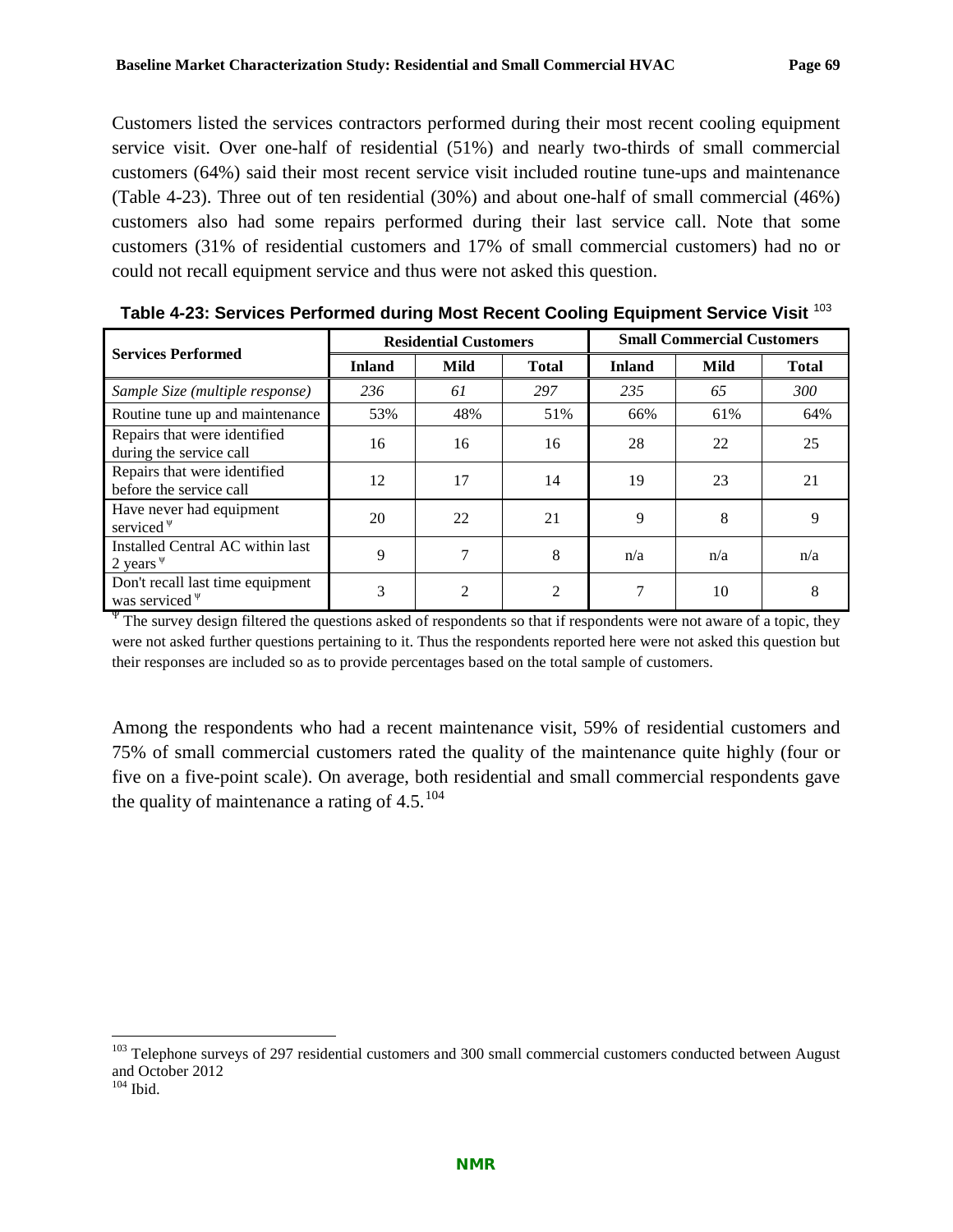# **4.5 California IOU Quality Maintenance Programs**

The California IOU quality maintenance programs are described in detail in Appendix A, but generally require training to ACCA Standard 4. The surveys examined awareness and participation in QM programs on the part of both contractors and customers addressing secondary indicators identified in [Table 1-2](#page-14-0) (SIQM-3 and SIQM-4). This section concludes with an examination of contractor training and qualification, addressing SIQM-5.

## **4.5.1 Program Awareness and Participation**

After a brief description of the California IOU QM programs, nearly one-third of residential maintenance contractors (30%) and over one-fifth of small commercial maintenance contractors (22%) reported that they had ever participated in such a program. However, only 16 percent of residential and six percent of small commercial maintenance contractors said that they are currently participating in an IOU QM program [\(Table 4-24\)](#page-73-0). These self-reported participation rates may be over-stated by the respondents confusing QM with other programs. As shown in [Section](#page-75-0) [4.5.2,](#page-75-0) far fewer maintenance contractors have gone through IOU training and qualification. Program training, generally to the ANSI/ACCA Standard 4 (residential) or ANSI/ASHRAE/ACCA Standard 180-2008 (commercial), is a prerequisite for participation.

<span id="page-73-0"></span>

| <b>Participation</b>                                                             | <b>Residential Maintenance</b><br><b>Contractors</b> | <b>Small Commercial</b><br><b>Maintenance Contractors</b> |
|----------------------------------------------------------------------------------|------------------------------------------------------|-----------------------------------------------------------|
| Sample Size                                                                      | 109                                                  | 110                                                       |
| Currently participating in an IOU QM program                                     | 16%                                                  | 6%                                                        |
| Currently participating or have participated in<br>the past in an IOU QM program | 30                                                   | 22                                                        |
| Have never participated in an IOU QM program                                     | 66                                                   | 76                                                        |
| Did not know if they their company has<br>participated in an IOU QM program      |                                                      |                                                           |
| Did not indicate whether their company<br>participated in an IOU QM program      |                                                      |                                                           |

**Table 4-24: Contractors' Participation in a Quality Maintenance Program**[105](#page-73-1)

<span id="page-73-1"></span><sup>&</sup>lt;sup>105</sup> Online contractor survey of 245 contractors conducted during May and June of 2012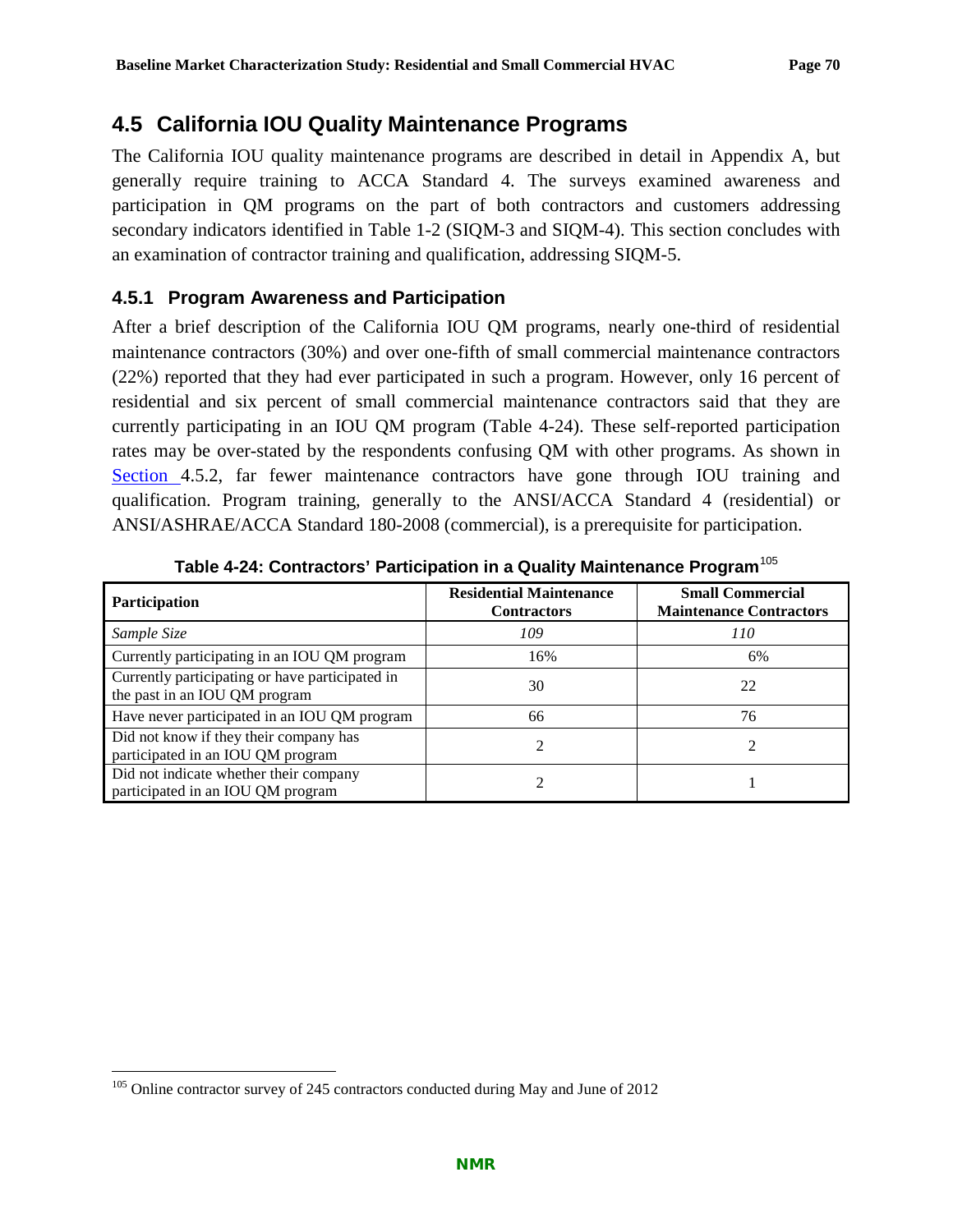Residential respondents, even when prompted, were largely unaware of the specific QM programs offered by their IOUs. SDG&E residential customers were significantly more likely to have heard of SDG&E's Quality Care program than SCE or PG&E customers were to have heard of the programs offered by their IOUs. Likewise, small commercial respondents were largely unaware of the specific QM programs offered by the IOUs, even when prompted [\(Table](#page-74-0)  [4-25\)](#page-74-0).

<span id="page-74-0"></span>

| <b>Aware of Program</b> ** | <b>Residential Customers</b> |      |              | <b>Small Commercial Customers</b> |      |              |
|----------------------------|------------------------------|------|--------------|-----------------------------------|------|--------------|
|                            | <b>Inland</b>                | Mild | <b>Total</b> | <b>Inland</b>                     | Mild | <b>Total</b> |
| Sample Size                | 112                          |      | 120          | 111                               |      | 120          |
| SCE Maintenance and Repair | 13%                          |      | 11%          | 14%                               |      | 16%          |
| Sample Size                | 81                           | 36   | 117          | 80                                | 40   | 120          |
| PG&E Quality Care          | 15%                          | 6%   | 10%          | 16%                               | 10%  | 13%          |
| Sample Size                | 43                           | 17   | 60           | 44                                | 16   | 60           |
| SDG&E Quality Care         | 14%                          | 4    | 21%          | 23%                               |      | 16%          |

**Table 4-25: Aided Customer Awareness of Quality Maintenance Programs**\*[106](#page-74-1)

\* PG&E and SDG&E programs include QM as well as QI

\*\*Results are reported as unweighted counts where sample size is less than 20.

†Significance testing compares the values within a single column as opposed to comparing values in a single row.

<span id="page-74-1"></span><sup>&</sup>lt;sup>106</sup> Telephone surveys of 297 residential customers and 300 small commercial customers conducted between August and October 2012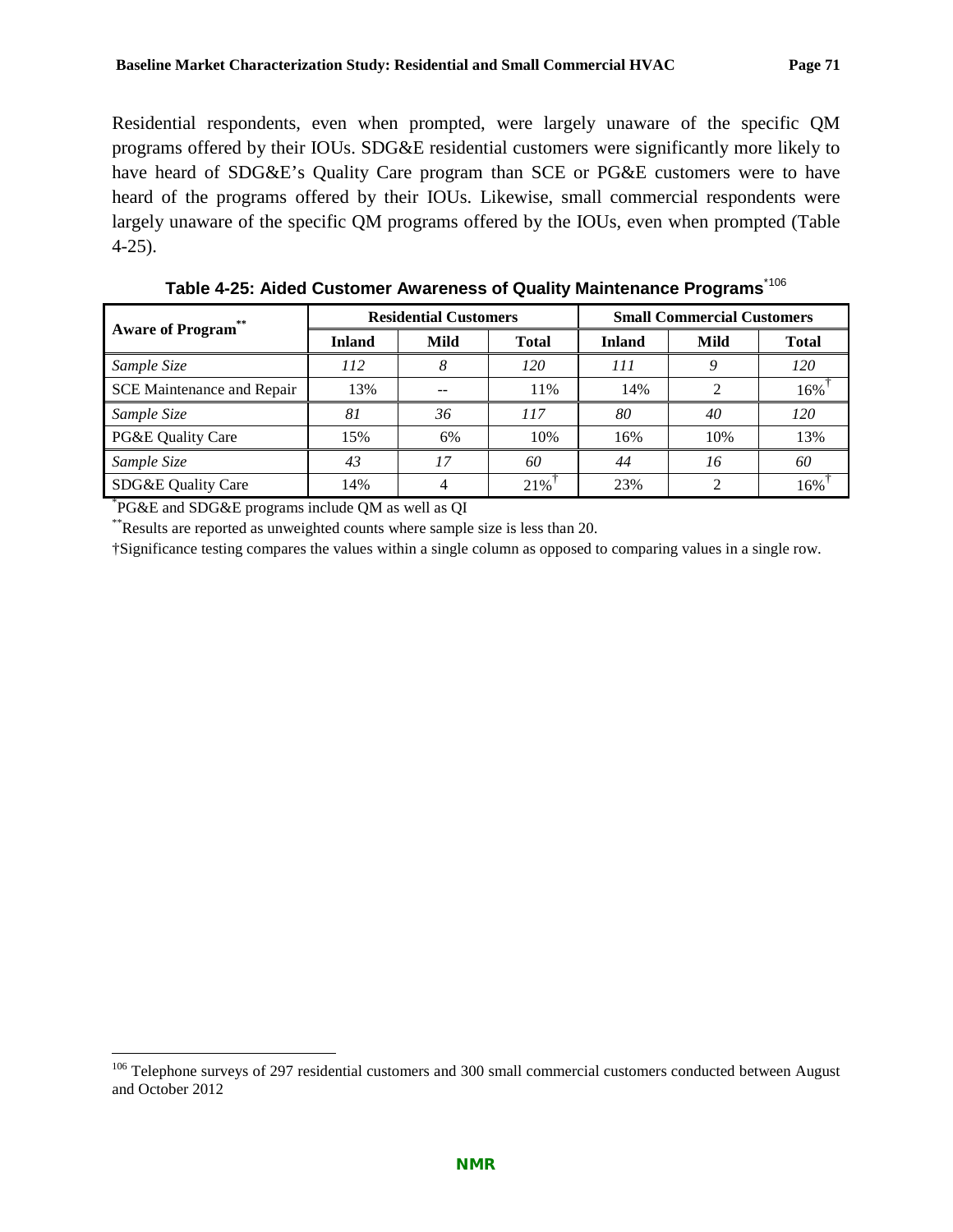Given the small proportions of customers aware of QM programs offered by the IOUs, it is not surprising that very few respondents believe they have received or been passed along any rebates for QM [\(Table 4-26\)](#page-75-1).

**Table 4-26: Cooling Equipment Quality Maintenance and Installation Program**  Participation<sup>[107](#page-75-3)</sup>

<span id="page-75-1"></span>

| <b>Percentage That Received</b>   | <b>Residential Customers</b> |      | <b>Small Commercial Customers</b> |               |      |              |
|-----------------------------------|------------------------------|------|-----------------------------------|---------------|------|--------------|
| Program Rebate*                   | <b>Inland</b>                | Mild | <b>Total</b>                      | <b>Inland</b> | Mild | <b>Total</b> |
| <b>SCE Maintenance and Repair</b> |                              |      |                                   |               |      |              |
| Sample Size                       | 112                          | 8    | 120                               | <i>111</i>    | 9    | 120          |
| Maintenance Rebate                | 2%                           | --   | 1%                                |               |      |              |
| <b>PG&amp;E Quality Care</b>      |                              |      |                                   |               |      |              |
| Sample Size                       | 81                           | 36   | 117                               | 80            | 40   | 120          |
| Maintenance Rebate                | 4%                           | 3%   | 3%                                | 3%            | --   | 1%           |
| <b>SDG&amp;E Quality Care</b>     |                              |      |                                   |               |      |              |
| Sample Size                       | 43                           | 17   | 60                                | 44            | 16   | 60           |
| Maintenance Rebate                |                              |      |                                   | 2%            |      | 1%           |

\*Results are reported as unweighted counts where sample size is less than 20.

## <span id="page-75-0"></span>**4.5.2 Quality Maintenance Training and Qualification of Contractors**

NMR conducted an analysis of the percentages of all contractors who have gone through the IOUs' training and qualification programs as described in [Section 3.5.2.](#page-43-0) NMR divided contractor quality maintenance qualification and training data that were provided by the IOUs by the estimated number of maintenance contractors in each service territory. [Table 4-27](#page-75-2) reports the percentage of maintenance contractors that are qualified through an IOU program in each of the three electric IOU territories.

**Table 4-27: Percent of Maintenance Contractors Qualified by the IOUs**

<span id="page-75-2"></span>

| <b>IOU</b>                 | <b>Residential Maintenance</b><br><b>Contractors</b> | <b>Commercial</b><br><b>Maintenance Contractors</b> |
|----------------------------|------------------------------------------------------|-----------------------------------------------------|
| Pacific Gas & Electric**   | 10%                                                  | 7%                                                  |
| San Diego Gas & Electric   | 2%                                                   | 3%                                                  |
| Southern California Edison | $1\%$                                                | 2%                                                  |

**\*** Since the IOUs presented training and qualification data on commercial contractors, without distinguishing small and large contractors, this analysis is presented for commercial contractors in general.

\*\*Pacific Gas & Electric did not distinguish between qualified and trained contractors

When asked about other certifications, more than one-half of maintenance contractors said their technicians were not certified by any organization. It is important to note that about two-fifths of

<span id="page-75-3"></span><sup>&</sup>lt;sup>107</sup> Telephone surveys of 297 residential customers and 300 small commercial customers conducted between August and October 2012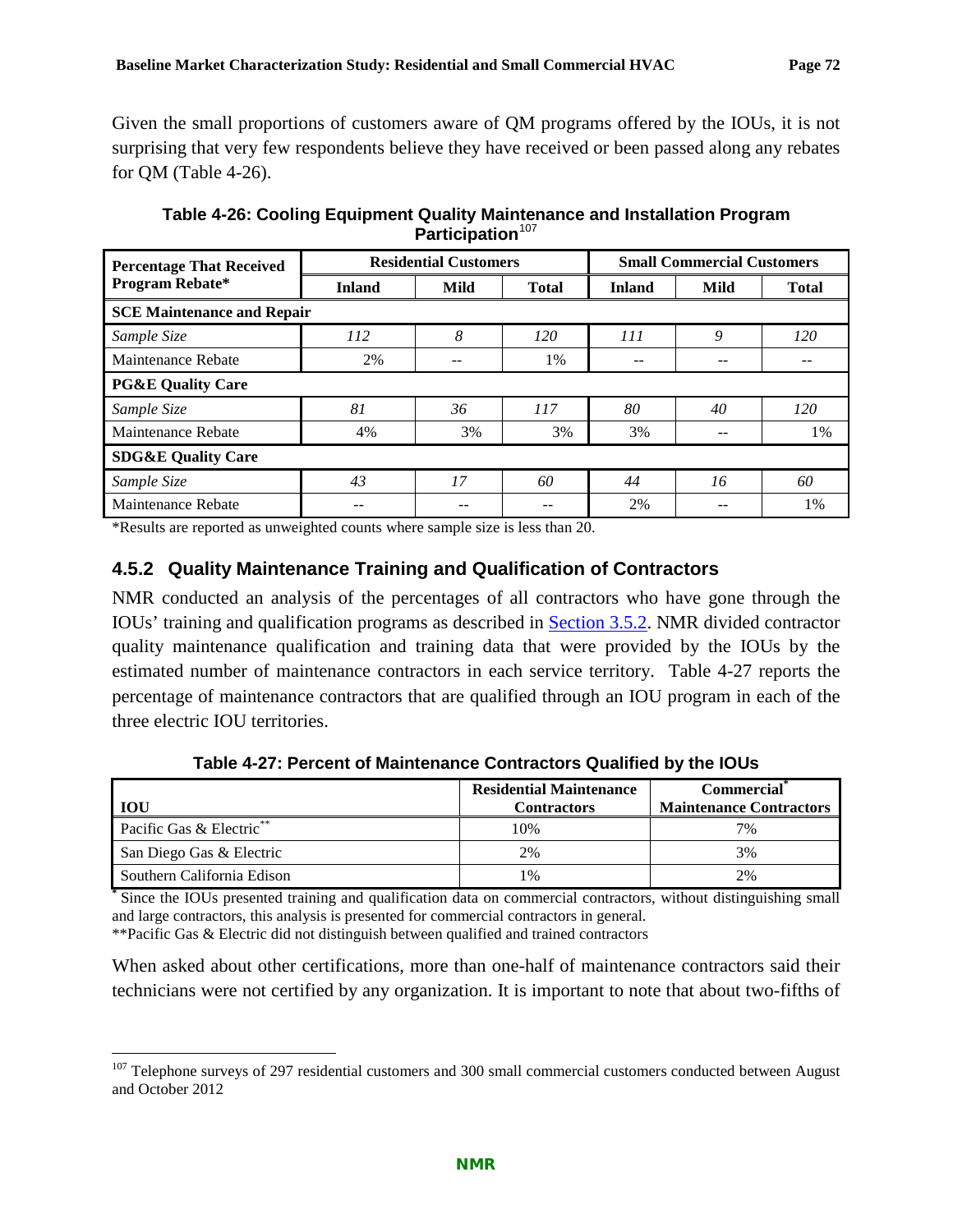residential and three out of ten small commercial maintenance contractors hold NATE certifications, which are promoted by the IOU programs [\(Table 4-28\)](#page-76-0).

<span id="page-76-0"></span>

|                                              | <b>Residential Maintenance</b><br><b>Contractors</b> | <b>Small Commercial</b><br><b>Maintenance Contractors</b> |
|----------------------------------------------|------------------------------------------------------|-----------------------------------------------------------|
| Sample Size (multiple response)              | 109                                                  | 110                                                       |
| Our company has none of these certifications | 55%                                                  | 56%                                                       |
| NATE C <sub>3</sub>                          | 39%                                                  | 30%                                                       |
| Other                                        | 21%                                                  | 13%                                                       |
| No answer                                    | 2%                                                   | 7%                                                        |

**Table 4-28: Maintenance Contractors' Certifications**[108](#page-76-1)

As noted for QI, in view of the low share of maintenance technicians with any training and the contractors citing technicians' lack of selling skills and knowledge as a barrier to QM [\(Table](#page-62-0)  [4-10\)](#page-62-0), this study has identified an increase in the number of technicians with training as a secondary indicator of HVAC subprograms' progress. As in the case of QI, this training should improve their knowledge of the requirements of QM; it may be accomplished through NATE training and some of the IOU program training.

# **4.6 Quality Maintenance Field Assessments**

DNV GL completed field assessments on 50 residential and 30 commercial systems that had recently had maintenance performed. The team recruited participants for on-site visits from customers who were identified in the residential customer survey as having maintenance recently performed on their HVAC system. This sample was further supplemented with customers identified as having recently serviced an HVAC system in the CLASS (WO 21) and CSS (WO 24) studies. While the preferred approach to assess maintenance savings is pre-post measurement, DNV GL performed these field assessments to establish the current state of units in the field after receiving non-program maintenance.

# **4.6.1 Overview of Findings**

The overall objective of the field assessments was to ascertain the extent to which performance metrics for recently maintained systems in the general market were consistent with QM program assumptions.<sup>[109](#page-76-2)</sup> In general, the field assessment determined that the performance metrics among non-program systems were consistent with and validated the QM program assumptions of suboptimal performance. Specific noteworthy findings from the QM field assessments include the following.

<span id="page-76-1"></span><sup>&</sup>lt;sup>108</sup> Online contractor survey of 245 contractors conducted during May and June of 2012

<span id="page-76-2"></span><sup>&</sup>lt;sup>109</sup> The QM program assumptions are laid out in a work paper described in Appendix F. The work paper describes the assumptions that are made about non-participant systems.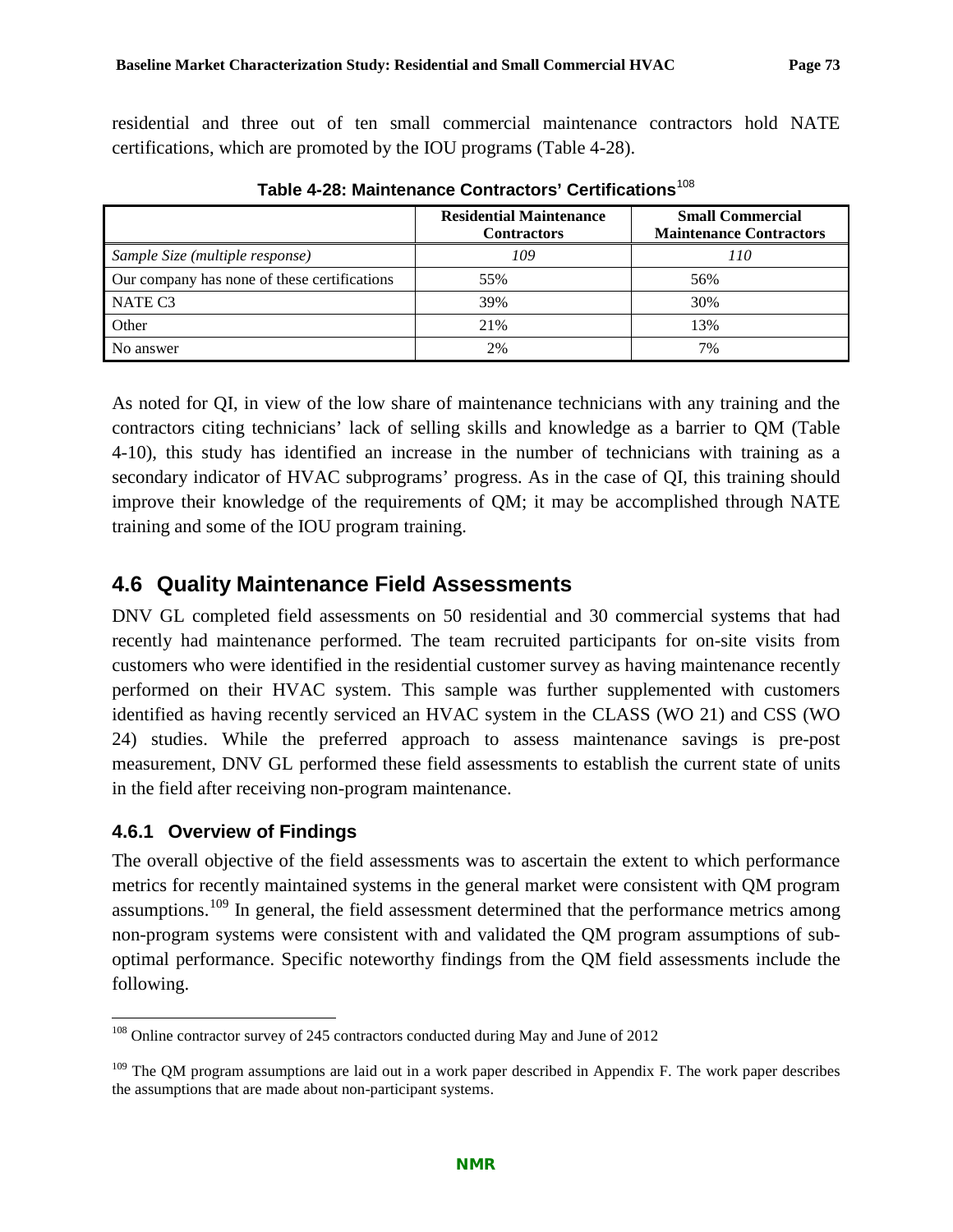- **Residential Duct Leakage.**<sup>[110](#page-77-0)</sup> The DEER and QM baseline assumption for existing ducts is 24% leakage. System total leakage relative to nominal flow was measured at 23% for heating and 20% for cooling which are close to the values assumed by the DEER and QM program.
- **Residential System Airflow**. Based on Title 24 and an HVAC technician rule of thumb, the working assumption for proper system airflow is 400 CFM/ton. System airflow measured during the site visits averaged 332 CFM per ton for cooling which was not significantly different than the baseline of 350 CFM/ton assumed by the QM program
- **Commercial System Airflow**. System airflow measured during the site visits averaged 359 CFM per ton for cooling which was not significantly different than the baseline of 350 CFM/ton assumed by the QM program.
- **Commercial System Economizers**. The field assessments found 55% of units with dampers open from 10% to 30%, and 9% of units with dampers fully-open. Field measurements and simulations from other studies indicate fully open dampers increase cooling and heating energy by 50% compared to closed dampers.
- **Refrigerant Charge**. Charge diagnostics are used to determine if the refrigerant charge is at the factory level. The field assessments used Title 24 and manufacturer diagnostics to verify that proper refrigerant charge was present in the system. However, recent studies cited in the Appendix have found that the Title 24 and other diagnostics used to verify refrigerant charge are flawed. As a result, the results of this field assessment are considered to be indeterminate.

<span id="page-77-0"></span> $110$  The scope of residential QM appears to include unit and system level measures. In the past, refrigerant charge and duct sealing were addressed by separate programs, but they are both part of the new Residential QM concept.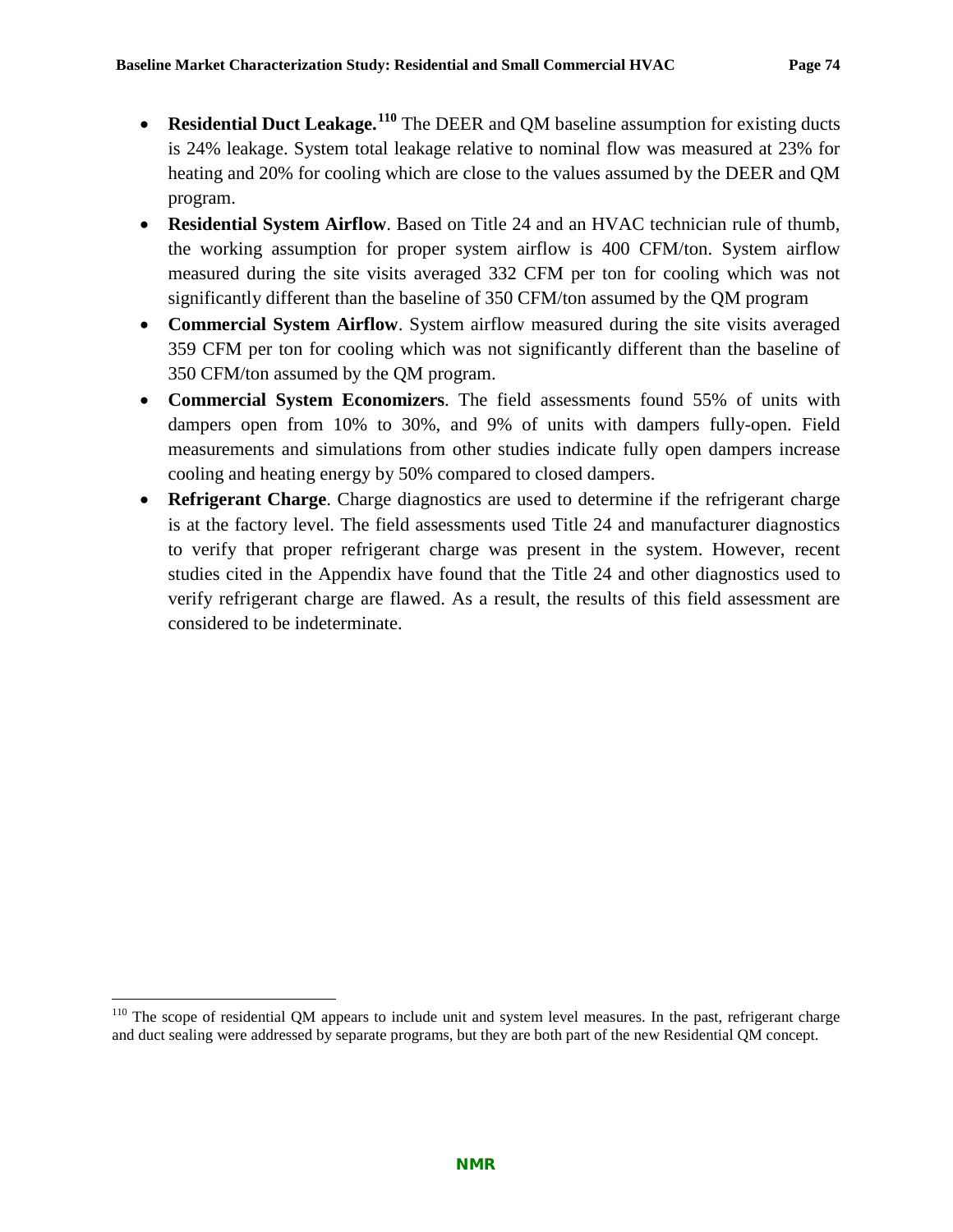The field assessments of non-participant sites provide a market baseline relative to IOU work paper baseline assumptions for QM. [Table 4-29](#page-78-0) summarizes the key findings from the field assessments.

<span id="page-78-0"></span>

| <b>IOU QM Work</b><br><b>Paper Baseline</b><br><b>Assumption</b> | <b>Field Findings for QM</b><br><b>Non-Participants</b>                                                                                 | <b>Implications from Field Findings</b>                                                                                                                                                                                                                |
|------------------------------------------------------------------|-----------------------------------------------------------------------------------------------------------------------------------------|--------------------------------------------------------------------------------------------------------------------------------------------------------------------------------------------------------------------------------------------------------|
| <b>Residential Duct</b><br>Leakage:<br>24% Leakage               | $23\% + 3.5\%$ for heating<br>$20\% \pm 2\%$ for cooling<br>Over 50% of cases have<br>leakage greater than 15%                          | On average, leakage relative to nominal flow was close to the<br>values assumed by the DEER and QM program.                                                                                                                                            |
| System Airflow at<br>350 CFM / ton                               | <b>Residential Systems:</b><br>332 CFM / ton<br>$+/- 42$ CFM / ton<br><b>Commercial Systems:</b><br>359 CFM / ton<br>$+/- 26$ CFM / ton | On average, airflow was close to the values assumed by the<br>DEER and QM program.                                                                                                                                                                     |
| Commercial<br>System<br>Economizers<br>N/A                       | 55% of units with<br>dampers open from 10%<br>to 30%, and 9% of units<br>with dampers fully-open                                        | Field measurements and simulations from other studies<br>indicate fully open dampers increase cooling and heating<br>energy by 50% compared to closed dampers.                                                                                         |
| Refrigerant<br>Charge<br>N/A                                     | Indeterminate – See<br>Appendix F                                                                                                       | See section 4.6.5. The use of Title 24 diagnostics and other<br>diagnostic options is problematic in verifying proper charge.<br>The indirect diagnostics do not reliably verify that proper<br>charge was weighed into the system after installation. |

**Table 4-29: Comparison of Baseline Assumptions and Field Findings** 

# **4.6.2 IOU Work Paper Assumptions for Quality Maintenance**

Paralleling the QI program assumptions, the IOU QM program work paper makes the following assumptions regarding current post-maintenance system performance.

- Ducts are not properly sealed and are estimated to have total air handling unit flow leakage of 24% relative to nominal airflow. Participant systems are assumed to have 12% leakage.
- Fan settings are typically incorrect, resulting in only 350 cfm/ton of airflow. Participants are assumed to have correct fan settings at the recommended 400 cfm/ton.

Since there is no energy code standard for maintenance, there is no established Title 24 benchmark.

### **4.6.3 Residential Site Findings**

#### **4.6.3.1 Field Findings on Duct Leakage**

The current DEER and QM work paper assumption is that existing systems have an average of 24% total leakage relative to nominal airflow. It was unknown if any of the sampled systems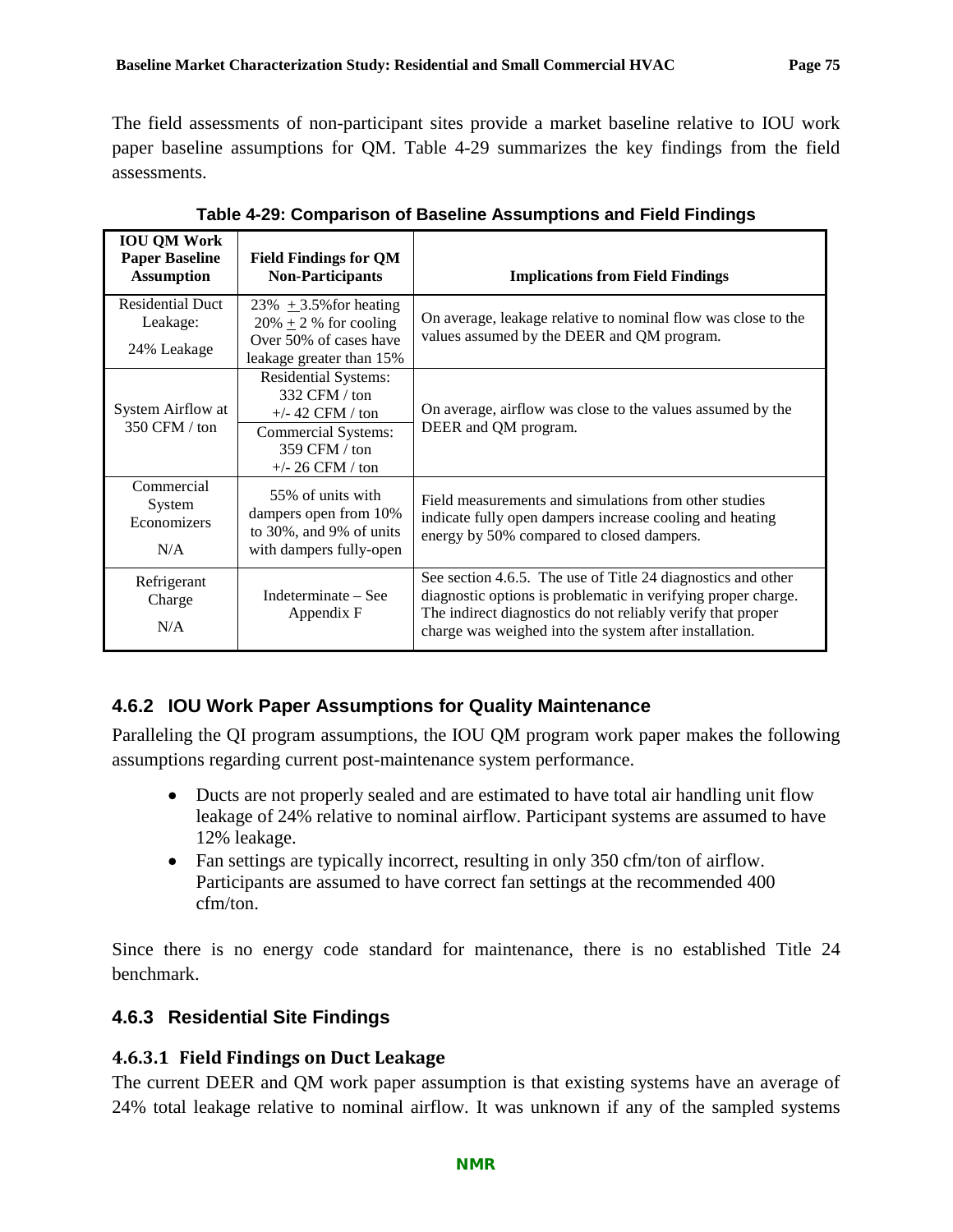were installed according to the Title 24 minimums applicable at the time they were installed. All systems were 5 years old or older. The average total leakages were close to 24%: 23% for heating and 20% for cooling [\(Table 4-30](#page-79-0) and [Figure 4-1\)](#page-79-1).

|                           | % Duct Leakage                                                  |                                                                              |  |  |  |
|---------------------------|-----------------------------------------------------------------|------------------------------------------------------------------------------|--|--|--|
| <b>Statistic</b>          | Using nominal heating<br>airflow (kBtu heating output<br>x 21.7 | Using nominal cooling<br>airflow (Cooling capacity<br>tons $\mathbf{x}$ 400) |  |  |  |
| Sample Size               | 11                                                              | 18                                                                           |  |  |  |
| Average                   | 23%                                                             | 20%                                                                          |  |  |  |
| <b>Standard Deviation</b> | 15%                                                             | 10%                                                                          |  |  |  |
| 90% CI Error Bound        | $+/- 7\%$                                                       | $+/- 4%$                                                                     |  |  |  |
| <b>Relative Precision</b> | $+/- 32\%$                                                      | $+/- 20%$                                                                    |  |  |  |

<span id="page-79-0"></span>**Table 4-30: Total Duct Leakage for Recently Maintained Residential Systems**

<span id="page-79-1"></span>**Figure 4-1: Total Duct Leakage for Recently Maintained Residential Systems**

#### **4.6.3.2 Field Findings on Fan Airflow**

<span id="page-79-2"></span>The QM work paper assumption of 350 CFM/ton has non-participant units falling short of the Title 24 recommended 400 CFM/ton of installed cooling. The assumption of 400 CFM/ton is a general rule of thumb for HVAC technicians as well. The field data collection estimated the averages were closer to 332 CFM/ton in the cooling mode [\(Table 4-31](#page-79-2) and [Figure 4-2\)](#page-80-0).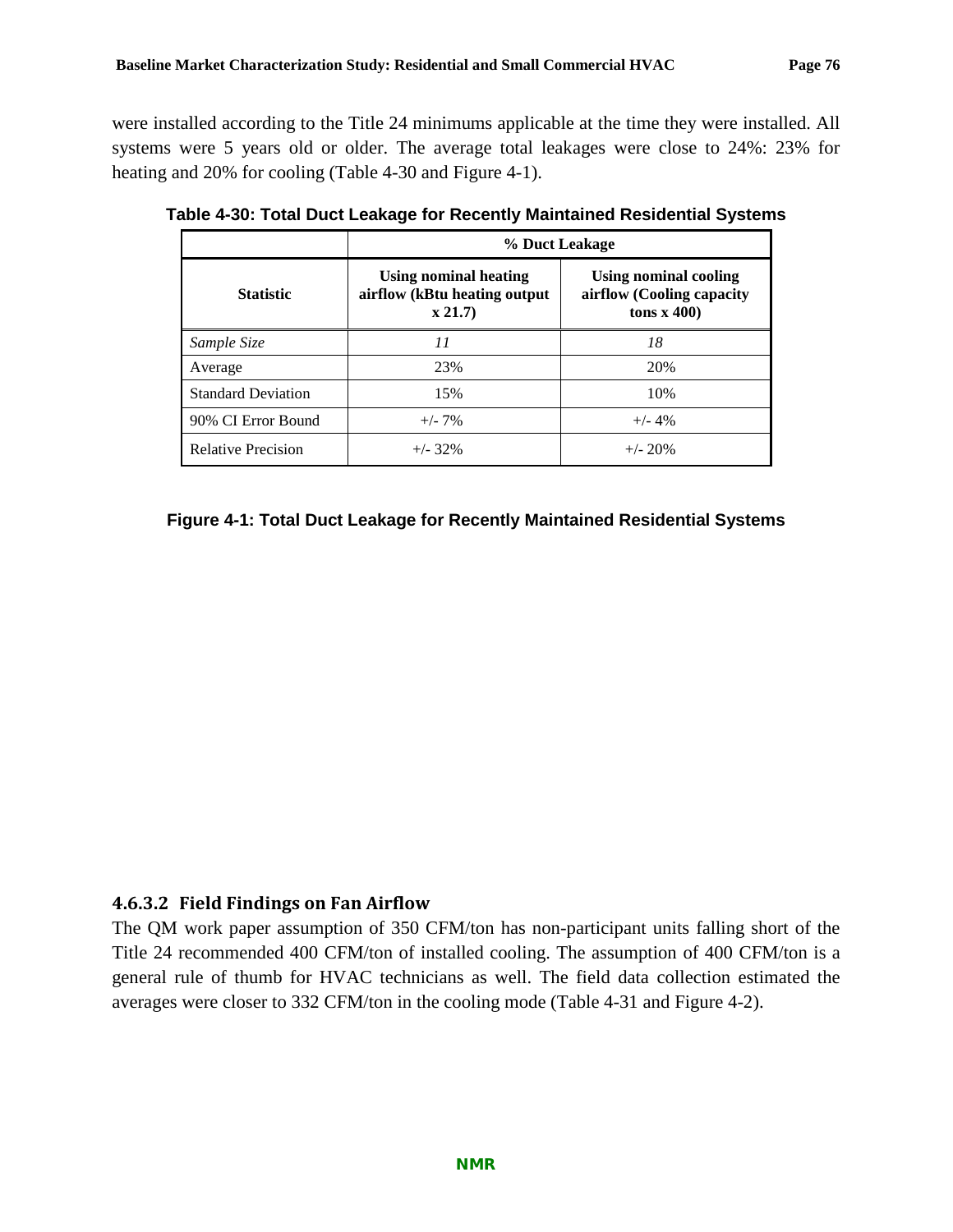|                           | CFM / ton |                |  |
|---------------------------|-----------|----------------|--|
| <b>Statistic</b>          | Cooling   | <b>Heating</b> |  |
| Sample Size               | 21        | 20             |  |
| Average                   | 331.5     | 302.5          |  |
| <b>Standard Deviation</b> | 116.0     | 120.8          |  |
| 90% CI Error Bound        | 41.6      | 44.4           |  |
| <b>Relative Precision</b> | 13%       | 15%            |  |

#### **Table 4-31: Measured Airflow**



<span id="page-80-0"></span>

### **4.6.4 Commercial Sites**

### **4.6.4.1 Field Findings on Fan Airflow**

<span id="page-80-1"></span>The QM work paper assumption of 350 CFM/ton has non-participant units falling short of the Title 24 recommended 400 CFM/ton of installed cooling. The assumption of 400 CFM/ton is a general rule of thumb for HVAC technicians as well. The field data collection estimated the averages were closer to 359 CFM/ton in the cooling mode [\(Table 4-32\)](#page-80-1).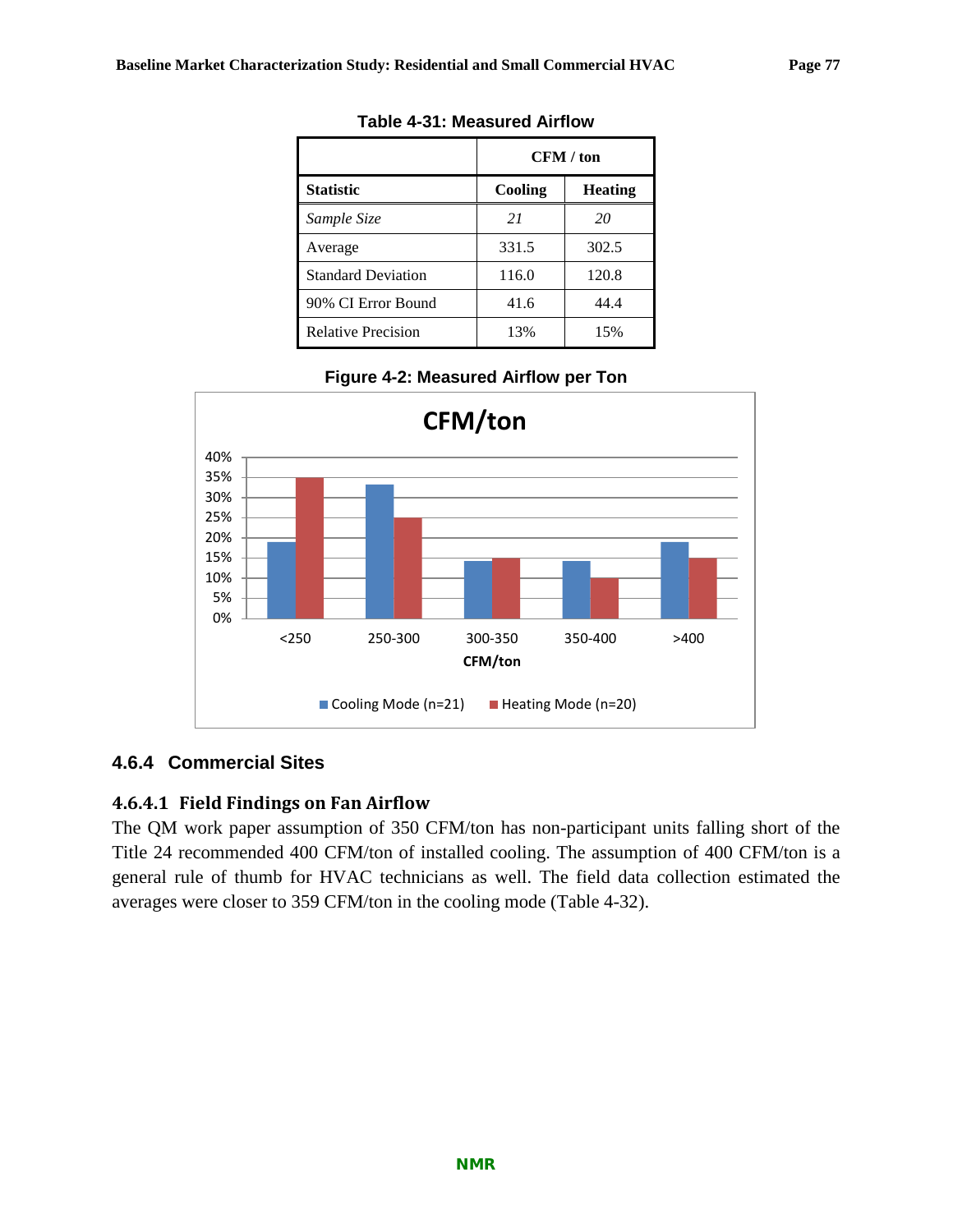| <b>Statistic</b>                               | Cooling<br>(CFM/ton) |
|------------------------------------------------|----------------------|
| Sample Size (includes multiple units per site) | 42                   |
| Average                                        | 359.1                |
| <b>Standard Deviation</b>                      | 101.1                |
| 90% CI Error Bound                             | 25.8                 |
| <b>Relative Precision</b>                      | 7%                   |

**Table 4-32: Measured Airflow**

## **4.6.4.2 Field Findings on Economizers**

The field assessment found 55% of units with dampers open from 10% to 30%, and 9% of units with dampers fully-open. Field measurements and simulations from other studies indicate fully open dampers increase cooling and heating energy by 50% compared to closed dampers. Virtually all the units with economizers were in need of repair due to sensor faults, broken linkages, or other issues causing the economizers to fail functional tests. Smaller units did not have economizers and simply had fixed position outside air intake dampers.

# <span id="page-81-0"></span>**4.6.5 Refrigerant Charge – Issues Identified in Literature that Apply to Both Installations and Maintenance**

While measurements to assess refrigerant charge were performed in accordance with Title 24, the results may be considered misleading based on recent laboratory studies by the Purdue University<sup>[111](#page-81-1)</sup> and the CPUC, conducted under Work Order 32 (WO32). The key takeaway for the market assessment is that while there are protocols being widely used to diagnose and remediate HVAC system faults, there is no single best practice or most-accurate method. Many systems have been misdiagnosed over the past decade and these practices are continuing today. See Appendix F for additional details.

## **4.6.6 Field Observations from the California HVAC Contractor & Technician Behavior Study**<sup>[112](#page-81-2)</sup>

The California HVAC Contractor and Technician Behavior Study included field observations to understand how contractors and technicians conduct diagnostics and remediation. This section summarizes the methodology and results of these field observations.

<span id="page-81-1"></span><sup>&</sup>lt;sup>111</sup> David P. Yuill and James E. Braun. "Evaluating Fault Detection and Diagnostics Protocols Applied to Air-Cooled Vapor Compression Air-Conditioners," paper presented at the International Refrigeration and Air Conditioning Conference. West Lafayette, IN. 2012.

James E. Braun and David P. Yuill. Evaluation of the Effectiveness of Currently Utilized Diagnostic Protocols. Purdue University. West Lafayette, IN. 2014.

<span id="page-81-2"></span><sup>&</sup>lt;sup>112</sup> Energy Market Innovations. California HVAC Contractor & Technician Behavior Study. CALMAC Study SCE0323.01.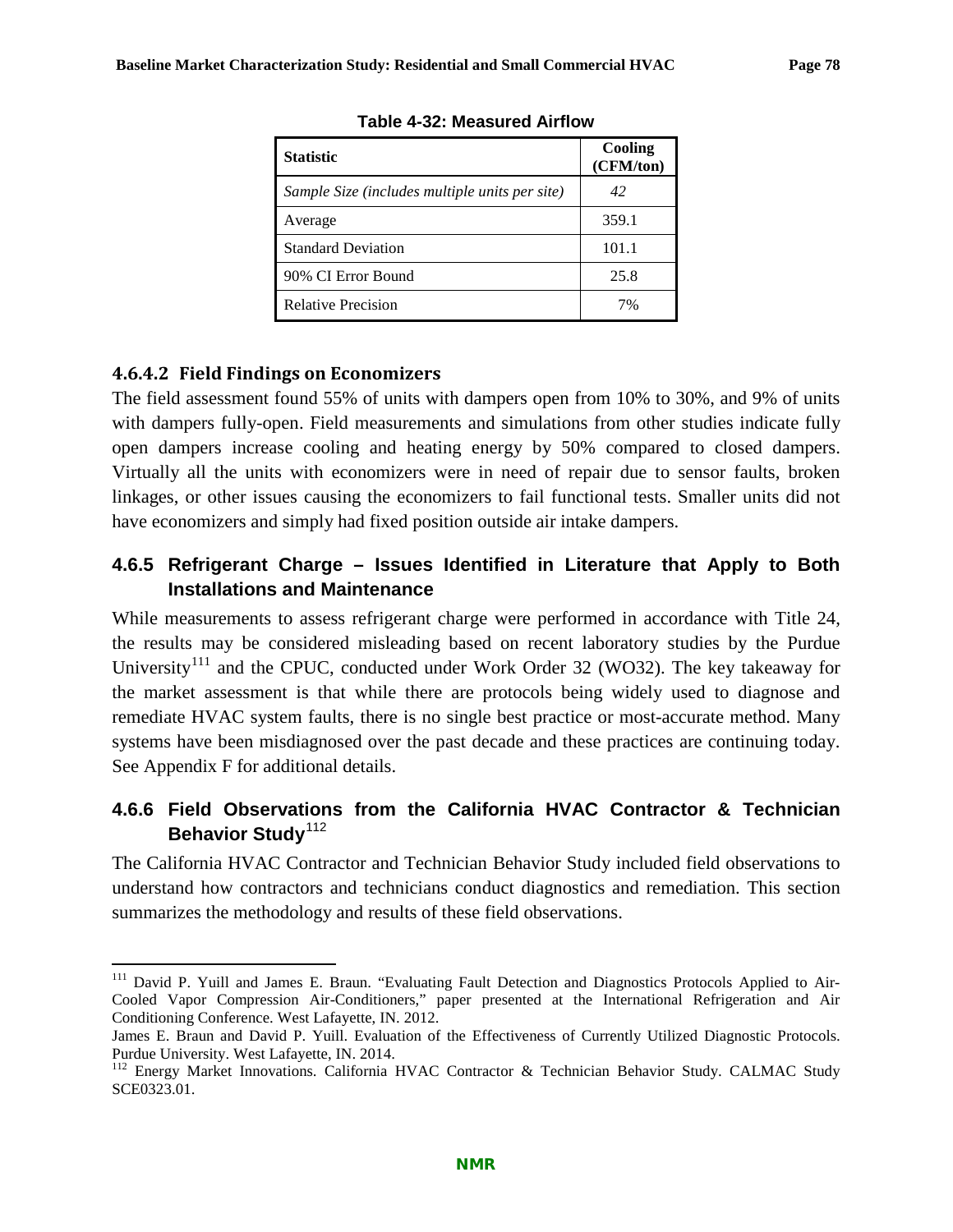#### **4.6.6.1 Methodology**

The field observations consisted of two main components: (1) the observation of technicians conducting a service or maintenance call on a system with intentionally implemented faults where technicians were unaware that researchers were observing them; and (2) a semi-structured interview with the observed technicians. A total of 16 field observations were conducted, but only 13 technicians provided permission to use their observations in this study and only nine of these consented to follow-up interviews.

EMI conducted the field observations at the home of a research ally in Corona, CA, over the course of three weeks in May 2012. A master HVAC technician tuned up and conducted in-depth diagnostics of the HVAC system so that its performance was well understood both before the study as well as between technician visits. The master technician then imposed two controlled faults so that the unit's performance was degraded in a known way. Both faults (three closed airsupply registers, and fan control wires switched to be set on low speed instead of high speed) had the effect of decreasing evaporator airflow, which has a dramatic effect on the system's capacity and energy efficiency. The artificially introduced faults gave the research team the opportunity to see how technicians diagnosed a problem with the system and how they used their diagnosis to offer repairs, offer maintenance services, and explain their work to customers. The intent of the study was not to have the flaw actually repaired, and the researchers halted the technicians before this occurred.

#### **4.6.6.2 Findings**

Overall, the technical performance of the field-observed technicians providing typical "maintenance" services was below the standards of ACCA 4, utility "quality maintenance" program goals, and industry best practices as judged by the expert technician. Post-observation interviews indicated that technicians were not knowledgeable about ACCA Standard 4, and none of the 13 observed technicians stated that they use the standard in their regular work. During field observations, almost all of the technicians attempted some of basic maintenance tasks, such as checking the thermostat, inspecting filters, inspecting the metering device, and inspecting refrigerant line insulation, but few performed the tasks correctly.

Results of the field observations suggest that the requirements of conducting "quality maintenance" often conflict with other demands that technicians face. Technicians face demands from both their company (or their own monetary goals if sole practitioners) and from their customers. These include time constraints placed on each visit, and the perception that customers have two primary priorities: making sure their system is functioning (however inefficiently) and spending as little money as possible.

A number of noteworthy tasks were left off the contractors' lists when they reported what their technicians perform during a typical installation or maintenance visit. The most infrequently reported installation tasks included calculating correct sizing for equipment using Manual J, testing ductwork to determine maximum system size, installing new refrigerant lines, and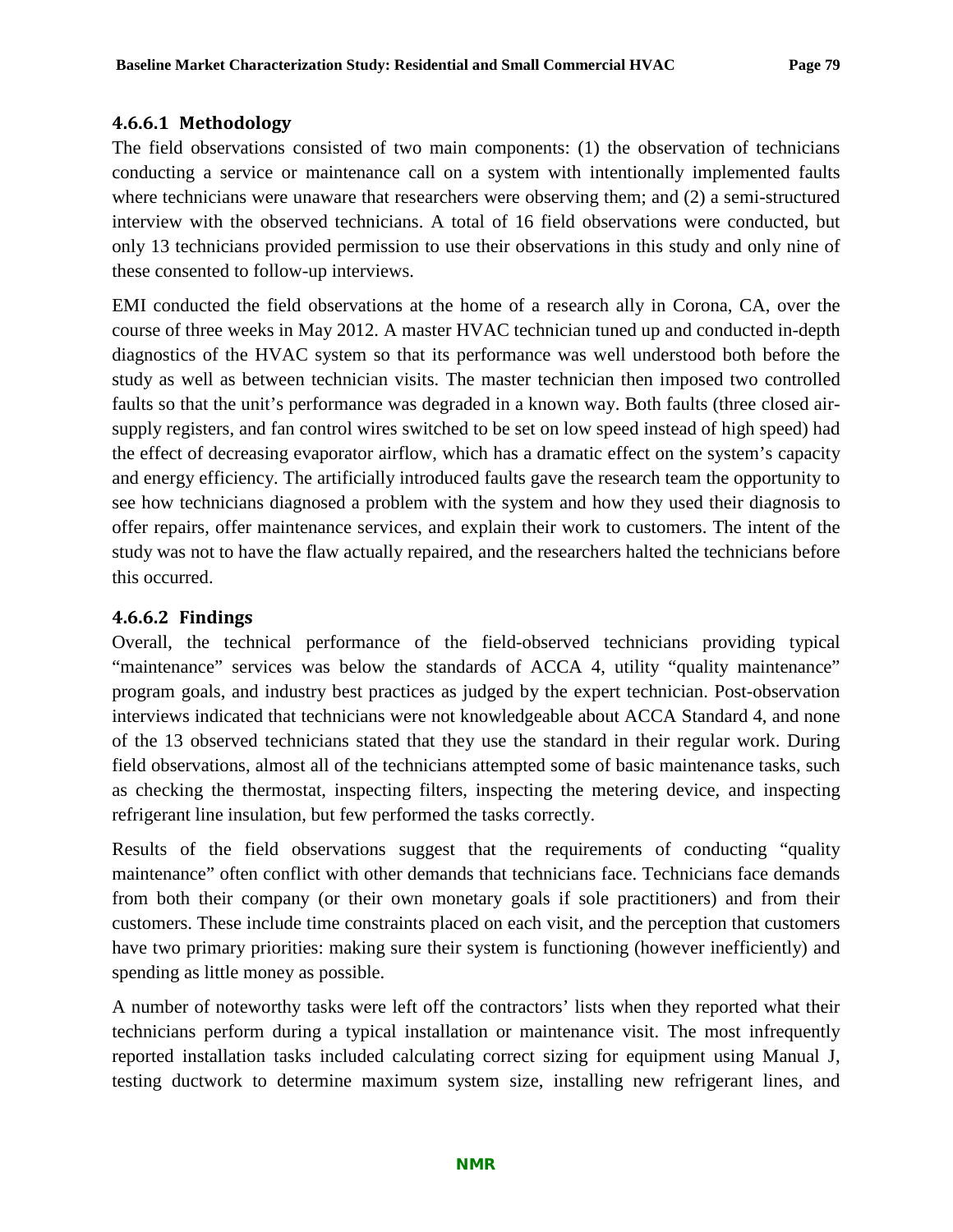providing the customer with documentation of installation procedures. These field observations serve as a reminder that self-reports by contractors are not always accurate.

Some of the most important tasks for energy efficiency; such as ensuring that registers are open, measuring static pressure and temperature differences across the evaporator coil, and checking refrigerant charge, were frequently not attempted. Interestingly, no technician observed in the field study attempted evaporator cleaning, although 68% of surveyed contractors stated that the evaporator coil is inspected and cleaned/adjusted as necessary during a typical residential maintenance visit. This provides evidence of a disconnect between contractors' stated practices and technicians' practices in the field. Data gathered from the field observations also suggests that quality maintenance is not a concept with a generally agreed-upon meaning.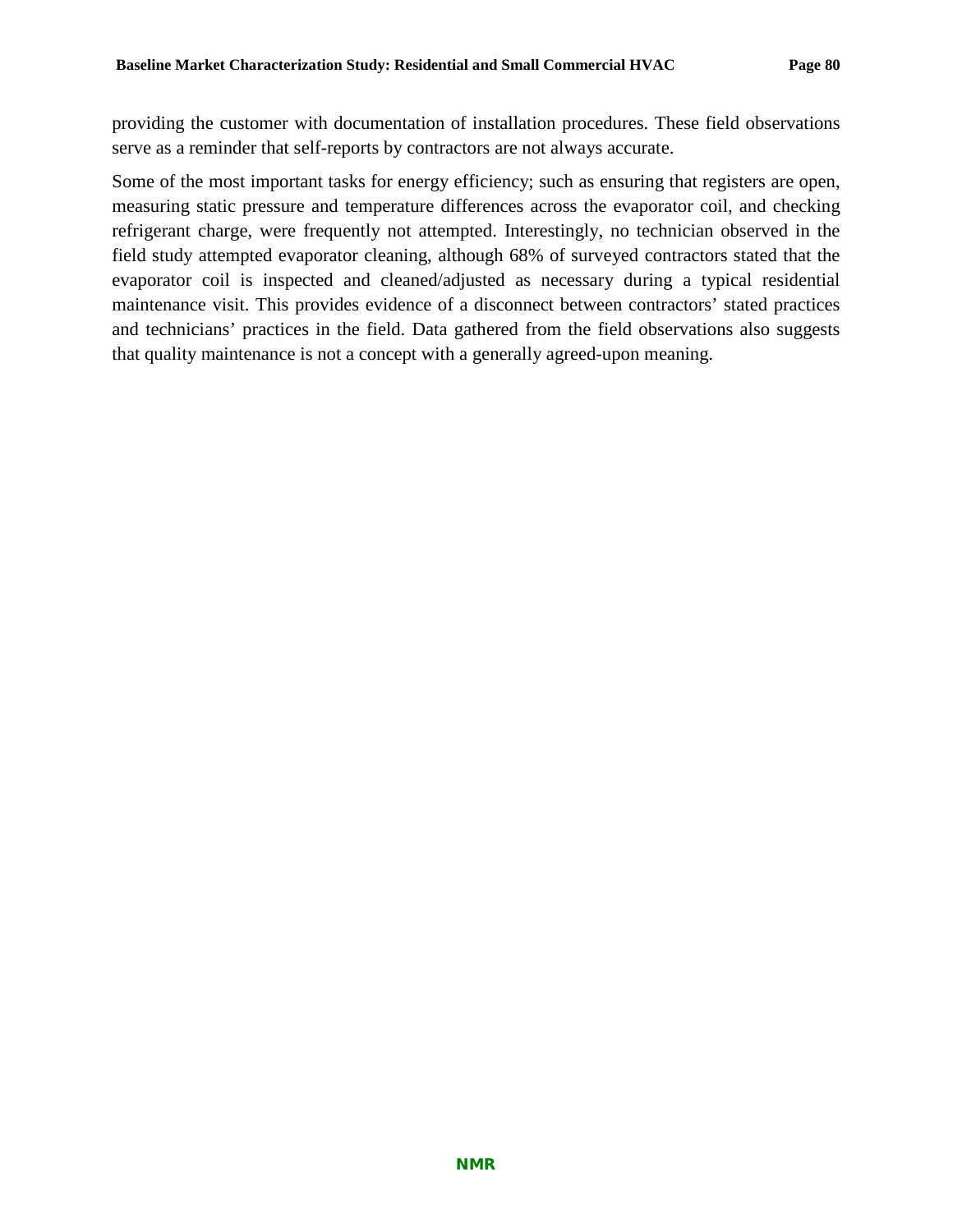# **5 Market Share Tracking System**

The system described in this section is intended to help develop a systematic process for periodic reporting of market share and sales in the future. NMR interviewed eight HVAC equipment distributors in order to assess the level of consolidation in the market for HVAC distribution in California and identify the firms with the largest market shares. NMR also coordinated with WO32 on interviews with twenty distributors, including eighteen companies that participated in the HVAC Distributor Incentive Program in 2011 and 2012 and two companies that did not participate. NMR also researched the processes and procedures of the Energy Center of Wisconsin's (ECW) Furnace and Air Conditioning Tracking System (FACTS), which obtained quarterly data from twelve distributors from 1997 until the discontinuation of the program in 2011. The system proposed in this section is largely modeled along the lines of that successful program.

# <span id="page-84-0"></span>**5.1 Distributor Reaction to a Market Share Tracking System**

The initial interviews with eight distributors identified six to ten companies that hold a large share (75% to 90%) of the statewide market. The interviews identified four additional companies as having significant shares of local markets such as Los Angeles and the Bay Area, though they did not operate statewide.

The WO32 interviews with twenty distributors included six distributors that had been identified as accounting for large shares of the statewide market and one distributor identified as having a significant share of a local market. The interviews described a potential sales tracking system in which the distributors would supply the CPUC quarterly data on the sales of HVAC packaged and split-system units. Distributors, in turn, would receive aggregated quarterly industry benchmark information so they could measure individual sales performance against that of the California industry as a whole. The interviews stressed that information provided by individual distributors would remain completely confidential and be aggregated with information from other distributors to provide an overall picture of the market. The interviewees were asked if such information would be useful to their companies and if they would be willing to participate in the data collection effort.

Of the six distributors identified as accounting for large shares of the statewide market, two were fairly certain that the information would be useful to their companies and they would provide the data requested. One additional interviewee would probably participate but noted that the data that would be most useful to his company would be on the brands of HVAC system. The fourth interviewee was unsure about whether his company would participate and the last two statewide sales interviewees did not believe their companies would participate. The interviewee with a significant share of a local market was unsure if his manager would be willing to participate.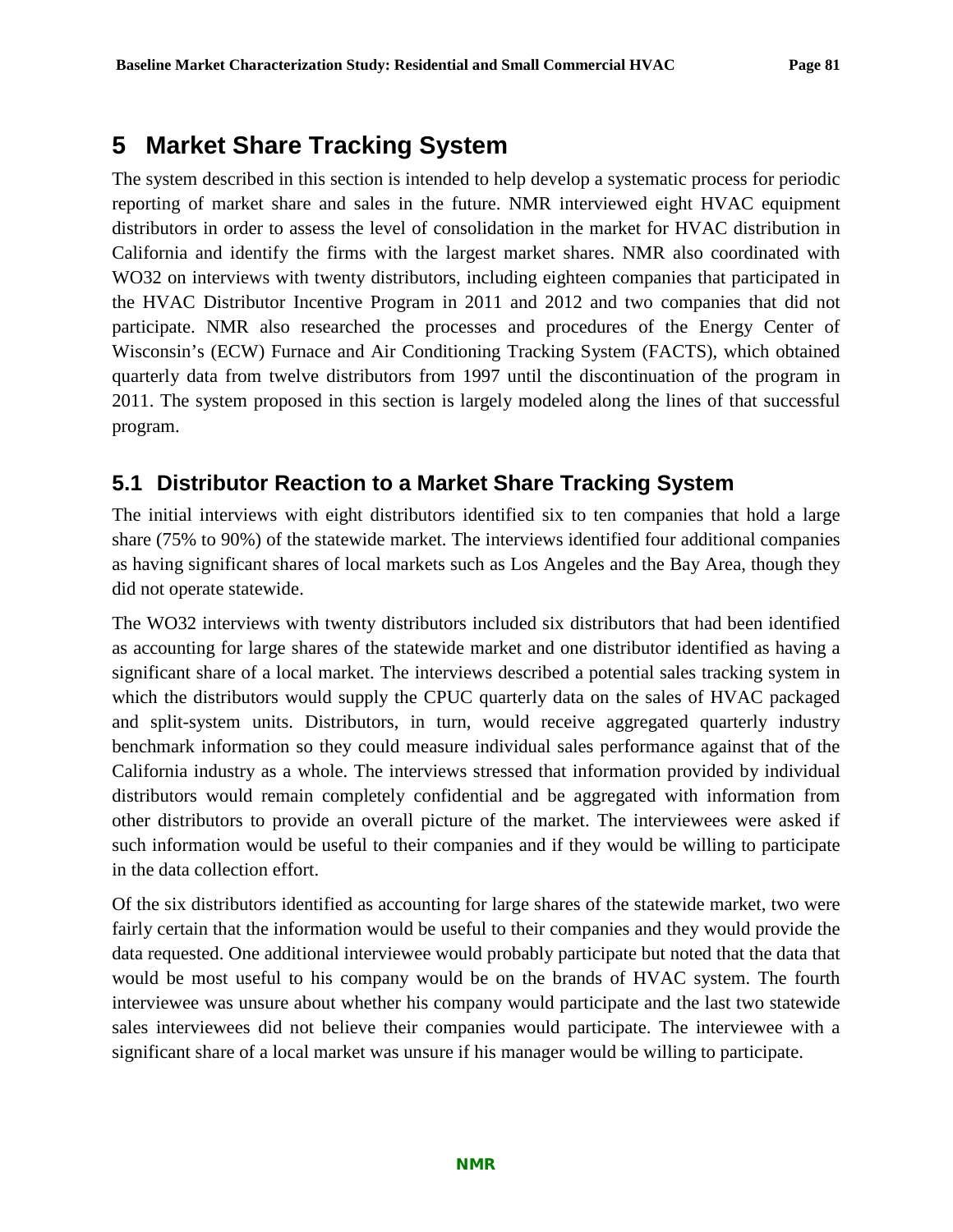# **5.2 Process and Procedures**

The proposed market share tracking system for California would track residential and commercial sales as follows:

- Number of all packaged and split equipment units sold
- Number of air-cooled three-phase packaged and split units sold by efficiency level  $113$
- Number of single-phase air-cooled packaged and split equipment units sold by efficiency level
- Number of water source heat pumps and/or water/evaporative cooled air conditioners sold by efficiency level
- Number of ductless mini-split equipment units sold by efficiency level
- Number of ductless multi-split equipment units sold by efficiency level

Distributors would provide data quarterly. The data provided would include the product number of the units sold, the number of units for each product code, and the zip code where the units were shipped. The distributor data could then be aggregated to regions of interest. FACTS aggregated data to the county level, but, in California, it may make more sense to have five regions aggregated with aggregated climate zones, as follows:

- Region 1 comprised of Climate Zones 1, 2, 3, 4, and 5
- Region 2 comprised of Climate Zones 6 and 7
- Region 3 comprised of Climate Zones 8, 9, and 10
- Region 4 comprised of Climate Zones 11, 12, and 13
- Region 5 comprised of Climate Zones 14, 15, and 16

The distributors' reaction to providing sales data, described in [Section 5.1,](#page-84-0) points to the need for carefully recruiting participants and clearly demonstrating the benefits of a market share tracking system. Following ECW's approach, the most effective course of action may be to personally visit the distributors' offices and meet with the person responsible for approving the data collection, ideally accompanied by their contact at the IOU program. The distributors need to be reassured that their data will be kept confidential and data identifying their individual market shares will not be made public or released to competitors.

The project should attempt to recruit the fourteen distributors who have been identified as having significant statewide or local market shares. An effective strategy would be to focus on the largest distributors first and, after recruiting one or two of them, use that fact to recruit the others.

<span id="page-85-0"></span><sup>&</sup>lt;sup>113</sup> In all cases, efficiency level is broken down into the four tiers qualifying for the HVAC Distributor Incentive Program and non-qualifying equipment. This information can be developed from product model numbers provided by the distributors.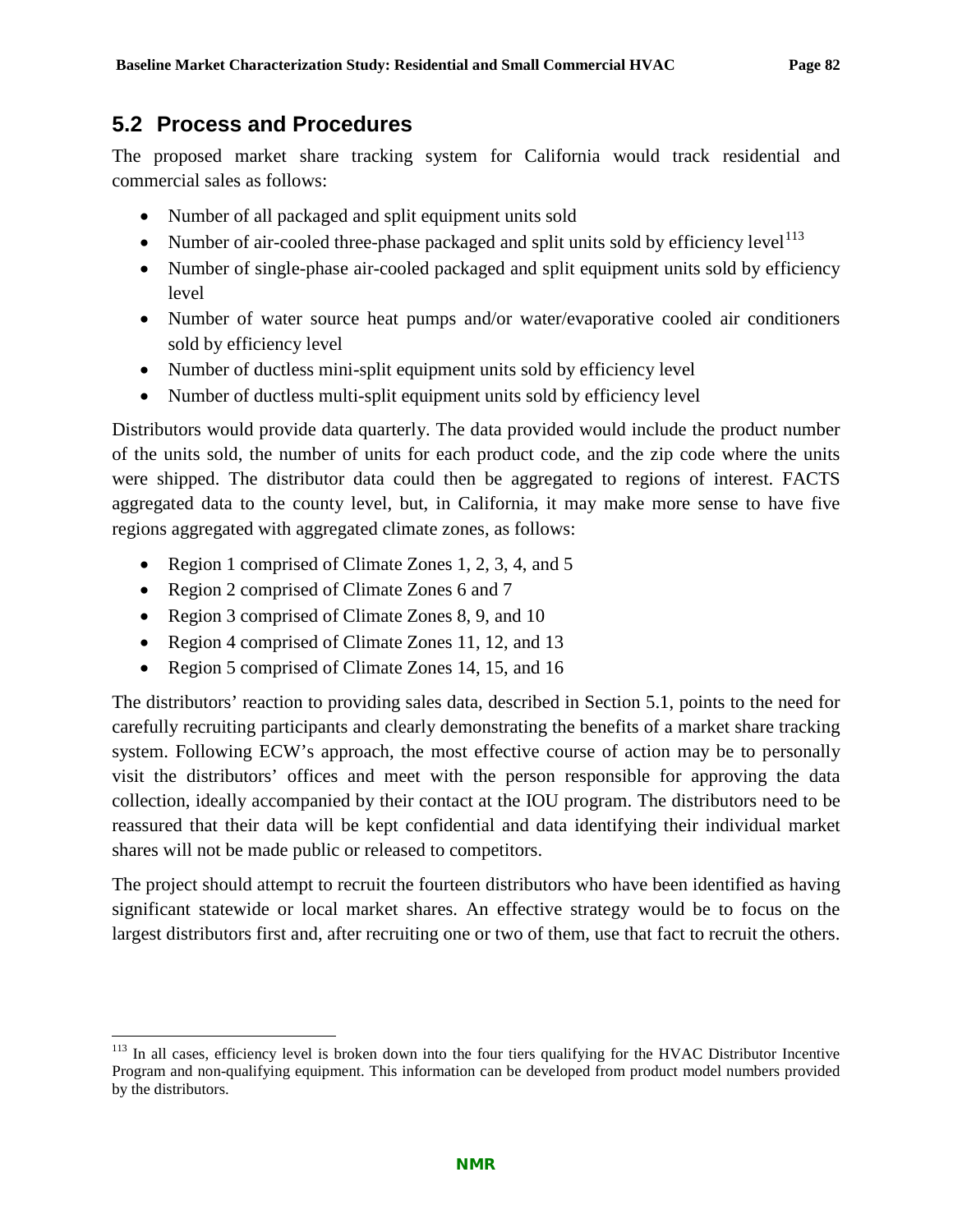# **5.3 Materials**

Several key materials need to be prepared before the distributors are approached. The first is a confidentiality agreement, in which the CPUC acknowledges that the relevant data provided by the distributor will contain confidential and proprietary sales information; and that information will be held in strict confidence and not disclosed to any third party without distributor's written permission. Furthermore, the information will not be used for any purpose other than the analyses described without an explicit agreement, access will be limited to employees directly involved in conducting the analyses, and copies of the information provided will be destroyed upon completion of the research.

Other materials to be developed include a data collection form, which can be very simple, containing fields for the product model number, the number of units shipped, the date, and the zip code where the units are shipped. Distributors can submit forms on-line; it will be necessary to have a secure File Transfer Protocol (FTP) site if they choose to use it.

Finally, it is important to have a mock package of graphs and reports to illustrate to distributors what this project will provide to them in the form of quarterly reports. This package can be individualized to each company; it would show total sales for the state or a particular region $114$ and their own sales or market share. It should be noted that several distributor interviewees said they already get some sales data through the Air Conditioning, Heating, and Refrigeration Institute (AHRI), but there are no data on sales by efficiency levels. Such data would be quite useful to these companies and could provide a strong selling point for the market share tracking system. Mock-ups of data that could be provided are found in Appendix J.

<span id="page-86-0"></span><sup>&</sup>lt;sup>114</sup> Regional data will be provided to the participants only if it does not compromise confidentiality by revealing their competitors' market shares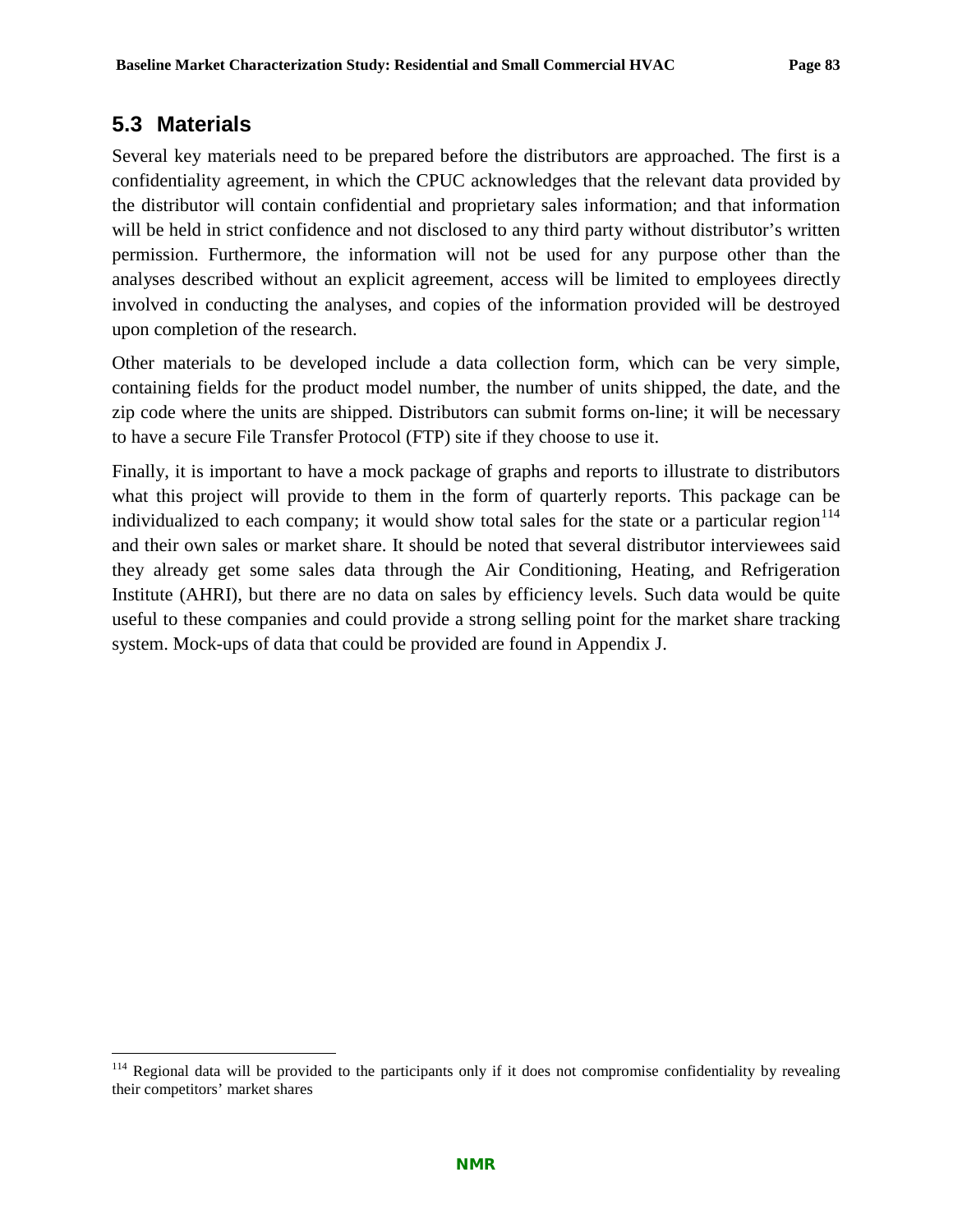# **6 Conclusions and Recommendations**

The HVAC Market Baseline Characterization Study examined the market shares of HVAC systems at varying levels of efficiency and the current installation and maintenance practices for these systems in California based on recently completed studies from several work orders collecting information from on-sites, as well as interviews with contractors, customers, program managers, and others involved in the California HVAC market. With a particular focus on residential and small commercial customers, this study sought to establish a baseline for a range of current maintenance and installation practices and the market shares of highly efficient systems that have been recently installed. This data will assist the CPUC in assessing the market effects attributable to these programs in the future. Additional studies will be needed to establish causality as shown in [Table 6-4](#page-94-0) and [Section 6.5.2.](#page-95-0)

# **6.1 Market Shares of Energy-Efficient Equipment**

Market shares of energy-efficient HVAC equipment sold in the residential and small commercial markets in 2011 and 2012 in California were significant especially for single-phase air cooled systems which was the dominant HVAC type. Overall nearly one-half (46%) of the units sold were single-phase air-cooled and four out of every ten of these  $(40%)$  met Tier  $1^{115}$  $1^{115}$  $1^{115}$  or better efficiency standards. The next largest market share (23%) was for air-cooled three-phase packaged and split equipment; more than one-half of these units (56%) met Tier 1 or better efficiency standards. Just over eight out of ten (81%) of the remaining unit types met Tier 1 or better efficiency standards.

The California Energy Efficiency Strategic Plan calls for 15% of HVAC equipment shipments optimized for California's climate by 2015 and 70% by 2020. The market transformation indicator of progress toward this goal is annual sales of climate-appropriate air conditioning. Using Tier 1 or better as a proxy for climate appropriate AC, this study estimates that 57% of HVAC units sold to residential and small commercial customers in 2011 and 2012 met the criterion. Thus, based on a Tier 1 standard, the current estimate of sales exceeds the goal set by the California Energy Efficiency Strategic Plan for 2015 and approaches the more ambitious goal for 2020. Only 13.5% of HVAC units sold in 2011 and 2012 would meet a higher climateappropriate standard of Tier 2 or better.

<span id="page-87-0"></span><sup>&</sup>lt;sup>115</sup> Performance tiers were defined using the 2010-2012 SCE Qualifying Minimum Equipment Efficiencies & Incentive Levels for Commercial Air Conditioners (see Appendix A). The number of tiers and tier standards, defined based on minimum unit SEER, EER, or IEER ratings, vary by HVAC unit type and capacity.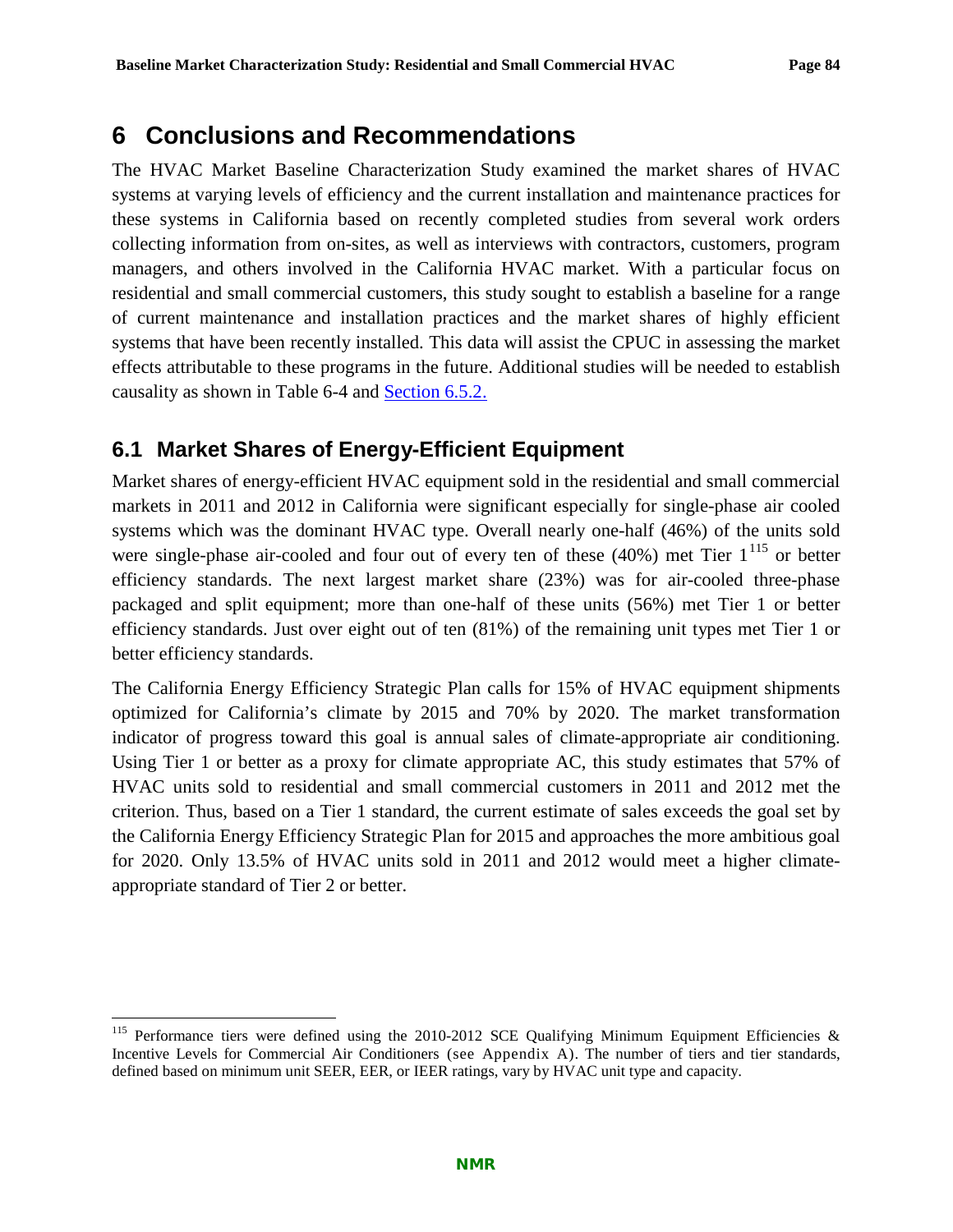# **6.2 Quality Installation Findings**

The baseline for Quality Installation (QI) in California is relatively low. Only a minority of contractors (42% residential; 36% small commercial) were aware of ACCA Standard 5 and a small minority said they adhere to all of its specifications (14% of all residential contractors; 8% of all small commercial contractors). Thirty-five percent of residential contractors and 19% of small commercial contractors said they were currently participating or had ever participated in an IOU QI program.[116](#page-88-0) However, only 10% of residential contractors and 8% of small commercial contractors said they were currently participating in such a program. This self-reported participation rate is likely to be overstated by contractors responding to the survey since only a very small percentage of installation contractors, ranging from 1% to 3%, depending on the IOU, have been trained and/or qualified by the IOUs. Program training, generally to ACCA Standard 5 (residential) and 9 (commercial) and/or ENERGY STAR<sup>®</sup> QI, is a prerequisite for participation.

When asked about other certifications, more than one-half (53% residential; 59% small commercial) of installation contractors said their technicians were not certified by any organization. Note that only two-fifths (40%) of residential installation contractors and just over one-fourth (27%) of small commercial installation contractors hold NATE certifications, which are promoted by the IOU programs.

QI awareness among customers is fairly low. Fewer than one-fifth of residential respondents (16%) and small commercial respondents (17%) had heard of the term quality installation. Even after it was described to them, only about a quarter of all customers (25% residential; 28% small commercial) said they had heard of QI, and almost none of those customers could identify any QI guidelines or programs. When asked about the specific QI and rebate programs offered by their IOU, 10% to 21% of residential customers and 8% to 16% of small commercial customers said they had heard of particular IOU programs. Not surprisingly, contractors report that the greatest barrier to QI is customers not wanting to pay for it (63% residential; 66% small commercial).

Another potential barrier to QI (which also applies to QM) is the presence of unlicensed HVAC contractors. According to the California Contractors State License Board (CLSB), there are between 12,000 and 16,000 HVAC contractors who have C-20 licenses.<sup>[117](#page-88-1)</sup> However, the CLSB estimates that there may be about 3,000 unlicensed HVAC contractors operating in California.<sup>[118](#page-88-2)</sup> The presence of these unlicensed contractors who do not pull the necessary building permits for HVAC installations or who perform shoddy, low-cost maintenance jobs may be placing additional cost pressure on contractors, potentially weakening adherence to QI and QM.

<span id="page-88-0"></span><sup>&</sup>lt;sup>116</sup> This figure was likely overstated as a result of respondents including any IOU program they had participated in, even though they were specifically asked about the Quality Installation program.<br><sup>117</sup> The CSLB C-20 license is for Warm-Air Heating, Ventilating and Air-Conditioning Contractors.

<span id="page-88-2"></span><span id="page-88-1"></span> $118$  The CSLB staff member noted that this estimate is of contractors and not technicians.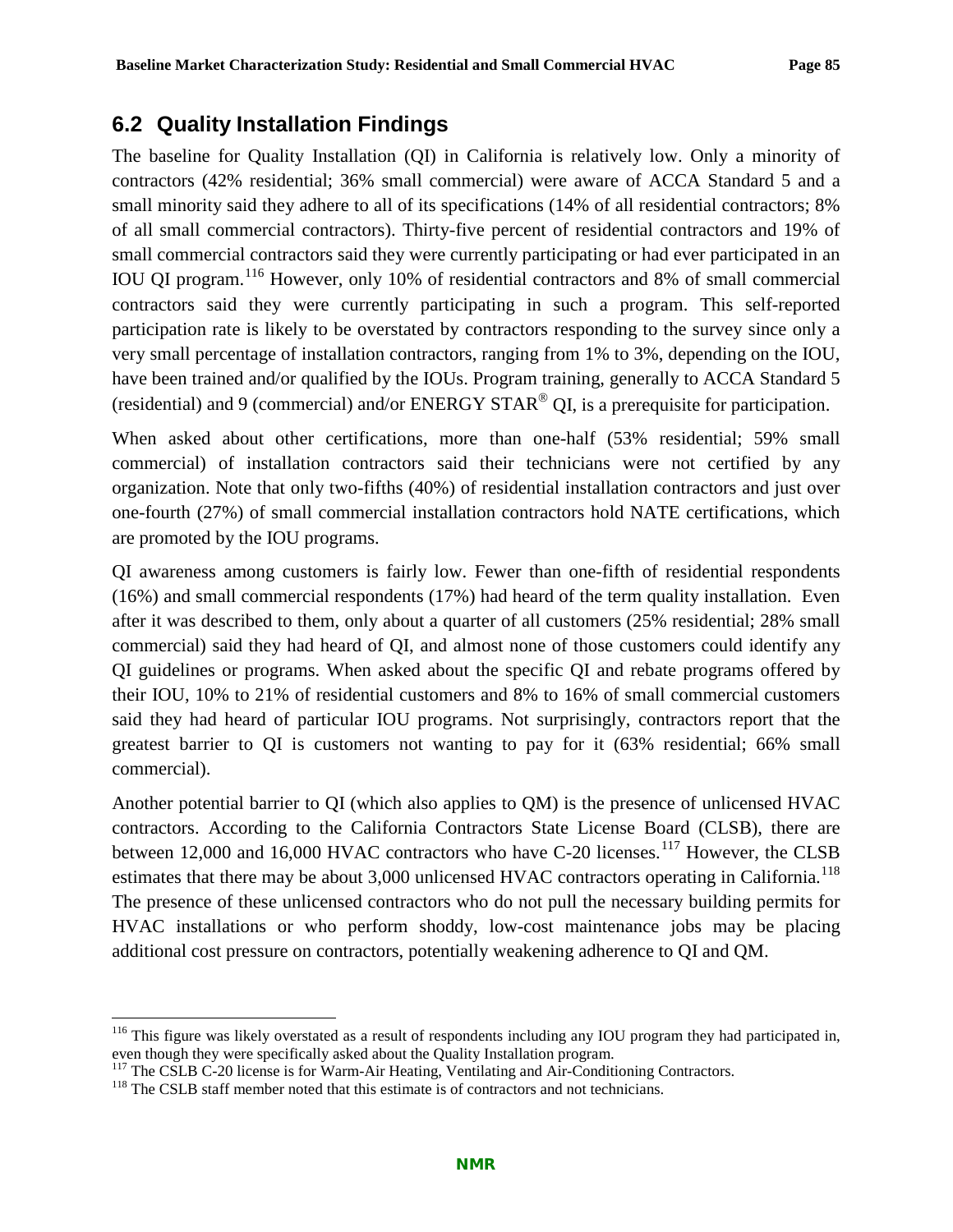The QI field assessments found a mixed record of compliance with Title 24 among installations in the overall HVAC replacement market. However, system performance metrics in the overall market were generally not as poor as assumed by the QI program.<sup>[119](#page-89-1)</sup> The field assessments found that many systems have duct leakage greater than the Title 24 specification of <15% and the program efficient case assumption of 12%, but the average of 17% shows they were not as leaky as the baseline 24% duct leakage assumed by the QI program. The Title 24 minimum and efficient case assumption specifies system airflow at 400 CFM/ton. System airflows of 300 CFM/ton measured during the program non-participant site visits were even lower than the 350 CFM/ton baseline assumed by the QI program. While there was undersizing and oversizing relative to Manual J, systems not participating in the program were oversized by an average of 13%, which is lower than the baseline assumption of 20%. [Table 6-1](#page-89-0) summarizes these findings. The field assessments used Title 24 and manufacturer diagnostics to verify that proper refrigerant charge was present in all the systems tested. However, recent studies have found that the Title 24 and other diagnostics used to verify refrigerant charge are flawed; thus the results of this field assessment are considered to be indeterminate.

<span id="page-89-0"></span>**Table 6-1 QI Field Observations and Assumptions for the Program Baseline and Efficient Case**

| <b>Statistic</b>             | <b>Field Observations</b><br>(mean) | QI Program<br><b>Baseline</b><br><b>Assumptions</b> | <b>QI</b> Efficient Case<br><b>Assumptions</b> |
|------------------------------|-------------------------------------|-----------------------------------------------------|------------------------------------------------|
| Total System Duct Leakage    | 17%                                 | 24%                                                 | 12%                                            |
| System Airflow (CFM per ton) | 300                                 | 350                                                 | 400                                            |
| <b>System Oversizing</b>     | 13%                                 | 20%                                                 | 0%                                             |

# **6.3 Quality Maintenance Findings**

As in the case of QI, the baseline for Quality Maintenance (QM) in California is also relatively low. A minority of contractors (45% residential; 34% small commercial) are aware of ACCA Standard 4 or ANSI/ASHRAE/ACCA Standard 180 and a small minority said they adhere to all of the appropriate specifications (10% of all residential contractors; 7% of all small commercial contractors). Thirty percent of residential contractors and 22% of small commercial contractors said they were currently participating or had ever participated in an IOU QM program.<sup>[120](#page-89-2)</sup> However, only 16% of residential contractors and 6% of small commercial contractors said they were currently participating in such a program. As in the case of QI, this self-reported participation rate is likely to be overstated by contractors responding to the survey since only a small percentage of maintenance contractors, ranging from 1% to 10%, depending on the IOU,

<span id="page-89-1"></span><sup>&</sup>lt;sup>119</sup> WO32 is developing savings estimates based on field findings, but these were not available for inclusion in this report.

<span id="page-89-2"></span> $120$  Again, this figure was likely over-stated due to the respondents including any IOU program they had participated in, even though they were specifically asked about the Quality Maintenance program.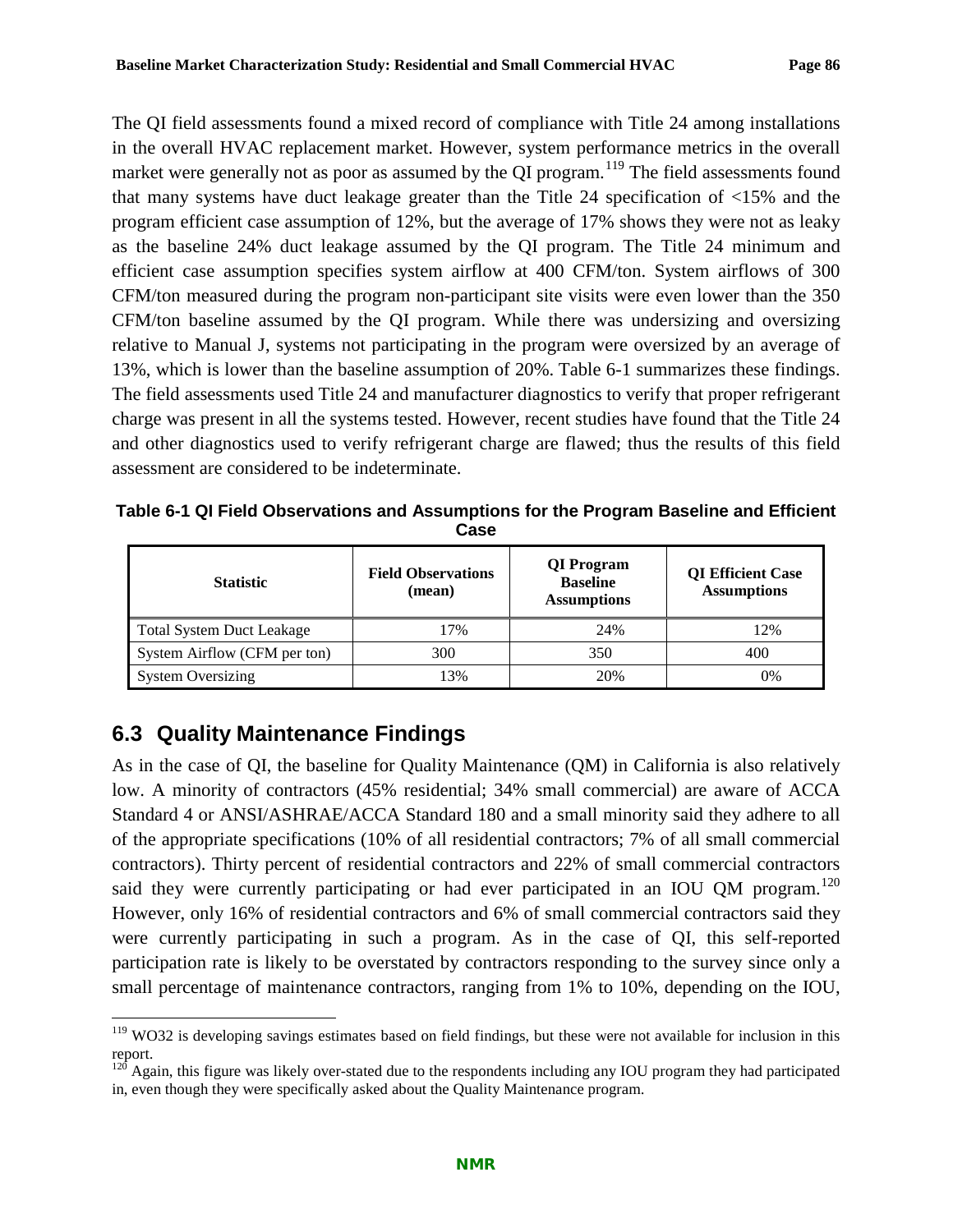have been trained and/or qualified by the IOUs. Program training, generally to the ANSI/ACCA Standard 4 (residential) or ANSI/ASHRAE/ACCA Standard 180-2008 (commercial), is a prerequisite for participation.

When asked about other certifications, more than one-half (55% residential; 56% small commercial) of maintenance contractors said their technicians were not certified by any organization. Note that about two-fifths (39%) of residential maintenance contractors and three out of ten (30%) small commercial maintenance contractors said they hold NATE certifications, which are promoted by the IOU programs.

QM awareness among customers is also fairly low. Just over one-fifth of residential respondents (21%) and small commercial respondents (22%) had heard of the term quality maintenance. Even after it was described to them, fewer than one-half of all customers (40% residential; 36% small commercial) said they had heard of QM, and almost none of those customers could identify any QM guidelines or programs. When asked about specific QM programs, 10% to 21% of residential customers and 13% to 16% of small commercial customers said they had heard of the particular programs offered by their IOU (PG&E and SDG&E programs include both QI and QM). As was the case for QI, contractors reported that the greatest barrier to QM is customers not wanting to pay for it (52% residential; 64% small commercial).

Nearly one-half of residential customers (48%) and one-third (66%) of small commercial customers recalled that they had their central AC system serviced, for any reason, within the last year, but more than one-fifth (21%) of residential customers and 9% of small commercial customers said that they have never had it serviced. Reflecting customers' propensity to call HVAC contractors only when their systems need repairs, once service calls for repairs are excluded, 24% of residential customers and 58% of small commercial customers said they have maintenance done on their HVAC systems every year. One-third (33%) of residential customers and one-quarter (25%) of small commercial customers said they never have maintenance done, except for repairs.<sup>[121](#page-90-0)</sup>

The contractor surveys had a slightly different approach to estimating maintenance frequency. Sixty-four percent of residential maintenance contractors and 79% of small commercial maintenance contractors said they market maintenance contracts. Excluding the contractors who do not market contracts, 27% of residential contractors and 41% of small commercial contractors said that almost all of their maintenance customers renew their contracts each year.

In general, the QM field assessments determined that the performance metrics among nonprogram systems were consistent with and validated the QM program assumptions of suboptimal performance. The field assessments found that residential system total duct leakage relative to nominal flow (23% for heating and 20% for cooling) is fairly close to the QM

<span id="page-90-0"></span><sup>&</sup>lt;sup>121</sup> These statistics are based on customer responses. It may be that customers are receiving some regular maintenance services when their systems are being repaired, but are not aware of this.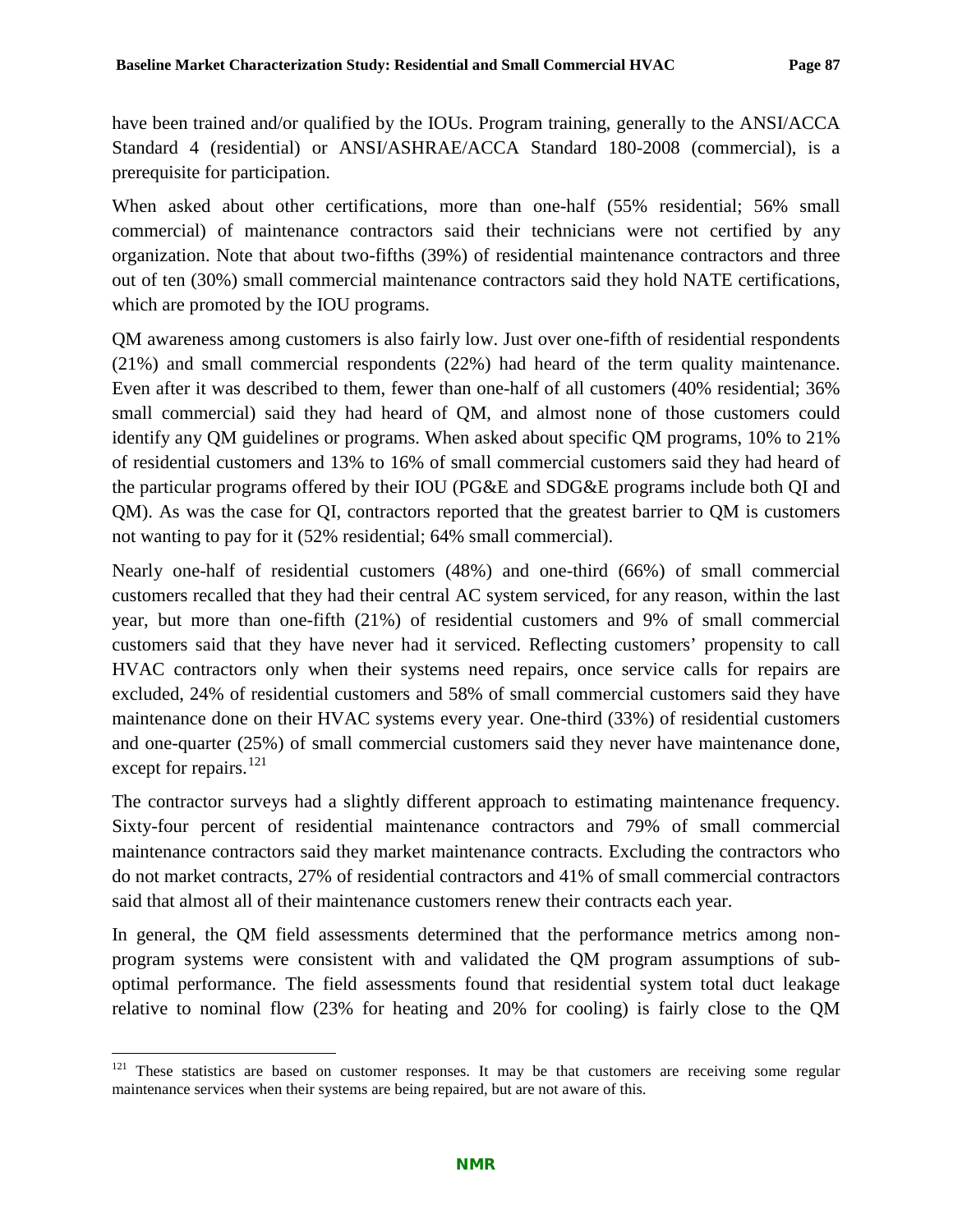program baseline assumption of 24%. Leakage to the outside relative to the measured airflow (27% for heating and 32% for cooling) is slightly higher than the baseline. The residential (331 CFM per ton for cooling) and commercial (359 CFM per ton for cooling) system airflows were not significantly different from the QM program baseline of 350 CFM per ton. These values are all well below the QM program requirements. [Table 6-2](#page-91-0) summarizes these findings. As noted for the QI field assessments, verifications of the refrigerant charge are considered to be indeterminate.

| <b>Statistic</b>                                                    | <b>Field Observations</b><br>(mean) | <b>QM</b> Program<br><b>Baseline</b><br><b>Assumptions</b> | <b>QM Efficient Case</b><br><b>Assumptions</b> |
|---------------------------------------------------------------------|-------------------------------------|------------------------------------------------------------|------------------------------------------------|
| <b>Total System Duct Leakage</b><br>(using nominal heating airflow) | 23%                                 | 24%                                                        | 12%                                            |
| <b>Total System Duct Leakage</b><br>(using nominal cooling airflow) | 20%                                 | 24%                                                        | 12%                                            |
| Residential System Airflow in<br>Cooling Mode (CFM per ton)         | 331                                 | 350                                                        | 400                                            |
| <b>Commercial System Airflow</b><br>(CFM per ton)                   | 359                                 | 350                                                        | 400                                            |

<span id="page-91-0"></span>**Table 6-2 QM Field Observations and Assumptions for the Program Baseline and Efficient Case**

Field observations of technicians conducting maintenance calls on a system with intentionally implemented faults yielded particularly important QM insights, and also served as a reminder that self-reports by contractors are not always accurate. Overall, the typical "maintenance" services provided were below the standards of ACCA 4 utility "quality maintenance" program goals and industry best practices as judged by the expert technician. Post-observation interviews indicated that observed technicians were not knowledgeable about ACCA Standard 4, and none of the 13 observed technicians stated that they use the standard in their regular work. During field observations, almost all of the technicians attempted some of basic maintenance tasks, but few performed the tasks correctly. Performance level was not related to the technician's certifications, training, years on the job, or participation in utility programs. Some of the most important tasks for energy efficiency were frequently not even attempted. There was, in fact, a disconnect between contractors' stated practices and technicians' practices in the field. This is a key reason for recommending periodic field assessments as well as surveys in [Table 6-4](#page-94-0) below.

# **6.4 Proposed Market Share Tracking System**

The study developed a proposed market share tracking system that would recruit distributors to provide quarterly data. The proposed system was modeled largely along the lines of the Energy Center of Wisconsin's (ECW) successful Furnace and Air Conditioning Tracking System (FACTS). Our proposed approach would provide systematic process for periodic reporting of market share by efficiency level and sales.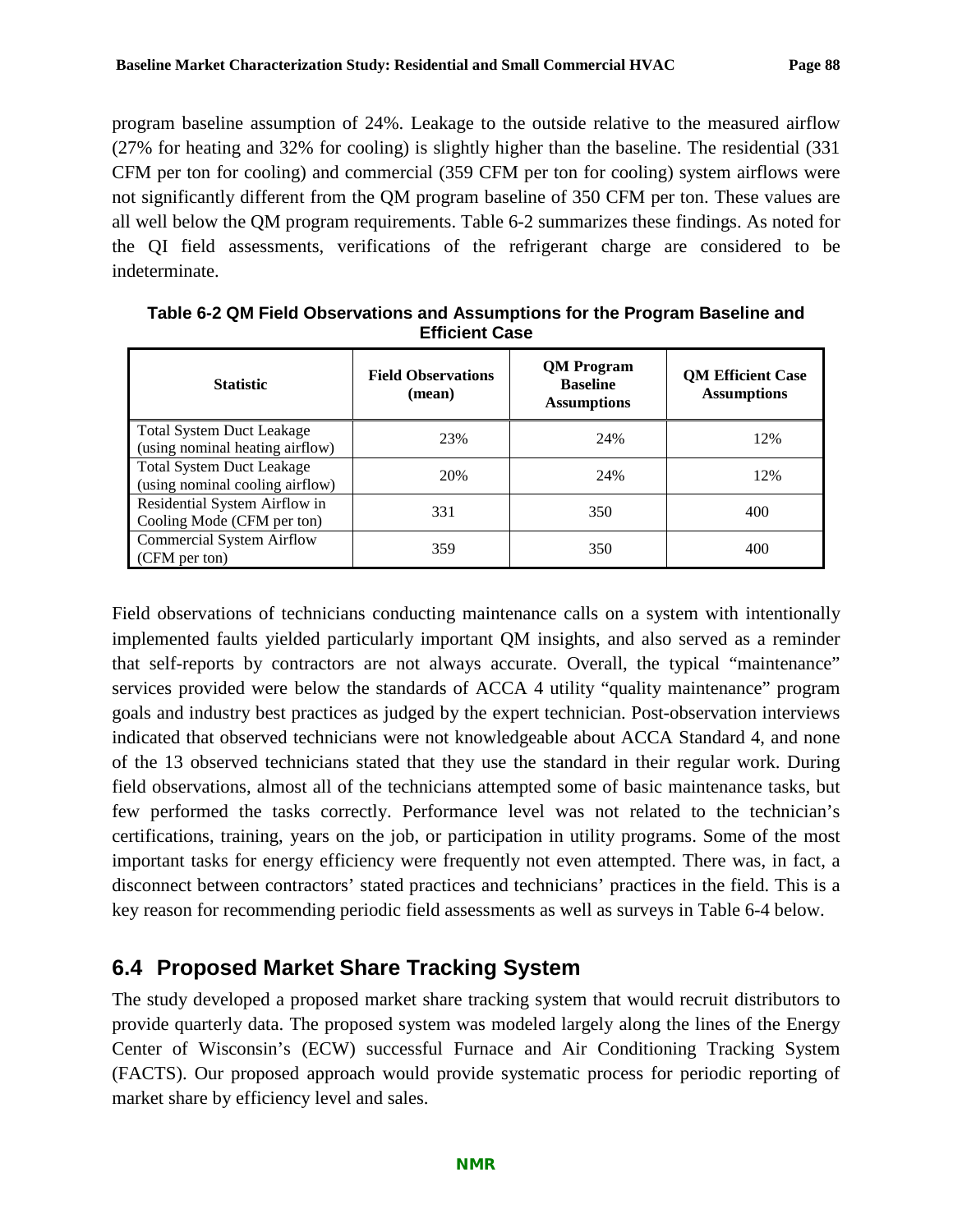# **6.5 Baseline Summary**

## **6.5.1 Summary of Market Progress Indicators**

[Table 6-3](#page-93-0) summarizes the baseline values and suggested tracking for the Market Transformation Indicators (MTIs) established for CPUC HVAC programs.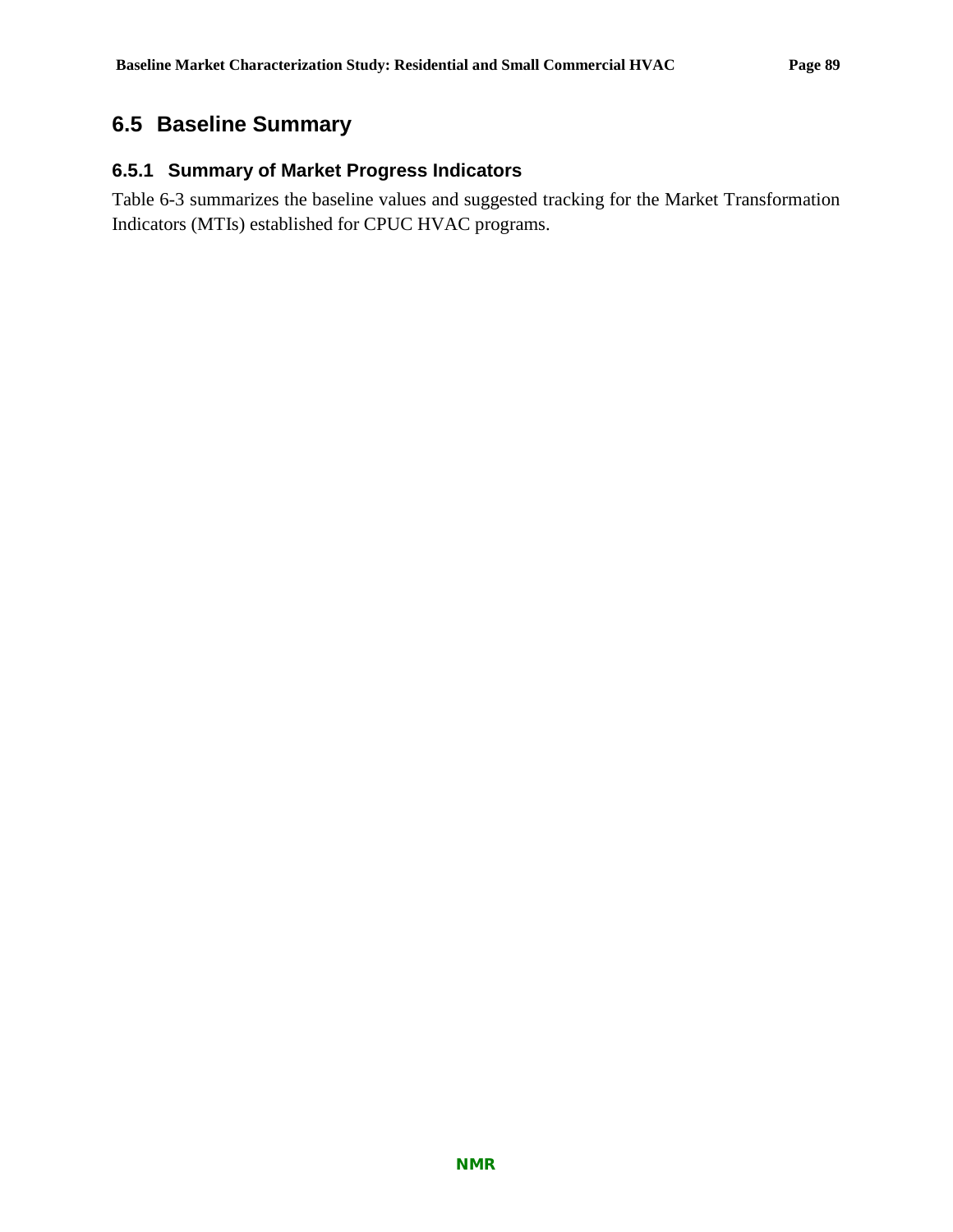| <b>Market</b><br><b>Transformation</b>                                                                                                                                       | <b>Baseline Value</b>                                                                                                                                                                                                                                                                                                                                                                                                                                                                                                                                                                                                                                                                                                                                                                                                                                                                                                                                                                                                                                                                                                            | <b>Comments and</b><br><b>Suggested Tracking</b>                                                                                                                                                                                            |
|------------------------------------------------------------------------------------------------------------------------------------------------------------------------------|----------------------------------------------------------------------------------------------------------------------------------------------------------------------------------------------------------------------------------------------------------------------------------------------------------------------------------------------------------------------------------------------------------------------------------------------------------------------------------------------------------------------------------------------------------------------------------------------------------------------------------------------------------------------------------------------------------------------------------------------------------------------------------------------------------------------------------------------------------------------------------------------------------------------------------------------------------------------------------------------------------------------------------------------------------------------------------------------------------------------------------|---------------------------------------------------------------------------------------------------------------------------------------------------------------------------------------------------------------------------------------------|
| <b>Indicator</b>                                                                                                                                                             |                                                                                                                                                                                                                                                                                                                                                                                                                                                                                                                                                                                                                                                                                                                                                                                                                                                                                                                                                                                                                                                                                                                                  |                                                                                                                                                                                                                                             |
| Market share of<br>climate<br>appropriate<br>HVAC equipment<br>$(MTI-1)$                                                                                                     | 40% of single-phase air cooled units and 56% of air cooled three-phase<br>packaged and split equipment sold in 2011 and 2012 meet a Tier 1 or<br>better performance standard.<br>(Single-phase air cooled equipment was predominantly residential and<br>three-phase equipment was almost exclusively commercial. Performance<br>tiers were defined using the 2010-2012 SCE Qualifying Minimum<br>Equipment Efficiencies & Incentive Levels for Commercial Air<br>Conditioners (see Appendix A). The number of tiers and tier<br>standards, defined based on minimum unit SEER, EER, or IEER ratings,<br>vary by HVAC unit type and capacity.)                                                                                                                                                                                                                                                                                                                                                                                                                                                                                   | Explicit criteria for<br>HVAC units qualifying<br>as "climate-<br>appropriate" have not<br>been defined. Proposed<br>market share tracking<br>system would collect<br>data by efficiency level<br>from distributors four<br>times each year |
| Percentage change<br>in the use of<br>Quality<br>Installation<br>guidelines among<br>all California<br>Residential<br><b>HVAC</b><br>installation<br>contractors (MTI-<br>2) | 14% of residential contractors say they adhere to all ACCA*<br>Standard 5 requirements<br>Indirect evidence of extent of adherence to QI from the field<br>assessment indicated that system performance metrics in the<br>overall market were not as poor as assumed by the QI program:<br>mean total system duct leakage of 16% versus efficient case<br>assumption of 12%; mean system airflow at 300 CFM per ton<br>versus efficient case assumption of 400 CFM per ton; mean<br>oversizing of 13% versus efficient case assumption of 0%                                                                                                                                                                                                                                                                                                                                                                                                                                                                                                                                                                                     | Contractor surveys<br>every two years; field<br>assessments every four<br>years                                                                                                                                                             |
| Percentage change<br>in the use of<br>Quality<br>Installation<br>guidelines among<br>all California<br>Commercial<br><b>HVAC</b><br>installation<br>contractors (MTI-<br>3)  | 8% of small commercial contractors say they adhere to all ACCA<br>Standard 5 requirements; no field assessments available                                                                                                                                                                                                                                                                                                                                                                                                                                                                                                                                                                                                                                                                                                                                                                                                                                                                                                                                                                                                        | Contractor surveys<br>every two years; field<br>assessments every four<br>years                                                                                                                                                             |
| Percent change in<br>the employment<br>of Quality<br>Maintenance<br>practices among<br>all California<br><b>HVAC</b><br>contractors and<br>technicians (MTI-<br>4)           | 10% of residential and 7% of small commercial contractors say<br>they adhere to all applicable ACCA/ASHRAE standards<br>Indirect evidence of extent of adherence to QM from the field<br>assessment indicated that the performance metrics among non-<br>program systems validated the QM program assumptions of sub-<br>optimal performance: mean total system duct leakage of 23%<br>versus efficient case assumption of 12%; mean total system duct<br>leakage of 20% versus efficient case assumption of 12%; mean<br>residential system airflow at 331 CFM per ton versus efficient<br>case assumption of 400 CFM per ton; mean commercial system<br>airflow at 359 CFM per ton versus efficient case assumption of<br>400 CFM per ton.<br>The HVAC Contractor and Technician Behavior Study<br>conducted observations of 13 technicians on a maintenance call.<br>The study found that the typical maintenance service was below<br>the standards of ACCA 4, utility quality maintenance program<br>goals. The technicians were not knowledgeable about ACCA<br>Standard 4, and none of them indicated using the standard. | Contractor surveys<br>every two years; field<br>assessments every four<br>years                                                                                                                                                             |

#### <span id="page-93-0"></span>**Table 6-3: Market Transformation Indicator Baseline Values and Suggested Tracking to Assess HVAC Subprograms Progress**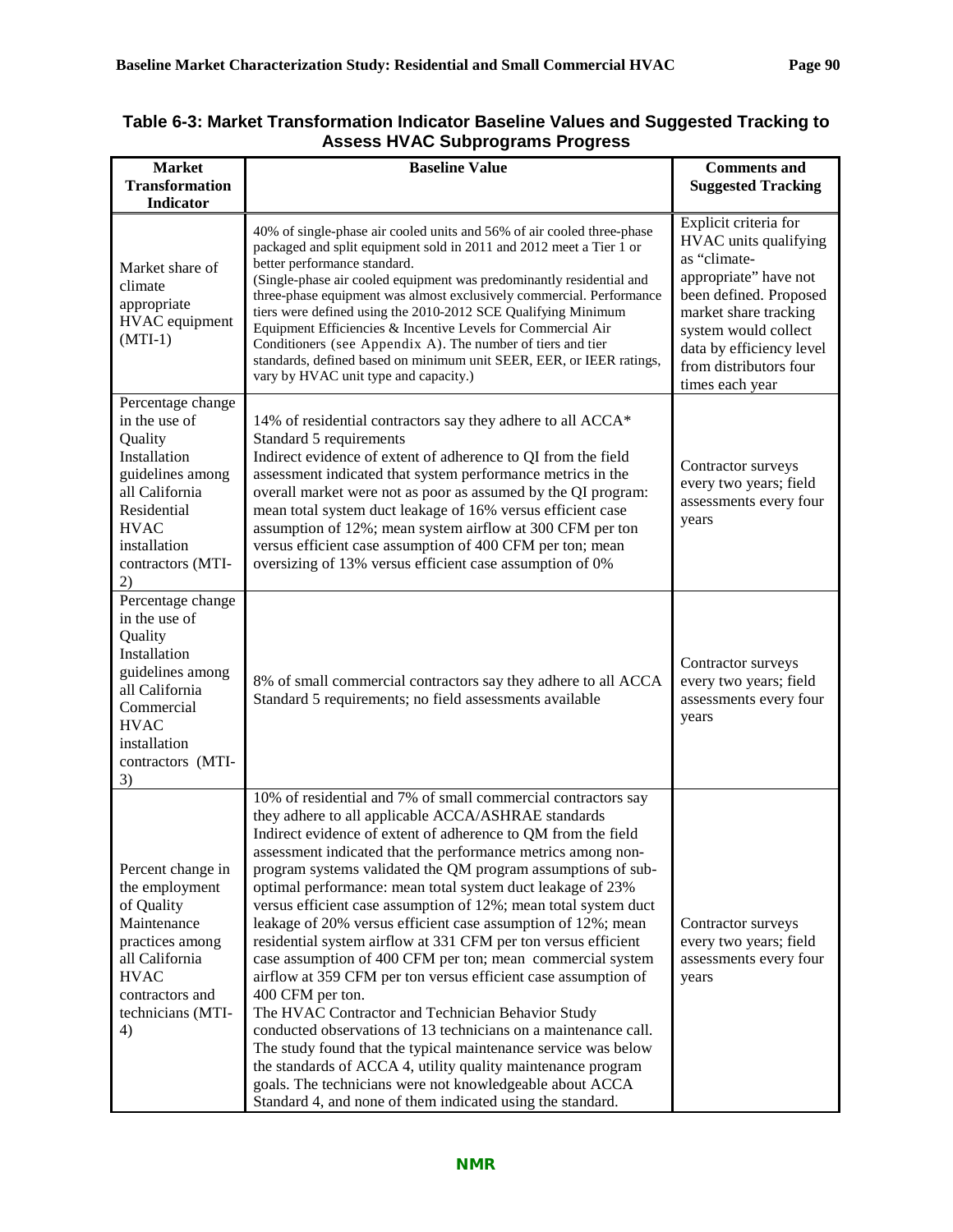This study proposed several secondary indicators for MTI-2, MTI-3, and MTI-4. [Table 6-4](#page-94-0) summarizes the current baseline values and suggested tracking frequency for the secondary indicators.

| <b>Secondary Indicator</b>                                                               | <b>Baseline Value</b>                                                                                             | <b>Comments and Suggested Tracking</b>                                                                                                                 |  |  |
|------------------------------------------------------------------------------------------|-------------------------------------------------------------------------------------------------------------------|--------------------------------------------------------------------------------------------------------------------------------------------------------|--|--|
| <b>Quality Installation: percent change</b>                                              |                                                                                                                   |                                                                                                                                                        |  |  |
| Contractor awareness of ACCA<br>standards (SIQI-1)                                       | 42% residential; 36% small<br>commercial                                                                          | Contractor surveys every two years;<br>field assessments every four years                                                                              |  |  |
| Customer awareness of the<br>concept of QI (SIQI-2)                                      | Unaided: 16% residential; 17%<br>small commercial.<br>Aided: 25% residential; 28% small<br>commercial.            | Unaided and aided customer<br>awareness reported; Customer surveys<br>every two years                                                                  |  |  |
| Contractors currently<br>participating in QI programs<br>$(SIQI-3)$                      | 10% residential; 8% small<br>commercial                                                                           | Contractor surveys every two years;<br>check against IOU reporting                                                                                     |  |  |
| Customer awareness of rebate<br>and QI programs (SIQI-4)                                 | 10% to 21% residential; 8% to<br>16% small commercial                                                             | Awareness varies by IOU; Customer<br>surveys every two years                                                                                           |  |  |
| Technicians with training in QI<br>$(SIQI-5)$                                            | 1% to 3% of all contractors                                                                                       | IOU qualification analyses every year                                                                                                                  |  |  |
| Portion of contractors who<br>obtain building permits for<br>HVAC installations (SIQI-6) | <b>NA</b>                                                                                                         | Although tracking this indicator was<br>outside the scope of this study,<br>interviews revealed it to be a<br>significant issue that could inhibit QI. |  |  |
| <b>Quality Maintenance: percent change</b>                                               |                                                                                                                   |                                                                                                                                                        |  |  |
| Contractor awareness of<br><b>ACCA/ASHRAE</b> standards<br>$(SIQM-1)$                    | Awareness: 45% residential; 34%<br>small commercial; adherence to<br>all: 10% residential; 7% small<br>commercial | Contractor surveys every two years;<br>field assessments every four years                                                                              |  |  |
| Customer awareness of the<br>concept of QM (SIQM-2)                                      | Unaided: 22% residential; 21%<br>small commercial.<br>Aided: 40% residential; 36% small<br>commercial             | Unaided and aided customer<br>awareness reported; Customer surveys<br>every two years                                                                  |  |  |
| Contractors currently<br>participating in QM programs<br>$(SIQM-3)$                      | 16% residential; 6% small<br>commercial                                                                           | Contractor surveys every two years;<br>check against IOU reporting                                                                                     |  |  |
| Customer awareness of QM<br>programs (SIQM-4)                                            | 10% to 21% residential; 13% to<br>16% small commercial                                                            | Awareness varies by IOU; Customer<br>surveys every two years                                                                                           |  |  |
| Technicians with training in QM<br>$(SIQM-5)$                                            | 1% to 10% of all contractors                                                                                      | IOU qualification analyses every year                                                                                                                  |  |  |
| Customers who have regular<br>maintenance of their HVAC<br>systems (SIQM-6)              | 24% residential; 58% small<br>commercial                                                                          | Percent who have annual maintenance<br>excluding repairs reported; Contractor<br>and customer surveys every two years                                  |  |  |

<span id="page-94-0"></span>

| Table 6-4: Baseline Values and Suggested Tracking of Secondary Indicators Assessing |
|-------------------------------------------------------------------------------------|
| <b>HVAC Subprograms Progress</b>                                                    |

Awareness of the SCE Installation Program is 14% for residential customers and 8% for small commercial customers; awareness of the SCE Maintenance and Repair Program is 11% for residential customers and 16% for small commercial customers. Awareness of the PG&E Quality Care Program covering QI and QM is 10% for residential customers and 13% for small commercial customers. Awareness of the SDG&E Quality Care Program covering QI and QM is 21% for residential customers and 16% for small commercial customers.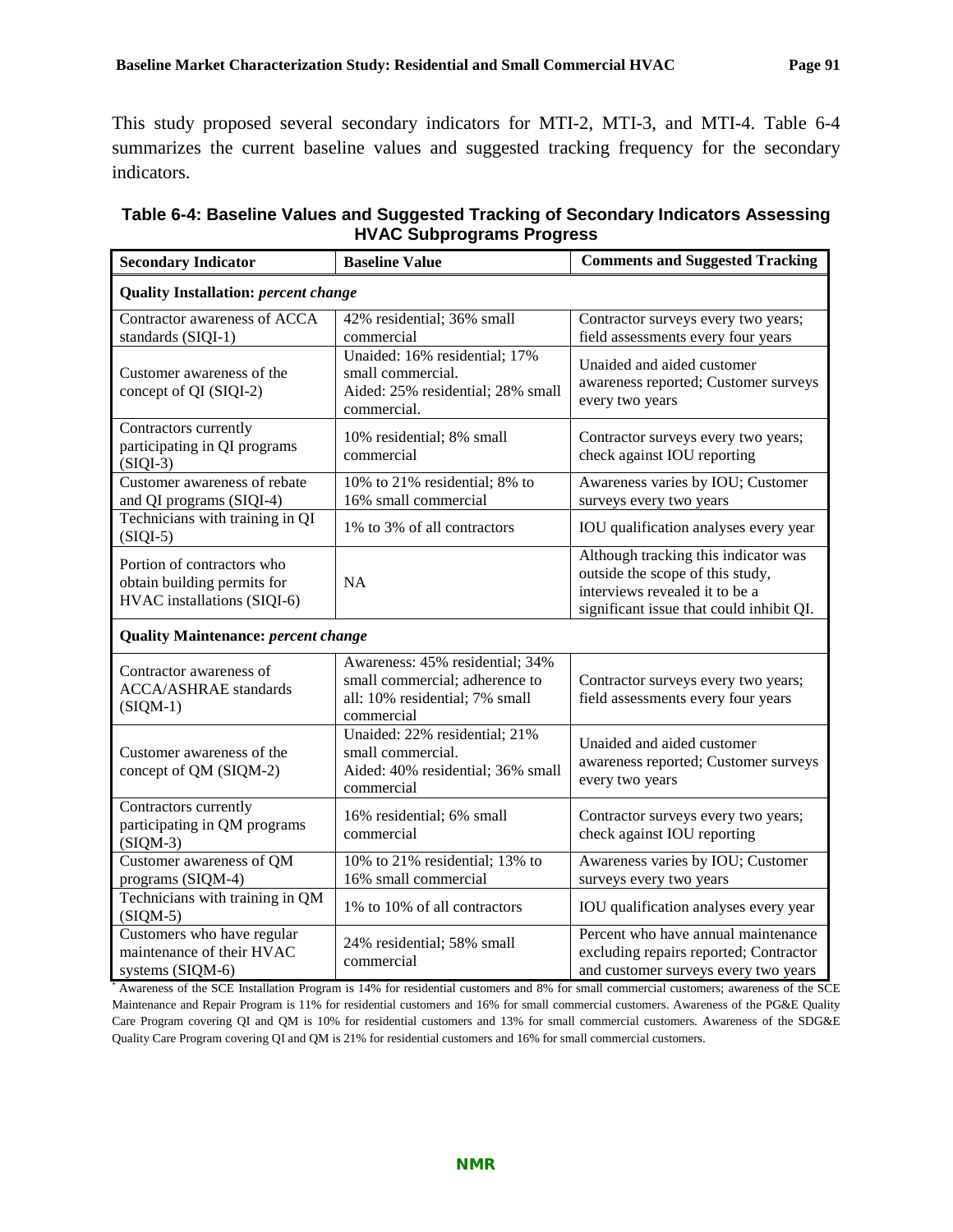### <span id="page-95-0"></span>**6.5.2 Attribution of Market Effects**

Following completion of the field assessments every four years as suggested in [Table 6-4,](#page-94-0) we recommend assessing what portion of changes in practices may be attributed to the IOU programs. Delphi panels are increasingly being used to estimate attribution for efforts such as the HVAC subprograms, which operate in markets with complex interrelated factors, over time. The Delphi panel of industry experts would examine the observed changes in the market indicators along with self-reports from contractors and customers on the reasons for changing practices. The panelists would also examine the program theory models as to how the observed changes relate to the primary and secondary indicators, and records of program activities such as training, number of qualifying contractors, and customer education. Attribution of market effects would thus be based on the data collected in surveys, interviews, and field assessments conducted by the suggested tracking shown in [Table 6-4.](#page-94-0)

# **6.6 Recommendations**

### **6.6.1 Program Design and Operation**

The findings from this study led to the following recommendations pertaining to the design and operation of the HVAC subprograms:

- Focus on educating customers about the value of QI and QM. "Quality" is a generic term; many contractors will claim that they provide "quality" services. Customers need to be educated about the specifics (in lay terms) of QI and QM and the resulting energy savings. Customer education may also encourage the scheduling of regular maintenance visits, and also target those who are changing out HVAC systems such as through major renovations, and also those who are building or buying new homes.
- Collaborate with industry leaders to train contractors so that they have their NATE certifications in place. Industry leaders may also help promote IOU program qualification requiring more stringent ACCA/ASHRAE/ENERGY STAR standards to contractors and educate customers about the value of QI and QM program-qualified contractors.
- Step up efforts to have contractors participate in the IOU training programs. Agreeing on a common definition across IOUs of qualification requirements is a first step. Without this, it will be difficult to sell the value of "program-qualified contractors" to contractors and consumers.
- Seek to increase the market share of more efficient systems by educating customers about the energy savings and other benefits associated with more efficient HVAC systems and the rebates available. As with the first recommendation above, effective strategies and messages should be explored with customer focus groups or surveys prior to launch.